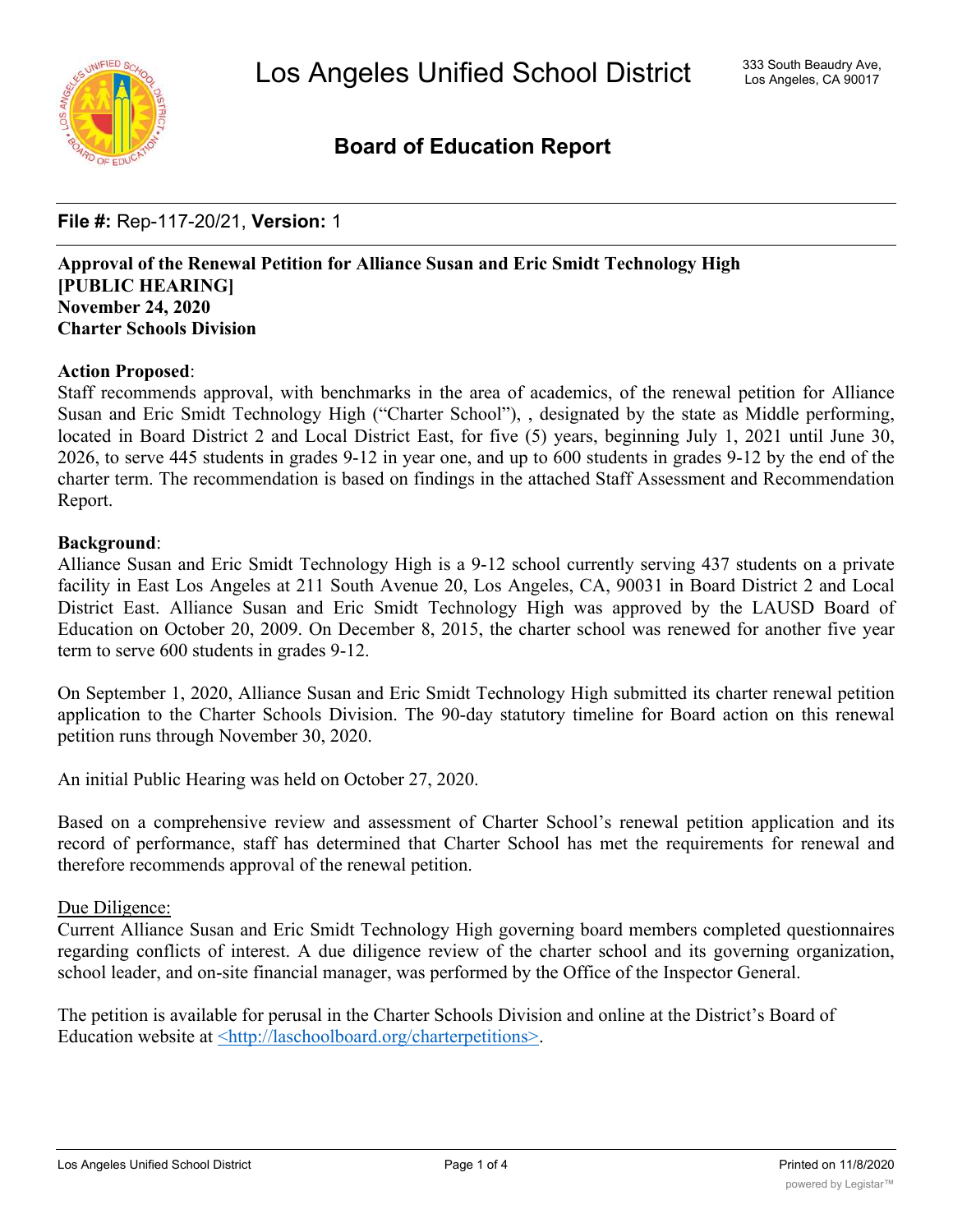## **File #:** Rep-117-20/21, **Version:** 1

## **Expected Outcomes**:

Charter School is expected to operate its school in a manner consistent with local, state, and federal ordinances, laws and regulations and with the terms and conditions set forth in its petition. The measurable pupil outcomes and method by which pupil progress toward outcomes will be measured are set forth in the charter petition.

## **Board Options and Consequences**:

"Yes" - If the Board adopts the recommendation of approval of the renewal petition, with benchmarks, Charter School would be authorized to continue operating as a charter school under the terms of the approved renewal petition for a five (5) year period beginning July 1, 2021.

"No" - If the Board does not adopt the recommendation of approval of the renewal petition, and instead takes specific action to deny the renewal petition, Charter School would not be authorized to continue operating as a charter school under the terms of the renewal petition. Charter School's current charter expires on June 30, 2021. The petitioners may appeal a denial to Los Angeles County Board of Education ("LACBOE"). If the appeal is approved by LACBOE, Charter School would be authorized by the LACBOE. If LACBOE denies a petition on appeal, the Charter School may appeal to the State Board of Education ("SBE") which will review the appeal using an abuse of discretion standard. If the denial is reversed by the SBE, the SBE shall designate, in consultation with the petitioner, the LAUSD Board of Education or LACBOE as the chartering authority.

This Board Report No. 117-20/21, accompanying documents, and transcript of the Board meeting, shall constitute the Board of Education's adopted written findings of fact for the denial of the Charter School renewal petition.

## **Policy Implications**:

There are no policy implications at this time.

## **Budget Impact**:

State income and various other income sources to the District are reduced when current District students enroll at a charter school, and comparable or offsetting expenditure reduction may not occur in such cases. Under Education Code section 47604(c), a school district that grants a charter to a charter school to be operated by, or as, a nonprofit public benefit corporation is not held liable for the charter school's debts or obligations as long as the school district complies with all oversight responsibilities. The District will continue to have monitoring and oversight responsibility for charter school finances, as specified in the Charter Schools Act. Any modifications to the charter school's petition or operations with significant financial implications would require District approval prior to implementation. Petition approval is also contingent upon adequate liability insurance coverage.

Charter School has selected to join the LAUSD SELPA Option 3. The Charter School's fair share contribution to special education will be 10% of the charter schools' AB 602 (rate includes Base, COLA, and Growth/Decline reduced by the amount withheld for Program Specialist/Regionalized Services) and Federal IDEA revenues. This amount will be paid from the Charter School's Local Control Funding Formula ("LCFF") funds or other unrestricted revenue sources and will be allocated to support the existing District-wide administration of special education supports and services. The revenue rate will be adjusted to account for changes in the State's funding formula beginning in fiscal year 2013-2014. The amount withheld by the District from the Program Specialist/Regionalized Services in fiscal year will continue to be withheld and adjusted annually for COLA. An additional 10% of special education revenues will be retained by the District and allocated as directed by the Advisory Board and members of the LAUSD SELPA Option 3, with the leadership of the Charter-operated Program special education director. These funds will be used to support the personnel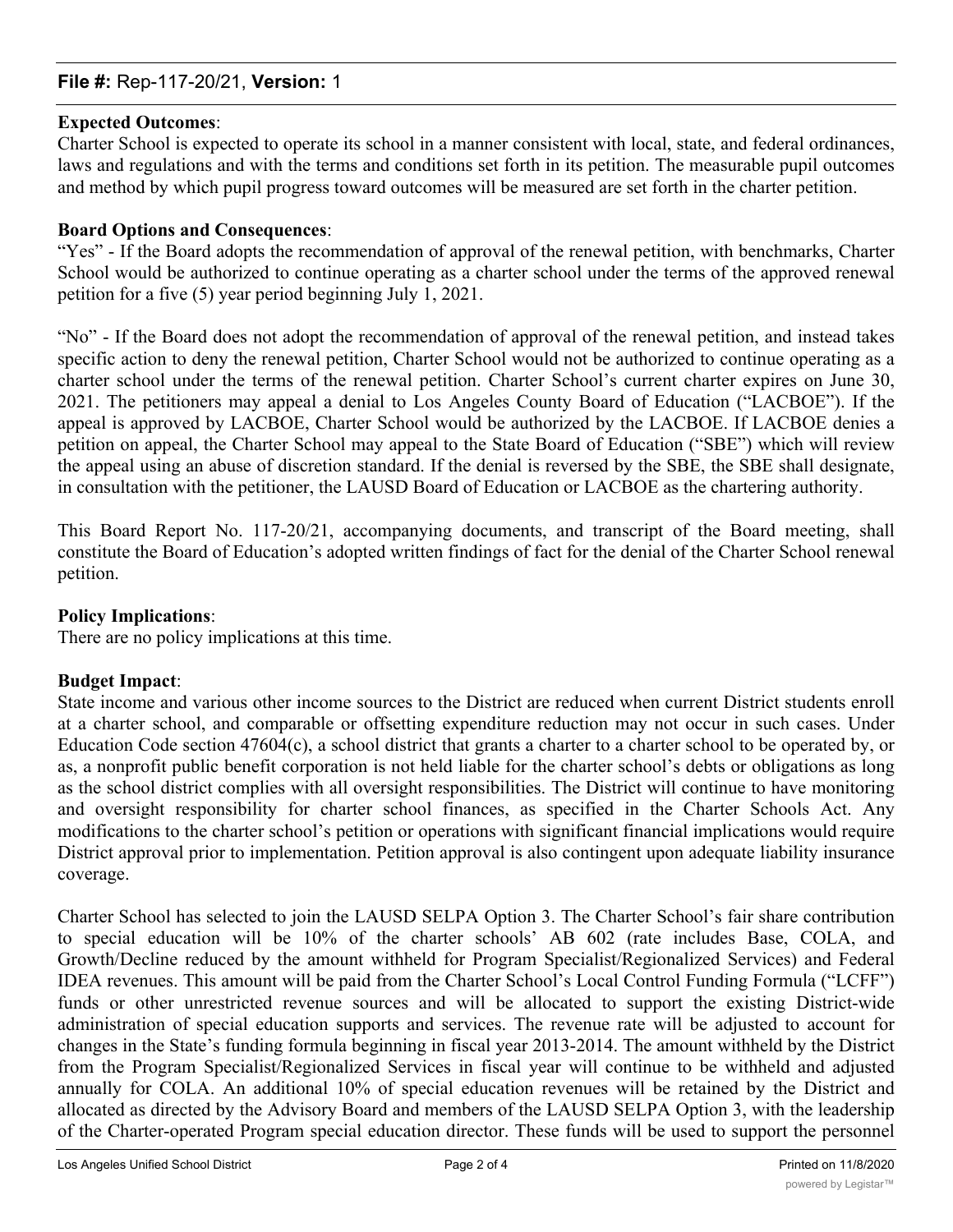## **File #:** Rep-117-20/21, **Version:** 1

for the members of the LAUSD SELPA Option 3; build management and operating procedures to create an infrastructure to support schools in meeting the needs of students with mild to severe disabilities; and, to create and implement new programs that serve students in charter schools. If Charter School does not spend their allocation of special education funds during a fiscal year of the charter petition period, the allocation of special education funds to Charter School for the next fiscal year will be reduced in an amount equal to the unspent special education funds of the previous fiscal year.

In addition to the payments required under this Section, the Charter School may request specific special education related services from the District through fee-for-service arrangements that will reflect the calculated cost of the requested services and will be contingent on the District's available resources.

Any change in the Option election that occurs during the term of Charter School's petition period shall be mutually agreed upon and addressed in an MOU between the charter school and the District. The new Option election shall be effective on July 1 of the next school year with the corresponding fair share contribution.

## **Student Impact**:

As stated in the Board of Education's Policy on Charter School Authorizing, "[W]hen the Board of Education authorizes a charter school, it establishes a partnership to advance its vision and mission and to accelerate gains in academic achievement and accountability for *all* of its students and public schools (*Policy*, p.2)." Based on a comprehensive review and assessment of Charter School's renewal petition application and its record of performance, staff has determined that Charter School has met the requirements for charter school renewal and therefore recommends approval of the renewal petition.

## **Issues and Analysis**:

If all pending issues, including but not limited to special education requirements, special education local planning area (SELPA) requirements, governance, fiscal and facilities matters, are not resolved at the time of the Board meeting, the item may be pulled from the agenda.

Budget and Petition available for perusal at the following link: <https://www.dropbox.com/sh/jyaae1z925cvi49/AAAQiJujrW1Fwo1IC7mv3eaya?dl=0>

## **Attachments:**

Attachment A - Staff Assessment and Recommendation Report Attachment B - DFS Data, DFS Resident School Data and High vs Low Performance Data Sets Attachment C - Desegregation Impact Statement

**Informatives:** Not applicable

**Submitted:** 11/06/20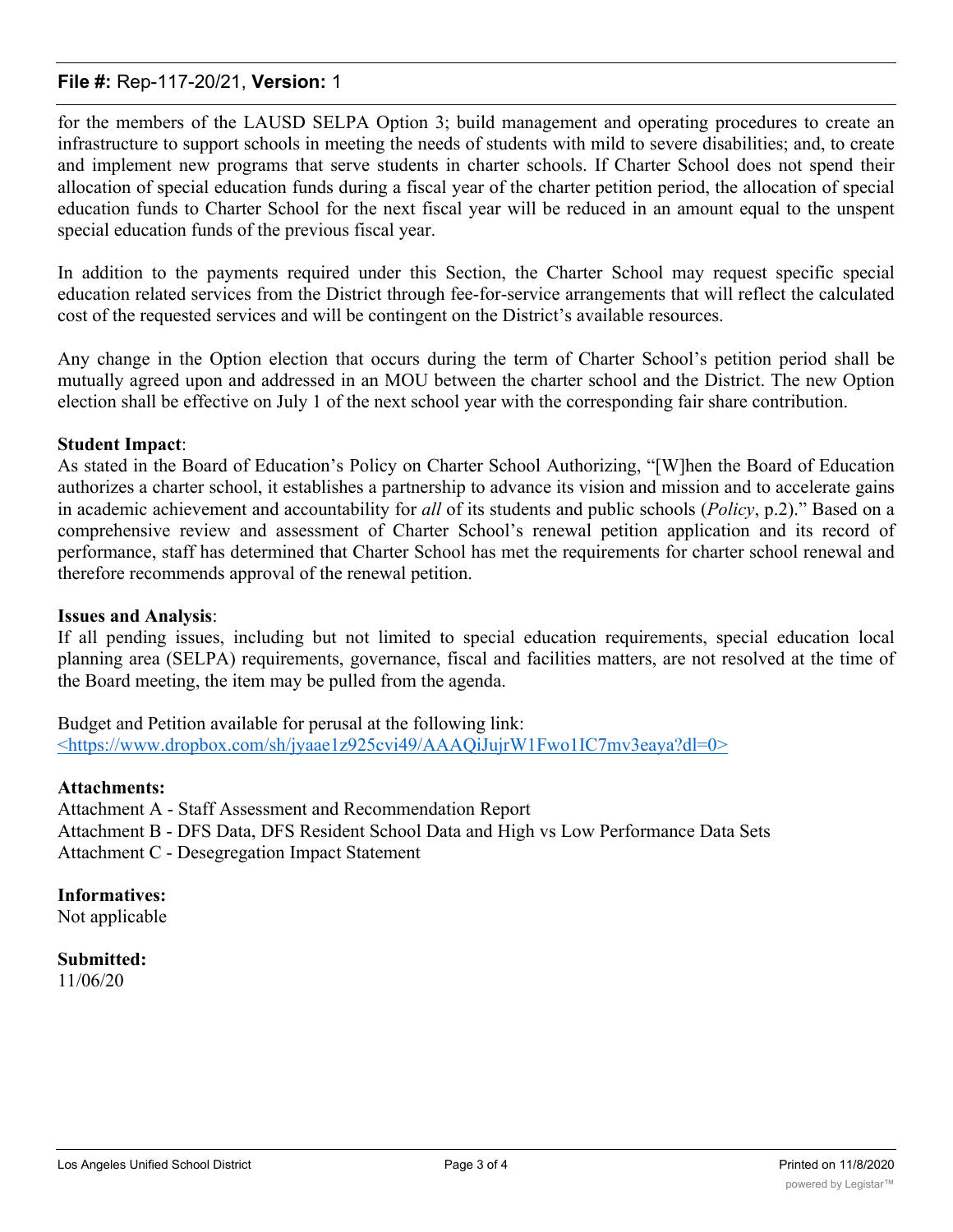**File #:** Rep-117-20/21, **Version:** 1

## **RESPECTFULLY SUBMITTED, APPROVED & PRESENTED BY:**

**AUSTIN BEUTNER JOSÉ COLE-GUTIÉRREZ** Superintendent of Schools Director

Charter Schools Division

**REVIEWED BY:**

DEVORA NAVERA REED Interim General Counsel

Approved as to form.

**REVIEWED BY:**

TONY ATIENZA Director, Budget Services and Financial Planning

\_\_\_ Approved as to budget impact statement.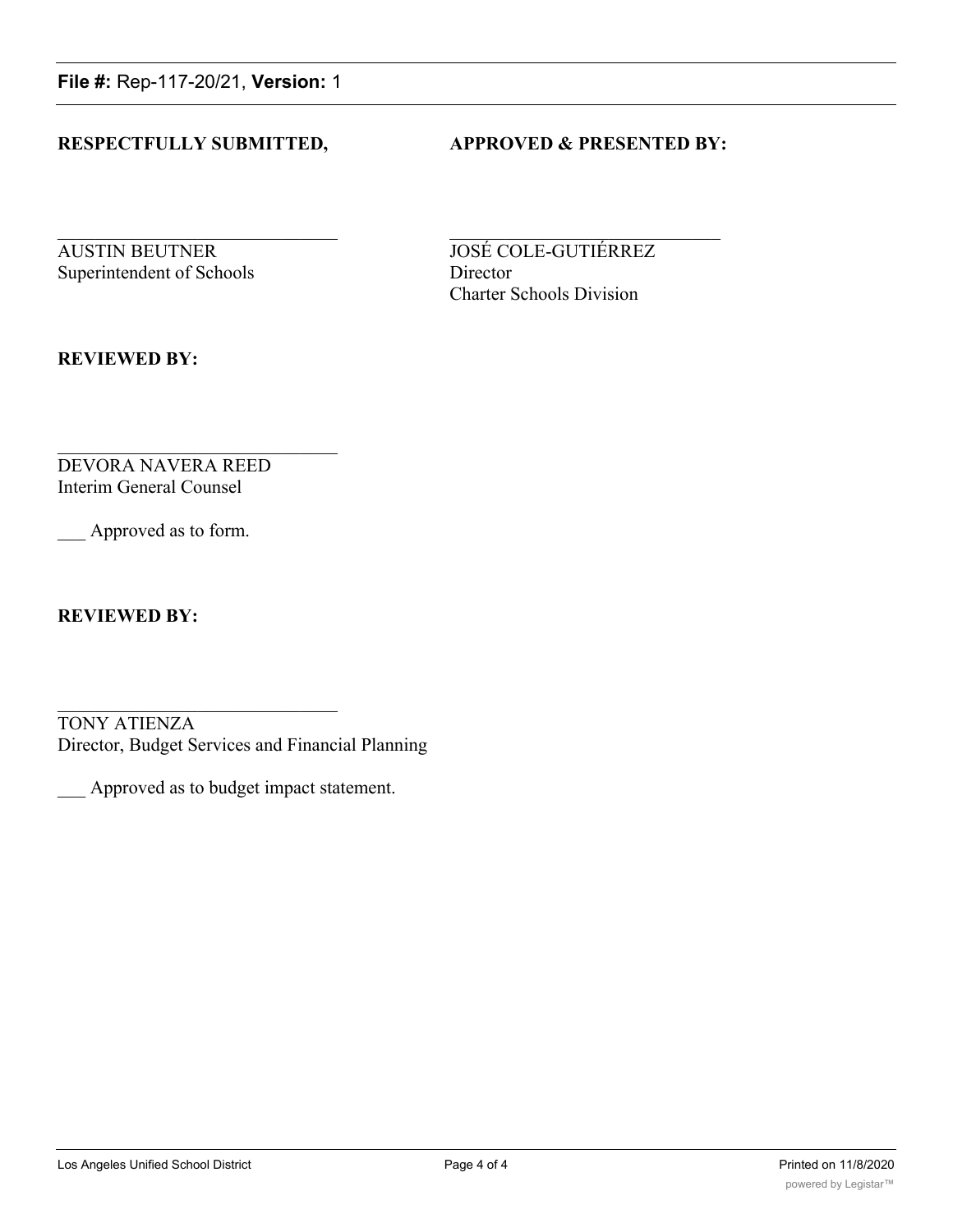# ATTACHMENT A

# **STAFF ASSESSMENT AND RECOMMENDATION REPORT RENEWAL PETITION**

Board of Education Report 117-20/21 November 24, 2020

| <b>School Name:</b>                                   | <b>Alliance Susan and Eric Smidt Technology High</b>                                                                                                                                    | <b>BOARD IS</b>                                                                                                                                                                                                                                                                                                                                                                                                                                                                                                                                                                                                                                                                                                                                                                                                                                                                                                                                                                                                                                                                                                                                         |                          |  |  |  |  |  |  |  |
|-------------------------------------------------------|-----------------------------------------------------------------------------------------------------------------------------------------------------------------------------------------|---------------------------------------------------------------------------------------------------------------------------------------------------------------------------------------------------------------------------------------------------------------------------------------------------------------------------------------------------------------------------------------------------------------------------------------------------------------------------------------------------------------------------------------------------------------------------------------------------------------------------------------------------------------------------------------------------------------------------------------------------------------------------------------------------------------------------------------------------------------------------------------------------------------------------------------------------------------------------------------------------------------------------------------------------------------------------------------------------------------------------------------------------------|--------------------------|--|--|--|--|--|--|--|
| Type of Charter School:                               | <b>Start-Up Independent Charter School</b>                                                                                                                                              | <b>REQUIRED TO</b><br><b>TAKE ACTION BY:</b>                                                                                                                                                                                                                                                                                                                                                                                                                                                                                                                                                                                                                                                                                                                                                                                                                                                                                                                                                                                                                                                                                                            |                          |  |  |  |  |  |  |  |
| <b>Charter Operator</b>                               | <b>Alliance Susan and Eric Smidt Technology High</b>                                                                                                                                    |                                                                                                                                                                                                                                                                                                                                                                                                                                                                                                                                                                                                                                                                                                                                                                                                                                                                                                                                                                                                                                                                                                                                                         |                          |  |  |  |  |  |  |  |
| <b>Location Code:</b>                                 | 7684                                                                                                                                                                                    |                                                                                                                                                                                                                                                                                                                                                                                                                                                                                                                                                                                                                                                                                                                                                                                                                                                                                                                                                                                                                                                                                                                                                         | <b>November 30, 2020</b> |  |  |  |  |  |  |  |
| Type of Site(s):                                      | <b>Private</b>                                                                                                                                                                          |                                                                                                                                                                                                                                                                                                                                                                                                                                                                                                                                                                                                                                                                                                                                                                                                                                                                                                                                                                                                                                                                                                                                                         |                          |  |  |  |  |  |  |  |
| Site Address(es):                                     |                                                                                                                                                                                         | 211 South Avenue 20, Los Angeles, CA, 90031                                                                                                                                                                                                                                                                                                                                                                                                                                                                                                                                                                                                                                                                                                                                                                                                                                                                                                                                                                                                                                                                                                             |                          |  |  |  |  |  |  |  |
| <b>Board District(s):</b>                             | $\overline{2}$                                                                                                                                                                          | Local District(s):                                                                                                                                                                                                                                                                                                                                                                                                                                                                                                                                                                                                                                                                                                                                                                                                                                                                                                                                                                                                                                                                                                                                      | East                     |  |  |  |  |  |  |  |
| <b>Grade Levels Served:</b>                           | $9 - 12$                                                                                                                                                                                | <b>Current Enrollment:</b>                                                                                                                                                                                                                                                                                                                                                                                                                                                                                                                                                                                                                                                                                                                                                                                                                                                                                                                                                                                                                                                                                                                              | 437                      |  |  |  |  |  |  |  |
| <b>Grade Levels Authorized</b><br>in Current Charter: | $9 - 12$                                                                                                                                                                                | <b>Approved Enrollment in Current</b><br>Charter:                                                                                                                                                                                                                                                                                                                                                                                                                                                                                                                                                                                                                                                                                                                                                                                                                                                                                                                                                                                                                                                                                                       | 600                      |  |  |  |  |  |  |  |
| <b>CONSIDERATION:</b>                                 | <b>Renewal</b>                                                                                                                                                                          |                                                                                                                                                                                                                                                                                                                                                                                                                                                                                                                                                                                                                                                                                                                                                                                                                                                                                                                                                                                                                                                                                                                                                         |                          |  |  |  |  |  |  |  |
| <b>CDE PERFORMANCE</b><br>LEVEL:                      | <b>Middle Performing</b>                                                                                                                                                                |                                                                                                                                                                                                                                                                                                                                                                                                                                                                                                                                                                                                                                                                                                                                                                                                                                                                                                                                                                                                                                                                                                                                                         |                          |  |  |  |  |  |  |  |
| <b>STAFF</b><br><b>RECOMMENDATION:</b>                |                                                                                                                                                                                         | <b>Approval with Benchmarks</b>                                                                                                                                                                                                                                                                                                                                                                                                                                                                                                                                                                                                                                                                                                                                                                                                                                                                                                                                                                                                                                                                                                                         |                          |  |  |  |  |  |  |  |
| <b>SUMMARY OF</b><br><b>STAFF FINDINGS:</b>           | <b>Criterion 1:</b><br>٠<br>٠<br>$\blacklozenge$<br>petition contains<br>The<br>declarations.<br><b>Criterion 2:</b><br>٠<br><b>Criterion 3:</b><br>٠<br>forth in the renewal petition. | Based on a comprehensive review of the renewal petition application and the<br>school's record of performance, staff has determined that the charter school has<br>met the criteria for renewal (Ed. Code § 47605, 47607 and 47607.2).<br>The charter school has presented a sound educational program.<br>The petition, as revised through the petition review and revisions process,<br>contains reasonably comprehensive descriptions of all required<br>elements, including the Federal, State, and District Required Language.<br>Petitioners are demonstrably likely to successfully implement the<br>educational program set forth in the renewal petition.<br>affirmations,<br>required<br>Charter School qualifies for renewal as a [low, middle, high] performing<br>charter school based on performance indicators and pursuant to the statutory<br>renewal framework. (See full analysis below).<br>At the time of renewal, Charter School does not have substantial fiscal or<br>substantial governance factors that would lead to a finding that the Charter<br>School is demonstrably unlikely to successfully implement the program set | assurances,<br>and       |  |  |  |  |  |  |  |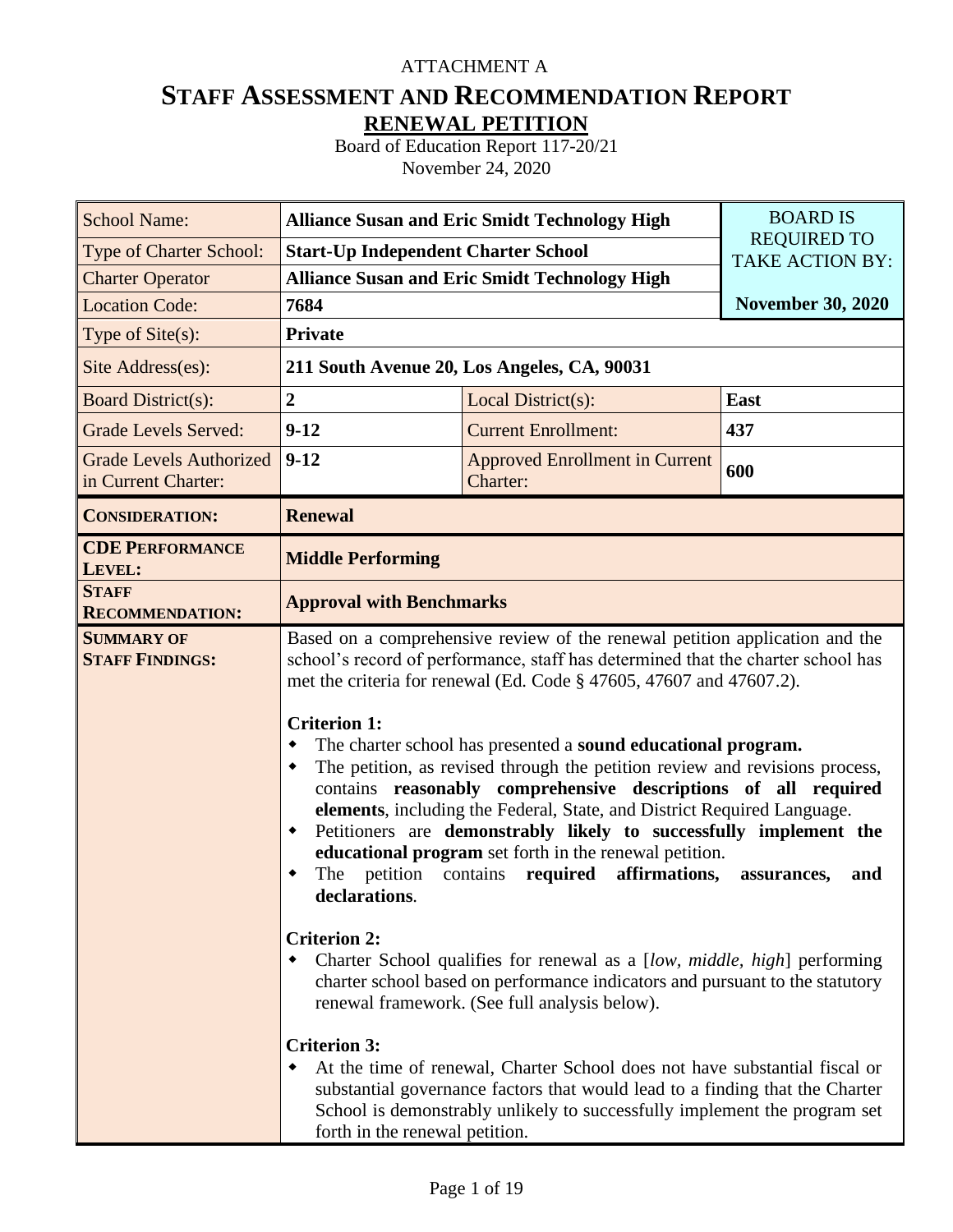|                                       | There is no evidence at the time of renewal that Charter School is not serving<br>$\blacklozenge$<br>all pupils who wish to attend based on data on pupil enrollment patterns.<br>In addition to the above, the petition contains a declaration of whether or not<br>the charter school shall be deemed the exclusive public employer of the<br>employees of the charter school for purposes of Chapter 10.7. Please see "Staff"<br>Review and Assessment" section below for further detail.                                                                                                                                                                                                                                                                                                                                                                                                                                                                                                                                                                                                                                                                                                                                                                                                                                                                                                                                                                                                                                                                                                                                                                                                                 |
|---------------------------------------|--------------------------------------------------------------------------------------------------------------------------------------------------------------------------------------------------------------------------------------------------------------------------------------------------------------------------------------------------------------------------------------------------------------------------------------------------------------------------------------------------------------------------------------------------------------------------------------------------------------------------------------------------------------------------------------------------------------------------------------------------------------------------------------------------------------------------------------------------------------------------------------------------------------------------------------------------------------------------------------------------------------------------------------------------------------------------------------------------------------------------------------------------------------------------------------------------------------------------------------------------------------------------------------------------------------------------------------------------------------------------------------------------------------------------------------------------------------------------------------------------------------------------------------------------------------------------------------------------------------------------------------------------------------------------------------------------------------|
| <b>PROPOSED</b><br><b>BENCHMARKS:</b> | Alliance Susan and Eric Smidt Technology High must meet the following<br>benchmarks during the 2021-2026 charter term in order to address concerns<br>regarding academic performance.<br>1. The charter school will achieve Increased or Increased Significantly in<br>Change Level for the majority of its numerically significant subgroups on<br>the California School Dashboard's Math Indicator over the term of the<br>charter with the goal of achieving a Status level that is the same or higher<br>than the applicable state levels by the time the charter is presented for<br>renewal. The school's annual progress will be reviewed at the school's<br>Annual Performance-Based Oversight Visit by the district.<br>2. The charter school will achieve Increased or Increased Significantly in<br>Change Level for the English Learner subgroup on the California School<br>Dashboard's English Language Arts (ELA) Indicator over the term of the<br>charter with the goal of achieving a Status level that is the same or higher<br>than the applicable state levels by the time the charter is presented for<br>renewal. The school's annual progress will be reviewed at the<br>school's Annual Performance-Based Oversight Visit by the district.<br>If the benchmarks remain unmet by the timeline(s) indicated, at that time the<br>District will review the charter school's status reports and any additional<br>relevant information, and determine next steps accordingly, up to and<br>including recommendation for revocation during the school's charter term or<br>recommendation of non-renewal upon submission of a renewal petition at the<br>end of the term of the charter. |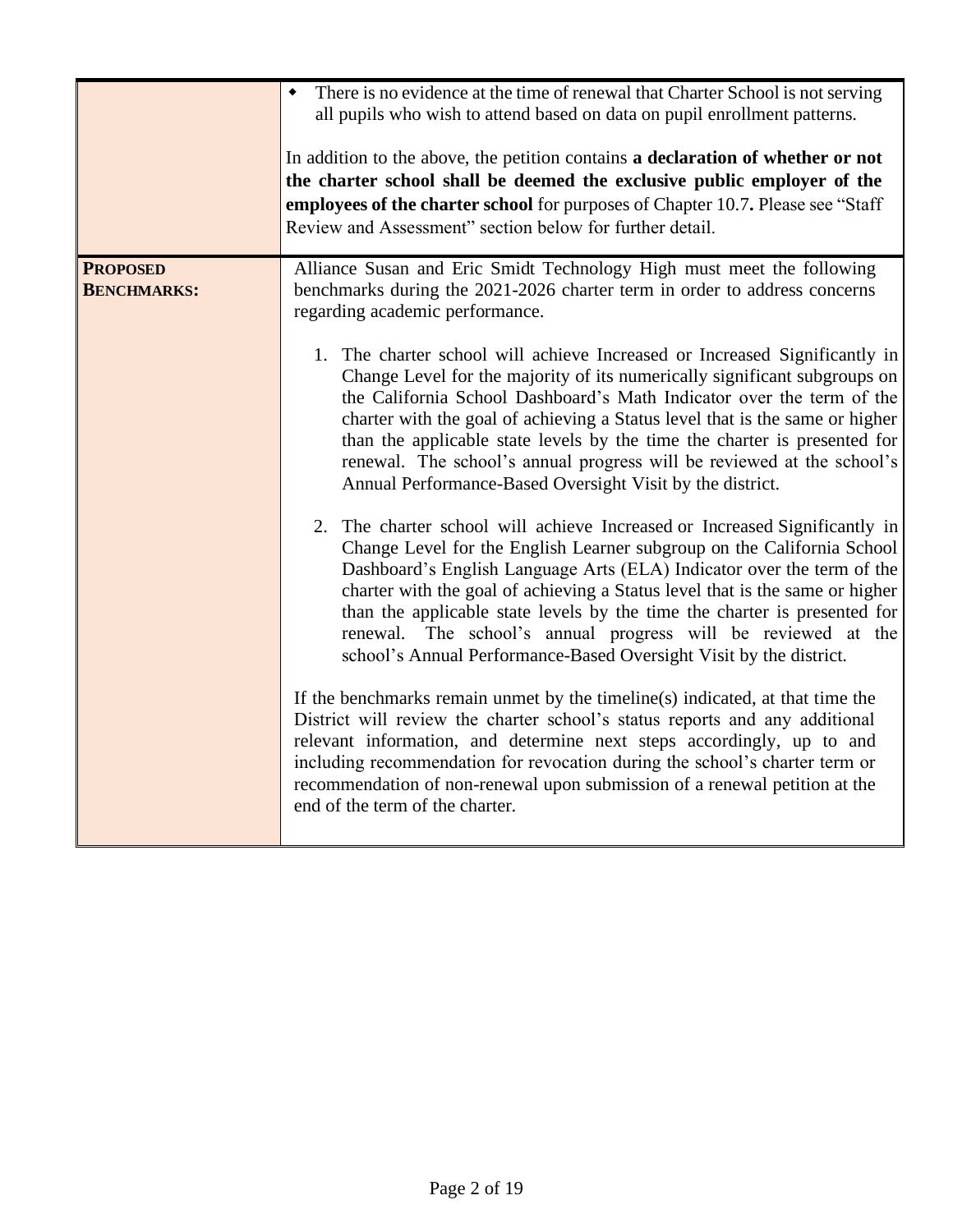# **STAFF ASSESSMENT**

## **I. ACTION PROPOSED**

Staff recommends approval with benchmarks, of the renewal petition for Alliance Susan and Eric Smidt Technology High ("Alliance Smidt" or "Charter School"), located in Board District 5 and Local District East, for a term of 5 years, beginning July 1, 2021, until June 30, 2026 to serve 445 students in grades 9-12 in year one, and up to 600 students in grades 9-12 by the end of the charter term.

## **II. CRITERIA FOR RENEWAL**

Upon submission, District staff comprehensively reviews each renewal petition application to determine whether the school has met the requirements for renewal set forth in California Education Code sections 47605, 47607, and 47607.2. As part of staff's holistic review of the renewal petition application, the charter school must be determined to be eligible for renewal under the renewal criteria prescribed in Education Code sections 47607 and 47607.2 requires a three-pronged analysis:

- **Criterion 1:** Does the renewal petition include a sound educational program, a reasonably comprehensive description of the 15 elements required for petitions, an affirmation of each of the conditions described in Education Code section 47605(e), and are petitioners likely to successfully implement the program set forth in the petition? (Ed. Code, § 47607(b).)
- Criterion 2: Is the charter school "high," "middle," or "low" performing? (see Ed. Code, §§  $47607(c)$ ,  $47607.2(a)$ , and  $47607.2(b)$ . Has the charter school attained measurable increases in academic achievement schoolwide and for numerically significant numerically significant student groups served by the charter school, and does the charter school have strong postsecondary outcomes, if applicable?
- **Criterion 3:** Is the charter school serving all pupils who wish to attend, or does the charter school have substantial fiscal or governance issues? (Ed. Code, § 47607(e).)

Charter schools designated as Dashboard Alternative School Status ("DASS") will work with LAUSD to establish renewal targets locally. (Ed. Code, § 47607(c)(7).) Please see *LAUSD Policy and Procedures for Charter School Authorizing* (LAUSD Board of Education, August 11, 2020) for more information regarding renewal criteria.

## **III. GENERAL SCHOOL INFORMATION**

|                             | <b>Alliance Susan and Eric Smidt Technology High</b>                                                                      |
|-----------------------------|---------------------------------------------------------------------------------------------------------------------------|
| <b>Initial</b>              | On October 20, 2009 (for a term starting July 1, 2011), Alliance                                                          |
| <b>Authorization:</b>       | Susan and Eric Smidt Technology High (formerly named College-                                                             |
|                             | Ready Academy High School No. 14) was authorized by the<br>LAUSD Board of Education to serve 500 students in grades 9-12. |
| <b>Most Recent</b>          | The charter was renewed on December 8, 2015, to serve up to 600                                                           |
| <b>Renewal</b>              | students in grades 9-12.                                                                                                  |
| <b>Approved Material</b>    | The Board of Education approved a request for material revision                                                           |
| <b>Revisions of Current</b> | on December 12, 2019, to amend the corporate structure and                                                                |
| <b>Charter:</b>             | governance model.                                                                                                         |

## **A. School History**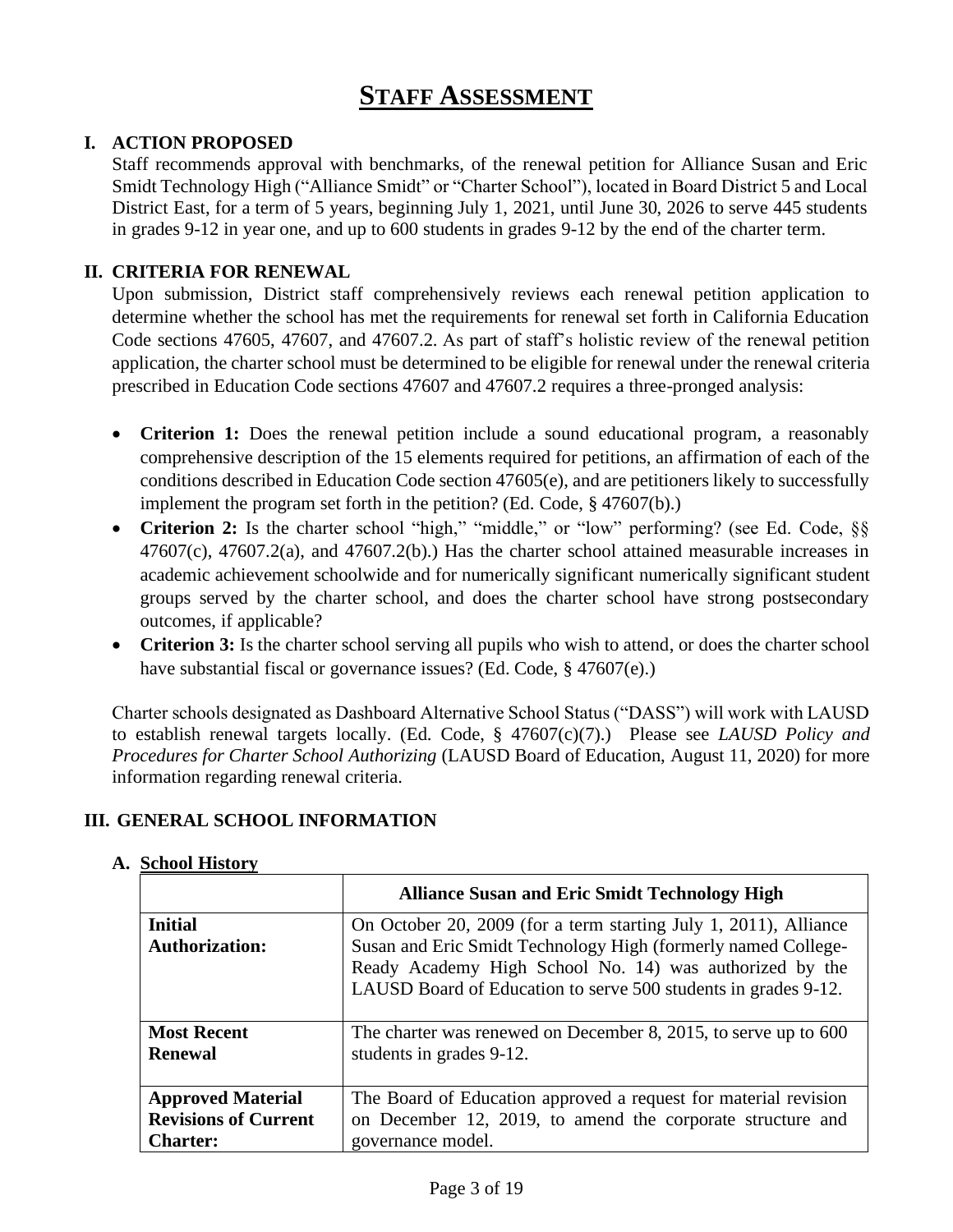|                                                                                                                               | <b>Alliance Susan and Eric Smidt Technology High</b>                                                                                                                                                                                                                                                                                                                                                                                                                                                                                                                                                                                                                                                                                                                                                                                                                                                                                                                                                                                                                                                                                                                                                                                                                                                                                                                                                                                                                                                                                                                                                                                                                                                                                                                                                                                                                                                                                                           |
|-------------------------------------------------------------------------------------------------------------------------------|----------------------------------------------------------------------------------------------------------------------------------------------------------------------------------------------------------------------------------------------------------------------------------------------------------------------------------------------------------------------------------------------------------------------------------------------------------------------------------------------------------------------------------------------------------------------------------------------------------------------------------------------------------------------------------------------------------------------------------------------------------------------------------------------------------------------------------------------------------------------------------------------------------------------------------------------------------------------------------------------------------------------------------------------------------------------------------------------------------------------------------------------------------------------------------------------------------------------------------------------------------------------------------------------------------------------------------------------------------------------------------------------------------------------------------------------------------------------------------------------------------------------------------------------------------------------------------------------------------------------------------------------------------------------------------------------------------------------------------------------------------------------------------------------------------------------------------------------------------------------------------------------------------------------------------------------------------------|
|                                                                                                                               |                                                                                                                                                                                                                                                                                                                                                                                                                                                                                                                                                                                                                                                                                                                                                                                                                                                                                                                                                                                                                                                                                                                                                                                                                                                                                                                                                                                                                                                                                                                                                                                                                                                                                                                                                                                                                                                                                                                                                                |
| <b>Board Benchmarks in</b><br><b>Current Charter</b><br>Term:<br><b>Submission of Renewal</b><br><b>Petition Application:</b> | On December 8, 2015, as part of the school's most recent renewal,<br>the LAUSD Board of Education issued the following governance<br>and academic benchmarks to Alliance Smidt:<br>Governance<br>Alliance Susan and Eric Smidt Technology High's nonprofit<br>٠<br>governing board will implement the policy and procedure<br>changes required by the District's Notice to Cure: Further<br>Action on Governance, dated October 22, 2015, and in the<br>District's oversight observations regarding governance, as well<br>as any prospective oversight observations during the 2015-16<br>academic year no later than July 1, 2016.<br>Alliance Susan and Eric Smidt Technology High shall provide<br>٠<br>to the District copies of the service agreement and/or any other<br>contracts between or among Alliance for College-Ready Public<br>Schools and Alliance Susan and Eric Smidt Technology High,<br>as soon as possible, and in any event on or prior to January 2,<br>2016.<br>Alliance Susan and Eric Smidt Technology High's nonprofit<br>٠<br>governing board will submit any applicable governance<br>revisions to its charter petition (whether administrative or<br>material) for District review and appropriate action to be<br>completed by January 31, 2017 or earlier if practicable.<br>Academics<br>Alliance Susan and Eric Smidt Technology High shall provide<br>п<br>a yearly student achievement report to the Charter Schools<br>Division summarizing schoolwide and subgroup performance<br>and progress on Smarter Balanced Assessments and other<br>measures considered during this renewal by October 1 for the<br>first two years of its new term for District evaluation.<br>Alliance Smidt met all of its benchmarks. Please see the "Staff"<br>Review and Assessment" section below.<br>Alliance Smidt submitted its renewal petition application on<br>September 1, 2020. The 90-day statutory timeline for Board action |
|                                                                                                                               | on the petition runs through November 30, 2020.                                                                                                                                                                                                                                                                                                                                                                                                                                                                                                                                                                                                                                                                                                                                                                                                                                                                                                                                                                                                                                                                                                                                                                                                                                                                                                                                                                                                                                                                                                                                                                                                                                                                                                                                                                                                                                                                                                                |
| <b>Concurrent Request</b><br>for Material Revision:                                                                           | N/A                                                                                                                                                                                                                                                                                                                                                                                                                                                                                                                                                                                                                                                                                                                                                                                                                                                                                                                                                                                                                                                                                                                                                                                                                                                                                                                                                                                                                                                                                                                                                                                                                                                                                                                                                                                                                                                                                                                                                            |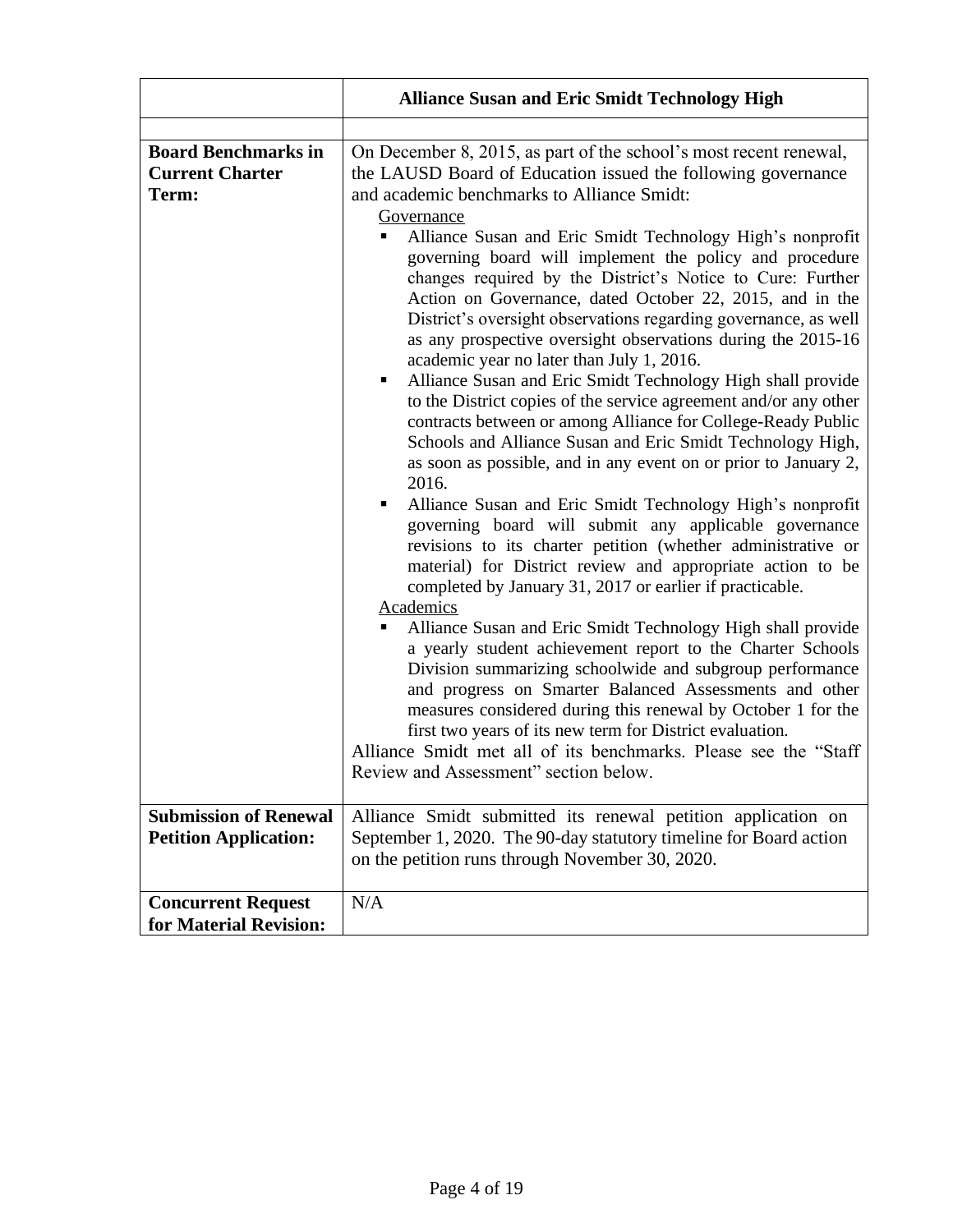## **B. Educational Program**

|                                                       | <b>Alliance Susan and Eric Smidt Technology High</b>                                                                                                                                                                                                                                                                                                                                                                                                                                                                                                                                             |
|-------------------------------------------------------|--------------------------------------------------------------------------------------------------------------------------------------------------------------------------------------------------------------------------------------------------------------------------------------------------------------------------------------------------------------------------------------------------------------------------------------------------------------------------------------------------------------------------------------------------------------------------------------------------|
| <b>Key Features of</b><br><b>Educational Program:</b> | Alliance Smidt offers a 9-12 educational program, which includes<br>the following features:<br>Small personalized classrooms, which offer small learning<br>communities and individualized instruction that targets<br>individual student learning needs.<br>Daily learning time is structured into student longer<br>instructional blocks of time (120 minutes) to allow for focused<br>in-depth learning.<br>Instructional focus on literacy that includes analyzing<br>complex texts, citing textual evidence through discussion and<br>essay writing, and student use of academic discourse. |
| <b>English Learner</b><br><b>Master Plan:</b>         | Alliance Smidt implements its own English Learner Master Plan<br>which includes the following features:<br>Teachers implement both Integrated and Designated English<br>Language Development (ELD) instruction.<br>Teachers provide multiple opportunities for use of academic<br>٠<br>English through structured classroom discussions, small group<br>work, turn-and-talks, and presentations.<br>The school uses Springboard ELD to support English Learners<br>in developing their listening, speaking, reading and writing<br>skills.                                                       |
| <b>Special Education</b><br><b>SELPA</b>              | Alliance Smidt participates in LAUSD SELPA Option 3.                                                                                                                                                                                                                                                                                                                                                                                                                                                                                                                                             |

## **C. Student Enrollment and Population**

| School                                                                                                                                                    | ш | \$<br>兵 | ш<br>O | ਠ<br>Indian<br>Native<br>herican<br>Alaska | sian | $\bar{c}$<br>Afri<br>Can<br>白草<br>Black<br>Ar | $\overline{a}$<br>。<br>CC<br>glish<br>띧 | င္ဘ<br>눕<br>洁 | ₽<br>河<br>ίn. | eless<br>훈 | atin | ation<br>룹<br>ゼ<br>ē<br>⋝ | ŏ<br>Hawaiian<br>ic Islander<br>Native I<br>Pacifi | ş | $\frac{\ge}{\overline{a}}$<br>Ē,<br>econ<br>dvant<br>$rac{6}{5}$<br>ပိ | with<br>ties<br>Students<br>Disabilit | Races<br>ā<br>Σ<br>ŏ<br>c |  |
|-----------------------------------------------------------------------------------------------------------------------------------------------------------|---|---------|--------|--------------------------------------------|------|-----------------------------------------------|-----------------------------------------|---------------|---------------|------------|------|---------------------------|----------------------------------------------------|---|------------------------------------------------------------------------|---------------------------------------|---------------------------|--|
| Alliance Susan and Eric Smidt   504 98.0% 4.0% 0.0% 1.4% 1.4% 13.7% 0.4% 0.2% 1.0% 95.8% 0.0% 0.0% 0.0% 98.6% 15.9% 0.0% 1.0% 1<br><b>Technology High</b> |   |         |        |                                            |      |                                               |                                         |               |               |            |      |                           |                                                    |   |                                                                        |                                       |                           |  |

Data Source: Data Quest, Student and School Downloadable Data File[s https://www.cde.ca.gov/ds/sd/sd/filesenr.asp](https://www.cde.ca.gov/ds/sd/sd/filesenr.asp)

## **D. Charter School Operator**

Alliance Susan and Eric Smidt Technology High, a California nonprofit public benefit corporation, operates Alliance Susan and Eric Smidt Technology High. The school is part of a network of 25 LAUSD authorized charter schools with Alliance College-Ready Public Schools, a separate nonprofit public benefit corporation that is the sole statutory member of the Alliance Susan and Eric Smidt Technology High's nonprofit public benefit corporation.

## **IV. STAFF REVIEW AND ASSESSMENT**

Based on a comprehensive review of the renewal petition application and the school's record of performance, staff has determined that the charter school has met the standards and criteria for renewal. Staff findings include the following: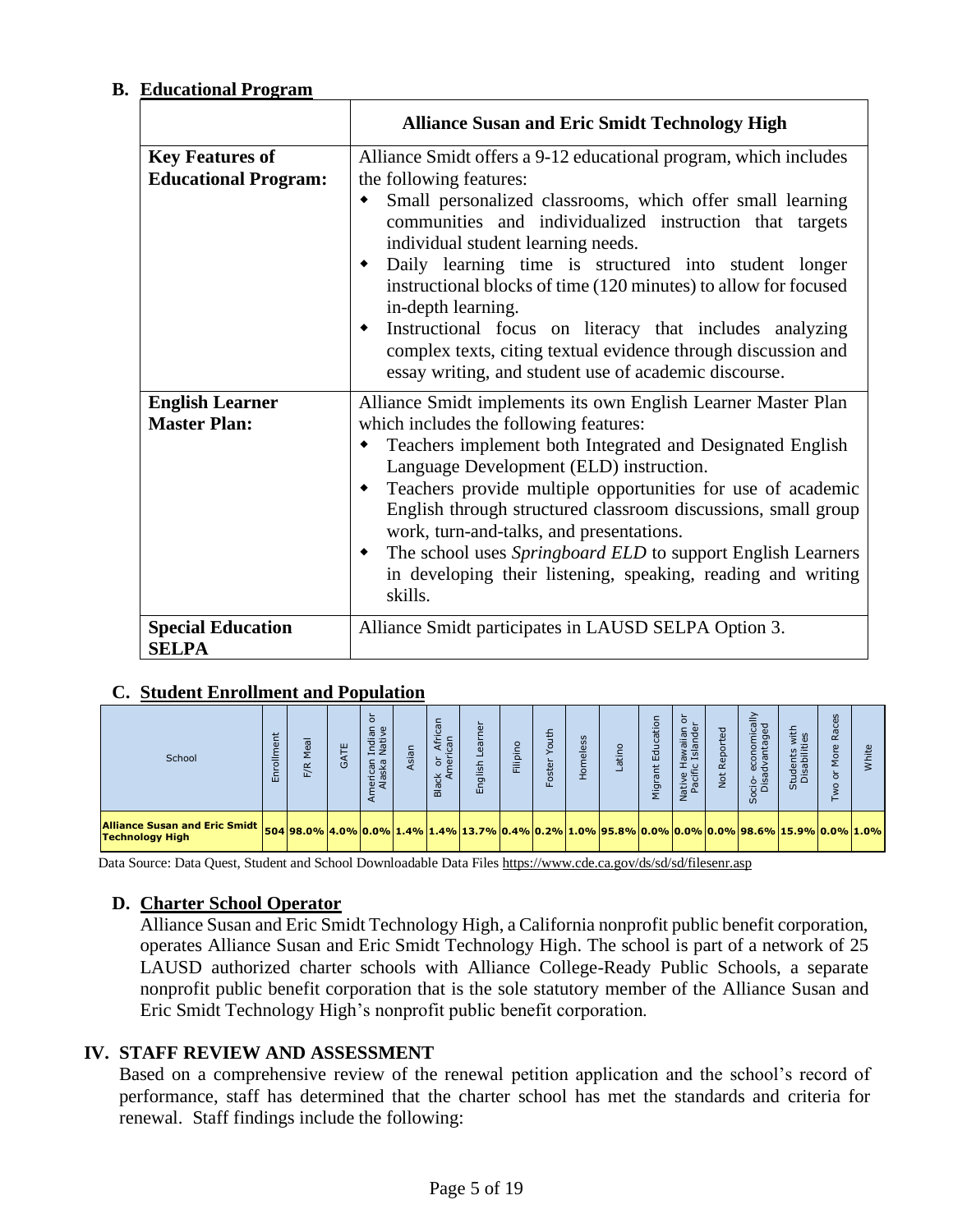## **A. Criterion 1: Does the renewal petition include a sound educational program, a reasonably comprehensive description of the 15 elements required for petitions, an affirmation of each of the conditions described in Education Code section 47605(e), and are petitioners likely to successfully implement the program set forth in the petition?**

Yes, the charter school has presented a sound educational program; a reasonably comprehensive petition with the requisite affirmations and the Federal, State, and District Required Language; and petitioners are likely to successfully implement the educational program for its targeted student population. The petition sufficiently addresses and is consistent with the applicable legal and policy requirements, including but not limited to the identification of appropriate performance targets and description of an instructional program aligned to state performance standards and the salient needs of the target student population. Please see discussion of the charter school's record of academic performance in the section below.

## **B. Criterion 2: Is the charter school "high," "middle," or "low" performing? (see Ed. Code, §§ 47607(c), 47607.2(a), and 47607.2(b).) Has the charter school attained measurable increases in academic achievement schoolwide and for numerically significant numerically significant student groups served by the charter school, and does the charter school have strong postsecondary outcomes, if applicable?**

Yes, the school has been classified by the state as Middle performing in 2019-2020. Please see discussion of the charter school's record of academic performance in the section below.

## Charter Renewal Term

For Middle performing schools, pursuant to Education Code section 47607.2(b), the LAUSD Board shall consider the following: 1) The schoolwide performance and performance of all subgroups of pupils served by the charter school on both the state and local indicators on the California School Dashboard; 2) The LAUSD Board shall provide greater weight to the performance on measurements of academic performance on the California School Dashboard; 3) Until January 1, 2026, the LAUSD Board shall also consider clear and convincing evidence, demonstrated by verified data, showing either of the following: a. The charter school achieved measurable increases in academic achievement, as defined by at least one year's progress for each year in school, or b. Strong postsecondary outcomes, as defined by college enrollment, persistence, and completion rates equal to similar peers.

The charter school's record of performance during the term of the charter reflects the following specific factors:

## 1. *Student Achievement and Educational Performance*

a. Summary

Alliance Smidt has been identified by the state as a Middle performing charter school. Based on staff's review of the schools performance on the California School Dashboard placing a greater weight on academic performance, and considering any verified data provided by school, staff conducted a "may deny" analysis and determined that those conditions (in section k below) were not met, thus supporting a recommendation for renewal, in this case with benchmarks.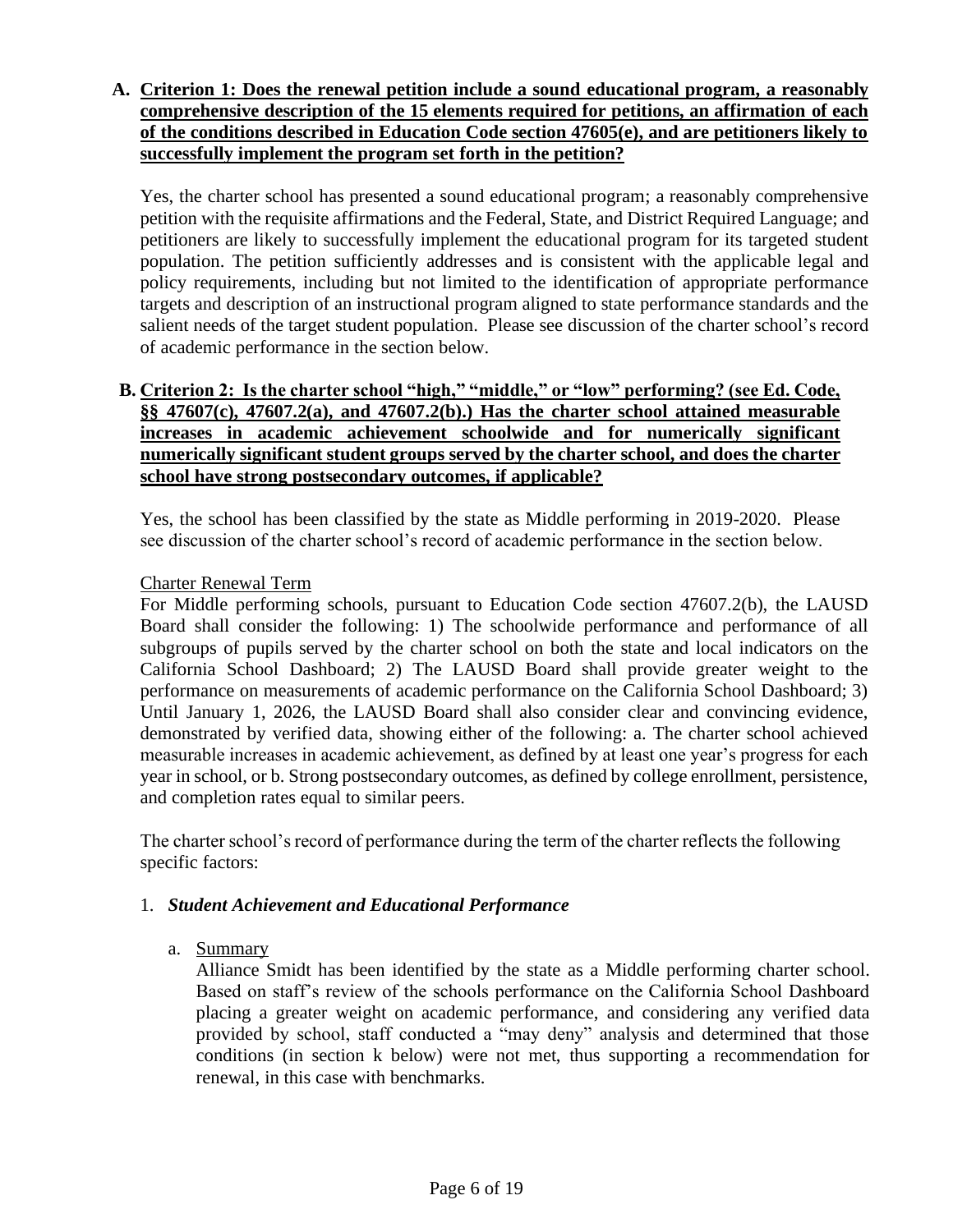b. Measurements of Academic Performance on the California School Dashboard As context, the state utilizes the colors received on all state indicators to determine the performance classification for charter schools. Please see the table below for more information on this school.

|       | Alliance Susan and Eric Smidt Technology High |        |                         |                               |                 |                        |                        |  |  |  |  |  |  |
|-------|-----------------------------------------------|--------|-------------------------|-------------------------------|-----------------|------------------------|------------------------|--|--|--|--|--|--|
| Years | <b>ELA</b>                                    | Math   | EL Progress Indicator * | College / Career<br>Indicator | Chronic Absent. | <b>Graduation Rate</b> | <b>Suspension Rate</b> |  |  |  |  |  |  |
| 2018  | Yellow                                        | Orange | <b>NPC</b>              | Orange                        | N/A             | Yellow                 | <b>Blue</b>            |  |  |  |  |  |  |
| 2019  | Green                                         | Yellow | Orange                  | <b>Orange</b>                 | N/A             | Yellow                 | Yellow                 |  |  |  |  |  |  |

Data Source: Data Quest, Student and Downloadable Data Fil[e https://www.cde.ca.gov/ds/sd/sd/](https://www.cde.ca.gov/ds/sd/sd/)

For classification purposes of High, Middle or Low performance, the state removed four student subgroups (White, Asian, Two or More Races, Filipino). For the purpose of status and change, all numerically significant subgroups are included for the state, which include scores that span tested grades from K-12.

\*For the ELPI, the state uses status level as a proxy for color on the 2019 Dashboard where there are at least 30 students tested. (Note: There is no status level for 2018, therefore it is not used.)

NPC: No Performance Color

The recommendation for renewal has considered the schoolwide performance and performance of numerically significant subgroups served by the charter school on the state and local indicators, providing greater weight to performance on measurements of academy performance. In addition to the state and local indicators, the recommendation considered whether there was clear and convincing evidence showing the school demonstrated measurable increases in academic achievement, as defined by at least one year's progress in each year in school, and strong postsecondary outcomes, as defined by college enrollment, persistence, and completion rates equal to similar peers, as applicable.

Please see attached *Alliance Susan and Eric Smidt Technology High* Data Set.

## c. English Language Arts Academic Indicator

Distance from Standard Schoolwide and Numerically Significant Subgroups:

|                                    | Alliance Susan and Eric Smidt Technology High - (ELA Grades) Academic Indicator - CA School Dashboard Indicator |            |                                                |                                               |                                             |                                             |            |                                                |                                               |                                             |  |  |
|------------------------------------|-----------------------------------------------------------------------------------------------------------------|------------|------------------------------------------------|-----------------------------------------------|---------------------------------------------|---------------------------------------------|------------|------------------------------------------------|-----------------------------------------------|---------------------------------------------|--|--|
| Subgroup                           | Number of<br>Students with<br><b>Scores</b>                                                                     | 2018 Color | <b>School</b><br>2018<br>Average<br><b>DFS</b> | <b>State</b><br>2018<br>Average<br><b>DFS</b> | School to State<br><b>DFS</b><br>Comparison | Number of<br>Students with<br><b>Scores</b> | 2019 Color | <b>School</b><br>2019<br>Average<br><b>DFS</b> | <b>State</b><br>2019<br>Average<br><b>DFS</b> | School to<br><b>State DFS</b><br>Comparison |  |  |
| <b>All Students</b>                | 126                                                                                                             | Yellow     | 9.4                                            | $-6.0$                                        | <b>Higher</b>                               | 127                                         | Green      | 17.7                                           | $-2.5$                                        | <b>Higher</b>                               |  |  |
| English Learner                    | 38                                                                                                              | No Color   | $-73.2$                                        | $-47.1$                                       | Lower                                       | 33                                          | <b>Red</b> | $-74.4$                                        | $-45.1$                                       | Lower                                       |  |  |
| Latino                             | 116                                                                                                             | Yellow     | 8.0                                            | $-31.3$                                       | Higher                                      | 119                                         | Green      | 21.2                                           | $-26.6$                                       | Higher                                      |  |  |
| Socioeconomically<br>Disadvantaged | 123                                                                                                             | Yellow     | 6.1                                            | $-34.7$                                       | Higher                                      | 121                                         | Green      | 16.9                                           | $-30.1$                                       | Higher                                      |  |  |

Data Source: Data Quest, Student and Downloadable Data Fil[e https://www.cde.ca.gov/ds/sd/sd/](https://www.cde.ca.gov/ds/sd/sd/)

For classification purposes of High, Middle or Low performance, the state removed four student subgroups (White, Asian, Two or More Races, Filipino). For the purpose of status and change, all numerically significant subgroups are included for the state, which include scores that span tested grades from K-12.

As seen in the above table, in English Language Arts (ELA) in 2018 and 2019, the charter school's Distance from Standard (DFS) was higher than the state's DFS. In 2018 and 2019, the school had three numerically significant subgroups (English Learners, Latino, and Socioeconomically Disadvantaged). In both 2018 and 2019, the majority of the charter school's numerically significant subgroups were higher than the state's DFS for those subgroups, with the exception of the English Learner (EL) subgroup which was lower.

In response to the EL subgroup data, charter school leadership stated that in 2019-2020, the school focused their professional development for teaching staff around classroom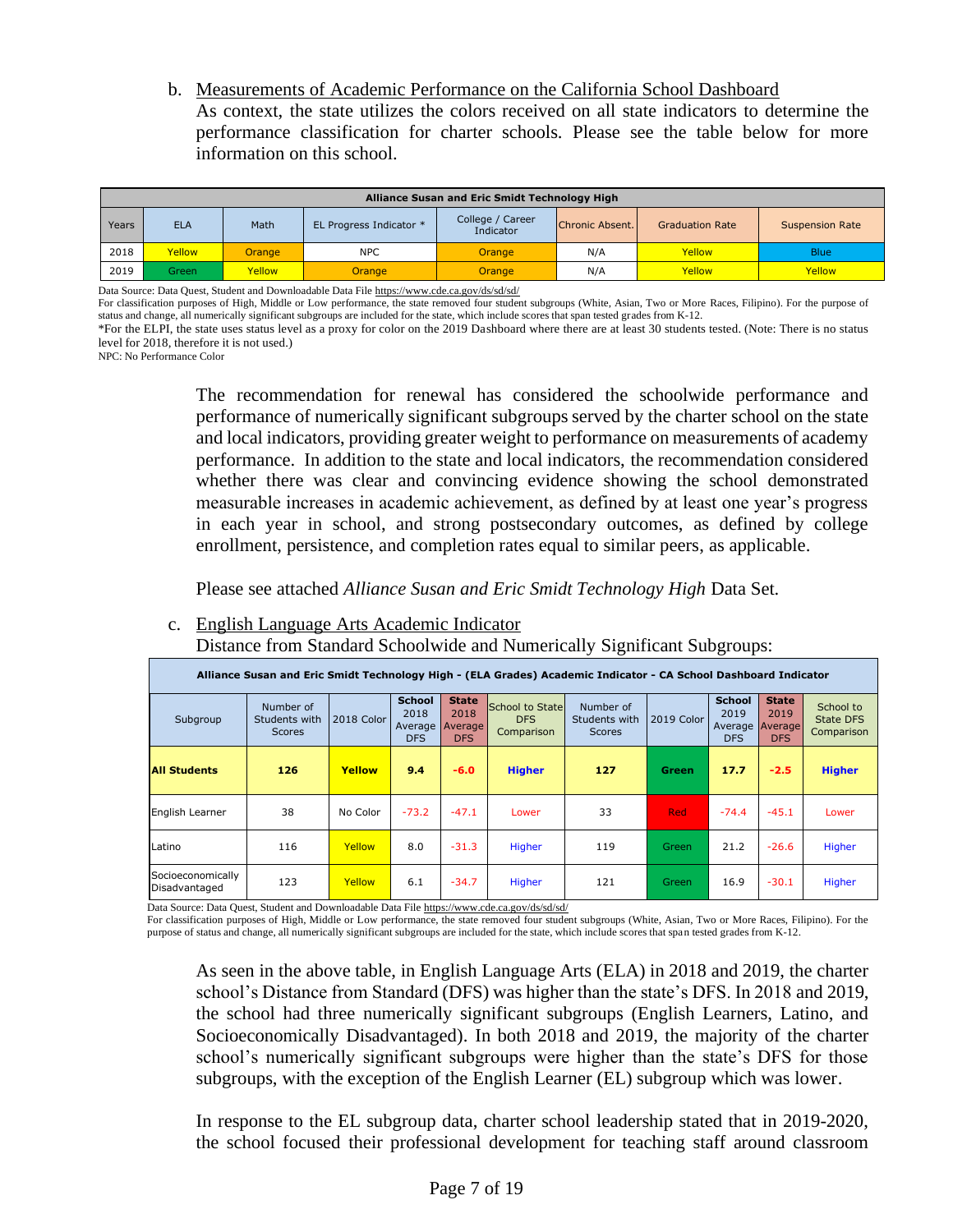supports for English Learners, and implemented weekly data meetings for the ELA team to analyze and look for trends and/or patterns in student work to identify gaps in student learning and to develop a plan for re-teaching those gaps.

|                                    | Alliance Susan and Eric Smidt Technology High - (ELA Grades) Academic Indicator - CA School Dashboard Indicator |                   |         |                 |                        |                     |                                      |            |        |                  |                        |                  |  |
|------------------------------------|-----------------------------------------------------------------------------------------------------------------|-------------------|---------|-----------------|------------------------|---------------------|--------------------------------------|------------|--------|------------------|------------------------|------------------|--|
| Subgroup                           | Number of<br>Students with<br><b>Scores</b>                                                                     | 2018 Color Change |         | Change Level    | <b>State</b><br>Change | <b>Change Level</b> | Number of<br>Students with<br>Scores | 2019 Color | Change | Change Level     | <b>State</b><br>Change | Change Level     |  |
| <b>All Students</b>                | 126                                                                                                             | Yellow            | $-9.8$  | <b>Declined</b> | 2.2                    | <b>Maintained</b>   | 127                                  | Green      | 7.6    | <b>Increased</b> | 3.7                    | <b>Increased</b> |  |
| English Learner                    | 38                                                                                                              | No Color          | $-12.0$ | <b>Declined</b> | 3.3                    | Increased           | 33                                   | <b>Red</b> | $-8.2$ | <b>Declined</b>  | 3.1                    | Increased        |  |
| Latino                             | 116                                                                                                             | Yellow            | $-11.5$ | <b>Declined</b> | 3.2                    | <b>Increased</b>    | 119                                  | Green      | 12.4   | <b>Increased</b> | 4.5                    | <b>Increased</b> |  |
| Socioeconomically<br>Disadvantaged | 123                                                                                                             | Yellow            | $-11.6$ | <b>Declined</b> | 4.0                    | <b>Increased</b>    | 121                                  | Green      | 10.1   | Increased        | 4.4                    | <b>Increased</b> |  |

Change Level Schoolwide and Numerically Significant Subgroups:

Data Source: Data Quest, Student and Downloadable Data File<https://www.cde.ca.gov/ds/sd/sd/>

For classification purposes of High, Middle or Low performance, the state removed four student subgroups (White, Asian, Two or More Races, Filipino). For the purpose of status and change, all numerically significant subgroups are included for the state, which include scores that span tested grades from K-12.

As seen in the table above, in 2018, the charter school Declined in Change Level schoolwide and for all numerically significant subgroups. In 2019, the charter school Increased in Change Level schoolwide and for the majority of numerically significant subgroups, with the exception of the English Learner (EL) subgroup, which Declined.

## d. Math Academic Indicator

Distance from Standard Schoolwide and Numerically Significant Subgroups:

| Alliance Susan and Eric Smidt Technology High - (Math Grades) Academic Indicator - CA School Dashboard Indicator |                                             |               |                                                        |                                    |                                                 |                                             |               |                                                |                                    |                                                  |  |
|------------------------------------------------------------------------------------------------------------------|---------------------------------------------|---------------|--------------------------------------------------------|------------------------------------|-------------------------------------------------|---------------------------------------------|---------------|------------------------------------------------|------------------------------------|--------------------------------------------------|--|
| Subgroup                                                                                                         | Number of<br>Students with<br><b>Scores</b> | 2018 Color    | <b>School</b><br>2018<br>Average Average<br><b>DFS</b> | <b>State</b><br>2018<br><b>DFS</b> | <b>School to State</b><br><b>DFS</b> Comparison | Number of<br><b>Students</b><br>with Scores | 2019 Color    | <b>School</b><br>2019<br>Average<br><b>DFS</b> | <b>State</b><br>2019<br><b>DFS</b> | <b>School to State</b><br>Average DFS Comparison |  |
| <b>All Students</b>                                                                                              | 126                                         | <b>Orange</b> | $-92.0$                                                | $-36.4$                            | <b>Lower</b>                                    | 127                                         | Yellow        | $-78.7$                                        | $-33.5$                            | Lower                                            |  |
| English Learner                                                                                                  | 38                                          | No Color      | $-170.3$                                               | $-69.9$                            | Lower                                           | 33                                          | <b>Orange</b> | $-138.5$                                       | $-68.6$                            | Lower                                            |  |
| Latino                                                                                                           | 116                                         | Orange        | $-94.1$                                                | $-65.8$                            | Lower                                           | 119                                         | Yellow        | $-72.8$                                        | $-62.2$                            | Lower                                            |  |
| Socioeconomically<br>Disadvantaged                                                                               | 123                                         | <b>Orange</b> | $-95.1$                                                | $-67.4$                            | Lower                                           | 121                                         | Yellow        | $-79.6$                                        | $-63.7$                            | Lower                                            |  |

Data Source: Data Quest, Student and Downloadable Data File<https://www.cde.ca.gov/ds/sd/sd/>

For classification purposes of High, Middle or Low performance, the state removed four student subgroups (White, Asian, Two or More Races, Filipino). For the purpose of status and change, all numerically significant subgroups are included for the state, which include scores that span tested grades from K-12.

As seen in the above table, in Math in 2018 and 2019, the charter school's DFS was lower than the state's DFS. In 2018 and 2019, the school had three numerically significant subgroups (English Learners, Latino, and Socioeconomically Disadvantaged). In 2018 and 2019, all the numerically significant subgroups performed lower than the state's DFS for those subgroups.

In response to the Math data, charter school leadership stated that in 2019-2020 the school changed the Math curriculum to College Preparatory Math (CPM) to focus on inquirybased instruction, allowing students to unpack the task and build their own math independence in small, collaborative groups to facilitate learning. Additionally, the school implemented weekly data meetings for the Math team to analyze student "exit ticket" data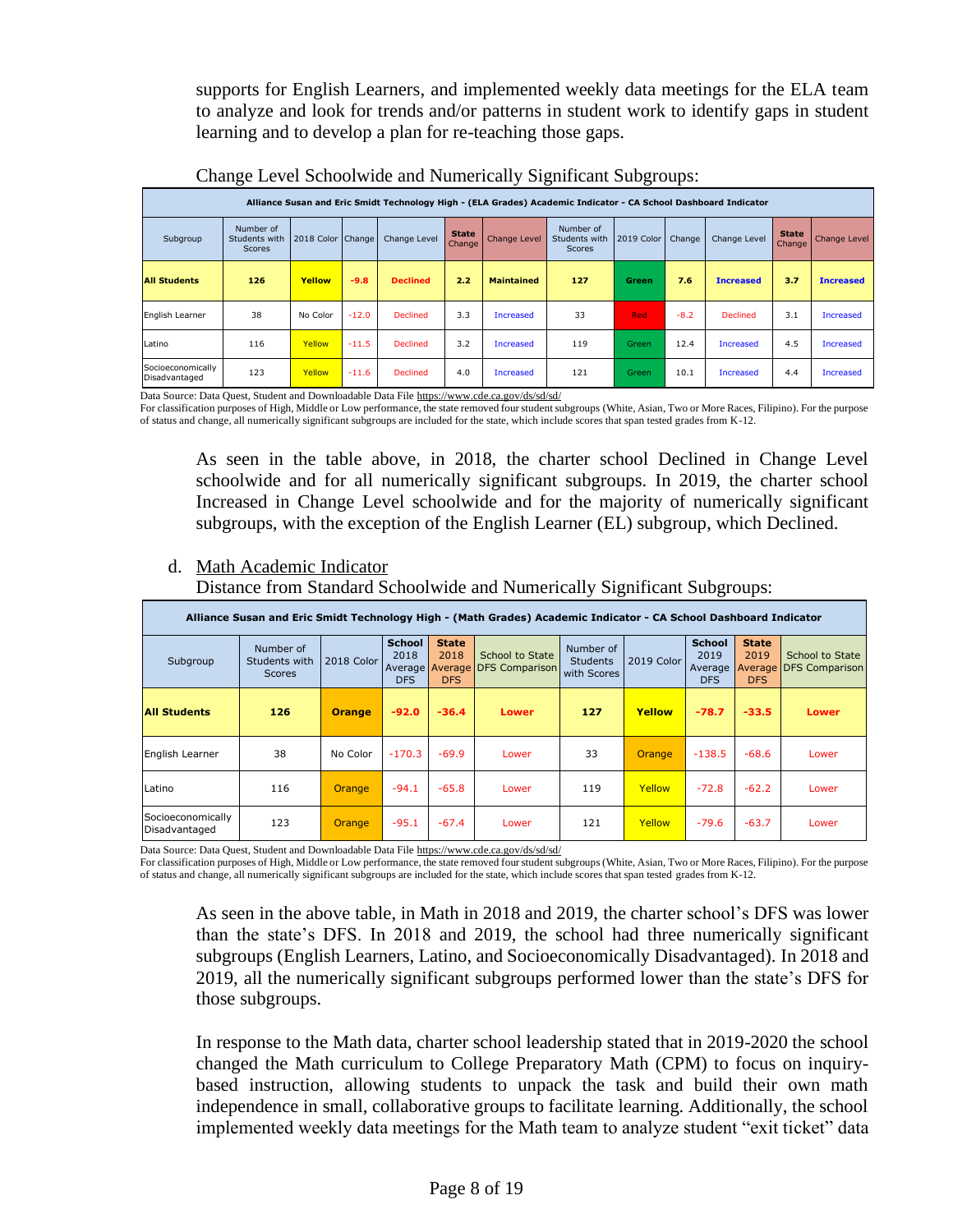and look for trends and/or patterns in student work to identify gaps in student learning and to develop a plan for re-teaching those gaps.

|                                    | ັ                                                                                                                |                     |        |                   |                        | -<br>$\check{ }$  |                                             | ັ                   | $\overline{\phantom{a}}$ |                                   |                        |                     |  |
|------------------------------------|------------------------------------------------------------------------------------------------------------------|---------------------|--------|-------------------|------------------------|-------------------|---------------------------------------------|---------------------|--------------------------|-----------------------------------|------------------------|---------------------|--|
|                                    | Alliance Susan and Eric Smidt Technology High - (Math Grades) Academic Indicator - CA School Dashboard Indicator |                     |        |                   |                        |                   |                                             |                     |                          |                                   |                        |                     |  |
| Subgroup                           | Number of<br>Students with<br>Scores                                                                             | 2018 Color   Change |        | Change Level      | <b>State</b><br>Change | Change Level      | Number of<br><b>Students</b><br>with Scores | 2019 Color   Change |                          | Change Level                      | <b>State</b><br>Change | <b>Change Level</b> |  |
| <b>All Students</b>                | 126                                                                                                              | <b>Orange</b>       | 0.6    | <b>Maintained</b> | 1.3                    | <b>Maintained</b> | 127                                         | Yellow              | 11.9                     | <b>Increased</b>                  | 2.9                    | <b>Maintained</b>   |  |
| English Learner                    | 38                                                                                                               | No Color            | $-6.9$ | <b>Declined</b>   | 1.5                    | Maintained        | 33                                          | Orange              | 24.4                     | <b>Increased</b><br>Significantly | 2.2                    | Maintained          |  |
| Latino                             | 116                                                                                                              | <b>Orange</b>       | $-2.6$ | Maintained        | 1.7                    | Maintained        | 119                                         | Yellow              | 19.8                     | Increased<br>Significantly        | 3.4                    | <b>Increased</b>    |  |
| Socioeconomically<br>Disadvantaged | 123                                                                                                              | <b>Orange</b>       | $-2.3$ | Maintained        | 2.3                    | Maintained        | 121                                         | Yellow              | 14.0                     | <b>Increased</b>                  | 3.4                    | <b>Increased</b>    |  |

|  |  |  |  | Change Level Schoolwide and Numerically Significant Subgroups: |
|--|--|--|--|----------------------------------------------------------------|
|  |  |  |  |                                                                |
|  |  |  |  |                                                                |
|  |  |  |  |                                                                |

Data Source: Data Quest, Student and Downloadable Data Fil[e https://www.cde.ca.gov/ds/sd/sd/](https://www.cde.ca.gov/ds/sd/sd/)

For classification purposes of High, Middle or Low performance, the state removed four student subgroups (White, Asian, Two or More Races, Filipino). For the purpose of status and change, all numerically significant subgroups are included for the state, which include scores that span tested grades from K-12.

As seen in the table above, in 2018, the charter school Maintained in Change Level schoolwide and for the majority of numerically significant subgroups, with the exception of the EL subgroup, which Declined. In 2019, the charter school Increased in Change Level schoolwide and for the Socioeconomically Disadvantages subgroup. The English Learner and Latino subgroups Increased Significantly.

## e. English Learner Progress Academic Indicator

Percentage of English Learners Making Progress Toward English Proficiency:

| Alliance Susan and Eric Smidt Technology High - English Learner Progress Indicator<br><b>CA School Dashboard Indicator</b> |                                                              |                 |                                                                                               |                   |                                                                                               |                          |  |  |  |  |  |  |
|----------------------------------------------------------------------------------------------------------------------------|--------------------------------------------------------------|-----------------|-----------------------------------------------------------------------------------------------|-------------------|-----------------------------------------------------------------------------------------------|--------------------------|--|--|--|--|--|--|
|                                                                                                                            |                                                              | 2019 School     | <b>2019 State</b>                                                                             |                   |                                                                                               |                          |  |  |  |  |  |  |
| Subgroup                                                                                                                   | Number of<br>English Learner   2019 Color<br><b>Students</b> |                 | Percentage of<br><b>English Learners</b><br>making progress<br>towards English<br>proficiency | Performance Level | Percentage of<br><b>English Learners</b><br>making progress<br>towards English<br>proficiency | <b>Performance Level</b> |  |  |  |  |  |  |
| <b>English Learner</b>                                                                                                     | 69                                                           | <b>No Color</b> | 39.1%                                                                                         | Low               | 48.3%                                                                                         | <b>Medium</b>            |  |  |  |  |  |  |

Data Sources: California School Dashboard Research data files 2019 revised on 04/09/2020 and 2018 revised on 03/11/2019 <https://www.cde.ca.gov/ta/ac/cm/>

As seen in the table above, the 2019 California School Dashboard indicates 39.1% of Alliance Smidt's English Learner students are making progress towards English proficiency, lower than the state at 48.3%. The Performance Level for the school is Low while the state Performance Level is Medium.

## f. Standardized Assessments Participation Rates

In 2019, in the ELA and Math Indicators, the charter school met the participation rates (of at least 95%) schoolwide and for the majority of numerically significant subgroups, however, for the English Learner Progress Indicator (ELPI), the school's participation rate was 93%.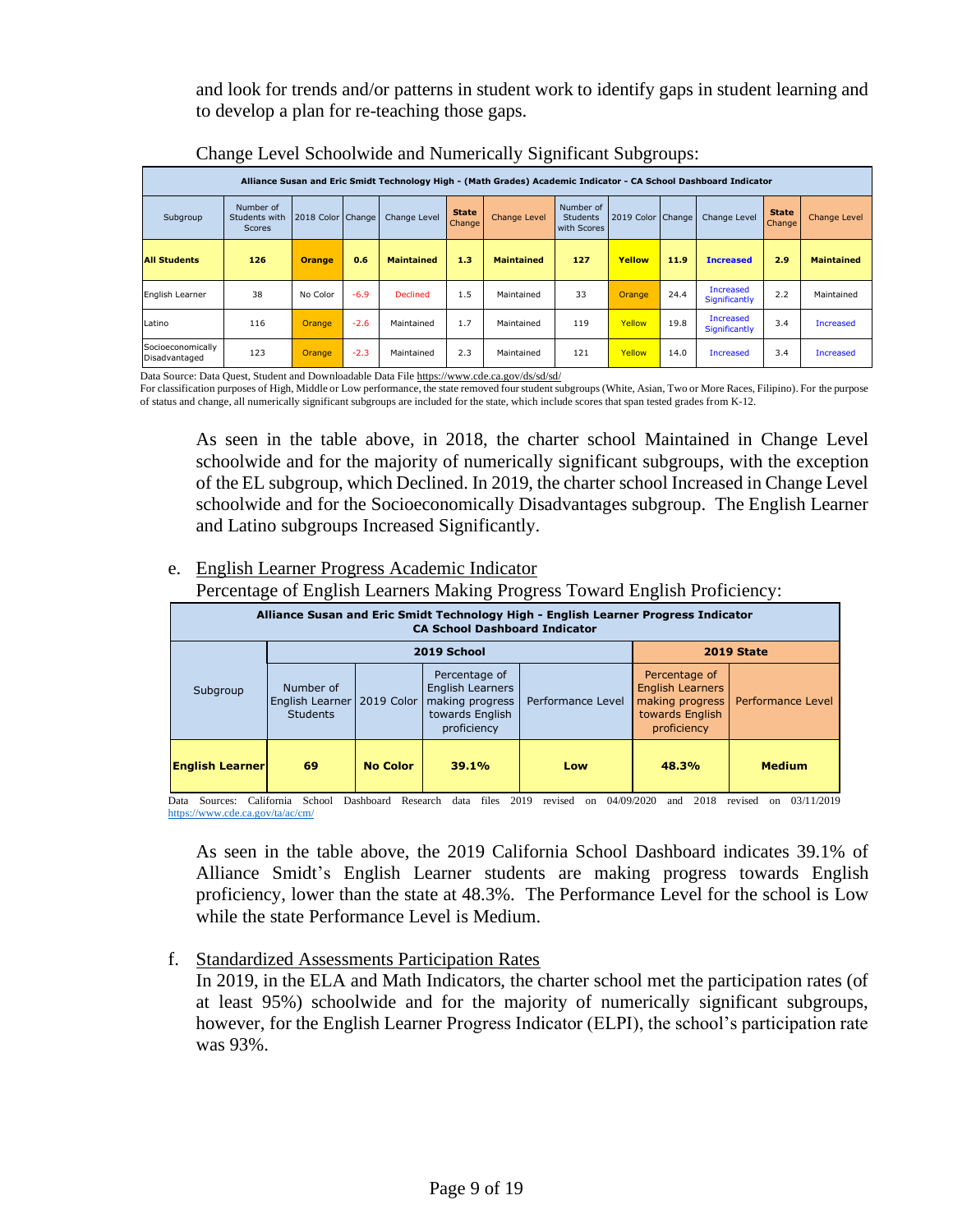## g. College/Career Academic Indicator Percentage of Prepared Students Schoolwide and Numerically Significant Subgroups:

|                                      | Alliance Susan and Eric Smidt Technology High - College / Career Academic Indicator - CA School Dashboard Indicator |               |                                                                           |                                           |                                          |                                             |               |                                                             |                                                            |                                          |  |  |  |  |
|--------------------------------------|---------------------------------------------------------------------------------------------------------------------|---------------|---------------------------------------------------------------------------|-------------------------------------------|------------------------------------------|---------------------------------------------|---------------|-------------------------------------------------------------|------------------------------------------------------------|------------------------------------------|--|--|--|--|
| Subgroup                             | Number of<br>Students with<br><b>Scores</b>                                                                         | 2018 Color    | <b>School 2018</b><br>percentage of percentage of<br>prepared<br>students | <b>State 2018</b><br>prepared<br>students | School to State<br><b>CCI</b> Comparison | Number of<br>Students with<br><b>Scores</b> | 2019 Color    | <b>School 2019</b><br>percentage of<br>prepared<br>students | <b>State 2019</b><br>percentage of<br>prepared<br>students | School to State<br><b>CCI</b> Comparison |  |  |  |  |
| <b>All Students</b>                  | 126                                                                                                                 | <b>Orange</b> | 54.8%                                                                     | 42.2%                                     | <b>Higher</b>                            | 148                                         | <b>Orange</b> | 52.0%                                                       | 44.1%                                                      | <b>Higher</b>                            |  |  |  |  |
| English Learner                      | 18                                                                                                                  | No Color      | 16.7%                                                                     | 14.5%                                     | $-1$                                     | 44                                          | No Color      | 43.2%                                                       | 16.8%                                                      | Higher                                   |  |  |  |  |
| Latino                               | 119                                                                                                                 | Yellow        | 57.1%                                                                     | 33.8%                                     | <b>Higher</b>                            | 136                                         | Orange,       | 52.9%                                                       | 36.1%                                                      | Higher                                   |  |  |  |  |
| Socioeconomically<br>Disadvantaged   | 125                                                                                                                 | Orange        | 54.4%                                                                     | 33.7%                                     | <b>Higher</b>                            | 147                                         | Orange        | 51.7%                                                       | 35.8%                                                      | Higher                                   |  |  |  |  |
| Students with<br><b>Disabilities</b> | 21                                                                                                                  | No Color      | 14.3%                                                                     | 9.2%                                      |                                          | 31                                          | No Color      | 22.6%                                                       | 10.8%                                                      | Higher                                   |  |  |  |  |

| Subgroup                                                                                                                                                                                                                                                                                                                                                                                                                                                                                                                                                                                                                                                                                                                                                                                                                                                                                                                                                                                          | Students with<br><b>Scores</b>              | 2018 Color    | concage o<br>prepared<br>students |                           | concago<br>prepared<br>students | טעווטטו גט טנענע<br><b>CCI Comparison</b>                                         | Students with<br><b>Scores</b>       | 2019 Color    |         | concage of<br>prepared<br>students | s cenage<br>prepared<br>students | טטועט טא וטטווט<br><b>CCI Comparison</b> |
|---------------------------------------------------------------------------------------------------------------------------------------------------------------------------------------------------------------------------------------------------------------------------------------------------------------------------------------------------------------------------------------------------------------------------------------------------------------------------------------------------------------------------------------------------------------------------------------------------------------------------------------------------------------------------------------------------------------------------------------------------------------------------------------------------------------------------------------------------------------------------------------------------------------------------------------------------------------------------------------------------|---------------------------------------------|---------------|-----------------------------------|---------------------------|---------------------------------|-----------------------------------------------------------------------------------|--------------------------------------|---------------|---------|------------------------------------|----------------------------------|------------------------------------------|
| <b>All Students</b>                                                                                                                                                                                                                                                                                                                                                                                                                                                                                                                                                                                                                                                                                                                                                                                                                                                                                                                                                                               | 126                                         | <b>Orange</b> | 54.8%                             |                           | 42.2%                           | <b>Higher</b>                                                                     | 148                                  | <b>Orange</b> |         | 52.0%                              | 44.1%                            | <b>Higher</b>                            |
| English Learner                                                                                                                                                                                                                                                                                                                                                                                                                                                                                                                                                                                                                                                                                                                                                                                                                                                                                                                                                                                   | 18                                          | No Color      | 16.7%                             |                           | 14.5%                           | Ξ.                                                                                | 44                                   | No Color      |         | 43.2%                              | 16.8%                            | Higher                                   |
| Latino                                                                                                                                                                                                                                                                                                                                                                                                                                                                                                                                                                                                                                                                                                                                                                                                                                                                                                                                                                                            | 119                                         | Yellow        | 57.1%                             |                           | 33.8%                           | Higher                                                                            | 136                                  | Orange        |         | 52.9%                              | 36.1%                            | Higher                                   |
| Socioeconomically<br>Disadvantaged                                                                                                                                                                                                                                                                                                                                                                                                                                                                                                                                                                                                                                                                                                                                                                                                                                                                                                                                                                | 125                                         | Orange        | 54.4%                             |                           | 33.7%                           | Higher                                                                            | 147                                  | Orange        |         | 51.7%                              | 35.8%                            | Higher                                   |
| Students with<br><b>Disabilities</b>                                                                                                                                                                                                                                                                                                                                                                                                                                                                                                                                                                                                                                                                                                                                                                                                                                                                                                                                                              | 21                                          | No Color      | 14.3%                             |                           | 9.2%                            | $\overline{a}$                                                                    | 31                                   | No Color      |         | 22.6%                              | 10.8%                            | Higher                                   |
| Data Source: Data Quest, Student and Downloadable Data File https://www.cde.ca.gov/ds/sd/sd/<br>For classification purposes, the state removed four student subgroups (White, Asian, Two or More Races, Filipino). For the purpose of status and change, all numerically<br>significant subgroups are included for the state, which include scores that span tested grades from K-12.<br>As seen in the table above, in both 2018 and 2019, the charter school had a higher                                                                                                                                                                                                                                                                                                                                                                                                                                                                                                                       |                                             |               |                                   |                           |                                 |                                                                                   |                                      |               |         |                                    |                                  |                                          |
|                                                                                                                                                                                                                                                                                                                                                                                                                                                                                                                                                                                                                                                                                                                                                                                                                                                                                                                                                                                                   |                                             |               |                                   |                           |                                 |                                                                                   |                                      |               |         |                                    |                                  |                                          |
| percentage of prepared students than the state schoolwide and its numerically significant<br>subgroups (Latino and Socioeconomically Disadvantaged in 2018; English Learners,                                                                                                                                                                                                                                                                                                                                                                                                                                                                                                                                                                                                                                                                                                                                                                                                                     |                                             |               |                                   |                           |                                 |                                                                                   |                                      |               |         |                                    |                                  |                                          |
|                                                                                                                                                                                                                                                                                                                                                                                                                                                                                                                                                                                                                                                                                                                                                                                                                                                                                                                                                                                                   |                                             |               |                                   |                           |                                 |                                                                                   |                                      |               |         |                                    |                                  |                                          |
|                                                                                                                                                                                                                                                                                                                                                                                                                                                                                                                                                                                                                                                                                                                                                                                                                                                                                                                                                                                                   |                                             |               |                                   |                           |                                 | Latino, Socioeconomically Disadvantaged, and Students with Disabilities in 2019). |                                      |               |         |                                    |                                  |                                          |
|                                                                                                                                                                                                                                                                                                                                                                                                                                                                                                                                                                                                                                                                                                                                                                                                                                                                                                                                                                                                   |                                             |               |                                   |                           |                                 |                                                                                   |                                      |               |         |                                    |                                  |                                          |
| Change Level Schoolwide and Numerically Significant Subgroups:                                                                                                                                                                                                                                                                                                                                                                                                                                                                                                                                                                                                                                                                                                                                                                                                                                                                                                                                    |                                             |               |                                   |                           |                                 |                                                                                   |                                      |               |         |                                    |                                  |                                          |
| Alliance Susan and Eric Smidt Technology High - College / Career Academic Indicator - CA School Dashboard Indicator                                                                                                                                                                                                                                                                                                                                                                                                                                                                                                                                                                                                                                                                                                                                                                                                                                                                               |                                             |               |                                   |                           |                                 |                                                                                   |                                      |               |         |                                    |                                  |                                          |
| Subgroup                                                                                                                                                                                                                                                                                                                                                                                                                                                                                                                                                                                                                                                                                                                                                                                                                                                                                                                                                                                          | Number of<br>Students with<br><b>Scores</b> | 2018 Color    | Change                            | Change Level              | <b>State</b><br>Change          | <b>Change Level</b>                                                               | Number of<br>Students with<br>Scores | 2019 Color    | Change  | Change Level                       | <b>State</b><br>Change           | <b>Change Level</b>                      |
| <b>All Students</b>                                                                                                                                                                                                                                                                                                                                                                                                                                                                                                                                                                                                                                                                                                                                                                                                                                                                                                                                                                               | 126                                         | <b>Orange</b> | $-6.7%$                           | <b>Declined</b>           | 1.1%                            | <b>Maintained</b>                                                                 | 148                                  | <b>Orange</b> | $-2.7%$ | <b>Declined</b>                    | 1.8%                             | <b>Maintained</b>                        |
| English Learner                                                                                                                                                                                                                                                                                                                                                                                                                                                                                                                                                                                                                                                                                                                                                                                                                                                                                                                                                                                   | 18                                          | No Color      | $-16.7%$                          | Declined<br>Significantly | 1.9%                            | Maintained                                                                        | 44                                   | No Color      | 26.5%   | Increased<br>Significantly         | 2.1%                             | <b>Increased</b>                         |
| Latino                                                                                                                                                                                                                                                                                                                                                                                                                                                                                                                                                                                                                                                                                                                                                                                                                                                                                                                                                                                            | 119                                         | Yellow        | $-4.7%$                           | <b>Declined</b>           | 1.2%                            | Maintained                                                                        | 136                                  | Orange        | $-4.2%$ | Declined                           | 2.2%                             | <b>Increased</b>                         |
| Socioeconomically<br>Disadvantaged                                                                                                                                                                                                                                                                                                                                                                                                                                                                                                                                                                                                                                                                                                                                                                                                                                                                                                                                                                | 125                                         | Orange        | $-6.7%$                           | <b>Declined</b>           | 1.5%                            | Maintained                                                                        | 147                                  | Orange        | $-2.7%$ | Declined                           | 2.0%                             | <b>Increased</b>                         |
| Students with                                                                                                                                                                                                                                                                                                                                                                                                                                                                                                                                                                                                                                                                                                                                                                                                                                                                                                                                                                                     | 21                                          | No Color      | $-4.8%$                           | <b>Declined</b>           | 1.9%                            | Maintained                                                                        | 31                                   | No Color      | 8.3%    |                                    | 1.5%                             | Maintained                               |
| <b>Increased</b><br>Disabilities<br>Data Source: Data Quest, Student and Downloadable Data File https://www.cde.ca.gov/ds/sd/sd/<br>As seen in the table above, in 2018 the charter school Declined in Change Level schoolwide<br>and for all of the numerically significant subgroups for that year. In 2019, the charter school<br>Declined in Change Level schoolwide and for the Latino and Socioeconomically<br>Disadvantaged (SED) subgroups, while the Students with Disabilities (SWD) subgroup<br>Increased and the EL subgroup Increased Significantly.<br><b>Verified Data</b><br>h.<br>As noted above, a charter school classified by the state as Middle performing may present<br>verified data. Pursuant to Education Code Section 47607.2(c)(1), "verified data" means<br>data derived from nationally recognized, valid, peer reviewed, and reliable sources that are<br>externally produced. Verified data shall include measures of postsecondary outcomes (if<br>applicable). |                                             |               |                                   |                           |                                 |                                                                                   |                                      |               |         |                                    |                                  |                                          |
| Per the LAUSD's Policy and Procedures for Charter Schools, until such time that the State<br>Board of Education adopts a pupil-level academic growth measure, for the purposes of this<br>Policy and Procedures, the District defines "one year's progress" as growth in achievement                                                                                                                                                                                                                                                                                                                                                                                                                                                                                                                                                                                                                                                                                                              |                                             |               |                                   |                           |                                 |                                                                                   |                                      |               |         |                                    |                                  |                                          |

Change Level Schoolwide and Numerically Significant Subgroups: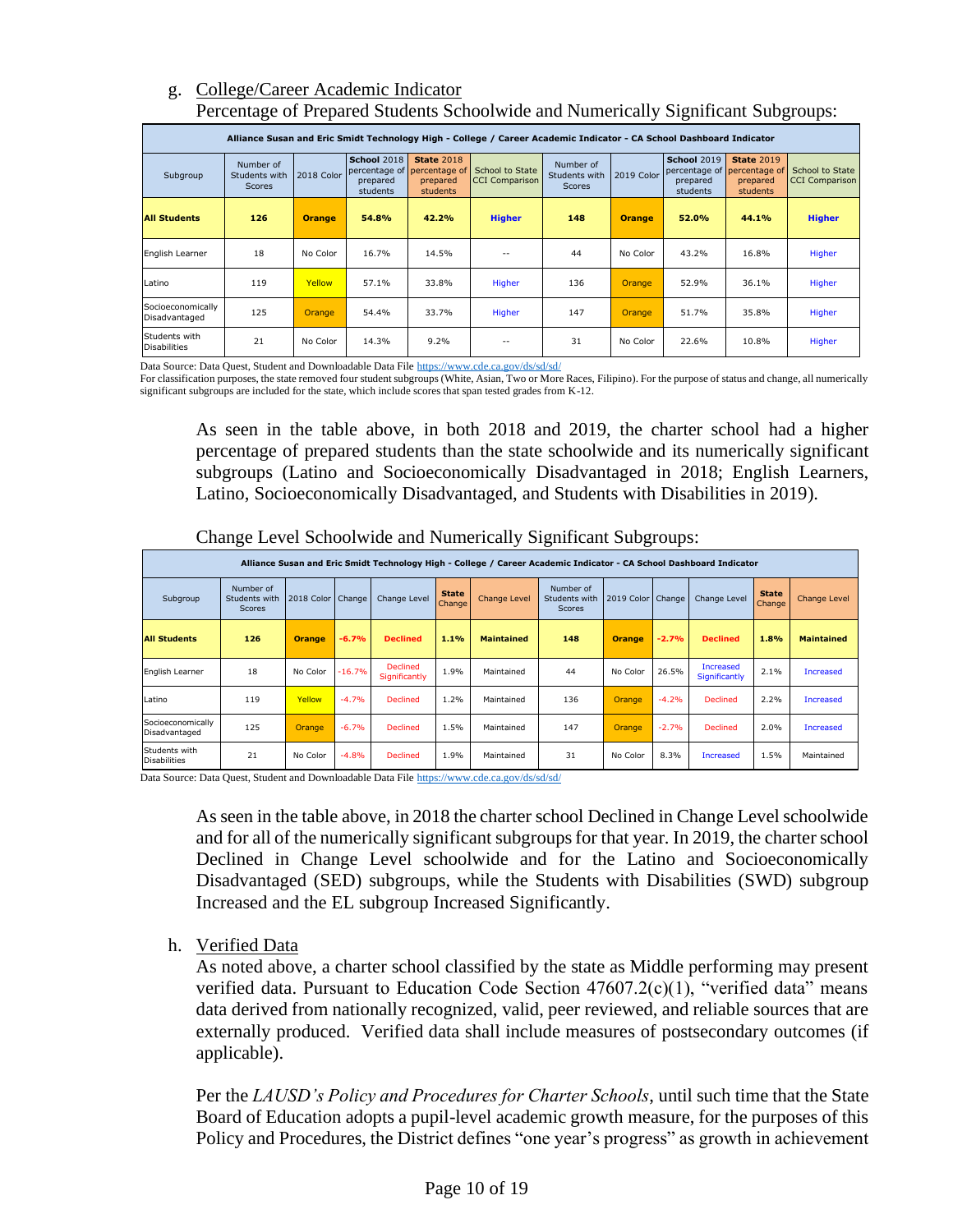in ELA and Math from one academic year to the next. The District's expectation is that a charter school demonstrates either the same or higher growth levels as schools serving similar student populations, for each year of the charter school's current term of the charter (e.g., seven-year, six-year, five-year, or two-year term). Charter schools submitting verified data for this purpose must provide a clear explanation as to its alignment with the requirements herein.

The school opted not to provide verified data. Staff determined that the schoolwide performance and performance of all numerically significant subgroups on the California School Dashboard required additional analysis to determine the renewal recommendation.

- i. Postsecondary Outcomes [HS only]  $N/A$
- j. Local Indicators

Staff also considered the Local Indicators (i.e. Basic: Teachers, Instructional Materials, Facilities; Implementation of Academic Standards; Parent and Family Engagement; Local Climate Survey; Access to a Broad Course of Study) and all are reported as Met.

k. "May Deny" Analysis for Middle Performing Charter Schools [if applicable]

Following the review of the foregoing performance data for this charter school placing a greater weight on academic performance on the California School Dashboard, and considering verified data provided by the charter school, staff determined that the school's performance in the area of Math and for the English Learner subgroup in ELA requires further review. Pursuant to the applicable renewal criteria for Middle performing schools, staff proceeded to the step of considering the "may deny" conditions to complete the review of academic achievement.

The LAUSD Board may deny a renewal petition satisfying the middle performing criteria pursuant to section 47607.2(b) upon making each of the following written factual findings: 1) The charter school has failed to meet or make sufficient progress toward meeting standards that provide a benefit to pupils of the school; 2) The closure of the charter school is in the best interest of the pupils; and, 3) The decision provided greater weight to the performance on the measurements of academic performance. a. When determining whether to deny a renewal petition under prong 1 or 2, LAUSD will consider the full oversight record of the charter school, providing greater weight to performance on the measurements of academic performance. This consideration will include a comparison to Resident Schools' performance on the measurements of academic performance (e.g. reclassification rates, Long-term English Learner (LTEL) rates, and percentage of students Met or Exceeded Standards as measured on the California Assessment of Student Performance and Progress (CAASPP) as compared to the state averages, California School Dashboard data, four-year cohort graduation rates).

As shown below, the charter school's performance in Math in 2018 and 2019 as compared to the Resident Schools Median is higher. Staff has recommended the charter school for renewal with benchmarks.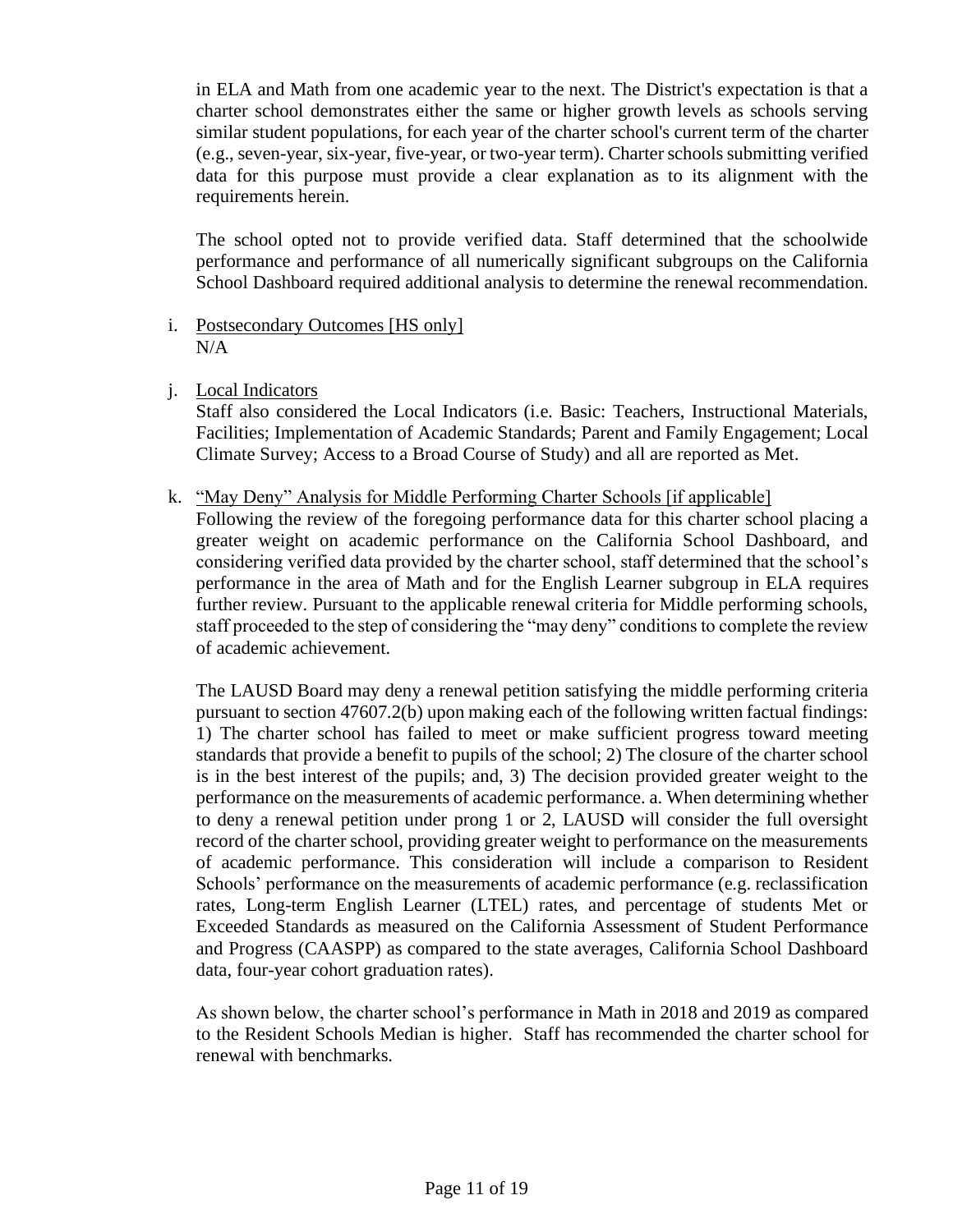## l. Resident Schools Analysis

| Alliance Susan and Eric Smidt Technology High - (MATH Grades) Academic<br><b>Indicator - CA School Dashboard Indicator</b> |                                             |               |                               |                                             |               |                               |  |  |  |  |  |
|----------------------------------------------------------------------------------------------------------------------------|---------------------------------------------|---------------|-------------------------------|---------------------------------------------|---------------|-------------------------------|--|--|--|--|--|
|                                                                                                                            |                                             | 2018          |                               | 2019                                        |               |                               |  |  |  |  |  |
|                                                                                                                            | Number of<br>Students with<br><b>Scores</b> | 2018 Color    | 2018<br>Average<br><b>DFS</b> | Number of<br><b>Students</b><br>with Scores | 2019 Color    | 2019<br>Average<br><b>DFS</b> |  |  |  |  |  |
| <b>All Students</b>                                                                                                        | 126                                         | Yellow        | $-92.0$                       | 127                                         | Yellow        | $-78.7$                       |  |  |  |  |  |
| <b>Resident Schools</b><br>Median                                                                                          | 132                                         | <b>Orange</b> | $-113.4$                      | 170                                         | <b>Orange</b> | $-115.3$                      |  |  |  |  |  |

Math Distance from Standard Schoolwide and Resident Schools Median:

Data Source: Data Quest, Student and Downloadable Data Fil[e https://www.cde.ca.gov/ds/sd/sd/](https://www.cde.ca.gov/ds/sd/sd/)

As seen in the table above, when comparing the charter school to the Resident Schools Median (RSM), the data indicates that Alliance Smidt's student performance on the California School Dashboard in Math in 2018 and 2019 was higher than the RSM when measuring DFS.

| Math Change Level Schoolwide and Resident Schools Median: |  |
|-----------------------------------------------------------|--|
|-----------------------------------------------------------|--|

| Alliance Susan and Eric Smidt Technology High - (MATH Grades) Academic Indicator - CA School Dashboard<br><b>Indicator</b> |                                             |            |        |                   |                                             |                     |      |                     |  |  |  |
|----------------------------------------------------------------------------------------------------------------------------|---------------------------------------------|------------|--------|-------------------|---------------------------------------------|---------------------|------|---------------------|--|--|--|
|                                                                                                                            |                                             | 2018       |        |                   | 2019                                        |                     |      |                     |  |  |  |
|                                                                                                                            | Number of<br>Students with<br><b>Scores</b> | 2018 Color | Change | Change Level      | Number of<br><b>Students</b><br>with Scores | 2019 Color   Change |      | <b>Change Level</b> |  |  |  |
| <b>All Students</b>                                                                                                        | 126                                         | Yellow     | 0.6    | <b>Maintained</b> | 127                                         | Yellow              | 11.9 | <b>Increased</b>    |  |  |  |
| <b>Resident Schools</b><br><b>Maintained</b><br>132<br>170<br>2.5<br>$-1.7$<br><b>Orange</b><br><b>Orange</b><br>Median    |                                             |            |        |                   |                                             |                     |      | <b>Maintained</b>   |  |  |  |

Data Source: Data Quest, Student and Downloadable Data File https://www.cde.ca.gov/ds/sd/sd/

As seen in the table above, when comparing the charter school to the Resident Schools Median (RSM) in Math, in 2018, the data indicates that Alliance Smidt Maintained in Change Level schoolwide and the RSM also Maintained. However, in 2019, Alliance Smidt Increased in Change Level schoolwide in Math, while the RSM Maintained.

## Math Smarter Balanced Assessment Data

Met or Exceeded Percentages:

| Alliance Susan and Eric Smidt Technology High - Math CAASPP Compared to Resident Schools Median |                                       |                                         |                                       |                                         |         |  |  |  |  |  |  |
|-------------------------------------------------------------------------------------------------|---------------------------------------|-----------------------------------------|---------------------------------------|-----------------------------------------|---------|--|--|--|--|--|--|
|                                                                                                 | 2017-18                               |                                         | 2018-19                               |                                         |         |  |  |  |  |  |  |
|                                                                                                 | <b>School</b>                         |                                         | <b>School</b>                         | Change from                             |         |  |  |  |  |  |  |
|                                                                                                 | <b>Students with</b><br><b>Scores</b> | Met or<br><b>Exceeded</b><br>Percentage | <b>Students with</b><br><b>Scores</b> | Met or<br><b>Exceeded</b><br>Percentage | 2018-19 |  |  |  |  |  |  |
| <b>All Students</b>                                                                             | 132                                   | 21.21%                                  | 137                                   | 23.36%                                  | 2.15%   |  |  |  |  |  |  |
| Resident Schools Median                                                                         | 135                                   | 13.59%                                  | 167                                   | 13.95%                                  | 0.36%   |  |  |  |  |  |  |

Data Source: California Assessment of Student Performance and Progress (CAASPP) Research Data Files[. https://caaspp-](https://caaspp-elpac.cde.ca.gov/caaspp/ResearchFileList?ps=true&lstTestYear=2019&lstTestType=B&lstCounty=00&lstDistrict=00000&lstSchool=0000000)

[elpac.cde.ca.gov/caaspp/ResearchFileList?ps=true&lstTestYear=2019&lstTestType=B&lstCounty=00&lstDistrict=00000&lstSchool=0000000](https://caaspp-elpac.cde.ca.gov/caaspp/ResearchFileList?ps=true&lstTestYear=2019&lstTestType=B&lstCounty=00&lstDistrict=00000&lstSchool=0000000)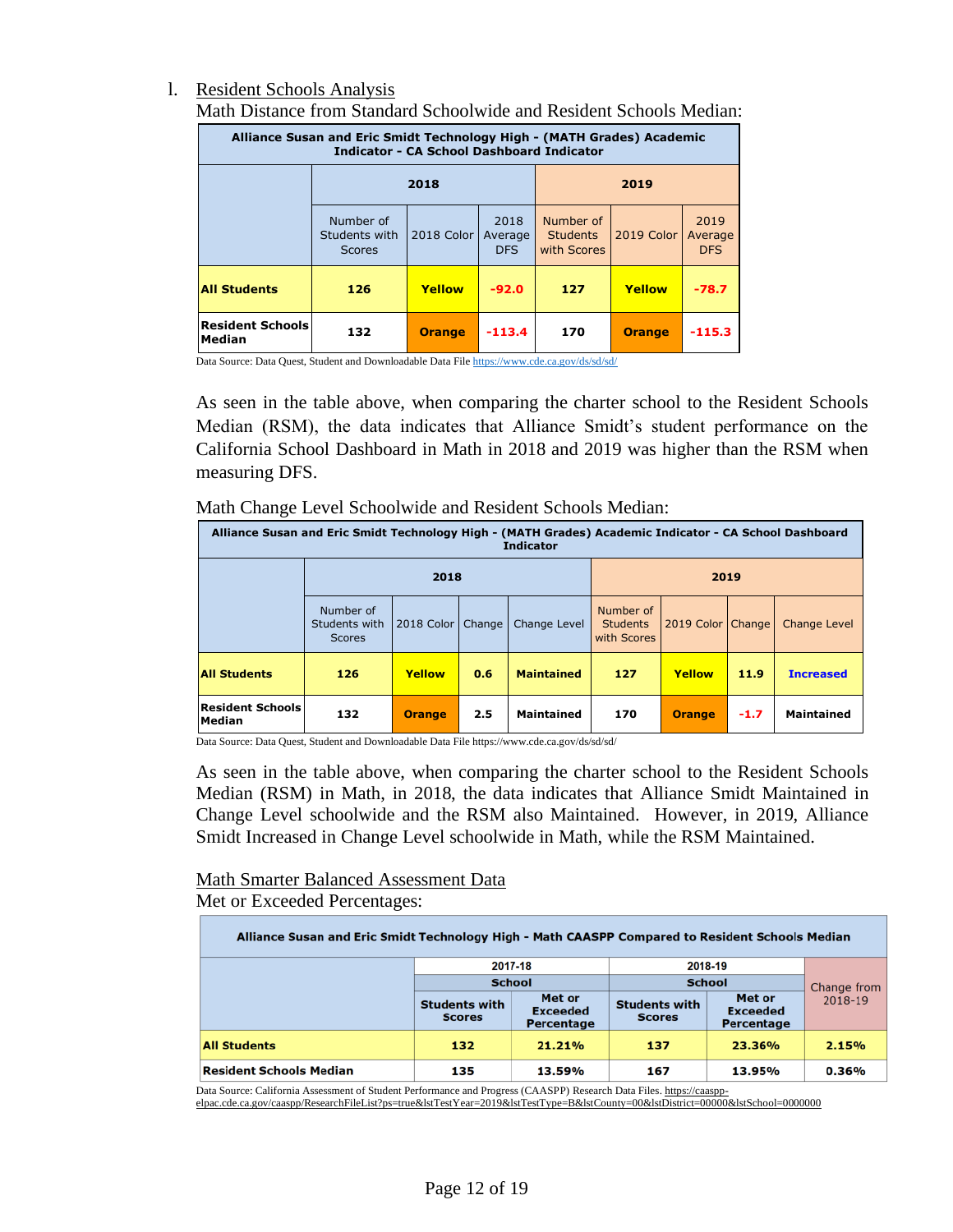As seen in the table above, when comparing the charter school to the RSM, the data indicates that Alliance Smidt's Met or Exceeded Percentage in Math on the CAASPP is higher than the RSM.

m. Suspension Rate Indicator

Percentage of Students Suspended At Least Once Schoolwide and Numerically Significant Subgroups:

|                                      | Alliance Susan and Eric Smidt Technology High - Suspension Rate Indicator - CA School Dashboard Indicator |             |                                                  |                                                  |                                                     |                              |               |                                                  |                                                  |                                                     |  |  |  |  |
|--------------------------------------|-----------------------------------------------------------------------------------------------------------|-------------|--------------------------------------------------|--------------------------------------------------|-----------------------------------------------------|------------------------------|---------------|--------------------------------------------------|--------------------------------------------------|-----------------------------------------------------|--|--|--|--|
| Subgroup                             | Number of<br><b>Students</b>                                                                              | 2018 Color  | <b>Students</b><br>suspended<br>at least<br>once | <b>Students</b><br>suspended<br>at least<br>once | School to State<br><b>Suspensions</b><br>Comparison | Number of<br><b>Students</b> | 2019 Color    | <b>Students</b><br>suspended<br>at least<br>once | <b>Students</b><br>suspended<br>at least<br>once | School to State<br><b>Suspensions</b><br>Comparison |  |  |  |  |
| <b>All Students</b>                  | 611                                                                                                       | <b>Blue</b> | 0.2%                                             | 3.5%                                             | <b>Lower</b>                                        | 609                          | Yellow        | 1.5%                                             | 3.4%                                             | <b>Lower</b>                                        |  |  |  |  |
| English Learner                      | 116                                                                                                       | <b>Blue</b> | 0.0%                                             | 3.0%                                             | Lower                                               | 94                           | <b>Orange</b> | 2.1%                                             | 3.1%                                             | Lower                                               |  |  |  |  |
| Latino                               | 562                                                                                                       | <b>Blue</b> | 0.2%                                             | 3.6%                                             | Lower                                               | 572                          | <b>Orange</b> | 1.6%                                             | 3.5%                                             | Lower                                               |  |  |  |  |
| Socioeconomically<br>Disadvantaged   | 580                                                                                                       | <b>Blue</b> | 0.2%                                             | 4.4%                                             | Lower                                               | 570                          | Orange        | 1.6%                                             | 4.3%                                             | Lower                                               |  |  |  |  |
| Students with<br><b>Disabilities</b> | 106                                                                                                       | Yellow      | 0.9%                                             | 6.8%                                             | Lower                                               | 119                          | Orange        | 2.5%                                             | 6.2%                                             | Lower                                               |  |  |  |  |

Data Sources: California School Dashboard Research data files 2019 revised on 04/09/2020 and 2018 revised on 03/11/2019<https://www.cde.ca.gov/ta/ac/cm/>

As seen in the table above, in 2018 and 2019, the charter school had a lower percentage of students suspended at least once than the state for both schoolwide and all numerically significant subgroups (English Learner, Latino, Socioeconomically Disadvantaged, and Students with Disabilities).

|                                      | Alliance Susan and Eric Smidt Technology High - Suspension Rate Indicator - CA School Dashboard Indicator |                   |         |                   |                        |                   |                              |               |        |                  |                        |                   |  |
|--------------------------------------|-----------------------------------------------------------------------------------------------------------|-------------------|---------|-------------------|------------------------|-------------------|------------------------------|---------------|--------|------------------|------------------------|-------------------|--|
| Subgroup                             | Number of<br><b>Students</b>                                                                              | 2018 Color Change |         | Change Level      | <b>State</b><br>Change | Change Level      | Number of<br><b>Students</b> | 2019 Color    | Change | Change Level     | <b>State</b><br>Change | Change Level      |  |
| <b>All Students</b>                  | 611                                                                                                       | <b>Blue</b>       | 0.0%    | <b>Maintained</b> | $-0.1%$                | <b>Maintained</b> | 609                          | Yellow        | 1.3%   | <b>Increased</b> | $-0.1%$                | <b>Maintained</b> |  |
| English Learner                      | 116                                                                                                       | <b>Blue</b>       | $0.0\%$ | Maintained        | $-0.1%$                | Maintained        | 94                           | Orange        | 2.1%   | Increased        | 0.1%                   | Maintained        |  |
| Latino                               | 562                                                                                                       | <b>Blue</b>       | 0.2%    | Maintained        | $-0.1%$                | Maintained        | 572                          | <b>Orange</b> | 1.4%   | Increased        | $-0.1%$                | Maintained        |  |
| Socioeconomically<br>Disadvantaged   | 580                                                                                                       | Blue              | $0.0\%$ | Maintained        | $-0.2%$                | Maintained        | 570                          | Orange        | 1.4%   | Increased        | $-0.1%$                | Maintained        |  |
| Students with<br><b>Disabilities</b> | 106                                                                                                       | Yellow            | 0.9%    | Increased         | 0.3%                   | <b>Declined</b>   | 119                          | Orange        | 1.6%   | Increased        | 0.6%                   | <b>Declined</b>   |  |

Change Level Schoolwide and Numerically Significant Student Subgroups:

Data Sources: California School Dashboard Research data files 2019 revised on 04/09/2020 and 2018 revised on 03/11/2019<https://www.cde.ca.gov/ta/ac/cm/>

As seen in the table above, in 2018, the charter school Maintained in Change Level schoolwide and for the majority of numerically significant subgroups, with the exception of the SWD subgroup which Increased. In 2019, the charter school Increased in Change Level schoolwide and for all the numerically significant subgroups.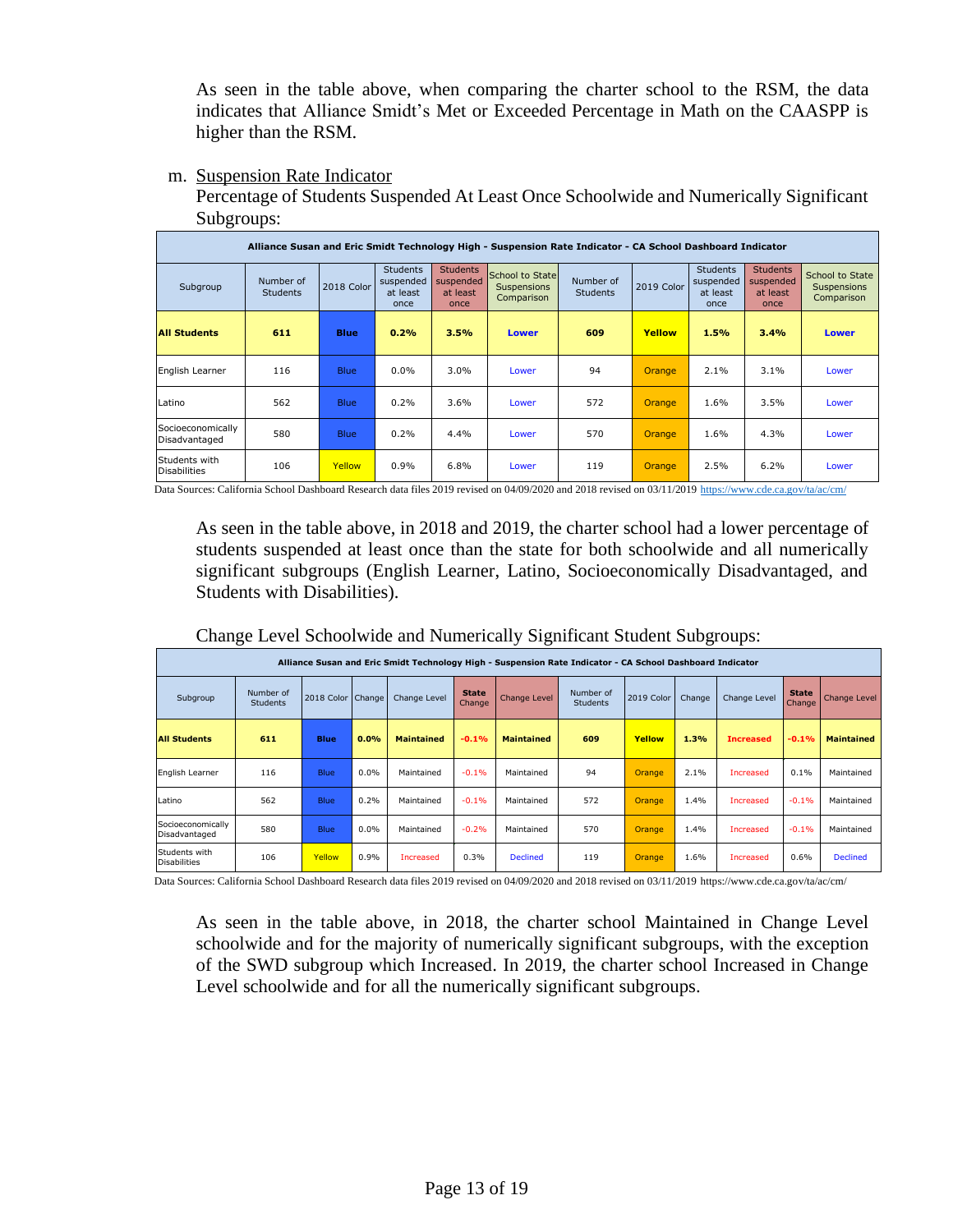## n. Graduation Rate Indicator [HS Only] Percentage of Graduated Students Schoolwide and Numerically Significant Subgroups:

|                                      | Alliance Susan and Eric Smidt Technology High - Graduation Rate Indicator - CA School Dashboard Indicator |               |                                        |                                                        |                                                               |                                             |               |                                        |                                                        |                                                               |  |  |  |  |  |
|--------------------------------------|-----------------------------------------------------------------------------------------------------------|---------------|----------------------------------------|--------------------------------------------------------|---------------------------------------------------------------|---------------------------------------------|---------------|----------------------------------------|--------------------------------------------------------|---------------------------------------------------------------|--|--|--|--|--|
| Subgroup                             | Number of<br>Students with<br>Scores                                                                      | 2018 Color    | Percentage of<br>graduated<br>students | <b>State</b><br>Percentage of<br>graduated<br>students | School to State<br>Graduated<br><b>Students</b><br>Comparison | Number of<br>Students with<br><b>Scores</b> | 2019 Color    | Percentage of<br>graduated<br>students | <b>State</b><br>Percentage of<br>graduated<br>students | School to State<br>Graduated<br><b>Students</b><br>Comparison |  |  |  |  |  |
| <b>All Students</b>                  | 126                                                                                                       | <b>Yellow</b> | 89.7%                                  | 83.5%                                                  | <b>Higher</b>                                                 | 149                                         | Yellow        | 89.9%                                  | 85.9%                                                  | <b>Higher</b>                                                 |  |  |  |  |  |
| English Learner                      | 18                                                                                                        | No Color      | 66.7%                                  | 70.9%                                                  | --                                                            | 45                                          | No Color      | 86.7%                                  | 72.7%                                                  | Higher                                                        |  |  |  |  |  |
| Latino                               | 119                                                                                                       | Green         | 91.6%                                  | 81.2%                                                  | Higher                                                        | 137                                         | <b>Orange</b> | 89.1%                                  | 83.8%                                                  | Higher                                                        |  |  |  |  |  |
| Socioeconomically<br>Disadvantaged   | 125                                                                                                       | Yellow        | 89.6%                                  | 80.8%                                                  | Higher                                                        | 148                                         | Yellow        | 89.9%                                  | 83.3%                                                  | Higher                                                        |  |  |  |  |  |
| Students with<br><b>Disabilities</b> | 21                                                                                                        | No Color      | 81.0%                                  | 71.4%                                                  |                                                               | 32                                          | No Color      | 90.6%                                  | 70.7%                                                  | Higher                                                        |  |  |  |  |  |

Data Source: Data Quest, Student and School Downloadable Data File[s https://www.cde/ca/gov/ds/sd/sd/filesltel.asp](https://www.cde/ca/gov/ds/sd/sd/filesltel.asp)

As seen in the table above, in 2018 and 2019, the charter school had a higher percentage of graduated students than the state for both schoolwide and all numerically significant subgroups (Latino and Socioeconomically Disadvantaged in 2018; English Learners, Latino, Socioeconomically Disadvantaged, and Students with Disabilities in 2019). Alliance Smidt's students must meet A-G requirements with a grade of "C" or better.

|                                      | Alliance Susan and Eric Smidt Technology High - Graduation Rate Indicator - CA School Dashboard Indicator |            |          |                   |                        |                     |                                      |            |         |                   |                        |                     |  |
|--------------------------------------|-----------------------------------------------------------------------------------------------------------|------------|----------|-------------------|------------------------|---------------------|--------------------------------------|------------|---------|-------------------|------------------------|---------------------|--|
| Subgroup                             | Number of<br>Students with<br><b>Scores</b>                                                               | 2018 Color | Change   | Change Level      | <b>State</b><br>Change | <b>Change Level</b> | Number of<br>Students with<br>Scores | 2019 Color | Change  | Change Level      | <b>State</b><br>Change | <b>Change Level</b> |  |
| <b>All Students</b>                  | 126                                                                                                       | Yellow     | $-0.1%$  | <b>Maintained</b> | $-0.9%$                | <b>Maintained</b>   | 149                                  | Yellow     | 0.1%    | <b>Maintained</b> | 2.7%                   | <b>Increased</b>    |  |
| English Learner                      | 18                                                                                                        | No Color   | $-20.0%$ | <b>Declined</b>   | 0%                     | Maintained          | 45                                   | No Color   | 18.3%   | <b>Increased</b>  | 1.7%                   | <b>Increased</b>    |  |
| Latino                               | 119                                                                                                       | Green      | 2.6%     | <b>Increased</b>  | $-0.8%$                | Maintained          | 137                                  | Orange     | $-2.7%$ | <b>Declined</b>   | 3.0%                   | <b>Increased</b>    |  |
| Socioeconomically<br>Disadvantaged   | 125                                                                                                       | Yellow     | $-0.1%$  | Maintained        | $-0.4%$                | Maintained          | 148                                  | Yellow     | 0.1%    | Maintained        | 2.8%                   | <b>Increased</b>    |  |
| Students with<br><b>Disabilities</b> | 21                                                                                                        | No Color   | $-9.5%$  | <b>Declined</b>   | 0.7%                   | Maintained          | 32                                   | No Color   | 8.0%    | <b>Increased</b>  | 1.3%                   | <b>Declined</b>     |  |

Change Level Schoolwide and Numerically Significant Subgroups:

Data Source: Data Quest, Student and School Downloadable Data File[s https://www.cde/ca/gov/ds/sd/sd/filesltel.asp](https://www.cde/ca/gov/ds/sd/sd/filesltel.asp)

As seen in the table above, in 2018 and 2019, the charter school Maintained in Change Level schoolwide. In 2018, the SED subgroup Maintained, while the Latino subgroup Increased. In 2019, the EL and SWD subgroups Increased, the SED subgroup Maintained, and the Latino subgroup Declined.

o. Chronic Absenteeism Indicator N/A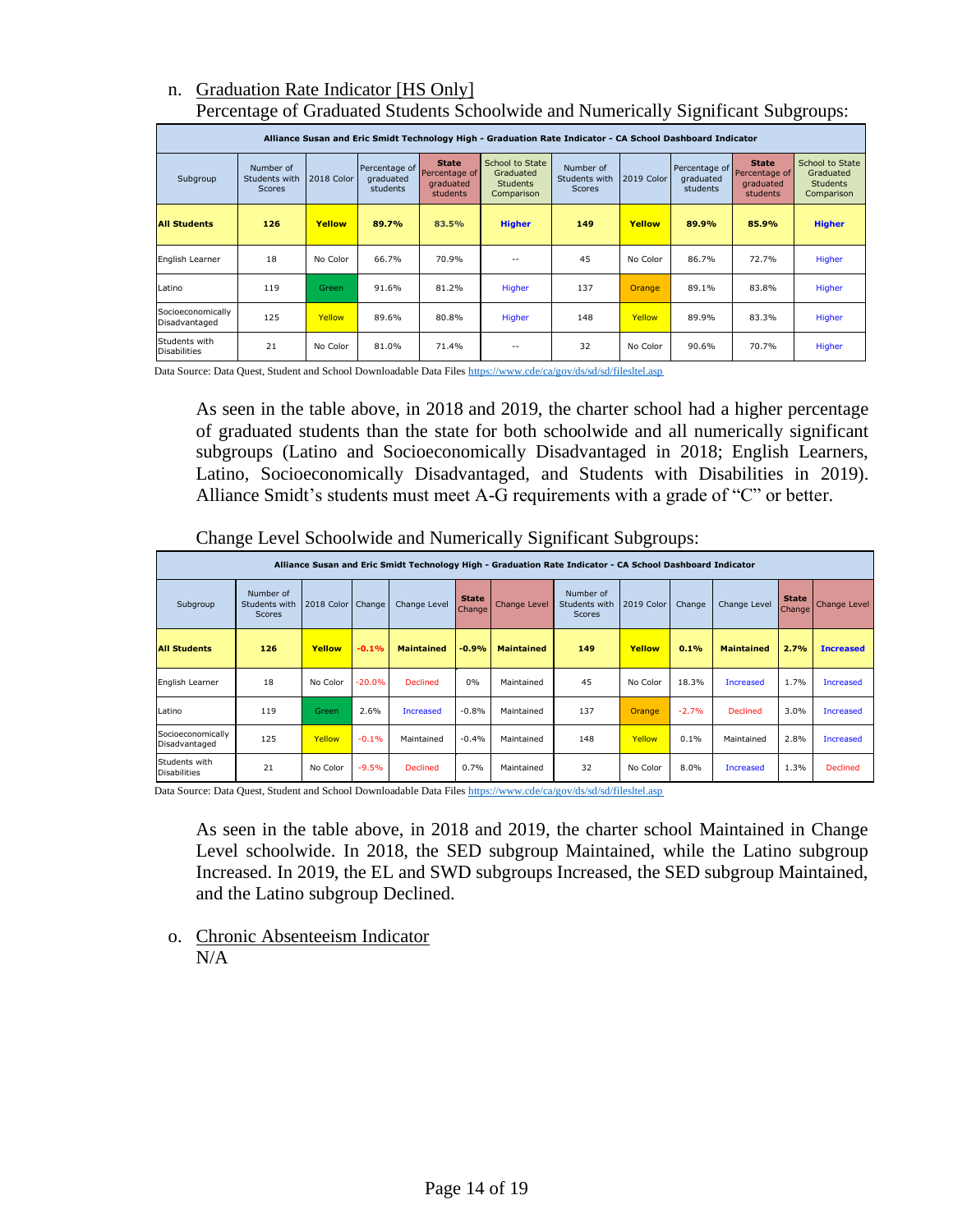### p. English Learner Performance Reclassification Rates:

| Year    | <b>Students Redesignated FEP</b> | <b>Alliance Susan and Eric Smidt</b><br><b>Technology High</b> | <b>State</b> | <b>School to State</b><br><b>RFEP Comparison</b> |  |
|---------|----------------------------------|----------------------------------------------------------------|--------------|--------------------------------------------------|--|
|         | 17-18 EL #                       | 91                                                             | 1,271,150    |                                                  |  |
| 2018-19 | 18-19 Reclass $#$                | 17                                                             | 175,746      | Higher                                           |  |
|         | 18-19 Reclass Rate               | 18.7%                                                          | 13.8%        |                                                  |  |
|         | 18-19 EL #                       | 78                                                             | 1,195,988    |                                                  |  |
| 2019-20 | 19-20 Reclass $#$                | 8                                                              | 164,653      | Lower                                            |  |
|         | 19-20 Reclass Rate               | 10.3%                                                          | 13.8%        |                                                  |  |

Data Source: Data Quest, Student and School Downloadable Data File[s https://www.cde.ca.gov/ds/sd/sd/filesreclass.asp](https://www.cde.ca.gov/ds/sd/sd/filesreclass.asp)

In 2019-2020, Alliance Smidt's reclassification rate was 10.3%, which was lower than the state's reclassification rate of 13.8%. In 2018-2019, Alliance Smidt's reclassification rate of 18.7% was higher than the state's rate of 13.8%.

Alliance Smidt's reclassification criteria are as follows:

- Assessment of Language Proficiency: ELPAC Score of 4
- Basic Skills Assessment: Lexile of 830 or CAASPP ELA Nearly Met (2), Met (3), or Exceeded (4) grade level standards
- Teacher Evaluation: ELA Grade of C (2.0) or higher
- Parent opinion and consultation

Long-term English Learners and "At-Risk" Rates:

|                         |                                                                          |       | 2018-19                                                                     |       |                                                                          | 2019-20 |              |      |  |  |
|-------------------------|--------------------------------------------------------------------------|-------|-----------------------------------------------------------------------------|-------|--------------------------------------------------------------------------|---------|--------------|------|--|--|
| <b>English Learners</b> | <b>Alliance Susan and</b><br><b>Eric Smidt</b><br><b>Technology High</b> |       | <b>State</b>                                                                |       | <b>Alliance Susan and</b><br><b>Eric Smidt</b><br><b>Technology High</b> |         | <b>State</b> |      |  |  |
|                         |                                                                          |       | Enrollment Percent Enrollment Percent Enrollment Percent Enrollment Percent |       |                                                                          |         |              |      |  |  |
| At-Risk 4-5 Years       | 7                                                                        | 1.8%  | 220,738                                                                     | 9.5%  | 3                                                                        | 0.8%    | 130,783      | 5.7% |  |  |
| LTEL 6+ Years           | 54                                                                       | 13.5% | 342,983                                                                     | 14.7% | 37                                                                       | 10.0%   | 204,042      | 8.9% |  |  |

\*Data Source: Data Quest, Student and School Downloadable Data File[s https://www.cde/ca/gov/ds/sd/sd/filesltel.asp](https://www.cde/ca/gov/ds/sd/sd/filesltel.asp)

In 2019-2020, Alliance Smidt had 10.0% Long-term English Learners (LTELs), which was higher than the state's LTEL percentage of 8.9%. In 2018-2019, Alliance Smidt's LTEL percentage of 13.5% was lower than the state's 14.7%. In 2019-2020, the charter school had 0.8% "At-Risk" (3 students), which was lower than the state's rate of 5.7%. Similarly, in 2018-2019, Alliance Smidt had 1.8% "At-Risk" students, which was lower than the state at 9.5%.

## 2. *Annual Oversight Results*

## a. *Student Achievement and Educational Performance*

Alliance Smidt has achieved the rating of *Proficient* in the category of Student Achievement and Educational Performance on its annual oversight evaluation reports for the last two years.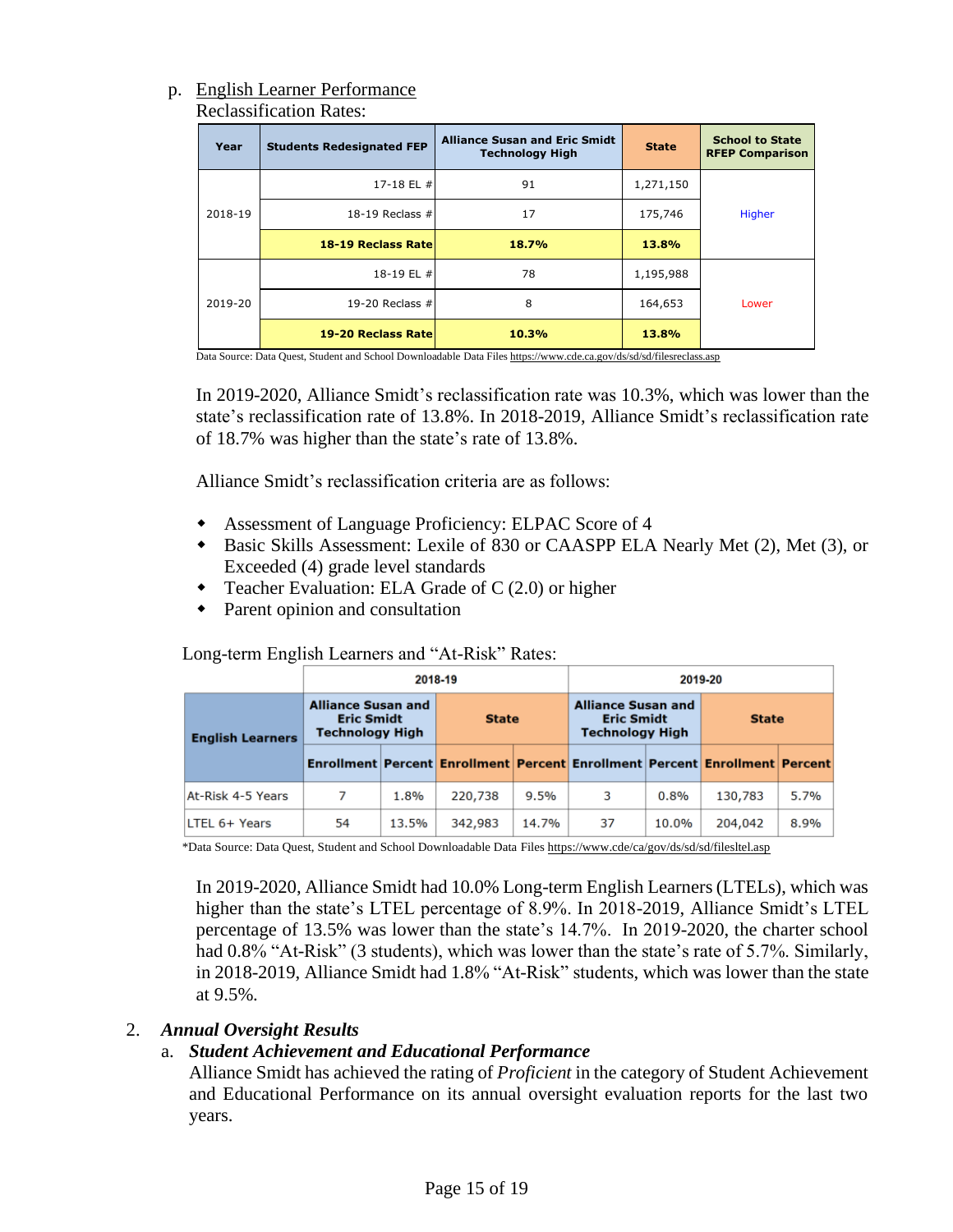|                                                          | 2018-2019  | 2019-2020  |
|----------------------------------------------------------|------------|------------|
| Annual Oversight Evaluation Report Rating in Category of |            |            |
| <b>Student Achievement and Educational Performance</b>   | Proficient | Proficient |

\*Note: The annual oversight rating represents the Charter Schools Division staff evaluation of the school's performance as outlined in the Annual Performance-Based Oversight Visit Report on or about the date of the annual oversight visit.

## b. *Governance*

Alliance Smidt's record of performance and related information demonstrate that the school is likely to succeed in the area of governance.

The school has earned the rating of *Accomplished* in the category of Governance on its annual oversight evaluation reports over the past two years and has no unresolved governance issues pending.

|                                                       | 2018-2019                   | 2019-2020 |
|-------------------------------------------------------|-----------------------------|-----------|
| Annual Oversight Evaluation Report Rating in Category |                             |           |
| of <b>Governance</b>                                  | Accomplished   Accomplished |           |

\*Note: The annual oversight rating represents the Charter Schools Division staff evaluation of the school's performance as outlined in the Annual Performance-Based Oversight Visit Report on or about the date of the annual oversight visit.

## c. *Organizational Management, Programs, and Operations*

Alliance Smidt's record of performance and related information demonstrate that the school is likely to succeed in the area of organizational management, programs, and operations.

Alliance Smidt has achieved the rating of *Accomplished* in the category of Organization Management, Programs, and Operations on its annual oversight evaluation reports for the last two years and has no unresolved operations issues pending.

|                                              | 2018-2019    | 2019-2020    |
|----------------------------------------------|--------------|--------------|
| Annual Oversight Evaluation Report Rating in |              |              |
| Category of Organizational Management,       | Accomplished | Accomplished |
| <b>Programs, and Operations</b>              |              |              |

\*Note: The annual oversight rating represents the Charter Schools Division staff evaluation of the school's performance as outlined in the Annual Performance-Based Oversight Visit Report on or about the date of the annual oversight visit.

| 2019-20 Enrollment by Ethnicity and Subgroup                   |              |                                                                                                    |      |                                                                                               |           |                                            |                   |          |                        |          |       |                         |                                         |                 |                                              |                               |                          |            |
|----------------------------------------------------------------|--------------|----------------------------------------------------------------------------------------------------|------|-----------------------------------------------------------------------------------------------|-----------|--------------------------------------------|-------------------|----------|------------------------|----------|-------|-------------------------|-----------------------------------------|-----------------|----------------------------------------------|-------------------------------|--------------------------|------------|
| School                                                         | ollment<br>高 | Meal<br>F/R                                                                                        | GATE | ੇ ਨ<br>dian<br>stive<br>ᄫ<br>$\overline{\phantom{0}}$<br>can<br>ska<br>$\sigma$<br>ਦੋ ਕੌ<br>⊄ | Asian     | African<br>can<br>meri<br>능<br>폱<br>◅<br>읆 | earner<br>English | Filipino | Youth<br><b>Foster</b> | Homeless | atino | Education<br>t<br>Migra | ৯<br>Native Hawaiian<br>Pacific Islande | Reported<br>Not | cio-economically<br>Disadvantaged<br>Ö<br>σñ | Students with<br>Disabilities | Races<br>More<br>ਨੋ<br>ş | White      |
| <b>Alliance Susan and Eric Smidt</b><br><b>Technology High</b> | 504          | <u> 98.0% 4.0% 0.0% 1.4% 1.4% 1.3.7% 0.4% 0.2% 1.0% 95.8% 0.0% 0.0% 0.0% 98.6% 15.9% 0.0% 1.0%</u> |      |                                                                                               |           |                                            |                   |          |                        |          |       |                         |                                         |                 |                                              |                               |                          |            |
| Statewide                                                      | 6,163,001    | 59.3%                                                                                              | N/A  | 0.5%                                                                                          | 9.3%      | 5.3%                                       | 18.6%             | 2.4%     | 0.5%                   | 3.2%     | 54.9% | 0.8%                    | 0.4%                                    | 0.9%            | 60.7%                                        | 11.7%                         | 3.9%                     | 22.4%      |
| Los Angeles Unified                                            | 596,937      | 80.3% 10.7% 0.2%                                                                                   |      |                                                                                               | 3.6% 7.7% |                                            | 20.0%             |          | 1.9% 0.7%              | 1.3%     | 74.1% | 0.1%                    | 0.2%                                    | $0.4\%$         | 81.5%                                        | 11.4%                         |                          | 1.6% 10.3% |

## i. Access and Equity

Data Source: Data Quest, Student and School Downloadable Data Files https://www.cde.ca.gov/ds/sd/sd/filesenr.asp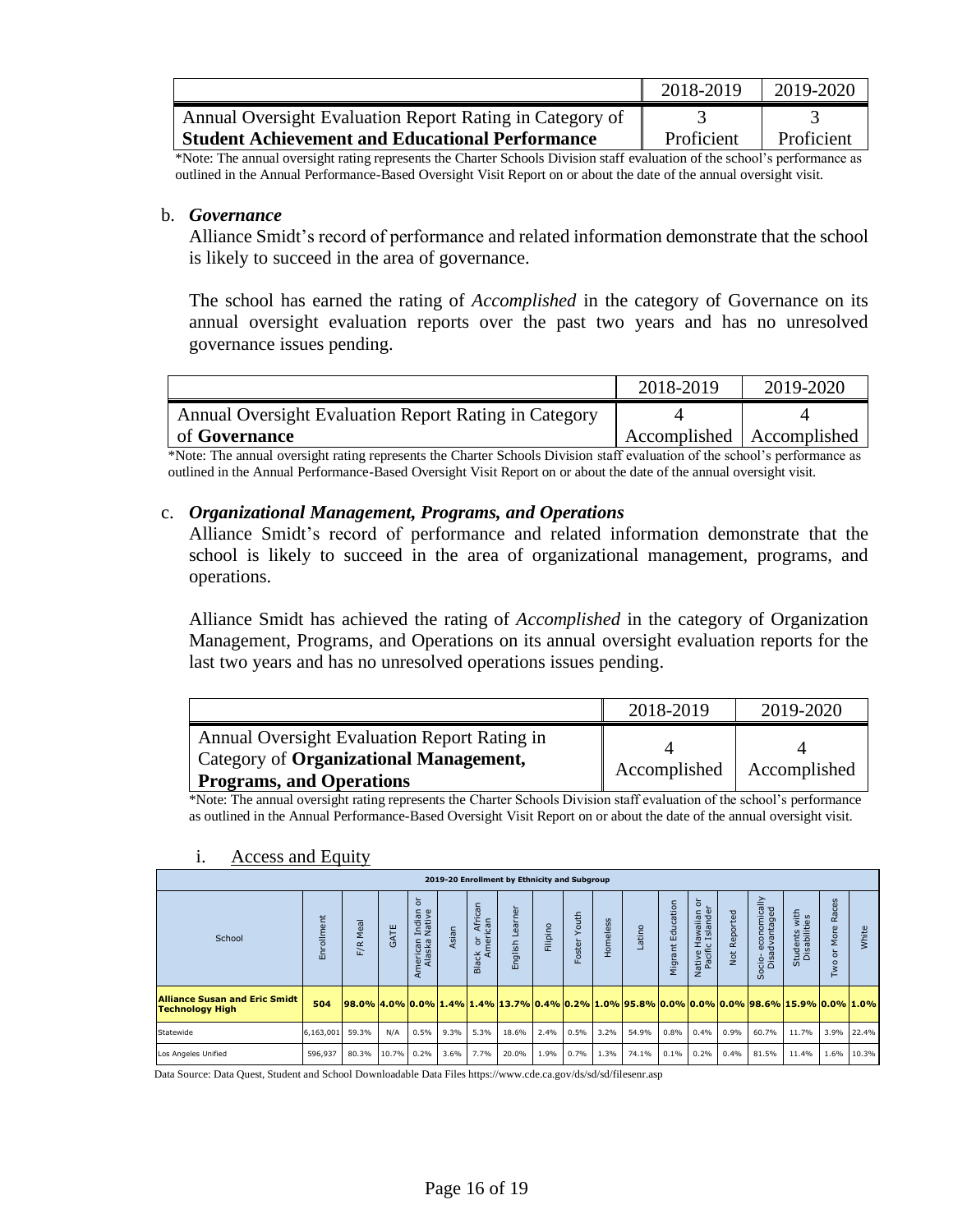## ii. Special Education

| 2019-20 Enrollment by Disability                               |         |                                                                                                                               |        |          |                      |                   |                       |                     |             |              |             |                     |     |              |     |     |          |              |
|----------------------------------------------------------------|---------|-------------------------------------------------------------------------------------------------------------------------------|--------|----------|----------------------|-------------------|-----------------------|---------------------|-------------|--------------|-------------|---------------------|-----|--------------|-----|-----|----------|--------------|
| OCT 2019 Enroll $#$<br>School                                  | ЪB      | 늦<br>뫔<br>#                                                                                                                   | 읎<br># | EMD<br># | 풍                    | $\mathbf{a}$<br># | OH <sub>1*</sub><br># | $\overline{a}$<br># | ದ<br>#      | ದ<br>#       | E           | $\overline{5}$<br># |     |              |     |     |          |              |
| <b>Alliance Susan and Eric Smidt</b><br><b>Technology High</b> | 504     | 80                                                                                                                            |        |          | $15.9\%$ 82.5% 17.5% | 13                | $\Omega$              | $\Omega$            | $\mathbf o$ | $\mathbf{0}$ | $\mathbf o$ |                     | 14  | $\mathbf{o}$ | 49  | 3   | $\Omega$ | $\mathbf{o}$ |
| Statewide<br>6,163,001                                         |         | 721,198 11.7%                                                                                                                 |        | N/A      | N/A                  | N/A               |                       |                     | N/A N/A N/A |              | $N/A$ $N/A$ | N/A                 | N/A | N/A          | N/A | N/A |          | $N/A$ $N/A$  |
| Los Angeles Unified                                            | 607.723 | 84,730   13.9%   69.1%   31.0%   16,067   15   336   1,569   5   1,431   4,271   10,828   1,970   35,116   12,579   102   418 |        |          |                      |                   |                       |                     |             |              |             |                     |     |              |     |     |          |              |

Data Source: Data Quest, Student and School Downloadable Data Files https://www.cde.ca.gov/ds/sd/sd/filesenr.asp and CALPADS County Authorizing LEA Report 1.1 Enrollment by Primary Status.

According to 2019 CALPADS Fall 1 Certified Student Profile List Report, Alliance Smidt has a 15.9% Special Education enrollment, which is higher than the state's percentage of 11.7% and the District's percentage of 13.9%. The CSD has conferred with staff in the Division of Special Education, and no concerns have been noted at this time.

iii. Additional Information

As noted earlier in this report, Alliance Smidt had three governance benchmarks and one academic benchmark as part of its previous renewal. The school provided the required information within the timelines indicated and CSD staff monitored as part of ongoing oversight.

## **C. Criterion 3: Is the charter school serving all pupils who wish to attend, or does the charter school have substantial fiscal or governance issues? (Ed. Code, § 47607(e).)**

- At the time of renewal, Charter School does not have substantial fiscal or substantial governance factors that would lead to a finding that the Charter School is demonstrably unlikely to successfully implement the program set forth in the renewal petition.
- There is no evidence at the time of renewal that Charter School is not serving all pupils who wish to attend based on data on pupil enrollment patterns.

*For more information about enrollment or dismissal practices, substantial fiscal issues or substantial governance issues, please see the Access and Equity, Fiscal Operations, and Governance sections, respectively.* 

## **D. Does the Petition Contain a Declaration of Whether or Not the Charter School Shall Be Deemed the Exclusive Public Employer of the Employees of the Charter School?**  *Yes, the petition contains the required declaration.*

## **3***. Fiscal Operations*

Alliance Smidt's record of performance and related information demonstrate that the school is likely to succeed in the area of fiscal operations.

a. Summary

Alliance Smidt achieved the ratings of *Developing* and *Proficient* in the category of Fiscal Operations on its annual oversight evaluation reports for the last two years.

During the 2019-2020 oversight visit, the CSD noted that the school's internal controls and processes were generally in place and implemented in practice.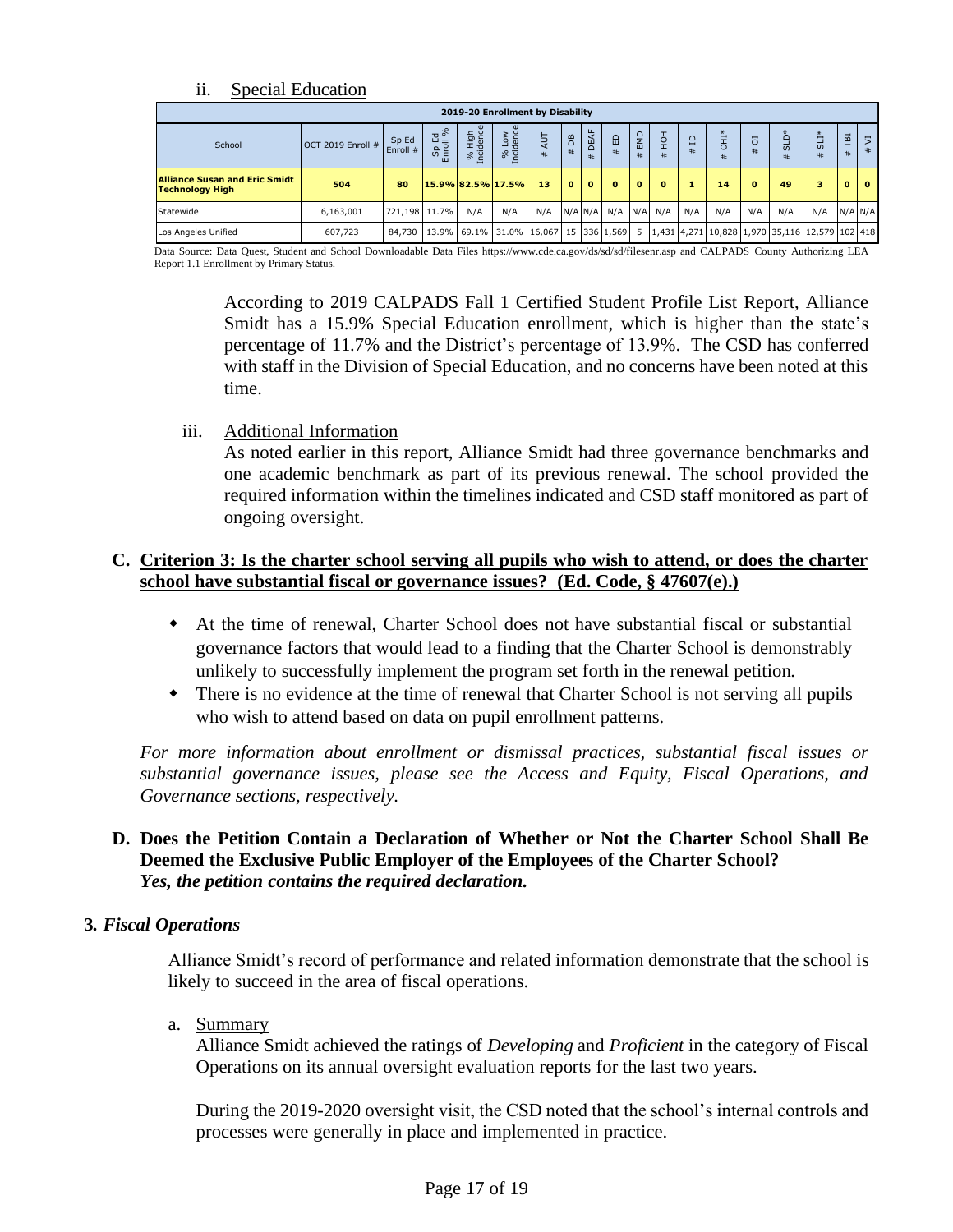The rating of *Developing* in the category of Fiscal Operations for 2018-2019 was primarily attributed to the school's negative financial condition. Further details are provided under Section b. Fiscal Condition below (\*).

|                                           | 2018-2019  | 2019-2020  |
|-------------------------------------------|------------|------------|
| <b>Annual Oversight Evaluation Report</b> |            |            |
| Rating in Category of Fiscal Operations   | Developing | Proficient |

\*Note: The annual oversight rating represents the Charter Schools Division staff evaluation of the school's performance as outlined in the Annual Performance-Based Oversight Visit Report on or about the date of the annual oversight visit.

## b. Fiscal Condition

Alliance Smidt's fiscal condition is positive. According to the 2018-2019 independent audit report, the school had positive net assets of \$543,534 and net income of \$2,849,959 (\*\*). The 2019-2020 Unaudited Actuals projected positive net assets and a net loss.

|                                                                                                                                                                     | 2015-2016<br>(Audited<br>Actuals) | 2016-2017<br>(Audited<br>Actuals) | 2017-2018<br>(Audited<br>Actuals) | 2018-2019<br>(Audited<br>Actuals) | 2019-2020<br>(Unaudited<br>Actuals) |
|---------------------------------------------------------------------------------------------------------------------------------------------------------------------|-----------------------------------|-----------------------------------|-----------------------------------|-----------------------------------|-------------------------------------|
| <b>Net Assets</b>                                                                                                                                                   | $(\$229,927)$                     | (\$1,279,544)                     | $(\$2,306,425)$                   | \$543,534                         | \$463,380                           |
| <b>Net</b><br>Income/Loss                                                                                                                                           | $($113,147)*$                     | $($1,049,617)*$                   | $($1,026,881)*$                   | \$2,849,959**                     | $(\$80,154)***$                     |
| <b>Transfers</b><br>In/Out                                                                                                                                          | \$0                               | \$0                               | \$0                               | \$0                               | \$0                                 |
| Prior Year<br>Adjustment(s)                                                                                                                                         | \$0                               | \$0                               | \$0                               | \$0                               | \$0                                 |
| <b>Net Assets</b><br>and Net<br>Income/Loss<br>balances<br>above<br>represent the<br>amounts after<br>the deduction<br>of the accrued<br>Deferred Rent<br>Liability | $(\$2,186,557)*$                  | $(\$2,490,624)*$                  | $($2,794,690)*$                   | N/A                               | N/A                                 |

\* Alliance Smidt's negative year-end net assets and net losses for Fiscal Years 2015-2016 through 2017-2018 were primarily due to the method that school was required to record its accrued deferred rent liabilities. Generally Accepted Accounting Principles (GAAP) requires rent expenses to be recognized on a straight-line basis over the lease term. The deferred rent liability is recorded when there is a difference between the actual rent paid per the lease agreement versus the straight-line rent per GAAP. Per ACRPS, Alliance Smidt's facility was refinanced on November 28, 2018. The CSD was further advised that there is no deferred rent convention with Alliance Smidt's new lease; so the deferred rent liability for Alliance Smidt would be eliminated. According to 2018-2019 independent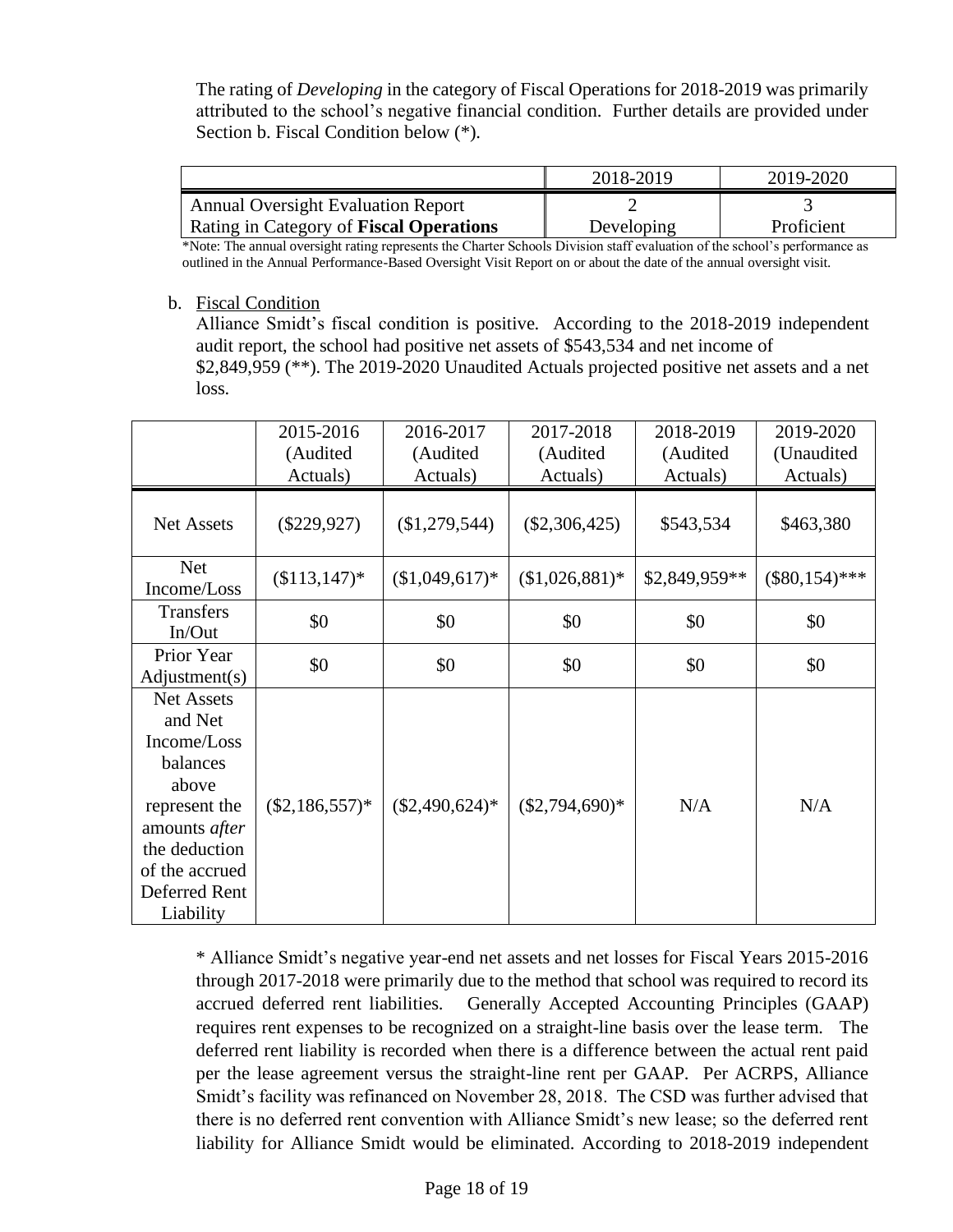audit report, the school had positive net assets of \$543,534 and net income of \$2,849,959, primarily due to the reclassification of the adjustment relating to the previously accrued deferred rent liability.

\*\* According to the 2018-2019 independent audit report, Alliance Smidt reported a deferred rent liability of \$0, positive net assets of \$543,534, and net income of \$2,849,959 (as a result of the adjustment of the previously-accrued deferred rent liability).

\*\*\* Alliance Smidt's 2019-2020 Unaudited Actuals projected a net loss of (\$80,154), as summarized in the financial table above. ACRPS attributed the deficit to the school's expenditures for the school's Special Education programs and Substitute Teachers and its repair and maintenance costs that were higher than budgeted. According to ACRPS, the school maintains a positive year-end net asset balance, and, when adjusted for the Federal COVID-19 funding, is forecasting to operate with a surplus in Fiscal Year 2020-2021.

According to ACRPS independent audit report for the Fiscal Year ended June 30, 2019, ACRPS' fiscal condition is strong. ACRPS and its charter schools reported positive net assets of \$150,618,446 and net income of \$13,185,349. ACRPS, without its charter schools, reported positive net assets of \$46,598,188 and a net loss of (\$1,821,242).

During Fiscal Year 2018-2019, Alliance Smidt paid annual management fees which amounted to 10% to ACRPS for administrative services such as: finance and accounting, human resources and employee relations, new teacher recruitment and support, educator effectiveness, recruitment & selection, assessments, data and analysis, information technology, student information services, school operations support, facilities, professional development, marketing communications, college success support, school development, and parent & community engagement services. These management fees are calculated based on Alliance Smidt's total revenues—less 10% of excluded revenues (e.g., school fundraising, proceeds from equipment sales, extraordinary one-time donations, other fees & contracts, etc.).

- c. 2018-2019 Independent Audit Report Audit Opinion: Unmodified Material Weaknesses: None Reported Deficiencies/Findings: None Reported Going Concern: None Reported
- d. Other Significant Fiscal Information

According to ACRPS, as of June 30, 2020, the school had an outstanding intraorganizational loan of approximately \$1.1M due to ACRPS, based on funds the school borrowed from ACRPS to support the school's operating expenses. The budget submitted with the petition indicates that this loan will repaid in installments totaling \$750,000 in Fiscal Year 2020-2021 and \$300,000 in Fiscal Year 2021-2022. Including these installments, the school projects net income, positive year-end net assets, and cash reserve levels of 14.12%, 11.63%, and 14.39%, for Fiscal Years 2020-2021, 2021-2022, and 2022- 2023, respectively.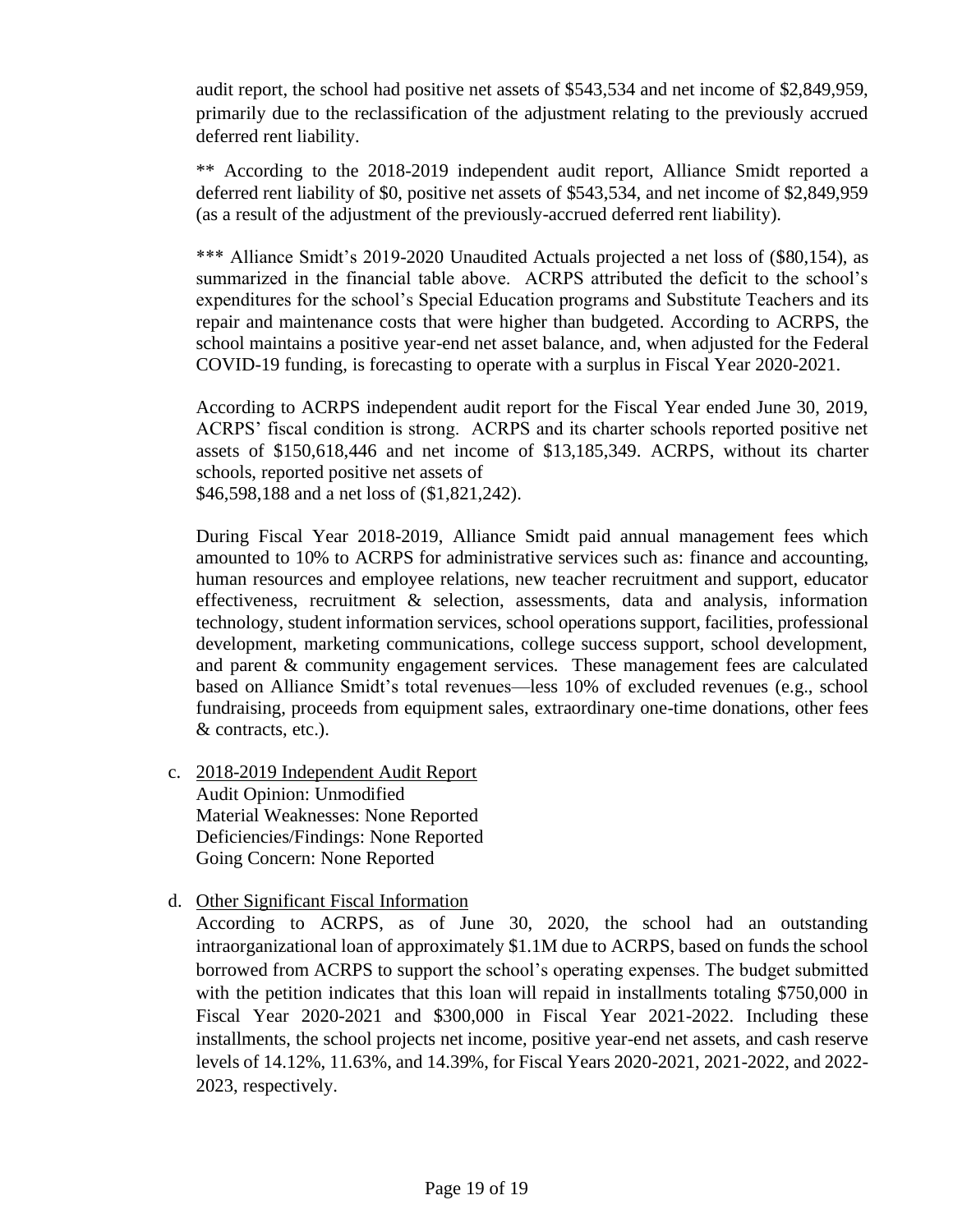### ATTACHMENT B

### **Alliance Susan and Eric Smidt Technology High**

### **Academic Performance - English Language Arts**

This report shows the performance levels for a single state indicator, English Language Arts, for all student groups. It also shows how the current year (status) compares to prior years (change) for each state indicator. S possible levels, which are displayed with the data for each indicator. An asterisk (\*) shows that the student group has fewer than 11 students and is not reported for privacy reasons. The performance level (color) is not i than 30 students in any year used to calculate status and change. An "--" means that data is not currently available.

Source: Data collected by the California Department of Education (CDE) through the California Longitudinal Pupil Achievement Data System (CALPADS), California School Dashboard, and testing vendor. Aggregate data files are<br> *vendor and updates in CALPADS.* 

|    | (ELA Grades) Academic Indicator - CA School Dashboard Indicator<br>State<br>School<br>School<br><b>State</b> |             |                                                                |                                        |                                      |            |                               |            |                            |                               |        |                   |                                          |                                      |               |                               |        |                  |                               |        |                  |                                             |
|----|--------------------------------------------------------------------------------------------------------------|-------------|----------------------------------------------------------------|----------------------------------------|--------------------------------------|------------|-------------------------------|------------|----------------------------|-------------------------------|--------|-------------------|------------------------------------------|--------------------------------------|---------------|-------------------------------|--------|------------------|-------------------------------|--------|------------------|---------------------------------------------|
| LD | <b>BD</b>                                                                                                    | Loc<br>Code | School                                                         | Subgroup                               | Number of<br>Students with<br>Scores | 2018 Color | 2018<br>Average<br><b>DFS</b> | Change     | Change Level               | 2018<br>Average<br><b>DFS</b> | Change | Change Level      | School to State<br><b>DFS Comparison</b> | Number of<br>Students with<br>Scores | 2019 Color    | 2019<br>Average<br><b>DFS</b> | Change | Change Level     | 2019<br>Average<br><b>DFS</b> | Change | Change Level     | School to State<br><b>DFS</b><br>Comparison |
| E. | $\overline{2}$                                                                                               | 7684        | <b>Alliance Susan and Eric Smidt</b><br><b>Technology High</b> | <b>All Students</b>                    | 126                                  | Yellow     | 9.4                           | $-9.8$     | <b>Declined</b>            | $-6.0$                        | 2.2    | <b>Maintained</b> | Higher                                   | 127                                  | <b>Green</b>  | 17.7                          | 7.6    | <b>Increased</b> | $-2.5$                        | 3.7    | <b>Increased</b> | Higher                                      |
|    |                                                                                                              |             |                                                                | American Indian or<br>Alaska Native    | $\Omega$                             | $\sim$     | $\sim$                        | $\sim$     | $\sim$                     | $-36.8$                       | 2.3    | Maintained        | $\sim$                                   | $\circ$                              | $\sim$        | $\sim$                        | $\sim$ | $\sim$ $\sim$    | $-34.1$                       | 2.1    | Maintained       | $\sim$                                      |
|    |                                                                                                              |             |                                                                | Asian                                  | $\overline{\mathbf{3}}$              | No Color   | $\sim$                        | $\sim$     | No Data                    | 62.4                          | 2.0    | Maintained        | $\sim$                                   | 2                                    | No Color      | $\sim$                        | $\sim$ | No Data          | 64.8                          | 3.1    | Increased        | $\sim$                                      |
|    |                                                                                                              |             |                                                                | Black or African<br>American           | 5                                    | No Color   | $\sim$                        | $\sim$     | No Data                    | $-51.8$                       | 0.9    | Maintained        | $\sim$                                   | $\overline{\mathbf{3}}$              | No Color      | $\sim$                        |        | No Data          | $-47.6$                       | 3.7    | Increased        | $\sim$                                      |
|    |                                                                                                              |             |                                                                | English Learner                        | 38                                   | No Color   | $-73.2$                       | $-12.0$    | Declined                   | $-47.1$                       | 3.3    | Increased         | Lower                                    | 33                                   | Red           | $-74.4$                       | $-8.2$ | Declined         | $-45.1$                       | 3.1    | Increased        | Lower                                       |
|    |                                                                                                              |             |                                                                | Filipino                               | $\overline{1}$                       | No Color   | $\sim$                        | $\sim$     | No Data                    | 44.0                          | 2.7    | Maintained        | $\sim$                                   | $\overline{1}$                       | No Color      | $\sim$                        | $\sim$ | No Data          | 46.7                          | 3.6    | Increased        | $\sim$                                      |
|    |                                                                                                              |             |                                                                | Foster Youth                           | $\overline{2}$                       | No Color   | $\sim$                        | $\sim$     | No Data                    | $-79.2$                       | 1.4    | Maintained        | $\sim$                                   | 2                                    | No Color      | $\sim$                        | $\sim$ | No Data          | $-71.9$                       | 5.7    | Increased        | $\sim$                                      |
|    |                                                                                                              |             |                                                                | Homeless                               | $\circ$                              | $\sim$     | $\sim$                        | $\sim$ $-$ | $\sim$                     | $-51.0$                       | 3.3    | Increased         | $\sim$                                   | $\circ$                              | $\sim$ $\sim$ | $\sim$                        | $\sim$ | $\sim$           | $-46.7$                       | 3.8    | Increased        | $\sim$                                      |
|    |                                                                                                              |             |                                                                | Latino                                 | 116                                  | Yellow     | 8.0                           | $-11.5$    | Declined                   | $-31.3$                       | 3.2    | Increased         | Higher                                   | 119                                  | Green         | 21.2                          | 12.4   | Increased        | $-26.6$                       | 4.5    | Increased        | Higher                                      |
|    |                                                                                                              |             |                                                                | Native Hawaiian or<br>Pacific Islander | $\circ$                              | $\sim$     | $\sim$                        | $\sim$     | $\sim$                     | $-21.3$                       | 0.7    | Maintained        | $\sim$ $\sim$                            | $\circ$                              | $\sim$        | $\sim$                        | $\sim$ | $\sim$ $\sim$    | $-19.5$                       | 1.8    | Maintained       | $\sim$ $\sim$                               |
|    |                                                                                                              |             |                                                                | Socioeconomically<br>Disadvantaged     | 123                                  | Yellow     | 6.1                           | $-11.6$    | Declined                   | $-34.7$                       | 4.0    | Increased         | Higher                                   | 121                                  | Green         | 16.9                          | 10.1   | Increased        | $-30.1$                       | 4.4    | Increased        | Higher                                      |
|    |                                                                                                              |             |                                                                | Students with<br><b>Disabilities</b>   | 22                                   | No Color   | $-55.0$                       | 40.0       | Increased<br>Significantly | $-95.5$                       | 2.1    | Maintained        | $\sim$                                   | 25                                   | No Color      | $-57.5$                       | $-9.2$ | Declined         | $-88.1$                       | 7.8    | Increased        | $\sim$                                      |
|    |                                                                                                              |             |                                                                | Two or More Races                      | $\Omega$                             | $\sim$     | $\sim$                        | $\ddotsc$  | $\sim$                     | 28.6                          | 2.3    | Maintained        | $\sim$                                   | $\circ$                              | $\sim$ $\sim$ | $\sim$                        | $\sim$ | $\sim$           | 30.3                          | 2.0    | Maintained       | $\sim$ $\sim$                               |
|    |                                                                                                              |             |                                                                | White                                  | $\circ$                              | $\sim$     | $\sim$                        | $\sim$     | $\sim$                     | 27.7                          | 0.8    | Maintained        | $\sim$                                   | $\circ$                              | $\sim$        | $\sim$                        | $\sim$ | $\sim$           | 30.7                          | 3.4    | Increased        | $\sim$                                      |

Participation Rate Report below displays the percent of students tested by content area. The Every Student Succeeds Act requires districts and schools to test at least 95 percent of all students and student groups in Engli mathematics. It also requires states to factor the participation rate into the Academic Indicator. If a district, school, or student group does not meet the 95% participation rate target, the Distance from Standard (DFS) v is adjusted downward.

|                                       | English Language Arts Indicator Participation Rate By Group |                                     |       |                                 |                 |          |              |            |        |                               |                                    |                            |                      |               |  |
|---------------------------------------|-------------------------------------------------------------|-------------------------------------|-------|---------------------------------|-----------------|----------|--------------|------------|--------|-------------------------------|------------------------------------|----------------------------|----------------------|---------------|--|
|                                       | All Students                                                | American Indian or<br>Alaska Native | Asian | Black or<br>African<br>American | English Learner | Filipino | Foster Youth | Homeless   | Latino | Hawaiian or<br>Pacific Island | Socioeconomically<br>Disadvantaged | Students with Disabilities | Two or More<br>Races | White         |  |
| Percent of students<br>tested in 2018 | 98%                                                         | 98%                                 | 100%  | 88%                             | 98%             | 100%     | 67%          | $\sim$ $-$ | 99%    | $\sim$ $-$                    | 98%                                | 93%                        | $-$                  | $\sim$ $\sim$ |  |
| Participation Rate Met<br>2018        | Yes                                                         | Yes                                 | Yes   | <b>No</b>                       | Yes             | Yes      | <b>No</b>    | $-$        | Yes    | $\sim$                        | Yes                                | <b>No</b>                  | $\sim$               | $\sim$        |  |
| Percent of students<br>tested in 2019 | 100%                                                        | 100%                                | 100%  | 100%                            | 100%            | 100%     | 100%         | $\sim$ $-$ | 100%   | $\sim$ $-$                    | 100%                               | 100%                       | $\sim$ $-$           | 100%          |  |
| Participation Rate Met<br>2019        | Yes                                                         | Yes                                 | Yes   | Yes                             | Yes             | Yes      | Yes          | --         | Yes    | $\sim$ $-$                    | Yes                                | Yes                        | $-$                  | Yes           |  |

\* Note: An asterisk (\*) indicates that the student group consists of less than 11 students, the minimum size for reporting.

\*\* Whole number rounding is used for the participation rate.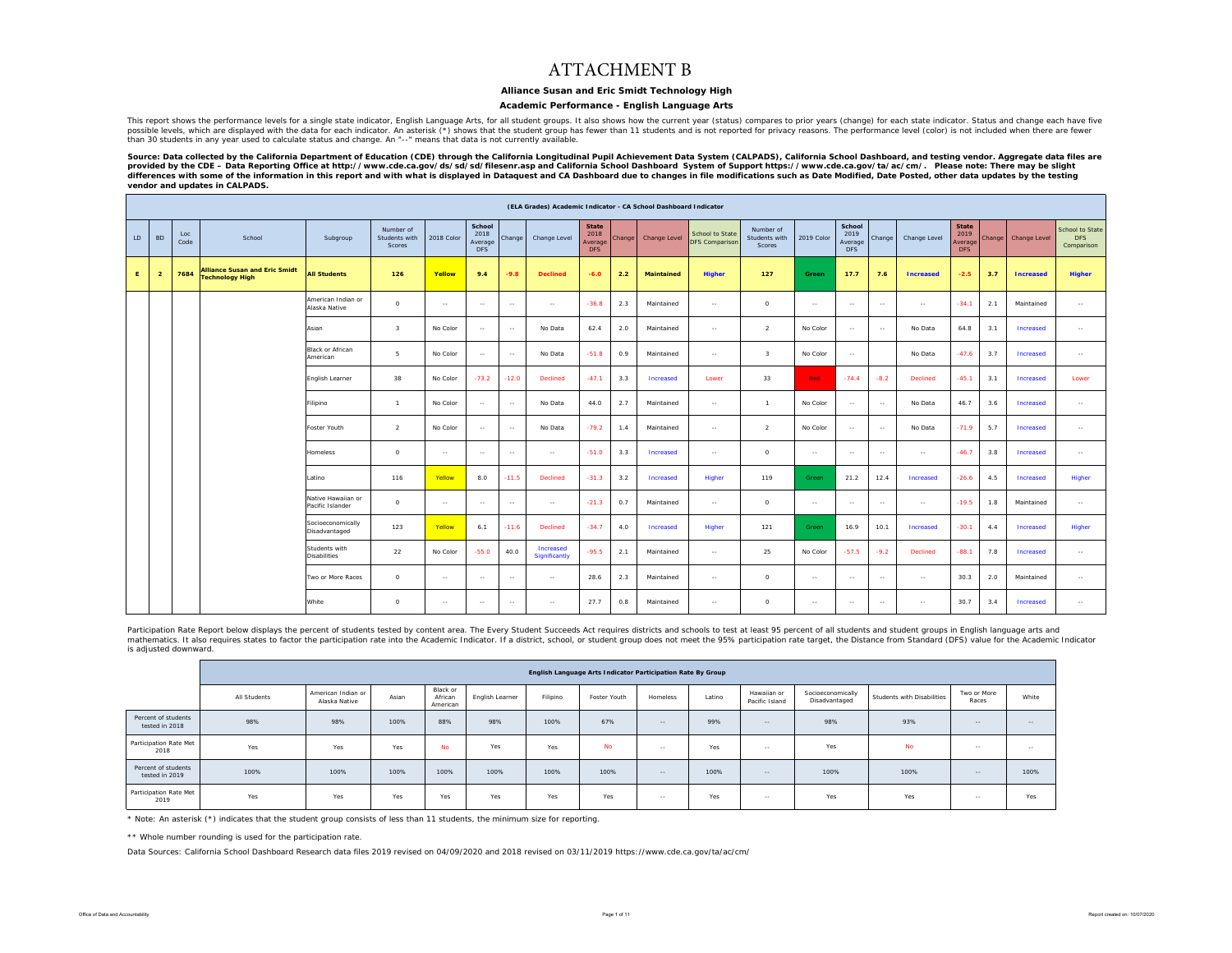### **Alliance Susan and Eric Smidt Technology High Academic Performance - Math**

This report shows the performance levels for a single state indicator, Mathematics, for all student groups. It also shows how the current year (status) compares to prior years (change) for each state indicator. Status and

Source: Data collected by the California Department of Education (CDE) through the California Longitudinal Pupil Achievement Data System (CALPADS), California School Dashboard, and testing vendor. Aggregate data files are provided by the CDE – Data Reporting Office at http://www.cde.ca.gov/ds/sd/sd/filesenr.asp and California School Dashboard System of Support https://www.cde.ca.gov/ta/ac/cm/. Please note: There may be slight<br>differences wi *and updates in CALPADS.* 

|    | (Math Grades) Academic Indicator - CA School Dashboard Indicator |             |                                                                |                                        |                                      |            |                                         |               |                            |                                               |        |                   |                                          |                                     |               |                                         |               |                            |                                        |                  |                   |                                          |
|----|------------------------------------------------------------------|-------------|----------------------------------------------------------------|----------------------------------------|--------------------------------------|------------|-----------------------------------------|---------------|----------------------------|-----------------------------------------------|--------|-------------------|------------------------------------------|-------------------------------------|---------------|-----------------------------------------|---------------|----------------------------|----------------------------------------|------------------|-------------------|------------------------------------------|
| LD | <b>BD</b>                                                        | Loc<br>Code | School                                                         | Subgroup                               | Number of<br>Students with<br>Scores | 2018 Color | School<br>2018<br>Average<br><b>DFS</b> | Change        | Change Level               | <b>State</b><br>2018<br>Average<br><b>DFS</b> | Change | Change Level      | School to State<br><b>DFS Comparison</b> | Number of<br>tudents with<br>Scores | 2019 Color    | School<br>2019<br>Average<br><b>DFS</b> | Change        | Change Level               | <b>State</b><br>2019<br>Average<br>DFS | Change           | Change Level      | School to State<br><b>DFS Comparison</b> |
| E. | $\overline{2}$                                                   | 7684        | <b>Alliance Susan and Eric Smidt</b><br><b>Technology High</b> | <b>All Students</b>                    | 126                                  | Orange     | $-92.0$                                 | 0.6           | <b>Maintained</b>          | $-36.4$                                       | 1.3    | <b>Maintained</b> | Lower                                    | 127                                 | Yellow        | $-78.7$                                 | 11.9          | <b>Increased</b>           | $-33.5$                                | 2.9              | <b>Maintained</b> | Lower                                    |
|    |                                                                  |             |                                                                | American Indian or<br>Alaska Native    | $\circ$                              | $\sim$     | $\sim$                                  | $\sim$        | $\sim$                     | $-73.0$                                       | $-0.7$ | Maintained        | $\sim$                                   | $\Omega$                            | $\sim$        | $\sim$                                  | $\sim$        | $\sim$                     | $-69.6$                                | 2.8              | Maintained        | $\sim$                                   |
|    |                                                                  |             |                                                                | Asian                                  | $\overline{\mathbf{3}}$              | No Color   | $\sim$                                  | $\sim$ $\sim$ | No Data                    | 56.7                                          | 2.4    | Maintained        | $\sim$                                   | 2                                   | No Color      | $\sim$                                  | $\sim$        | No Data                    | 59.8                                   | 3.9              | Increased         | $\sim$                                   |
|    |                                                                  |             |                                                                | <b>Black or African</b><br>American    | 5                                    | No Color   | $\sim$ $\sim$                           | $\sim$ $\sim$ | No Data                    | $-91.5$                                       | 0.2    | Maintained        | $\sim$                                   | $\overline{\mathbf{3}}$             | No Color      | $\sim$                                  | $\sim$        | No Data                    | $-87.9$                                | 2.8              | Maintained        | $\sim$                                   |
|    |                                                                  |             |                                                                | English Learner                        | 38                                   | No Color   | $-170.3$                                | $-6.9$        | <b>Declined</b>            | $-69.9$                                       | 1.5    | Maintained        | Lower                                    | 33                                  | Orange        | $-138.5$                                | 24.4          | Increased<br>Significantly | $-68.6$                                | 2.2              | Maintained        | Lower                                    |
|    |                                                                  |             |                                                                | Filipino                               | $\overline{1}$                       | No Color   | $\sim$                                  | $\sim$        | No Data                    | 13.1                                          | 2.8    | Maintained        | $\sim$                                   | $\overline{1}$                      | No Color      | $\sim$                                  | $\sim$ $\sim$ | No Data                    | 18.0                                   | 5.6              | Increased         | $\sim$                                   |
|    |                                                                  |             |                                                                | Foster Youth                           | $\overline{a}$                       | No Color   | $\sim$ $\sim$                           | $\sim$ $\sim$ | No Data                    | $-114.0$                                      | $-0.5$ | Maintained        | $\sim$                                   | 2                                   | No Color      | $\sim$                                  | $\sim$        | No Data                    | $-107.2$                               | 5.1              | Increased         | $\sim$                                   |
|    |                                                                  |             |                                                                | <b>Homeless</b>                        | $\circ$                              | $\sim$     | $\sim$                                  | $\sim$        | $\sim$                     | $-81.0$                                       | 1.5    | Maintained        | $\sim$                                   | $\circ$                             | $\sim$ $-$    | $\sim$ $-$                              | $\sim$        | $\sim$                     | $-77.7$                                | 2.9              | Maintained        | $\sim$                                   |
|    |                                                                  |             |                                                                | Latino                                 | 116                                  | Orange     | $-94.1$                                 | $-2.6$        | Maintained                 | $-65.8$                                       | 1.7    | Maintained        | Lower                                    | 119                                 | Yellow        | $-72.8$                                 | 19.8          | Increased<br>Significantly | $-62.2$                                | 3.4              | Increased         | Lower                                    |
|    |                                                                  |             |                                                                | Native Hawaiian or<br>Pacific Islander | $\circ$                              | $\sim$     | $\sim$ $\sim$                           | $\sim$ $\sim$ | $\sim$ $\sim$              | $-52.0$                                       | $-0.7$ | Maintained        | $\sim$                                   | $\circ$                             | $\sim$ $\sim$ | $\sim$ $\sim$                           | $\sim$        | $\sim$ $\sim$              | $-49.8$                                | 2.1              | Maintained        | $\sim$                                   |
|    |                                                                  |             |                                                                | Socioeconomically<br>Disadvantaged     | 123                                  | Orange     | $-95.1$                                 | $-2.3$        | Maintained                 | $-67.4$                                       | 2.3    | Maintained        | Lower                                    | 121                                 | Yellow        | $-79.6$                                 | 14.0          | Increased                  | $-63.7$                                | 3.4              | Increased         | Lower                                    |
|    |                                                                  |             |                                                                | Students with<br><b>Disabilities</b>   | 22                                   | No Color   | $-144.6$                                | 52.4          | Increased<br>Significantly | $-125.3$                                      | 0.8    | Maintained        | $\sim$                                   | 25                                  | No Color      | $-173.1$                                | $-38.6$       | Declined<br>Significantly  | $-119.4$                               | 6.6              | Increased         | $\sim$                                   |
|    |                                                                  |             |                                                                | Two or More Races                      | $\circ$                              | $\sim$     | $\sim$                                  | $\sim$        | $\sim$ $-$                 | 1.9                                           | 1.9    | Maintained        | $\sim$                                   | $\circ$                             | $\sim$ $\sim$ | $\sim$                                  | $\sim$ $\sim$ | $\sim$                     | 2.5                                    | 0.9 <sup>°</sup> | Maintained        | $\sim$                                   |
|    |                                                                  |             |                                                                | White                                  | $\circ$                              | $\sim$     | $\sim$                                  | $\sim$        | $\sim$                     | $-1.0$                                        | 0.6    | Maintained        | $\sim$                                   | $\circ$                             | $\sim$ $\sim$ | $\sim$                                  | $\sim$        | $\sim$                     | 1.4                                    | 2.7              | Maintained        | $\sim$                                   |

Participation Rate Report below displays the percent of students tested by content area. The Every Student Succeeds Act requires districts and schools to test at least 95 percent of all students and student groups in Engli It also requires states to factor the participation rate into the Academic Indicator. If a district, school, or student group does not meet the 95% participation rate target, the Distance from Standard (DFS) value for the downward.

|                                       | Mathematics Indicator Participation Rate By Group |                                     |       |                                 |                 |          |              |               |        |                               |                                    |                            |                      |            |  |
|---------------------------------------|---------------------------------------------------|-------------------------------------|-------|---------------------------------|-----------------|----------|--------------|---------------|--------|-------------------------------|------------------------------------|----------------------------|----------------------|------------|--|
|                                       | All Students                                      | American Indian or<br>Alaska Native | Asian | Black or<br>African<br>American | English Learner | Filipino | Foster Youth | Homeless      | Latino | Hawaiian or<br>Pacific Island | Socioeconomically<br>Disadvantaged | Students with Disabilities | Two or More<br>Races | White      |  |
| Percent of students<br>tested in 2018 | 98%                                               | 98%                                 | 100%  | 88%                             | 98%             | 100%     | 67%          | $\sim$ $\sim$ | 99%    | $\sim$ $-$                    | 98%                                | 93%                        | $\sim$ $-$           | $\sim$ $-$ |  |
| Participation Rate Met<br>2018        | Yes                                               | Yes                                 | Yes   | <b>No</b>                       | Yes             | Yes      | <b>No</b>    | $\sim$        | Yes    | $\sim$                        | Yes                                | <b>No</b>                  | $-1$                 | $\sim$     |  |
| Percent of students<br>tested in 2019 | 100%                                              | 100%                                | 100%  | 100%                            | 100%            | 100%     | 100%         | $-$           | 100%   | $-$                           | 100%                               | 100%                       | $\sim$ $-$           | 100%       |  |
| Participation Rate Met<br>2019        | Yes                                               | Yes                                 | Yes   | Yes                             | Yes             | Yes      | Yes          | --            | Yes    | $\sim$ $-$                    | Yes                                | Yes                        | $\sim$ $-$           | Yes        |  |

\* Note: An asterisk (\*) indicates that the student group consists of less than 11 students, the minimum size for reporting.

\*\* Whole number rounding is used for the participation rate.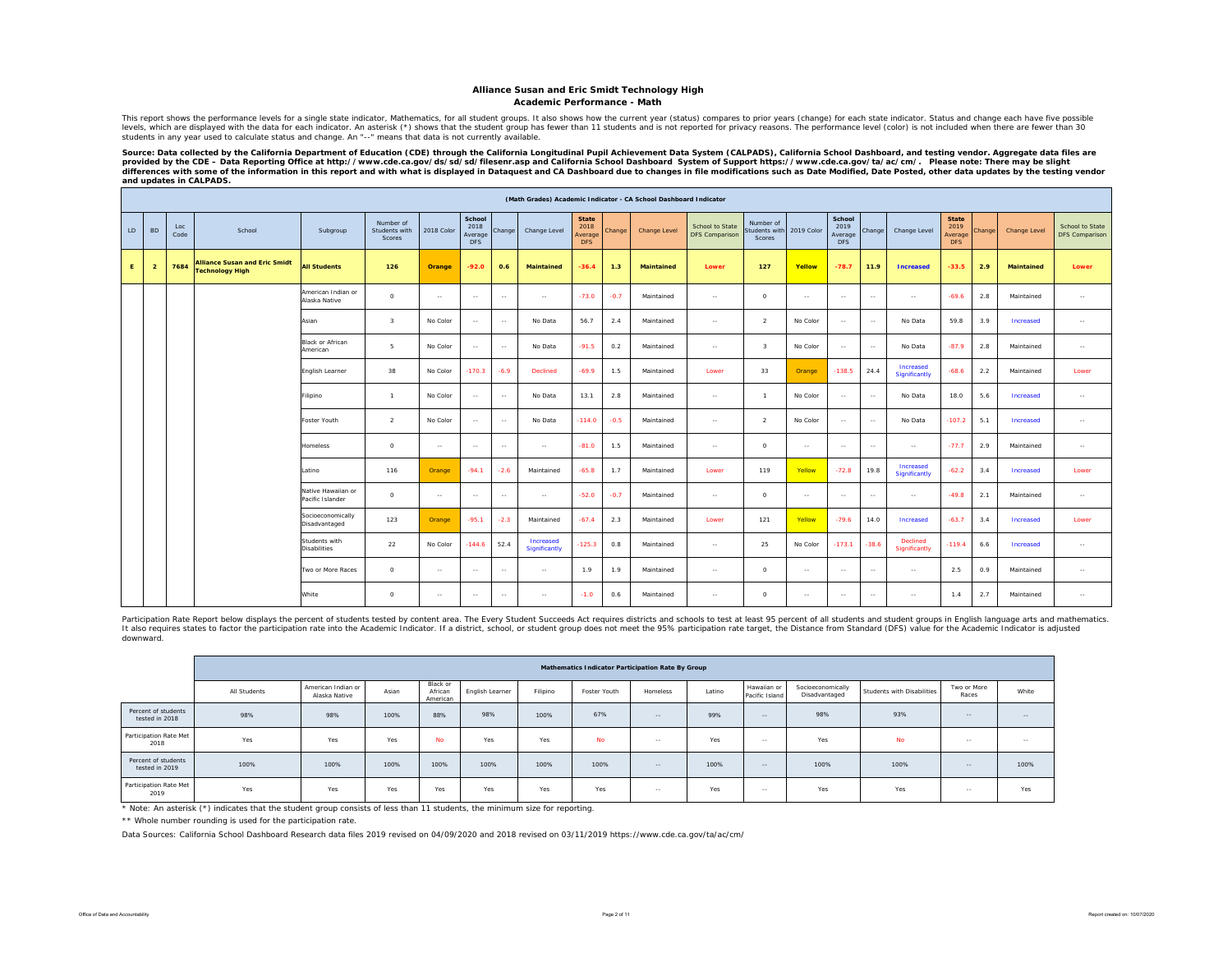### **Alliance Susan and Eric Smidt Technology High English Learner Progress Indicator**

This Reports shows the percentage of current EL students making progress towards English language proficiency or maintaining the highest level. ELs take the ELPAC exam to measure progress towards English language proficien ELPAC has 4 levels. The 4 ELPAC levels were divided into 6 ELPI levels to determine whether ELs made progress toward English language proficiency. English Learner Progress with the transition to a new assessment, the 2018 is unable to report a performance level (color) for this measure. However, the percent of students performing at each level on the new assessment is reported.

Source: Data collected by the California Department of Education (CDE) through the California Longitudinal Pupil Achievement Data System (CALPADS), California School Dashboard, and testing vendor. Aggregate data files are provided by the CDE – Data Reporting Office at http://www.cde.ca.gov/ds/sd/sd/filesenr.asp and California School Dashboard System of Support https://www.cde.ca.gov/ta/ac/cm/. Please note: There may be slight differences with some of the information in this report and with what is displayed in Dataquest and CA Dashboard due to changes in file modifications such as Date Modified, Date Posted, other *data updates by the testing vendor and updates in CALPADS.* 

|     |            |             |                                                         |                        |                                                       |                                                                            |                                   |                                                                                               | English Learner Progress Indicator - CA School Dashboard Indicator |                                         |                 |                                                                                        |                   |                                                                                               |                   |
|-----|------------|-------------|---------------------------------------------------------|------------------------|-------------------------------------------------------|----------------------------------------------------------------------------|-----------------------------------|-----------------------------------------------------------------------------------------------|--------------------------------------------------------------------|-----------------------------------------|-----------------|----------------------------------------------------------------------------------------|-------------------|-----------------------------------------------------------------------------------------------|-------------------|
|     |            |             |                                                         |                        |                                                       | 2018 School                                                                |                                   |                                                                                               | 2018 State                                                         |                                         |                 | 2019 School                                                                            |                   |                                                                                               | 2019 State        |
| LD. | <b>BD</b>  | Loc<br>Code | School                                                  | Subgroup               | Number of<br>English Learner   2018 Color<br>Students | Percentage of<br><b>English Learners</b><br>towards English<br>proficiency | making progress Performance Level | Percentage of<br><b>English Learners</b><br>making progress<br>towards English<br>proficiency | Performance Level                                                  | Number of<br>English Learne<br>Students | 2019 Color      | Percentage of<br>English Learners<br>making progress<br>towards English<br>proficiency | Performance Level | Percentage of<br><b>English Learners</b><br>making progress<br>towards English<br>proficiency | Performance Level |
|     | $\epsilon$ | 7684        | Alliance Susan and Eric Smidt<br><b>Technology High</b> | <b>English Learner</b> | 83                                                    |                                                                            |                                   |                                                                                               |                                                                    | 69                                      | <b>No Color</b> | 39.1%                                                                                  | Low               | 48.3                                                                                          | Medium            |

Note: LEAs and schools that did not test at least 95 percent of their English learner population on the English Language Proficiency Assessments for California (ELPAC) are assigned a "Low" Status, unless they have **<sup>a</sup>"Very Low" Status. Number of English Learners: '0 to 10'=Fewer than 11 EL students have an overall PL on ELPAC SA in both prior and current years (Status rate and level are suppressed) '11 to 29'=Number of EL students with overall PL on ELPAC SA in both prior and current years is 11 thru 29 (Status rate and level are reported but are not used for accountability) '30 and Up'=At least 30 EL students have an overall PL on ELPAC SA in both prior and current years (status rate and level are reported and will be used for accountability)** 

#### **Student English Language Acquisition Results**

The percentage of current EL students who progressed at least one ELPI level, maintained ELPI level 4, maintained lower ELPI levels (i.e, levels 1, 2L, 2H, 3L, or 3H), or decreased at least one ELPI Level.

|                                       | <b>ELPAC Participation Rate</b> |
|---------------------------------------|---------------------------------|
| Percent of students<br>tested in 2018 | N/A                             |
| Participation Rate Met<br>2018        | N/A                             |
| Percent of students<br>tested in 2019 | 93%                             |
| Participation Rate Met<br>2019        | No                              |

| 2018 Student English Language Acquisition Results |       |              | 2019 Student English Language Acquisition Results |       |              |
|---------------------------------------------------|-------|--------------|---------------------------------------------------|-------|--------------|
| Alliance Susan and Eric Smidt Technology High     |       | <b>State</b> | Alliance Susan and Eric Smidt Technology High     |       | <b>State</b> |
| Level 4 - Well Developed                          | 13.3% | 30.6%        | ELs Who Progressed at Least One ELPI Level        | 37.6% | 42.9%        |
| Level 3 - Moderately Developed                    | 28.9% | 34.6%        | ELs Who Maintained ELPI Level 4                   | 1.4%  | 5.3%         |
| Level 2 - Somewhat Developed                      | 33.7% | 20.2%        | ELs Who Maintained ELPI Level 1, 2L, 2H, 3L, 3H   | 34.7% | 31.5%        |
| Level 1 - Beginning Stage                         | 24.1% | 14.6%        | ELs Who Decreased at Least One ELPI Level         | 26.0% | 20.19        |

| 2019 Student English Language Acquisition Results |       |              |
|---------------------------------------------------|-------|--------------|
| Alliance Susan and Eric Smidt Technology High     |       | <b>State</b> |
| ELs Who Progressed at Least One ELPI Level        | 37.6% | 42.9%        |
| FLs Who Maintained FLPLLevel 4                    | 1.4%  | 5.3%         |
| ELs Who Maintained ELPI Level 1, 2L, 2H, 3L, 3H   | 34.7% | 31.5%        |
| ELs Who Decreased at Least One ELPI Level         | 26.0% | 20.1%        |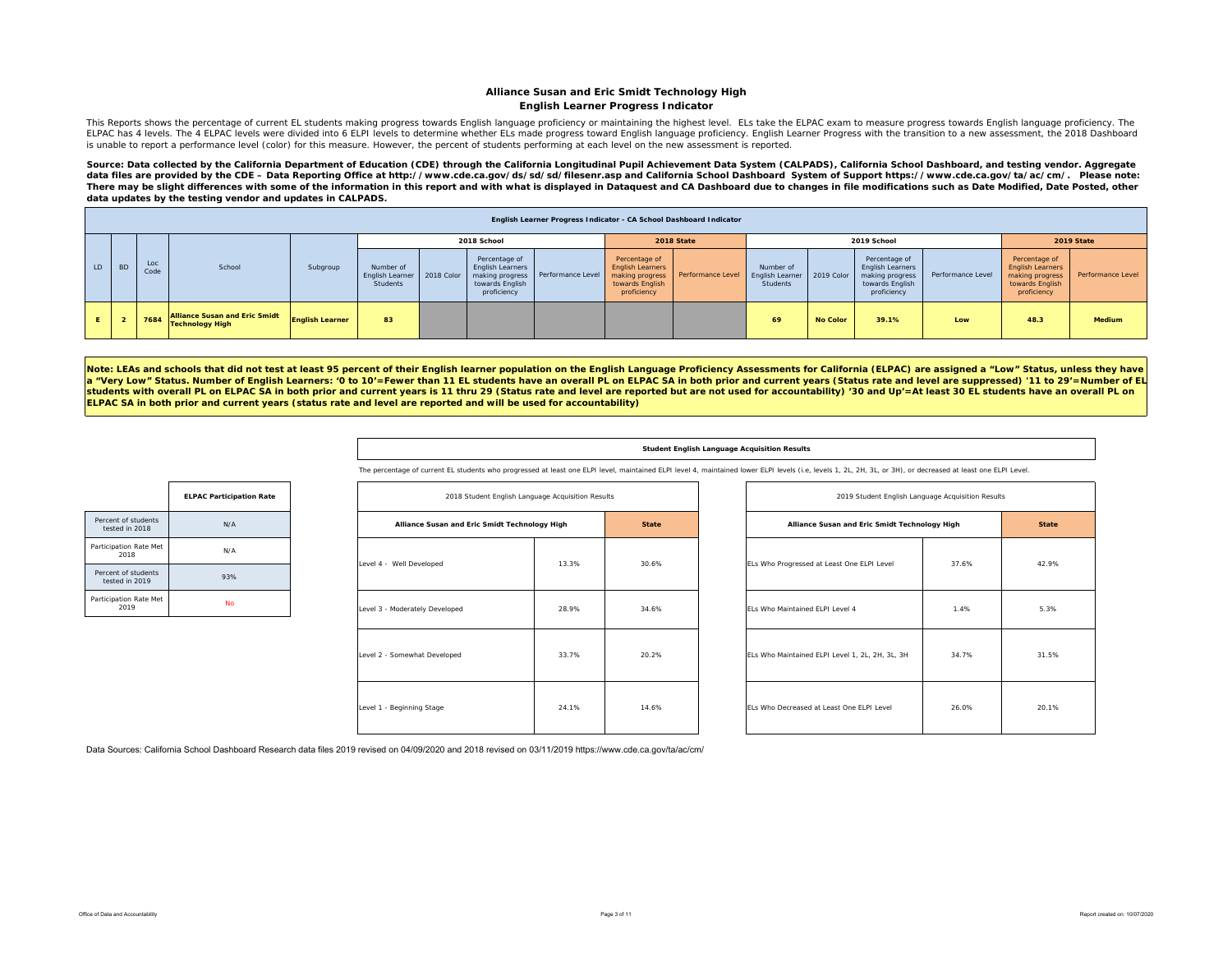### **Alliance Susan and Eric Smidt Technology High**

**Academic Performance - College / Career**

This report shows whether high school students are prepared for success after graduation based on measures like graduation rate, performance on state tests, and college credit courses. It displays the percentage of high sc

Source: Data collected by the California Department of Education (CDE) through the California Longitudinal Pupil Achievement Data System (CALPADS), California School Dashboard, and testing vendor. Aggregate data files are

|    |                |             |                                                                |                                        |                                      |            |                                                      |          |                           |                                                            |         | College / Career Academic Indicator - CA School Dashboard Indicator |                                          |                                      |            |                                                             |         |                            |                                                            |         |                     |                                   |
|----|----------------|-------------|----------------------------------------------------------------|----------------------------------------|--------------------------------------|------------|------------------------------------------------------|----------|---------------------------|------------------------------------------------------------|---------|---------------------------------------------------------------------|------------------------------------------|--------------------------------------|------------|-------------------------------------------------------------|---------|----------------------------|------------------------------------------------------------|---------|---------------------|-----------------------------------|
| LD | <b>BD</b>      | Loc<br>Code | School                                                         | Subgroup                               | Number of<br>Students with<br>Scores | 2018 Color | School 2018<br>percentage of<br>prepared<br>students | Change   | Change Level              | <b>State 2018</b><br>percentage of<br>prepared<br>students | Change  | Change Level                                                        | School to State<br><b>CCI Comparison</b> | Number of<br>Students with<br>Scores | 2019 Color | <b>School 2019</b><br>percentage of<br>prepared<br>students | Change  | Change Level               | <b>State 2019</b><br>percentage of<br>prepared<br>students | Change  | <b>Change Level</b> | School to State<br>CCI Comparison |
| E. | $\overline{2}$ | 7684        | <b>Alliance Susan and Eric Smidt</b><br><b>Technology High</b> | <b>All Students</b>                    | 126                                  | Orange     | 54.8%                                                | $-6.7%$  | <b>Declined</b>           | 42.2%                                                      | 1.1%    | <b>Maintained</b>                                                   | Higher                                   | 148                                  | Orange     | 52.0%                                                       | $-2.7%$ | <b>Declined</b>            | 44.1%                                                      | 1.8%    | <b>Maintained</b>   | Higher                            |
|    |                |             |                                                                | American Indian or<br>Alaska Native    | $\circ$                              | $\sim$     | $\sim$ $\sim$                                        | $\sim$   | $\sim$                    | 25.2%                                                      | 0.1%    | Maintained                                                          | $\sim$ $\sim$                            | $\circ$                              | $\sim$     | $\sim$ $\sim$                                               | $\sim$  | $\sim$                     | 25.9%                                                      | 0.5%    | Maintained          | $\cdots$                          |
|    |                |             |                                                                | Asian                                  | $\overline{\mathbf{3}}$              | No Color   | $\sim$ $\sim$                                        | $\sim$   | No Data                   | 74.1%                                                      | 0.7%    | Maintained                                                          | $\sim$ $\sim$                            | $\overline{\mathbf{3}}$              | No Color   | $\sim$                                                      | $\sim$  | No Data                    | 74.0%                                                      | $-0.2%$ | Maintained          | $\sim$                            |
|    |                |             |                                                                | Black or African<br>American           | $\overline{\mathbf{3}}$              | No Color   | $\sim$ $-$                                           | $\sim$   | No Data                   | 21.2%                                                      | 0%      | Maintained                                                          | $\sim$                                   | $\mathbf{R}$                         | No Color   | $\sim$                                                      | $\sim$  | No Data                    | 23.7%                                                      | 2.4%    | Increased           | $\cdots$                          |
|    |                |             |                                                                | Inglish Learner                        | 18                                   | No Color   | 16.7%                                                | $-16.79$ | Declined<br>Significantly | 14.5%                                                      | 1.9%    | Maintained                                                          | $\sim$ $\sim$                            | 44                                   | No Color   | 43.2%                                                       | 26.5%   | Increased<br>Significantly | 16.8%                                                      | 2.1%    | Increased           | Higher                            |
|    |                |             |                                                                | ilipino                                | $\circ$                              | $\sim$     | $\sim$ $\sim$                                        | $\sim$   | $\sim$                    | 62.7%                                                      | $-0.3%$ | Maintained                                                          | $\sim$ $\sim$                            | $\overline{1}$                       | No Color   | $\sim$ $\sim$                                               | $\sim$  | No Data                    | 64.5%                                                      | 1.7%    | Maintained          | $\sim$                            |
|    |                |             |                                                                | oster Youth                            | $\overline{2}$                       | No Color   | $\sim$                                               | $\sim$   | No Data                   | 10.4%                                                      | 1.3%    | Maintained                                                          | $\sim$                                   | $\mathbf{r}$                         | No Color   | $\sim$ $-$                                                  | $\sim$  | No Data                    | 13.3%                                                      | 2.8%    | Increased           | $\sim$                            |
|    |                |             |                                                                | <b>domeless</b>                        | $\overline{1}$                       | No Color   | $\sim$ $\sim$                                        | $\sim$   | No Data                   | 24.3%                                                      | $-1.3%$ | Maintained                                                          | $\sim$ $\sim$                            | $\overline{4}$                       | No Color   | $\sim$ $\sim$                                               | $\sim$  | No Data                    | 25.9%                                                      | 1.4%    | Maintained          | $\sim$                            |
|    |                |             |                                                                | atino                                  | 119                                  | Yellow     | 57.1%                                                | $-4.7%$  | Declined                  | 33.8%                                                      | 1.2%    | Maintained                                                          | Higher                                   | 136                                  | Orange     | 52.9%                                                       | $-4.2%$ | Declined                   | 36.1%                                                      | 2.2%    | Increased           | Higher                            |
|    |                |             |                                                                | Native Hawaiian or<br>Pacific Islander | $\circ$                              | $\sim$     | $\sim$                                               | $\sim$   | $\sim$                    | 31.7%                                                      | 0.5%    | Maintained                                                          | $\sim$ $\sim$                            | $\circ$                              | $\sim$     | $\sim$ $\sim$                                               | $\sim$  | $\sim$                     | 33.5%                                                      | 1.7%    | Maintained          | $\sim$                            |
|    |                |             |                                                                | Socioeconomically<br>Disadvantaged     | 125                                  | Orange     | 54.4%                                                | $-6.7%$  | Declined                  | 33.7%                                                      | 1.5%    | Maintained                                                          | Higher                                   | 147                                  | Orange     | 51.7%                                                       | $-2.7%$ | Declined                   | 35.8%                                                      | 2.0%    | Increased           | Higher                            |
|    |                |             |                                                                | Students with<br><b>Disabilities</b>   | 21                                   | No Color   | 14.3%                                                | $-4.8%$  | Declined                  | 9.2%                                                       | 1.9%    | Maintained                                                          | $\sim$ $\sim$                            | 31                                   | No Color   | 22.6%                                                       | 8.3%    | Increased                  | 10.8%                                                      | 1.5%    | Maintained          | Higher                            |
|    |                |             |                                                                | Two or More Races                      | $\circ$                              | $\sim$     | $\sim$ $\sim$                                        | $\sim$   | $\sim$                    | 48.6%                                                      | 1.7%    | Maintained                                                          | $\sim$                                   | $\circ$                              | $\sim$     | $\sim$                                                      | $\sim$  | $\sim$                     | 49.7%                                                      | 0.9%    | Maintained          | $\sim$                            |
|    |                |             |                                                                | White                                  | $\circ$                              | $\sim$     | $\sim$ $\sim$                                        | $\sim$   | $\sim$                    | 52.2%                                                      | 1.2%    | Maintained                                                          | $\sim$ $\sim$                            | $\Omega$                             | $\sim$ $-$ | $\sim$ $-$                                                  | $\sim$  | $\sim$                     | 53.8%                                                      | 1.4%    | Maintained          | $\sim$                            |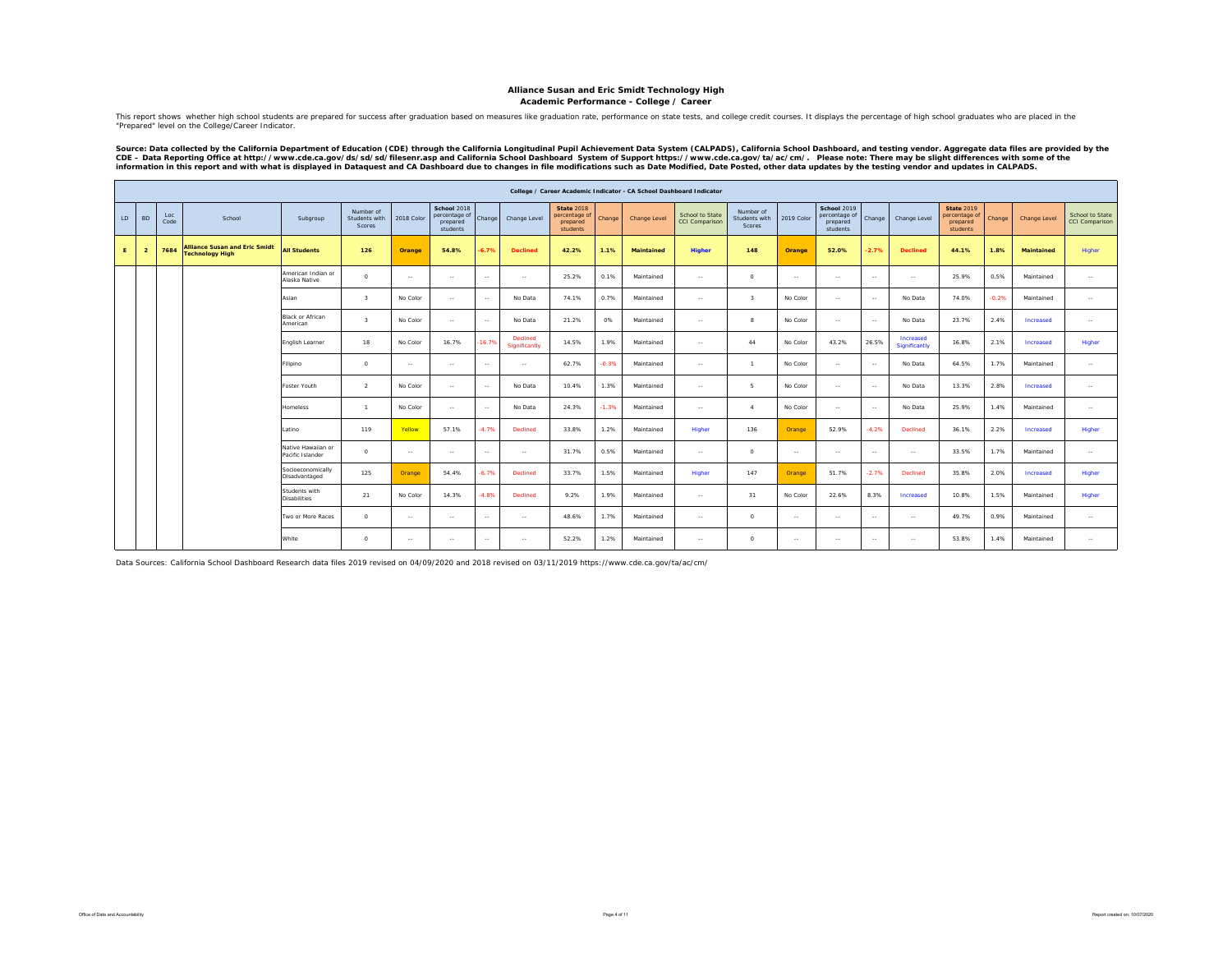### **Alliance Susan and Eric Smidt Technology High**

**Suspension Rate Indicator**

Suspension Rate: The percentage of students in kindergarten through grade 12 who have been suspended at least once in a given school year. Students who are suspended multiple times are only counted once.

Source: Data collected by the California Department of Education (CDE) through the California Longitudinal Pupil Achievement Data System (CALPADS), California School Dashboard, and testing vendor. Aggregate data files are

|    |                |             |                                                                |                                        |                         |               |                                              |               |                   |                    |                                                      |         | Suspension Rate Indicator - CA School Dashboard Indicator |                                                     |                         |               |                                               |                |                  |                     |                                                     |         |                 |                                              |
|----|----------------|-------------|----------------------------------------------------------------|----------------------------------------|-------------------------|---------------|----------------------------------------------|---------------|-------------------|--------------------|------------------------------------------------------|---------|-----------------------------------------------------------|-----------------------------------------------------|-------------------------|---------------|-----------------------------------------------|----------------|------------------|---------------------|-----------------------------------------------------|---------|-----------------|----------------------------------------------|
| LD | <b>BD</b>      | Loc<br>Code | School                                                         | Subgroup                               | Number of<br>Students   | 2018 Color    | Students<br>uspended at Change<br>least once |               | Change Level      | State 201<br>Color | <b>Students</b><br>suspended at Change<br>least once |         | Change Level                                              | <b>School to State</b><br>Suspensions<br>Comparison | Number of<br>Students   | 2019 Color    | Students<br>suspended at Change<br>least once |                | Change Level     | State 2019<br>Color | <b>Students</b><br>uspended at Change<br>least once |         | Change Level    | School to State<br>Suspensions<br>Comparison |
| E. | $\overline{2}$ | 7684        | <b>Alliance Susan and Eric Smidt</b><br><b>Technology High</b> | <b>All Students</b>                    | 611                     | <b>Blue</b>   | 0.2%                                         | 0.0%          | <b>Maintained</b> | <b>Yellow</b>      | 3.5%                                                 | $-0.1%$ | <b>Maintained</b>                                         | Lower                                               | 609                     | Yellow        | 1.5%                                          | 1.3%           | <b>Increased</b> | Yellow              | 3.4%                                                | $-0.1%$ | Maintained      | Lower                                        |
|    |                |             |                                                                | American Indian or<br>Alaska Native    | $\Omega$                | $\sim$ $\sim$ | $\sim$ $\sim$                                | $\sim$ $\sim$ | $\sim$ $\sim$     | Yellow             | 7.2%                                                 | 0.3%    | <b>Declined</b>                                           | $\sim$ $\sim$                                       | $\Omega$                | $\sim$ $\sim$ | $\sim$                                        | $\sim$         | $\sim$           | Orange              | 7.2%                                                | 0.1%    | Maintained      | $\sim$                                       |
|    |                |             |                                                                | Asian                                  | 11                      | No Color      | 0.0%                                         | $\sim$        | No Data           | Blue               | 1.0%                                                 | 0.0%    | Maintained                                                | $\cdots$                                            | 8                       | No Color      | $\sim$                                        | $\sim$         | No Data          | Blue                | 1.0%                                                | $-0.1%$ | Maintained      | $\sim$                                       |
|    |                |             |                                                                | Black or African<br>American           | 16                      | No Color      | 0.0%                                         | $-5.6%$       | <b>Declined</b>   | Orange             | 9.4%                                                 | 0.4%    | Declined                                                  | $\sim$                                              | 13                      | No Color      | 0.0%                                          | 0.0%           | Maintained       | Orange              | 8.8%                                                | 0.6%    | Declined        | $\sim$                                       |
|    |                |             |                                                                | English Learner                        | 116                     | Blue          | 0.0%                                         | 0.0%          | Maintained        | Yellow             | 3.0%                                                 | $-0.1%$ | Maintained                                                | Lower                                               | 94                      | Orange        | 2.1%                                          | 2.1%           | Increased        | Yellow              | 3.1%                                                | 0.1%    | Maintained      | Lower                                        |
|    |                |             |                                                                | Filipino                               | $\overline{\mathbf{3}}$ | No Color      | $\sim$                                       | $\sim$        | No Data           | Green              | 1.3%                                                 | $-0.1%$ | Maintained                                                | $\sim$                                              | $\overline{\mathbf{3}}$ | No Color      | $\sim$                                        | <b>Service</b> | No Data          | Green               | 1.3%                                                | 0.0%    | Maintained      | $\sim$ $-$                                   |
|    |                |             |                                                                | Foster Youth                           | 10                      | No Color      | $\sim$ $\sim$                                | $\sim$        | No Data           | Red                | 15.2%                                                | 0.1%    | Maintained                                                | $\sim$                                              | $\mathbf{a}$            | No Color      | $\sim$                                        | $\sim$         | No Data          | Orange              | 14.6%                                               | 0.6%    | <b>Declined</b> | $\sim$ $\sim$                                |
|    |                |             |                                                                | Homeless                               | $\overline{\mathbf{3}}$ | No Color      | $\cdots$                                     | $\sim$        | No Data           | Orange             | 5.6%                                                 | $-0.1%$ | Maintained                                                | $\sim$ $\sim$                                       | 5                       | No Color      | $\sim$                                        | $\sim$         | No Data          | Orange              | 6.2%                                                | 0.5%    | Increased       | $\sim$                                       |
|    |                |             |                                                                | Latino                                 | 562                     | Blue          | 0.2%                                         | 0.2%          | Maintained        | Yellow             | 3.6%                                                 | $-0.1%$ | Maintained                                                | Lower                                               | 572                     | Orange        | 1.6%                                          | 1.4%           | Increased        | Yellow              | 3.5%                                                | $-0.1%$ | Maintained      | Lower                                        |
|    |                |             |                                                                | Native Hawaiian or<br>Pacific Islander | $\circ$                 | $\sim$ $\sim$ | $\sim$ $\sim$                                | $\sim$        | $\sim$ $\sim$     | Yellow             | 4.7%                                                 | 0.3%    | <b>Declined</b>                                           | $\sim$                                              | $\circ$                 | $\sim$ $\sim$ | $\sim$                                        | $\sim$         | $\sim$           | Yellow              | 4.5%                                                | $-0.2%$ | Maintained      | $\sim$                                       |
|    |                |             |                                                                | Socioeconomically<br>Disadvantaged     | 580                     | Blue          | 0.2%                                         | 0.0%          | Maintained        | Yellow             | 4.4%                                                 | $-0.2%$ | Maintained                                                | Lower                                               | 570                     | Orange        | 1.6%                                          | 1.4%           | Increased        | Yellow              | 4.3%                                                | $-0.1%$ | Maintained      | Lower                                        |
|    |                |             |                                                                | Students with<br><b>Disabilities</b>   | 106                     | Yellow        | 0.9%                                         | 0.9%          | Increased         | Yellow             | 6.8%                                                 | 0.3%    | <b>Declined</b>                                           | Lower                                               | 119                     | Orange        | 2.5%                                          | 1.6%           | Increased        | Yellow              | 6.2%                                                | 0.6%    | Declined        | Lower                                        |
|    |                |             |                                                                | Two or More Races                      | 17                      | No Color      | 0.0%                                         | $\sim$        | No Data           | Yellow             | 3.4%                                                 | 0.0%    | Maintained                                                | $\sim$                                              | 10                      | No Color      | $\sim$                                        | $\sim$         | No Data          | Yellow              | 3.3%                                                | $-0.1%$ | Maintained      | $\sim$                                       |
|    |                |             |                                                                | White                                  | $\overline{2}$          | No Color      | $\sim$ $\sim$                                | $\sim$        | No Data           | Yellow             | 3.0%                                                 | $-0.1%$ | Maintained                                                | $\ddotsc$                                           | $\mathbf{3}$            | No Color      | $\sim$                                        | $\sim$ $-$     | No Data          | Yellow              | 2.9%                                                | $-0.2%$ | Maintained      | $\sim$                                       |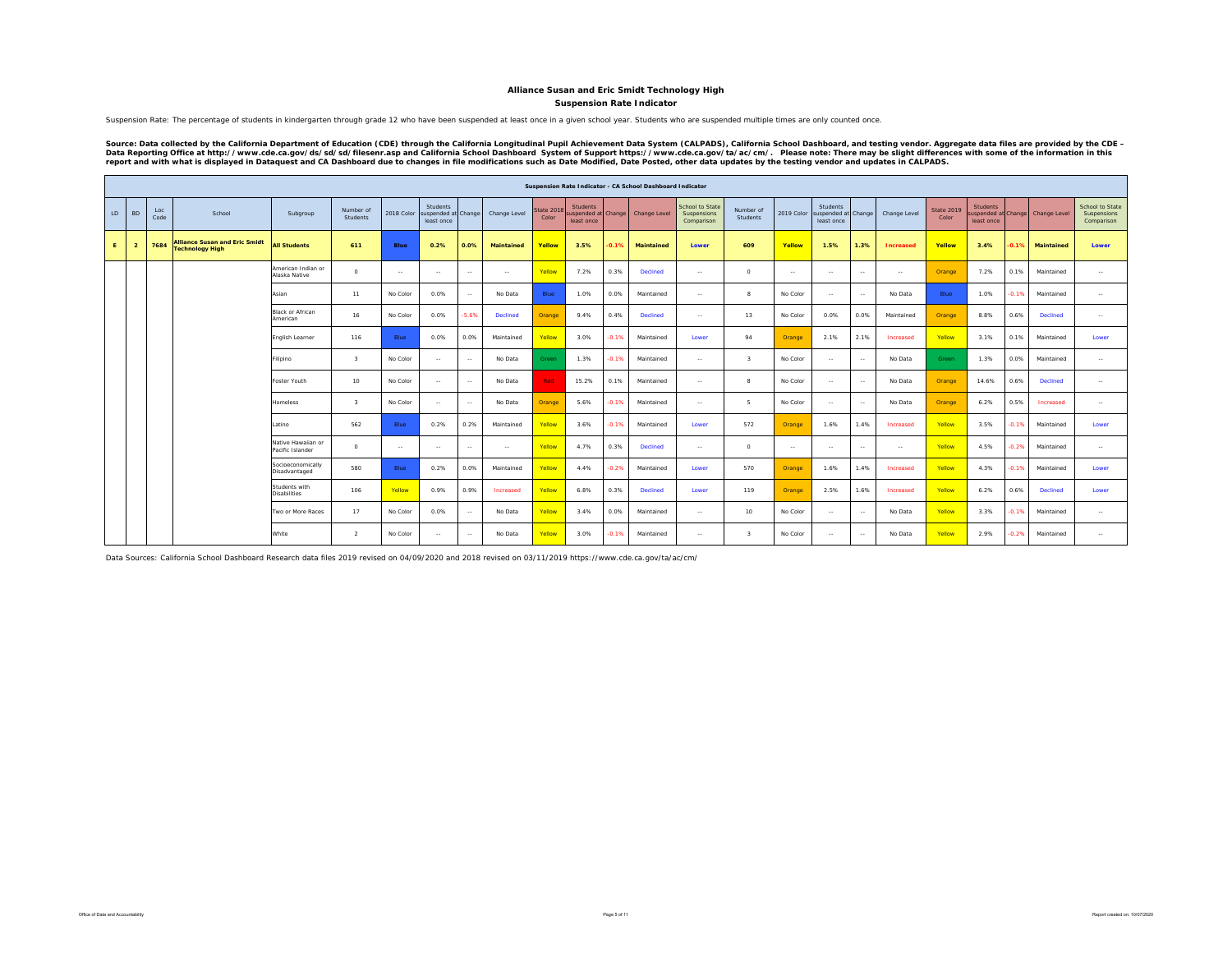### **Graduation Rate IndicatorAlliance Susan and Eric Smidt Technology High**

Graduation Rate: Students completing high school, which includes students who receive a standard high school diploma or complete their graduation requirements at an alternative school.

Source: Data collected by the California Department of Education (CDE) through the California Longitudinal Pupil Achievement Data System (CALPADS), California School Dashboard, and testing vendor. Aggregate data files are

|    |                |             |                                                                |                                        |                                      |            |                                        |         |               |                            |                                        |         | <b>Graduation Rate Indicator - CA School Dashboard Indicator</b> |                                                               |                                      |               |                                        |          |              |                            |                                        |        |                  |                                                                      |
|----|----------------|-------------|----------------------------------------------------------------|----------------------------------------|--------------------------------------|------------|----------------------------------------|---------|---------------|----------------------------|----------------------------------------|---------|------------------------------------------------------------------|---------------------------------------------------------------|--------------------------------------|---------------|----------------------------------------|----------|--------------|----------------------------|----------------------------------------|--------|------------------|----------------------------------------------------------------------|
| LD | <b>BD</b>      | Loc<br>Code | School                                                         | Subgroup                               | Number of<br>Students with<br>Scores | 2018 Color | Percentage of<br>graduated<br>students | Change  | Change Level  | <b>State 2018</b><br>Color | Percentage of<br>graduated<br>students | Change  | Change Level                                                     | School to State<br>Graduated<br><b>Students</b><br>Comparison | Number of<br>Students with<br>Scores | 2019 Color    | Percentage of<br>graduated<br>students | Change   | Change Level | <b>State 2019</b><br>Color | Percentage of<br>graduated<br>students | Change | Change Level     | <b>School to State</b><br>Graduated<br><b>Students</b><br>Comparison |
| E. | $\overline{2}$ | 7684        | <b>Alliance Susan and Eric Smidt</b><br><b>Technology High</b> | <b>All Students</b>                    | 126                                  | Yellow     | 89.7%                                  | 0.1%    | Maintained    | Yellow                     | 83.5%                                  | $-0.9%$ | Maintained                                                       | <b>Higher</b>                                                 | 149                                  | Yellow        | 89.9%                                  | 0.1%     | Maintained   | Green                      | 85.9%                                  | 2.7%   | <b>Increased</b> | <b>Higher</b>                                                        |
|    |                |             |                                                                | American Indian or<br>Alaska Native    | $\Omega$                             | $\sim$     | $\sim$                                 | $\sim$  | $\sim$        | Orange                     | 74.4%                                  | 1.8%    | Declined                                                         | $\sim$                                                        | $\Omega$                             | $\sim$        | $\sim$                                 | $\sim$   | $\ddotsc$    | Yellow                     | 78.4%                                  | 4.7%   | Increased        | $\sim$                                                               |
|    |                |             |                                                                | Asian                                  | $\overline{\mathbf{3}}$              | No Color   | $\sim$                                 | $\sim$  | No Data       | Green                      | 93.4%                                  | 0%      | Maintained                                                       | $\sim$ $\sim$                                                 | $\mathcal{R}$                        | No Color      | 100.0%                                 | 0.0%     | Maintained   | Green                      | 93.9%                                  | 0.6%   | Maintained       | $\sim$                                                               |
|    |                |             |                                                                | Black or African<br>American           | $\mathbf{3}$                         | No Color   | $\sim$                                 | $\sim$  | No Data       | Orange                     | 72.1%                                  | 3.4%    | Declined                                                         | $\sim$ $\sim$                                                 |                                      | No Color      | 100.0%                                 | 66.7%    | Increased    | Yellow                     | 78.7%                                  | 6.7%   | Increased        | $\sim$                                                               |
|    |                |             |                                                                | English Learner                        | 18                                   | No Color   | 66.7%                                  | 20.0%   | Declined      | Orange                     | 70.9%                                  | 0%      | Maintained                                                       | $\sim$                                                        | 45                                   | No Color      | 86.7%                                  | 18.3%    | Increased    | Yellow                     | 72.7%                                  | 1.7%   | Increased        | Higher                                                               |
|    |                |             |                                                                | Filipino                               | $^{\circ}$                           | $\sim$     | $\sim$                                 | $\sim$  | $\sim$        | Green                      | 92.7%                                  | $-0.9%$ | Maintained                                                       | $\sim$                                                        |                                      | No Color      | 100.0%                                 | $\sim$   | No Data      | Green                      | 93.9%                                  | 1.3%   | Increased        | $\sim$                                                               |
|    |                |             |                                                                | Foster Youth                           | $\overline{2}$                       | No Color   | $\sim$ $\sim$                          | $\sim$  | No Data       | Red                        | 59.0%                                  | 1.0%    | Increased                                                        | $\sim$ $\sim$                                                 |                                      | No Color      | 80.0%                                  | $-20.0%$ | Declined     | Red                        | 64.2%                                  | 5.0%   | Increased        | $\sim$                                                               |
|    |                |             |                                                                | <b>Homeless</b>                        | $\mathbf{1}$                         | No Color   | $\sim$                                 | $\sim$  | No Data       | Orange                     | 76.0%                                  | 2.5%    | Declined                                                         | $\sim$ $\sim$                                                 |                                      | No Color      | 75.0%                                  | $-25.0%$ | Declined     | Yellow                     | 77.8%                                  | 2.2%   | Increased        | $\sim$                                                               |
|    |                |             |                                                                | Latino                                 | 119                                  | Green      | 91.6%                                  | 2.6%    | Increased     | Yellow                     | 81.2%                                  | $-0.8%$ | Maintained                                                       | Higher                                                        | 137                                  | Orange        | 89.1%                                  | $-2.7%$  | Declined     | Green                      | 83.8%                                  | 3.0%   | Increased        | Higher                                                               |
|    |                |             |                                                                | Native Hawaiian or<br>Pacific Islander | $\Omega$                             | $\sim$     | $\sim$                                 | $\sim$  | $\sim$ $\sim$ | Orange                     | 81.0%                                  | 2.6%    | Declined                                                         | $\sim$ $\sim$                                                 | $\Omega$                             | $\sim$ $\sim$ | $\sim$ $\sim$                          | $\sim$   | $\sim$       | Green                      | 85.1%                                  | 4.3%   | Increased        | $\sim$                                                               |
|    |                |             |                                                                | Socioeconomically<br>Disadvantaged     | 125                                  | Yellow     | 89.6%                                  | $-0.1%$ | Maintained    | Yellow                     | 80.8%                                  | $-0.4%$ | Maintained                                                       | Higher                                                        | 148                                  | Yellow        | 89.9%                                  | 0.1%     | Maintained   | Green                      | 83.3%                                  | 2.8%   | Increased        | Higher                                                               |
|    |                |             |                                                                | Students with<br><b>Disabilities</b>   | 21                                   | No Color   | 81.0%                                  | $-9.5%$ | Declined      | Orange                     | 71.4%                                  | 0.7%    | Maintained                                                       | $\sim$                                                        | 32                                   | No Color      | 90.6%                                  | 8.0%     | Increased    | Orange                     | 70.7%                                  | 1.3%   | Declined         | Higher                                                               |
|    |                |             |                                                                | Two or More Races                      | $\Omega$                             | $\sim$     | $\sim$                                 | $\sim$  | $\sim$ $\sim$ | Yellow                     | 84.7%                                  | $-0.7%$ | Maintained                                                       | $\sim$ $\sim$                                                 | $\circ$                              | $\sim$ $\sim$ | <b>COL</b>                             | $\sim$   | $\sim$       | Green                      | 86.9%                                  | 2.6%   | Increased        | $\sim$                                                               |
|    |                |             |                                                                | White                                  | $\Omega$                             | $\sim$     | $\sim$ $\sim$                          | $\sim$  | $\sim$        | Orange                     | 87.7%                                  | 1.2%    | Declined                                                         | $\sim$ $\sim$                                                 | $\Omega$                             | $\sim$ $\sim$ | $\sim$ $\sim$                          | $\sim$   | $\sim$       | Green                      | 89.1%                                  | 1.7%   | Increased        | $\sim$                                                               |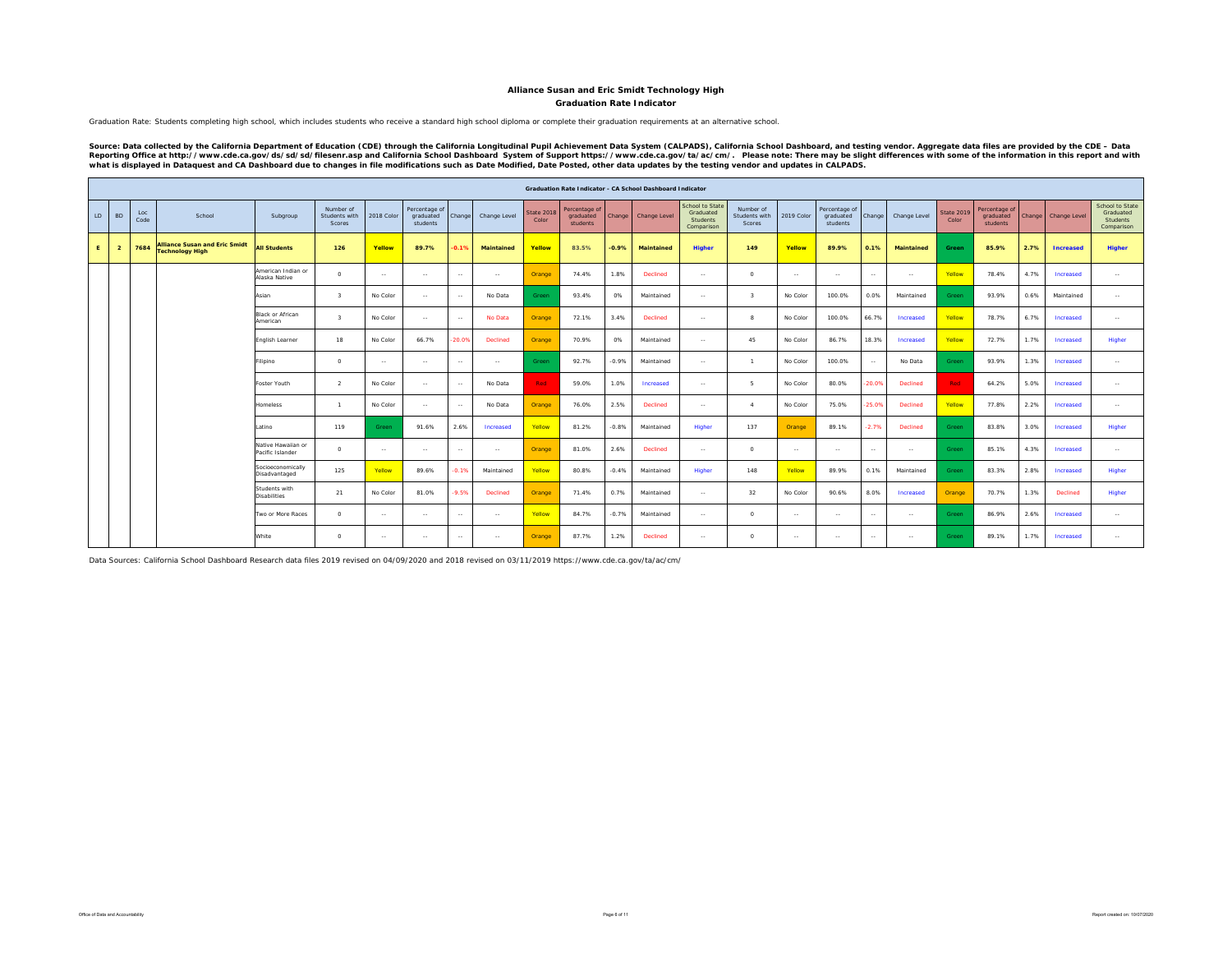### **Enrollment Report Alliance Susan and Eric Smidt Technology High**

This report displays CALPADS K-12 enrollment number and percentages of select subgroups. Annual enrollment consists of the number of students primarily enrolled on Census Day (the first Wednesday in October). This informat California Longitudinal Pupil Achievement Data System (CALPADS), California School Dashboard, and testing vendor. Aggregate data files are provided by the CDE – Data Reporting Office at http://www.cde.ca.gov/ds/sd/sid/sile

#### **2019-20 Enrollment by Ethnicity and Subgroup**

| LD BD     | Loc<br>Code                | School                                                    | Enrollment | F/R Meal | <b>GATE</b> | American<br>Indian or<br>Alaska<br>Native | Asian | Black or<br>African<br>American | English<br>Learner | Filipino | Foster<br>Youth | <b>Homeless</b> | Latino | Migrant | Native<br>Hawaiian<br>Islander | <b>Not</b> | Socio-<br>aged | economica Students<br>with<br>Education or Pacific Reported Disadvant-Disabilities | Two or<br>More<br>Races | White |
|-----------|----------------------------|-----------------------------------------------------------|------------|----------|-------------|-------------------------------------------|-------|---------------------------------|--------------------|----------|-----------------|-----------------|--------|---------|--------------------------------|------------|----------------|------------------------------------------------------------------------------------|-------------------------|-------|
|           |                            | Alliance Susan and Eric Smidt Technology<br>$-$ 7684 High | 504        | 98.0%    | 4.0%        | 0.0%                                      | 1.4%  | 1.4%                            | 13.7%              | 0.4%     | 0.2%            | 1.0%            | 95.8%  | 0.0%    | 0.0%                           | 0.0%       | 98.6%          | 15.9%                                                                              | 0.0%                    | 1.0%  |
| Statewide |                            |                                                           | 6,163,001  | 59.3%    | N/A         | 0.5%                                      | 9.3%  | 5.3%                            | 18.6%              | 2.4%     | 0.5%            | 3.2%            | 54.9%  | 0.8%    | 0.4%                           | 0.9%       | 60.7%          | 11.7%                                                                              | 3.9%                    | 22.4% |
|           | <b>Los Angeles Unified</b> |                                                           | 596,937    | 80.3%    | 10.7%       | $0.2\%$                                   | 3.6%  | 7.7%                            | 20.0%              | 1.9%     | 0.7%            | 1.3%            | 74.1%  | 0.1%    | 0.2%                           | 0.4%       | 81.5%          | 11.4%                                                                              | 1.6%                    | 10.3% |

|      | LD BD     | Loc<br>Code         | School                                                  | Enrollment | F/R Meal | <b>GATE</b> | American<br>Indian or<br>Alaska<br><b>Native</b> | Asian | Black or<br>African<br>American | English<br>Learner | Filipino | Foster<br>Youth | Homeless | Latino | Migrant | Native<br>Hawaiian<br>Islander | <b>Not</b> | Socio-<br>economica Students<br>llv<br>aged | with<br>Education or Pacific Reported Disadvant- Disabilities | Two or<br>More<br>Races | White |
|------|-----------|---------------------|---------------------------------------------------------|------------|----------|-------------|--------------------------------------------------|-------|---------------------------------|--------------------|----------|-----------------|----------|--------|---------|--------------------------------|------------|---------------------------------------------|---------------------------------------------------------------|-------------------------|-------|
| -E I |           | 7684                | Alliance Susan and Eric Smidt Technology<br><b>High</b> | 541        | 90.4%    | 5.5%        | 0.0%                                             | 1.5%  | 2.4%                            | 14.4%              | 0.6%     | 1.1%            | 0.9%     | 93.9%  | 0.0%    | 0.0%                           | 1.3%       | 94.1%                                       | 19.6%                                                         | 0.0%                    | 0.4%  |
|      | Statewide |                     |                                                         | 6.186.278  | 59.4%    | N/A         | 0.5%                                             | 9.3%  | 5.4%                            | 19.3%              | 2.4%     | 0.5%            | 3.4%     | 54.6%  | 0.8%    | 0.5%                           | 0.9%       | 60.9%                                       | 11.7%                                                         | 3.6%                    | 22.9% |
|      |           | Los Angeles Unified |                                                         | 607,723    | 79.3%    | 10.7%       | 0.2%                                             | 4.0%  | 8.4%                            | 20.3%              | 2.0%     | 0.7%            | 2.8%     | 74.1%  | 0.1%    | 0.3%                           | 0.3%       | 80.8%                                       | 13.0%                                                         | 0.2%                    | 10.7% |

**2018-19 Enrollment by Ethnicity and Subgroup**

Data Source: Data Quest, Student and School Downloadable Data Files https://www.cde.ca.gov/ds/sd/sd/filesenr.asp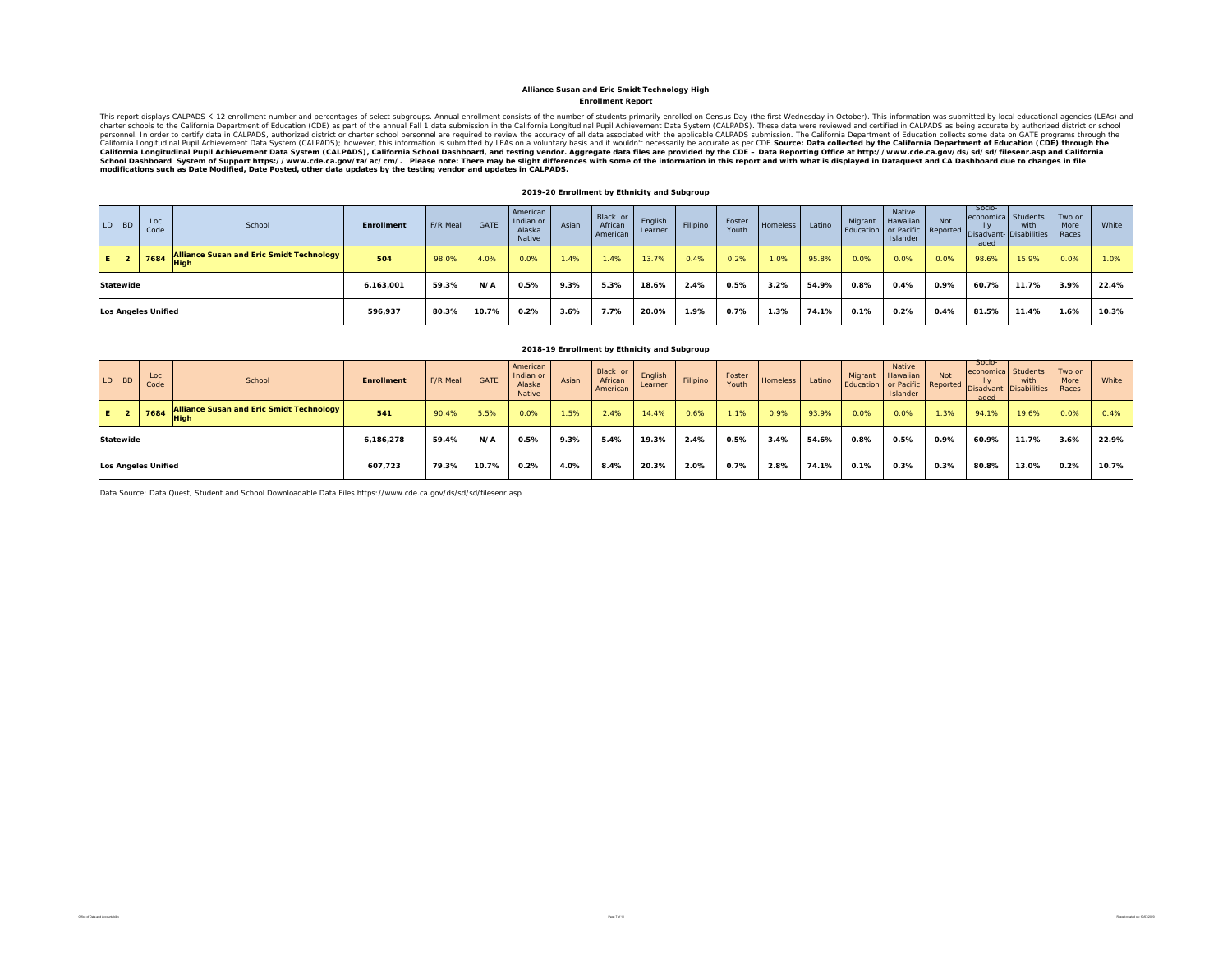## **Alliance Susan and Eric Smidt Technology High RECLASSIFICATION RATES**

This reports shows a two year comparison of the number of English Learners (ELs) on Census Day, the number of students reclassified since the prior Census Day, and the reclassification rate for each specified year. The reclassification rate, displayed in percentage, is calculated by dividing the number reclassified by the number of prior year ELs.

*Source: Data collected by the California Department of Education (CDE) through the California Longitudinal Pupil Achievement Data System (CALPADS), California School Dashboard, and testing vendor. Aggregate data files are provided by the CDE – Data Reporting Office at http://www.cde.ca.gov/ds/sd/sd/filesenr.asp and California School Dashboard System of Support https://www.cde.ca.gov/ta/ac/cm/. Please note: There may be slight differences with some of the information in this report and with what is displayed in Dataquest and CA Dashboard due to changes in file modifications such as Date Modified, Date Posted, other data updates by the testing vendor and updates in CALPADS.* 

| LD. | <b>BD</b> | <b>Loc</b><br>Code | <b>School</b>                                           | Year    | <b>Students Redesignated FEP</b> | <b>School</b> | <b>State</b> | School to State RFEP<br>Comparison |
|-----|-----------|--------------------|---------------------------------------------------------|---------|----------------------------------|---------------|--------------|------------------------------------|
| E.  |           | 7684               | Alliance Susan and Eric Smidt<br><b>Technology High</b> |         | 17-18 EL $#$                     | 91            | 1,271,150    |                                    |
|     |           |                    |                                                         | 2018-19 | 18-19 Reclass $#$                | 17            | 175,746      | <b>Higher</b>                      |
|     |           |                    |                                                         |         | 18-19 Reclass Rate               | 18.7          | 13.8         |                                    |
|     |           |                    |                                                         |         | 18-19 EL #                       | 78            | 1,195,988    |                                    |
|     |           |                    |                                                         | 2019-20 | 19-20 Reclass $#$                | 8             | 164,653      | Lower                              |
|     |           |                    |                                                         |         | 19-20 Reclass Rate               | 10.3          | 13.8         |                                    |

Data Source: Data Quest, Student and School Downloadable Data Files https://www.cde.ca.gov/ds/sd/sd/filesreclass.asp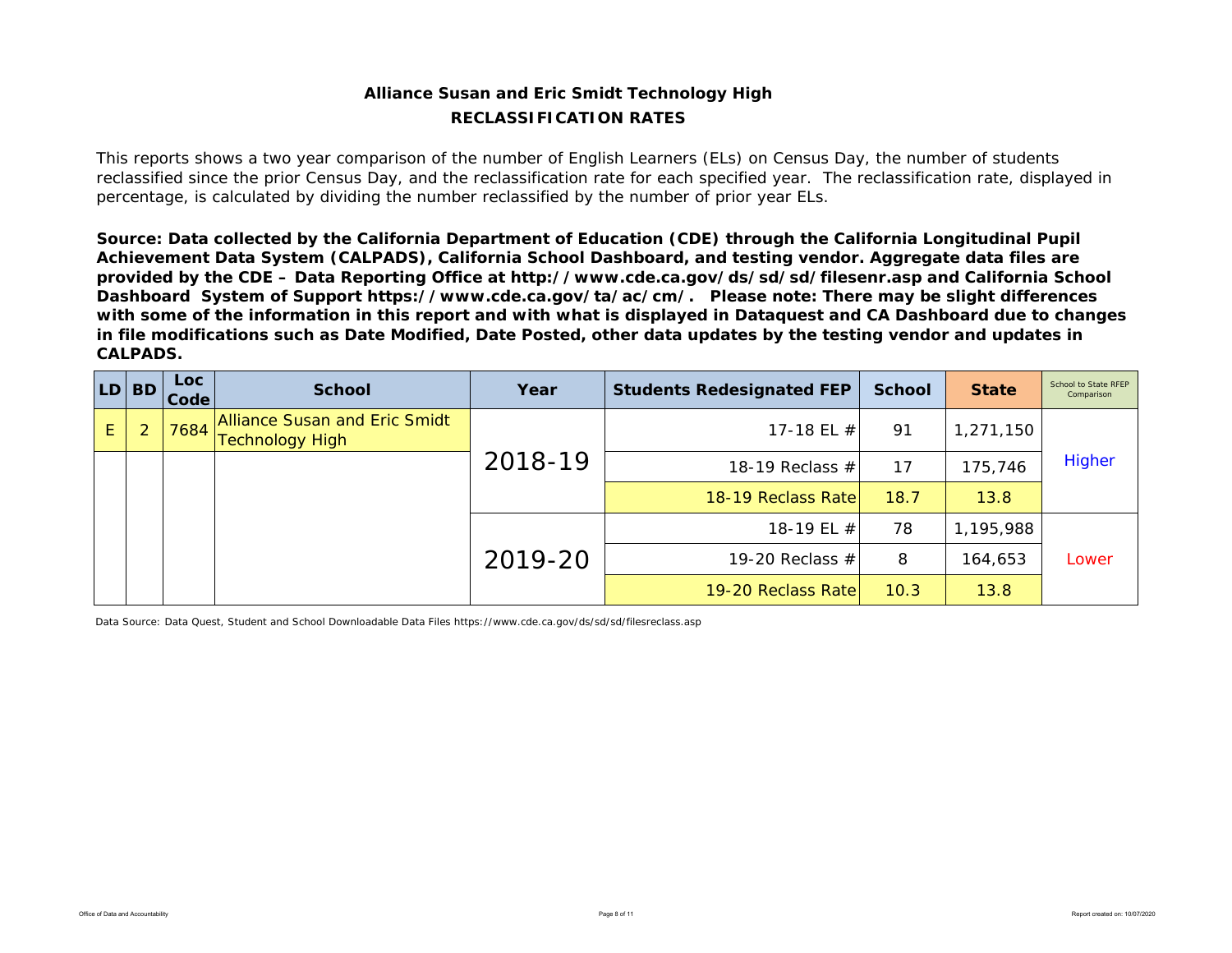### **Alliance Susan and Eric Smidt Technology High**

### **"At-Risk" and Long-Term English Learners (LTEL)**

Note: The "EL Total" column in this report displays the summed total of the disaggregated English Learner (EL) data in the four columns under the "English Learners" heading. The "Total (Ever-EL)" column displays the summed total of the data in the "RFEP" column plus the data in the four columns under the "English Learners" heading OR the data in the "EL Total" column, but not both. The percent values displayed in this report are calculated as a percent of the "Total (Ever-EL)" which fully and more accurately considers what happens to all EL students over time, including those who are Reclassified Fluent English Proficient (RFEP). **Source: Data collected by the California Department of Education (CDE) through the California Longitudinal Pupil Achievement Data** *System (CALPADS), California School Dashboard, and testing vendor. Aggregate data files are provided by the CDE – Data Reporting Office at* 

*http://www.cde.ca.gov/ds/sd/sd/filesenr.asp and California School Dashboard System of Support https://www.cde.ca.gov/ta/ac/cm/. Please note: There may be slight differences with some of the information in this report and with what is displayed in Dataquest and CA Dashboard due to changes in file modifications such as Date Modified, Date Posted, other data updates by the testing vendor and updates in CALPADS.* 

|       |                |             |                                                                |                                    |                   |               | 2018-19           |         |                   |               | 2019-20           |         |
|-------|----------------|-------------|----------------------------------------------------------------|------------------------------------|-------------------|---------------|-------------------|---------|-------------------|---------------|-------------------|---------|
|       |                |             |                                                                |                                    |                   | <b>School</b> | <b>State</b>      |         |                   | <b>School</b> | <b>State</b>      |         |
| LD BD |                | Loc<br>Code | <b>School</b>                                                  | <b>English Learners</b>            | <b>Enrollment</b> | Percent       | <b>Enrollment</b> | Percent | <b>Enrollment</b> | Percent       | <b>Enrollment</b> | Percent |
| E.    | $\overline{2}$ | 7684        | <b>Alliance Susan and Eric</b><br><b>Smidt Technology High</b> | <b>EL 0-3 Years</b>                | 17                | 4.3%          | 607,888           | 26.1%   | 15                | 4.1%          | 576,805           | 25.3%   |
|       |                |             |                                                                | At-Risk 4-5 Years                  | $\overline{7}$    | 1.8%          | 220,738           | 9.5%    | 3                 | 0.8%          | 130,783           | 5.7%    |
|       |                |             |                                                                | LTEL 6+ Years                      | 54                | 13.5%         | 342,983           | 14.7%   | 37                | 10.0%         | 204,042           | 8.9%    |
|       |                |             |                                                                | EL 4+ Years Not At-Risk or<br>LTEL | $\mathbf 0$       | 0.0%          | 24,379            | 1.0%    | 14                | 3.8%          | 236,394           | 10.4%   |
|       |                |             |                                                                | <b>EL</b> total                    | 78                | 19.5%         | 1,195,988         | 51.4%   | 69                | 18.7%         | 1,148,024         | 50.3%   |
|       |                |             | <b>RFEP</b>                                                    | 321                                | 80.5%             | 1,131,988     | 48.6%             | 300     | 81.3%             | 1,133,977     | 49.7%             |         |
|       |                |             |                                                                | Total (Ever)                       | 399               | 100.0%        | 2,327,080         | 100.0%  | 369               | 100.0%        | 2,282,001         | 100.0%  |

Data Source: Data Quest, Student and School Downloadable Data Files https://www.cde.ca.gov/ds/sd/sd/filesltel.asp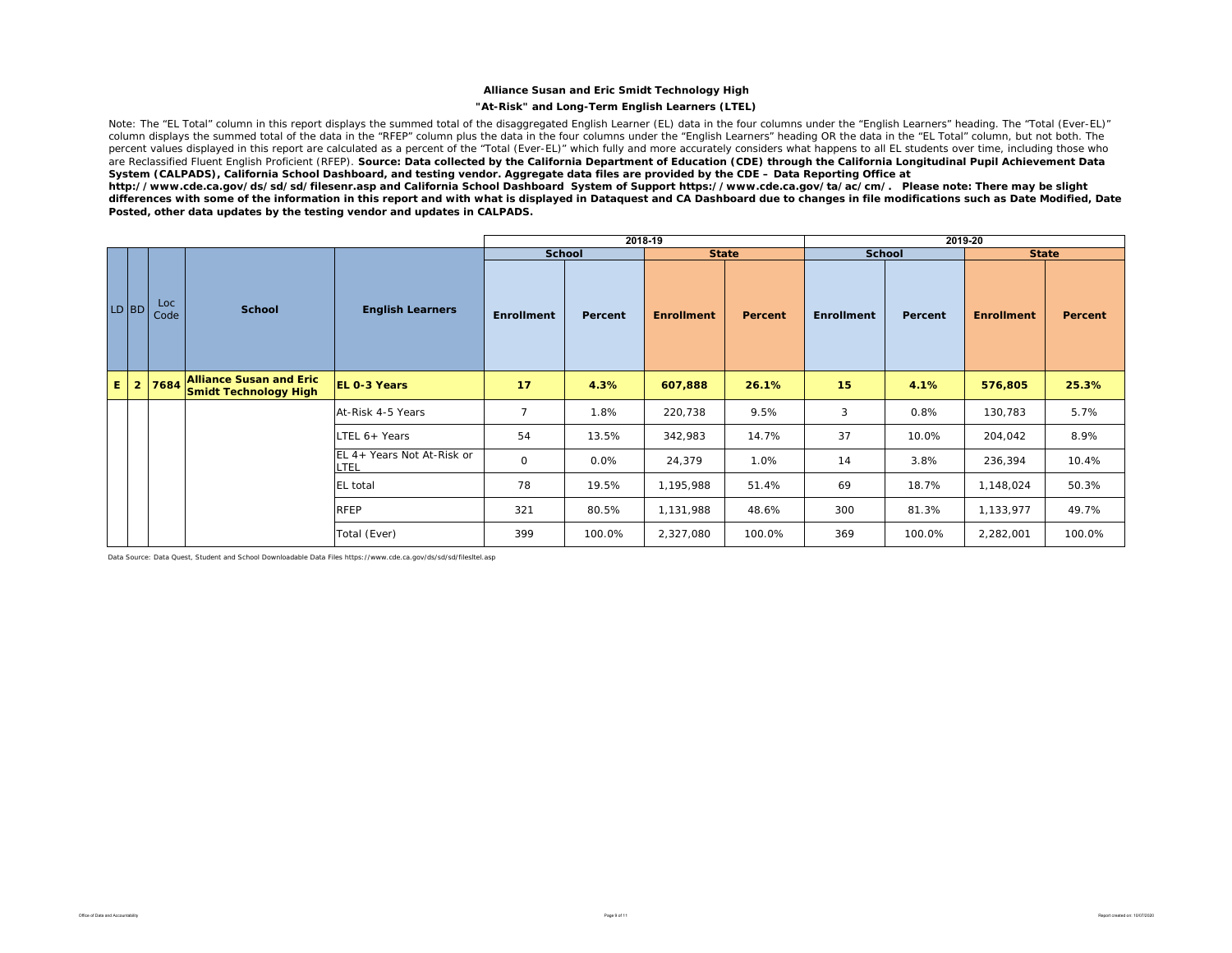#### **Students with Disabilities Report Alliance Susan and Eric Smidt Technology High**

This report displays the K-12 enrollment and the number of K-12 students with disabilities total, by incidence category, and by eligibility as reported on the Census Day (First Wednesday in October) CALPADS Fall 1 Certifie with Level-2 certification reserved for the district superintendents, charter school administrators, or their designees. High incidence eligibilities are indicated by an asterisk (\*). Source: Data collected by the Californ n and the state of Education (CDE) through the California Longitudinal Pupil Achievement Data System (CALPADS), California School Dashboard, and testing vendor. Aggregate data files are provided by the CDE - Data Reporting Office at http://www.cde.ca.gov/ds/sd/sd/filesenr.asp and California School Dashboard System of Support https://www.cde.ca.gov/ta/ac/cm/. Please note: There may be slight differences with some of the information in<br>this

### **2019-20 Enrollment by Disability**

|   | $LD$ BD             | Loc<br>Code | School                                                         | OCT 2019<br>Enroll # | Sp Ed<br>Enroll $#$ | Sp Ed | % High<br>Enroll %   Incidence   Incidence | % Low | # AUT  | #DB | # DEAF   | # ED     | $#$ EMD | $#$ HOH      | # ID  | # OHI $*$ | #OI    | # $SLD^*$ | $# SLI*$ | $#$ TBI | # VI |
|---|---------------------|-------------|----------------------------------------------------------------|----------------------|---------------------|-------|--------------------------------------------|-------|--------|-----|----------|----------|---------|--------------|-------|-----------|--------|-----------|----------|---------|------|
| E | $\overline{2}$      | 7684        | <b>Alliance Susan and Eric Smidt</b><br><b>Technology High</b> | 504                  | 80                  | 15.9% | 82.5%                                      | 17.5% | 13     |     | $\Omega$ | $\Omega$ |         | <sup>n</sup> |       | 14        |        | 49        |          |         |      |
|   | <b>Statewide</b>    |             |                                                                | 6,163,001            | 721,198             | 11.7% | N/A                                        | N/A   | N/A    | N/A | N/A      | N/A      | N/A     | N/A          | N/A   | N/A       | N/A    | N/A       | N/A      | N/A     | N/A  |
|   | Los Angeles Unified |             |                                                                | 607.723              | 84,730              | 13.9% | 69.1%                                      | 31.0% | 16,067 | 15  | 336      | 1,569    |         | 1,431        | 4,271 | 10,828    | 970, ا | 35,116    | 12,579   | 102     | 418  |

### **2018-19 Enrollment by Disability**

|     | $LD$ BD     | Loc<br>Code         | School                                                         | <b>OCT 2018</b><br>Enroll $#$ | Sp Ed  | Sp Ed | % High<br>Enroll # Enroll %   Incidence   Incidence | % Low | # AUT           | #DB      | $#$ DEAF | # ED   | $#$ EMD  | $#$ HOH | #ID    | # OHI* | $#$ OI   | # $SLD^*$       | # SLI* | $#$ TBI | # VI  |
|-----|-------------|---------------------|----------------------------------------------------------------|-------------------------------|--------|-------|-----------------------------------------------------|-------|-----------------|----------|----------|--------|----------|---------|--------|--------|----------|-----------------|--------|---------|-------|
| ΙEΙ | $2^{\circ}$ | 7684                | <b>Alliance Susan and Eric Smidt</b><br><b>Technology High</b> | 541                           | 101    | 18.7% | 84.2%                                               | 15.8% | 13 <sup>2</sup> | $\Omega$ |          |        |          | O.      |        | 16     | $\Omega$ | 67              |        | o       |       |
|     | Statewide   |                     |                                                                | 6,186,278 725,412             |        | 11.7% | 73.4%                                               | 26.6% | 101,348         | 11       | 2,610    | 24,767 | $\Omega$ | 8,197   | 36,245 | 99.480 | 8,007    | 298,868 130,441 |        | 1.395   | 2,953 |
|     |             | Los Angeles Unified |                                                                | 607.723                       | 79.187 | 13.0% | 69.1%                                               | 30.9% | 15,224          |          | 286      | 1,511  |          | 1,069   | 4,154  | 9,951  | 1,712    | 32,950          | 8,756  | 93      | 330   |

Data Source: Data Quest, Student and School Downloadable Data Files https://www.cde.ca.gov/ds/sd/sd/filesenr.asp and CALPADS County Authorizing LEA Report 1.1 Enrollment by Primary Status.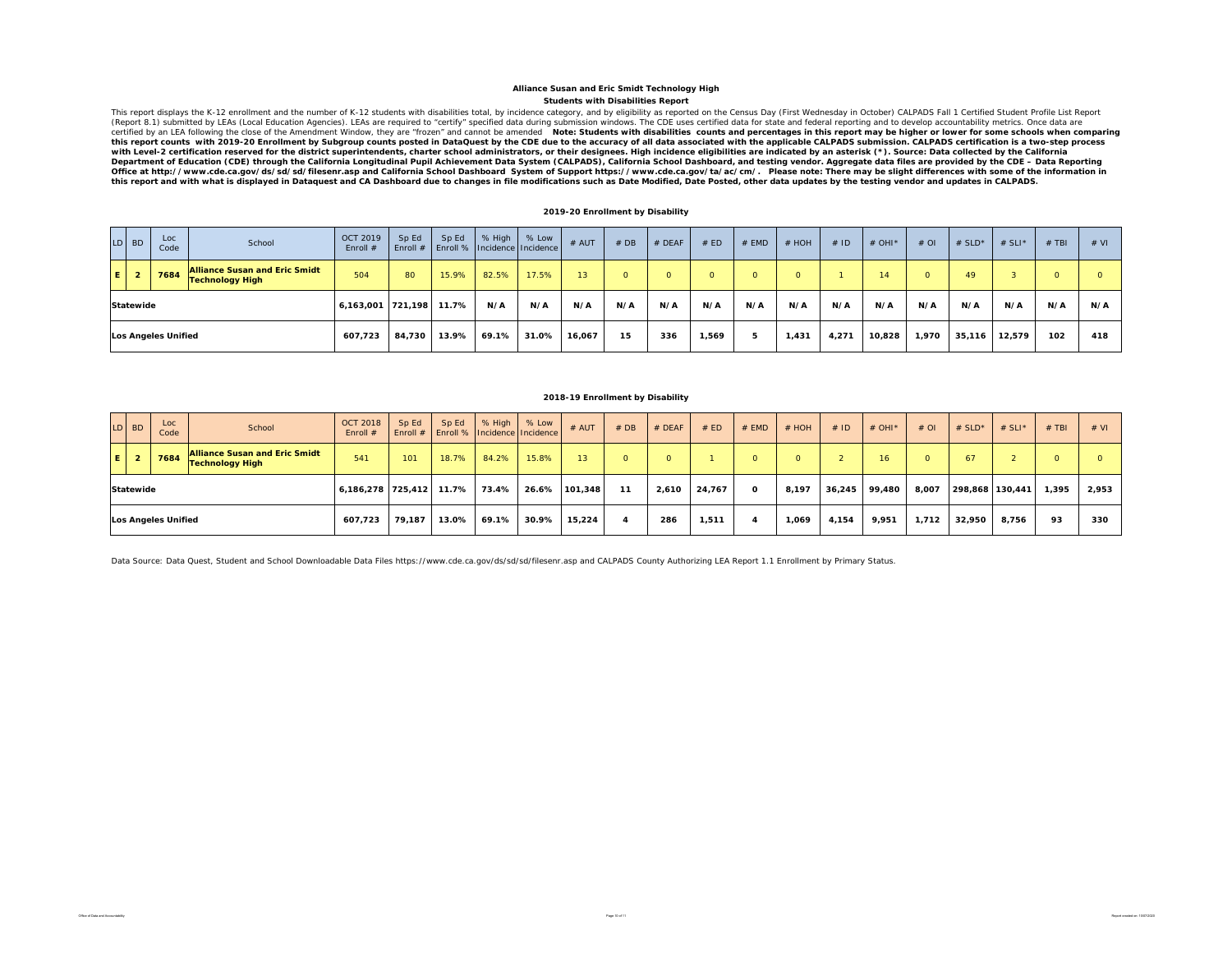### **Alliance Susan and Eric Smidt Technology High 2017-18 and 2018-19 SMARTER BALANCED ASSESSMENT ACHIEVEMENT DATA**

In order to protect student privacy, an asterisk (\*) will be displayed instead of a number on test results where 10 or fewer students had tested. Additionally, within subgroup views only, "--" will be displayed instead of School Dashboard, and testing vendor. Aggregate data files are provided by the CDE – Data Reporting Office at http://www.cde.ca.gov/ds/sd/sd/filesenr.asp and California School Dashboard System of Support<br>https://www.cde.ca

|    |                 |             |                                                         |                                     |                                       | English Language Arts/Literacy          |                                       |                                         |                                       |                                         |                                       |                                         |                        |
|----|-----------------|-------------|---------------------------------------------------------|-------------------------------------|---------------------------------------|-----------------------------------------|---------------------------------------|-----------------------------------------|---------------------------------------|-----------------------------------------|---------------------------------------|-----------------------------------------|------------------------|
|    |                 |             |                                                         |                                     |                                       |                                         |                                       |                                         |                                       |                                         |                                       |                                         |                        |
|    |                 |             |                                                         |                                     |                                       |                                         | 2017-18                               |                                         |                                       |                                         | 2018-19                               |                                         |                        |
|    |                 |             |                                                         |                                     | <b>School</b>                         |                                         | <b>State</b>                          |                                         | School                                |                                         | <b>State</b>                          |                                         | School                 |
| LD | <b>BD</b>       | Loc<br>Code | School                                                  | Subgroup                            | <b>Students with</b><br><b>Scores</b> | Met or<br><b>Exceeded</b><br>Percentage | <b>Students with</b><br><b>Scores</b> | Met or<br><b>Exceeded</b><br>Percentage | <b>Students with</b><br><b>Scores</b> | Met or<br><b>Exceeded</b><br>Percentage | <b>Students with</b><br><b>Scores</b> | Met or<br><b>Exceeded</b><br>Percentage | change from<br>2018-19 |
| Ε. | $\overline{2}$  | 7684        | <b>Alliance Susan and Eric</b><br>Smidt Technology High | <b>All Students</b>                 | 132                                   | 53.79%                                  | 3,177,420                             | 49.88%                                  | 137                                   | 56.21%                                  | 3,162,910                             | 51.10%                                  | 2.42%                  |
|    |                 |             |                                                         | American Indian or Alaska Native    | $\sim$ $-$                            |                                         | 16,100                                | 37.42%                                  | $\sim$ $-$                            |                                         | 15,667                                | 38.41%                                  |                        |
|    |                 |             |                                                         | Asian                               | $\star$                               |                                         | 294,323                               | 76.41%                                  | $\circ$                               |                                         | 294,155                               | 77.05%                                  |                        |
|    |                 |             |                                                         | <b>Black or African American</b>    | $\star$                               |                                         | 170,923                               | 32.27%                                  | $\circ$                               |                                         | 167,470                               | 33.19%                                  |                        |
|    | English Learner |             |                                                         |                                     | 24                                    |                                         | 530.808                               | 12.62%                                  | 21                                    |                                         | 511.094                               | 12.81%                                  |                        |
|    |                 |             |                                                         | Filipino                            | $\star$                               |                                         | 71,470                                | 71.20%                                  | $\circ$                               |                                         | 69,420                                | 71.57%                                  |                        |
|    |                 |             |                                                         | Foster Youth                        | $\sim$ $-$                            |                                         | $\sim$ $-$                            | $\sim$ $-$                              | $\sim$ $-$                            |                                         | $\sim$ $\sim$                         | $\sim$ $-$                              |                        |
|    |                 |             |                                                         | <b>Homeless</b>                     | $\sim$ $-$                            |                                         | $\sim$ $-$                            | $\sim$ $-$                              | $\sim$ $-$                            |                                         | 113,303                               | 32.86%                                  |                        |
|    |                 |             |                                                         | Latino                              | 120                                   | 53.33%                                  | 1,740,220                             | 39.16%                                  | 128                                   | 57.81%                                  | 1,742,382                             | 40.81%                                  | 4.48%                  |
|    |                 |             |                                                         | Native Hawaiian or Pacific Islander | $\sim$ $-$                            |                                         | 14.918                                | 43.16%                                  | $\sim$ $-$                            |                                         | 14.469                                | 43.64%                                  |                        |
|    |                 |             |                                                         | Socioeconomically Disadvantaged     | 126                                   | 52.38%                                  | 1,951,520                             | 37.69%                                  | 130                                   | 56.15%                                  | 1,928,948                             | 39.19%                                  | 3.77%                  |
|    |                 |             |                                                         | Students with Disabilities          | 23                                    |                                         | 354,484                               | 14.98%                                  | 27                                    |                                         | 365,765                               | 16.35%                                  |                        |
|    |                 |             |                                                         | Two or More Races                   | $\sim$ $-$                            |                                         | 117,713                               | 64.75%                                  | $\sim$ $-$                            |                                         | 124,922                               | 65.74%                                  |                        |
|    |                 |             |                                                         | White                               | $\sim$ $-$                            |                                         | 728.987                               | 64.85%                                  | $\circ$                               |                                         | 713.484                               | 65.64%                                  |                        |

|     |                |             |                                                                |                                     |                                       |                                         | 2017-18                               |                                         |                                |                                         | 2018-19                        |                                         |             |
|-----|----------------|-------------|----------------------------------------------------------------|-------------------------------------|---------------------------------------|-----------------------------------------|---------------------------------------|-----------------------------------------|--------------------------------|-----------------------------------------|--------------------------------|-----------------------------------------|-------------|
|     |                |             |                                                                |                                     | <b>School</b>                         |                                         | <b>State</b>                          |                                         | <b>School</b>                  |                                         | <b>State</b>                   |                                         | Change from |
| LD. | <b>BD</b>      | Loc<br>Code | School                                                         |                                     | <b>Students with</b><br><b>Scores</b> | Met or<br><b>Exceeded</b><br>Percentage | <b>Students with</b><br><b>Scores</b> | Met or<br><b>Exceeded</b><br>Percentage | Students with<br><b>Scores</b> | Met or<br><b>Exceeded</b><br>Percentage | Students with<br><b>Scores</b> | Met or<br><b>Exceeded</b><br>Percentage | 2018-19     |
| E.  | $\overline{2}$ | 7684        | <b>Alliance Susan and Eric</b><br><b>Smidt Technology High</b> | <b>All Students</b>                 | 132                                   | 21.21%                                  | 3,184,720                             | 38.65%                                  | 137                            | 23.36%                                  | 3,170,971                      | 39.73%                                  | 2.15%       |
|     |                |             |                                                                | American Indian or Alaska Native    | $\sim$ $-$                            |                                         | 16,082                                | 25.68%                                  | $\sim$ $-$                     |                                         | 15,629                         | 26.58%                                  |             |
|     |                |             |                                                                | Asian                               | $\star$                               |                                         | 297,422                               | 73.54%                                  | $\star$                        |                                         | 296,878                        | 74.37%                                  |             |
|     |                |             |                                                                | <b>Black or African American</b>    | $\star$                               |                                         | 170.417                               | 19.74%                                  | $\star$                        |                                         | 166,870                        | 20.55%                                  |             |
|     |                |             |                                                                | English Learner                     | 24                                    |                                         | 541.399                               | 12.57%                                  | 21                             |                                         | 523,959                        | 12.58%                                  |             |
|     |                |             |                                                                | Filipino                            | $\star$                               |                                         | 71,722                                | 58.45%                                  | $\star$                        |                                         | 69.665                         | 59.52%                                  |             |
|     |                |             |                                                                | Foster Youth                        | $\sim$ $-$                            |                                         | $\sim$ $-$                            | $\sim$ $-$                              | $\sim$ $\sim$                  |                                         | $\sim$ $-$                     | $\sim$ $-$                              |             |
|     |                |             |                                                                | <b>Homeless</b>                     | $\sim$ $-$                            |                                         | $\sim$ $-$                            | $\sim$ $-$                              | $\sim$ $-$                     |                                         | 114,801                        | 22.69%                                  |             |
|     |                |             |                                                                | Latino                              | 120                                   | 20.83%                                  | 1,744,154                             | 26.65%                                  | 128                            | 25.00%                                  | 1,748,298                      | 28.05%                                  | 4.17%       |
|     |                |             |                                                                | Native Hawaiian or Pacific Islander | $\sim$ $-$                            |                                         | 14,925                                | 31.98%                                  | $\sim$ $-$                     |                                         | 14,430                         | 32.60%                                  |             |
|     |                |             |                                                                | Socioeconomically Disadvantaged     | 126                                   | 19.84%                                  | 1,956,639                             | 26.23%                                  | 130                            | 23.85%                                  | 1,934,051                      | 27.48%                                  | 4.01%       |
|     |                |             |                                                                | Students with Disabilities          | 23                                    |                                         | 353,174                               | 11.89%                                  | 27                             |                                         | 364,341                        | 12.61%                                  |             |
|     |                |             |                                                                | Two or More Races                   | $\sim$ $\sim$                         |                                         | 117,518                               | 54.41%                                  | $\sim$ $\sim$                  |                                         | 124,685                        | 55.26%                                  |             |
|     |                |             |                                                                | White                               | $\sim$ $\sim$                         |                                         | 729,186                               | 53.57%                                  | $\star$                        |                                         | 713,168                        | 54.23%                                  |             |

Data Source: California Assessment of Student Performance and Progress (CAASPP) Research Data Files. https://caaspp-elpac.cde.ca.gov/caaspp/ResearchFileList?ps=true&istTestYear=2019&istTestType=B&istCounty=00&istDistrict=0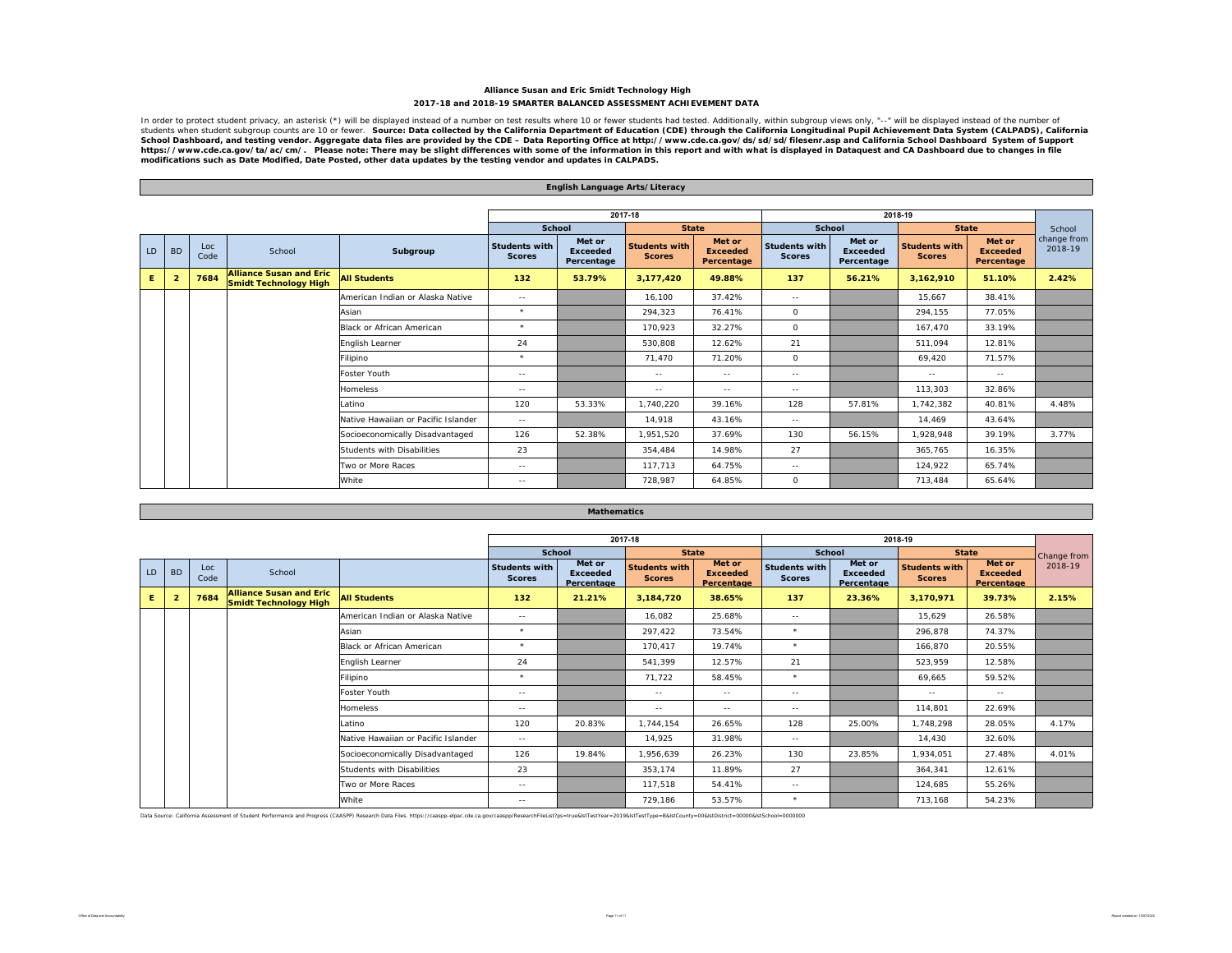## **Alliance Susan and Eric Smidt Technology High Academic Performance - English Language Arts**

This report shows the performance levels for a single state indicator, English Language Arts, for all student groups. It also shows how the current year (status) compares to prior years (change) for each state indicator. Status and change each have five possible levels, which are displayed with the data for each indicator. An asterisk (\*) shows that the student group has fewer than 11 students and is not reported for privacy reasons. The performance level (color) is not included when there are fewer than 30 students in any year used to calculate status and change. Color:  $1 = \text{Red}$ ,  $2 = \text{Orange}$ ,  $3 = \text{Yellow}$ ,  $4 = \text{Green}$ ,  $5 = \text{Blue}$ ,  $0 = \text{No Color}$ . Change Level:  $1 = \text{Decline}$ Significantly, 2 = Declined, 3 = Maintained, 4 = Increased, 5 = Increased Significantly, 0 = No Data. An "--" means that data is not currently available. **Source: Data** *collected by the California Department of Education (CDE) through the California Longitudinal Pupil Achievement Data System (CALPADS), California School Dashboard, and testing vendor. Aggregate data files are provided by the CDE – Data Reporting Office at* 

*http://www.cde.ca.gov/ds/sd/sd/filesenr.asp and California School Dashboard System of Support https://www.cde.ca.gov/ta/ac/cm/. Please note: There may be slight differences with some of the information in this report and with what is displayed in Dataquest and CA Dashboard due to changes in file modifications such as Date Modified, Date Posted, other data updates by the testing vendor and updates in CALPADS.* 

|              |                |                         |                                                                                |                     | (ELA Grades) Academic Indicator - CA School Dashboard Indicator |                |                                         |         |                |                                             |                |                                                |        |                     |
|--------------|----------------|-------------------------|--------------------------------------------------------------------------------|---------------------|-----------------------------------------------------------------|----------------|-----------------------------------------|---------|----------------|---------------------------------------------|----------------|------------------------------------------------|--------|---------------------|
|              |                |                         |                                                                                |                     |                                                                 |                | 2018                                    |         |                |                                             |                | 2019                                           |        |                     |
| LD           | <b>BD</b>      | Loc<br>Code             | School                                                                         | Subgroup            | Number of<br>Students with<br>Scores                            | 2018 Color     | <b>School</b><br>2018<br>Average<br>DFS | Change  | Change Level   | Number of<br>Students with<br><b>Scores</b> | 2019 Color     | <b>School</b><br>2019<br>Average<br><b>DFS</b> | Change | <b>Change Level</b> |
| E.           | $\overline{2}$ | 7684                    | <b>Alliance Susan and Eric</b><br><b>Smidt Technology High</b>                 | <b>All Students</b> | 126                                                             | 3 <sup>2</sup> | 9.4                                     | $-9.8$  | $\overline{2}$ | 127                                         | 4              | 17.7                                           | 7.6    | 4                   |
|              |                | <b>Resident Schools</b> |                                                                                |                     |                                                                 |                |                                         |         |                |                                             |                |                                                |        |                     |
| E            | $\overline{2}$ |                         | 8729 Abraham Lincoln Senior High All Students                                  |                     | 197                                                             | $\overline{2}$ | $-4.8$                                  | $-1.0$  | 3              | 218                                         | $\overline{2}$ | $-4.8$                                         | $-0.7$ | 3                   |
| S            | $\overline{7}$ |                         | Academy for Multilingual<br>7667 Arts and Science at Mervyn<br>M. Dymally High | All Students        | 117                                                             | $\mathbf{1}$   | $-92.5$                                 | $-42.9$ | $\mathbf{1}$   | 160                                         | $\mathbf{1}$   | $-101.2$ $-11.8$                               |        | $\overline{2}$      |
| $\mathsf{C}$ | 2              |                         | 8543 Belmont Senior High                                                       | <b>All Students</b> | 200                                                             | $\overline{2}$ | $-41.1$                                 | $-6.2$  | 2              | 188                                         | $\mathbf{1}$   | $-48.6$                                        | $-8.1$ | $\overline{2}$      |
| $\mathsf{C}$ | 5              | 8643                    | Benjamin Franklin Senior<br>High                                               | All Students        | 310                                                             | $\overline{3}$ | $-3.0$                                  | $-25.3$ | $\mathbf{1}$   | 341                                         | $\overline{5}$ | 15.4                                           | 18.3   | 5                   |
| S            | $\overline{7}$ |                         | Communication and<br>7718 Technology at Diego Rivera<br>Learning Complex       | <b>All Students</b> | 103                                                             | $\overline{3}$ | $-37.5$                                 | 8.5     | $\overline{4}$ | 89                                          | $\overline{3}$ | $-16.8$                                        | 19.9   | 5                   |
| $\mathsf{C}$ | 2              | 8207                    | Contreras Learning Center-<br>Academic Leadership<br>Community                 | <b>All Students</b> | 62                                                              | $\overline{2}$ | $-30.5$                                 | $-37.0$ | $\mathbf{1}$   | 82                                          | $\overline{3}$ | $-8.2$                                         | 22.2   | 5                   |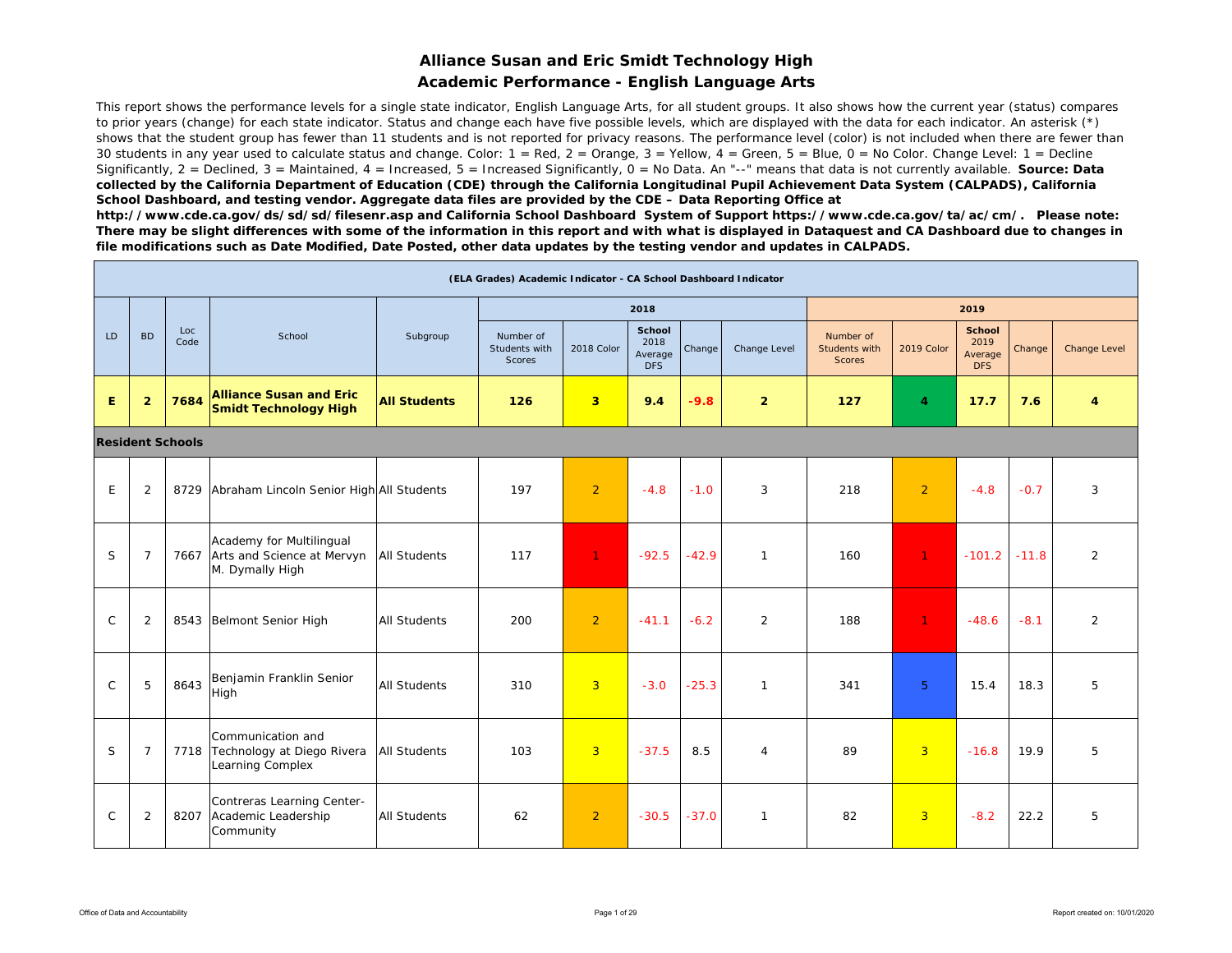|              |                |             |                                                                                           |                     | (ELA Grades) Academic Indicator - CA School Dashboard Indicator |                |                                                |         |                |                                             |                |                                                |         |                     |
|--------------|----------------|-------------|-------------------------------------------------------------------------------------------|---------------------|-----------------------------------------------------------------|----------------|------------------------------------------------|---------|----------------|---------------------------------------------|----------------|------------------------------------------------|---------|---------------------|
|              |                |             |                                                                                           |                     |                                                                 |                | 2018                                           |         |                |                                             |                | 2019                                           |         |                     |
| LD           | <b>BD</b>      | Loc<br>Code | School                                                                                    | Subgroup            | Number of<br>Students with<br>Scores                            | 2018 Color     | <b>School</b><br>2018<br>Average<br><b>DFS</b> | Change  | Change Level   | Number of<br>Students with<br><b>Scores</b> | 2019 Color     | <b>School</b><br>2019<br>Average<br><b>DFS</b> | Change  | <b>Change Level</b> |
| $\mathsf{C}$ | $\overline{2}$ | 8774        | Contreras Learning Center-<br>Los Angeles School of Global All Students<br><b>Studies</b> |                     | 74                                                              | $\mathbf{1}$   | $-83.8$                                        | $-57.2$ | $\mathbf{1}$   | 52                                          | $\overline{2}$ | $-57.9$                                        | 25.9    | 5                   |
| $\mathsf{C}$ | 2              | 8527        | Contreras Learning Center-<br>School of Social Justice                                    | <b>All Students</b> | 91                                                              | $\mathbf{1}$   | $-53.6$                                        | $-41.0$ | $\mathbf{1}$   | 90                                          | $\overline{2}$ | $-49.1$                                        | 4.6     | $\overline{4}$      |
| S            | $\overline{7}$ |             | Diego Rivera Learning<br>7719 Complex Green Design<br>STEAM Academy                       | <b>All Students</b> | 96                                                              | $\overline{2}$ | $-23.8$                                        | $-49.4$ | $\mathbf{1}$   | 88                                          | $\mathbf{1}$   | $-50.0$                                        | $-27.9$ | $\mathbf{1}$        |
| $\mathsf C$  | $\overline{7}$ | 7722        | Dr. Maya Angelou<br>Community High                                                        | <b>All Students</b> | 131                                                             | $\overline{2}$ | $-47.1$                                        | 8.8     | $\overline{4}$ | 218                                         | $\mathbf{1}$   | $-76.3$                                        | $-29.3$ | $\mathbf{1}$        |
| $\mathsf{C}$ | $\overline{2}$ | 8544        | Edward R. Roybal Learning<br>Center                                                       | <b>All Students</b> | 170                                                             | 5 <sup>5</sup> | 31.2                                           | 65.3    | 5              | 170                                         | $\overline{4}$ | 32.7                                           | 2.9     | 3                   |
| E            | 2              | 8611        | Felicitas and Gonzalo<br>Mendez High                                                      | <b>All Students</b> | 179                                                             | $\overline{3}$ | 5.3                                            | $-10.1$ | 2              | 193                                         | $\overline{4}$ | 9.9                                            | 4.7     | $\overline{4}$      |
| S            | $\overline{7}$ |             | 8650 John C. Fremont Senior High All Students                                             |                     | 314                                                             | $\overline{2}$ | $-44.8$                                        | $-32.0$ | $\mathbf{1}$   | 415                                         | 1.             | $-46.4$                                        | $-1.6$  | 3                   |
| $\mathsf C$  | -1             |             | 8743 Manual Arts Senior High                                                              | All Students        | 359                                                             | ♦              | $-50.0$                                        | $-1.2$  | 3              | 318                                         | 1.             | $-77.7$                                        | $-29.0$ | $\mathbf{1}$        |
| C            | 5              | 7614        | NAVA College Preparatory<br>Academy                                                       | <b>All Students</b> | 136                                                             | $\overline{2}$ | $-13.1$                                        | $-12.7$ | $\overline{2}$ | 109                                         | $\overline{2}$ | $-34.7$                                        | $-21.6$ | $\mathbf{1}$        |
| $\mathsf S$  | $\overline{7}$ |             | Performing Arts Community<br>7721 at Diego Rivera Learning<br>Complex                     | All Students        | 122                                                             | $\overline{3}$ | $-32.0$                                        | 8.9     | $\overline{4}$ | 103                                         | $\overline{3}$ | $-21.5$                                        | 10.5    | $\overline{4}$      |
| $\mathsf S$  | $\overline{7}$ | 8867        | Public Service Community at<br>Diego Rivera Learning<br>Complex                           | <b>All Students</b> | 118                                                             | $\overline{3}$ | 18.9                                           | $-14.6$ | $\overline{2}$ | 99                                          | $\overline{2}$ | $-15.1$                                        | $-34.0$ | $\mathbf{1}$        |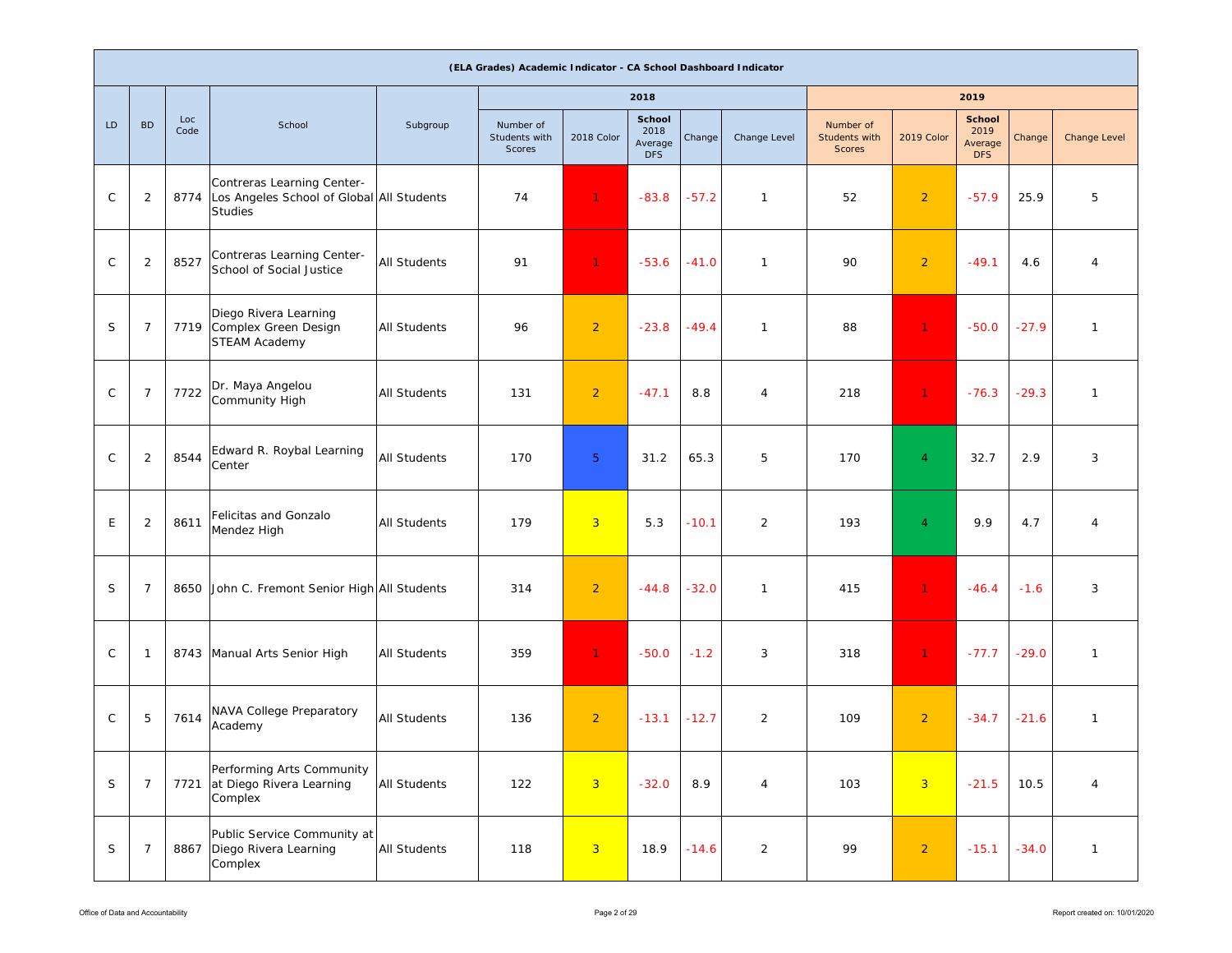|              |                |                            |                                                                    |                     | (ELA Grades) Academic Indicator - CA School Dashboard Indicator |                |                                         |         |                |                                             |                |                                                |         |                         |
|--------------|----------------|----------------------------|--------------------------------------------------------------------|---------------------|-----------------------------------------------------------------|----------------|-----------------------------------------|---------|----------------|---------------------------------------------|----------------|------------------------------------------------|---------|-------------------------|
|              |                |                            |                                                                    |                     |                                                                 |                | 2018                                    |         |                |                                             |                | 2019                                           |         |                         |
| LD           | <b>BD</b>      | Loc<br>Code                | School                                                             | Subgroup            | Number of<br>Students with<br>Scores                            | 2018 Color     | School<br>2018<br>Average<br><b>DFS</b> | Change  | Change Level   | Number of<br>Students with<br><b>Scores</b> | 2019 Color     | <b>School</b><br>2019<br>Average<br><b>DFS</b> | Change  | <b>Change Level</b>     |
| $\mathsf C$  | $\overline{2}$ | 8516                       | Ramon C. Cortines School of<br>Visual and Performing Arts          | <b>All Students</b> | 338                                                             | $\overline{3}$ | 12.3                                    | $-0.3$  | 3              | 287                                         | 3              | 6.1                                            | $-6.2$  | $\overline{2}$          |
| $\mathsf{C}$ | 2              |                            | 8716 Santee Education Complex                                      | <b>All Students</b> | 356                                                             | $\overline{4}$ | 32.3                                    | 14.8    | 4              | 401                                         | $\overline{3}$ | 19.9                                           | $-9.5$  | 2                       |
| $\mathsf{C}$ | $\overline{2}$ | 8517                       | School of Business and<br>Tourism at Contreras<br>Learning Complex | <b>All Students</b> | 97                                                              | $\overline{3}$ | 18.6                                    | 0.1     | 3              | 97                                          | $\overline{2}$ | $-28.7$                                        | $-47.3$ | $\mathbf{1}$            |
| E            | $\overline{2}$ | 7749                       | Theodore Roosevelt Senior<br>High                                  | <b>All Students</b> | 267                                                             | $\overline{2}$ | $-18.0$                                 | $-9.8$  | 2              | 273                                         | $\overline{2}$ | $-22.3$                                        | $-4.7$  | 2                       |
| $\mathsf{C}$ | 5              | 8714                       | Thomas Jefferson Senior<br>High                                    | <b>All Students</b> | 120                                                             | $\mathbf{1}$   | $-65.3$                                 | $-43.8$ | $\mathbf{1}$   | 139                                         | $\mathbf{1}$   | $-71.5$                                        | $-8.3$  | $\overline{2}$          |
| E            | $\overline{2}$ |                            | 8618 Woodrow Wilson Senior High All Students                       |                     | 281                                                             | $\overline{2}$ | $-19.6$                                 | $-8.4$  | $\overline{2}$ | 265                                         | 3              | $-4.0$                                         | 14.8    | $\overline{4}$          |
|              |                |                            | <b>Resident Schools Median</b>                                     |                     | 136                                                             | $\overline{2}$ | $-23.8$                                 | $-9.8$  | $\overline{2}$ | 170                                         | $\overline{2}$ | $-22.3$                                        | $-4.7$  | $\overline{2}$          |
|              |                | <b>Los Angeles Unified</b> |                                                                    |                     | 226,587                                                         | 3 <sup>7</sup> | $-29.2$                                 | 5.6     | 4              | 223,502                                     | 3 <sup>2</sup> | $-23.7$                                        | 5.5     | $\overline{\mathbf{4}}$ |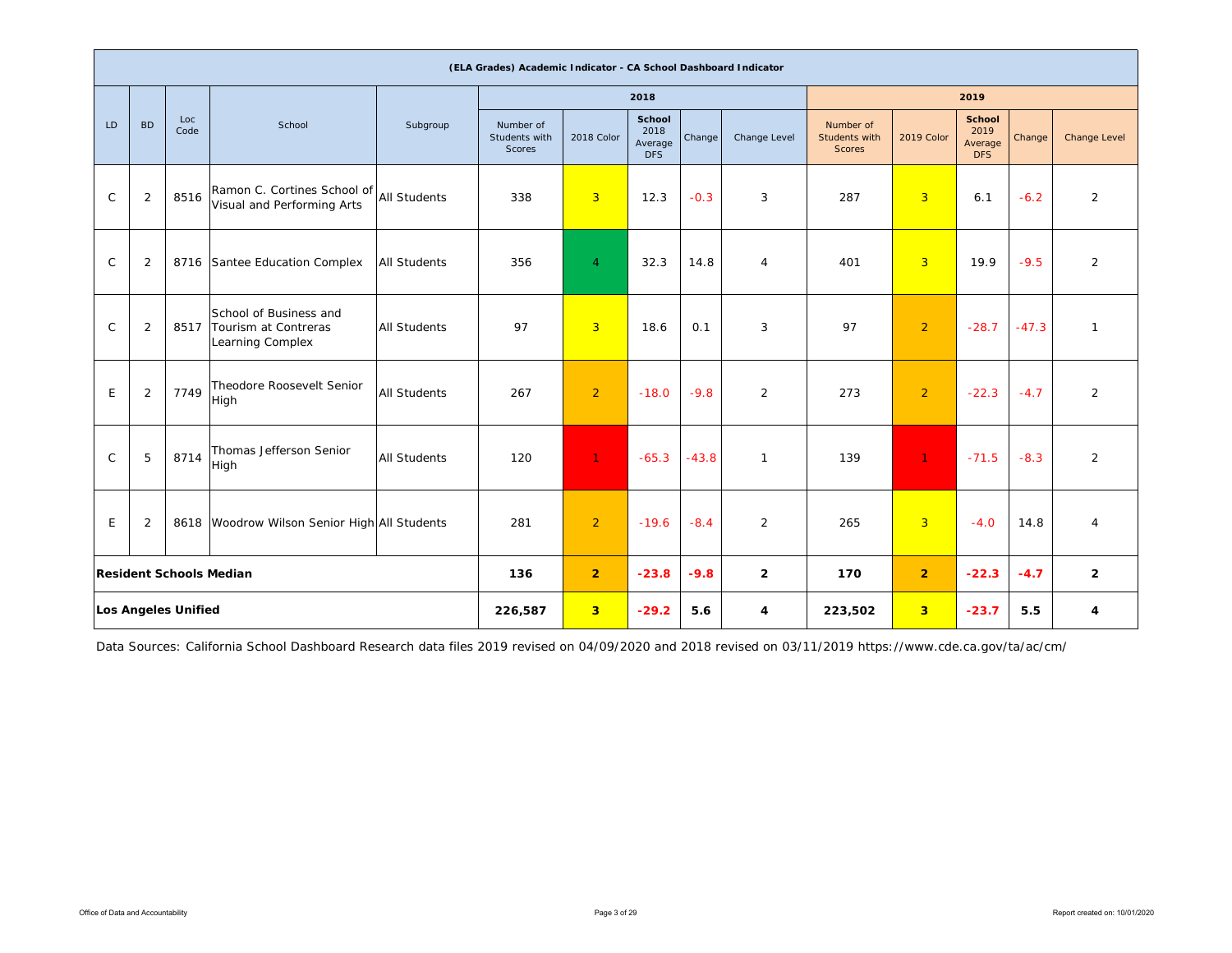### **Alliance Susan and Eric Smidt Technology High**

### **Academic Performance - Math**

This report shows the performance levels for a single state indicator, Mathematics, for all student groups. It also shows how the current year (status) compares to prior years (change) for each state indicator. Status and change each have five possible levels, which are displayed with the data for each indicator. An asterisk (\*) shows that the student group has fewer than 11 students and is not reported for privacy reasons. The performance level (color) is not included when there are fewer than 30 students in any year used to calculate status and change. Color:  $1 = \text{Red}$ ,  $2 = \text{Orange}$ ,  $3 = \text{Yellow}$ ,  $4 = \text{Green}$ ,  $5 = \text{Blue}$ ,  $0 = \text{No Color}$ . Change Level:  $1 = \text{Decline Significantly}$ ,  $2 = \text{Decline}$ ,  $3 = \text{Per}$ Maintained, 4 = Increased, 5 = Increased Significantly, 0 = No Data. An "--" means that data is not currently available. **Source: Data collected by the California** *Department of Education (CDE) through the California Longitudinal Pupil Achievement Data System (CALPADS), California School Dashboard, and testing vendor. Aggregate data files are provided by the CDE – Data Reporting Office at http://www.cde.ca.gov/ds/sd/sd/filesenr.asp and California School Dashboard System of Support https://www.cde.ca.gov/ta/ac/cm/. Please note: There may be slight differences with some of the information in this report and with what is displayed in Dataquest and CA Dashboard due to changes in file modifications such as Date Modified, Date Posted, other data updates by the testing vendor and updates in CALPADS.* 

|              |                |                         |                                                                                |                     | (MATH Grades) Academic Indicator - CA School Dashboard Indicator |                |                                                |         |                |                                             |                         |                                                |         |              |
|--------------|----------------|-------------------------|--------------------------------------------------------------------------------|---------------------|------------------------------------------------------------------|----------------|------------------------------------------------|---------|----------------|---------------------------------------------|-------------------------|------------------------------------------------|---------|--------------|
|              |                |                         |                                                                                |                     |                                                                  |                | 2018                                           |         |                |                                             |                         | 2019                                           |         |              |
| <b>LD</b>    | <b>BD</b>      | Loc<br>Code             | School                                                                         | Subgroup            | Number of<br>Students with<br><b>Scores</b>                      | 2018 Color     | <b>School</b><br>2018<br>Average<br><b>DFS</b> | Change  | Change Level   | Number of<br>Students with<br><b>Scores</b> | 2019 Color              | <b>School</b><br>2019<br>Average<br><b>DFS</b> | Change  | Change Level |
| E            | $\overline{2}$ | 7684                    | <b>Alliance Susan and Eric</b><br><b>Smidt Technology High</b>                 | <b>All Students</b> | 126                                                              | $\overline{2}$ | $-92.0$                                        | 0.6     | 3              | 127                                         | $\overline{\mathbf{3}}$ | $-78.7$                                        | 11.9    | 4            |
|              |                | <b>Resident Schools</b> |                                                                                |                     |                                                                  |                |                                                |         |                |                                             |                         |                                                |         |              |
| E            | 2              | 8729                    | Abraham Lincoln Senior<br>High                                                 | <b>All Students</b> | 196                                                              | $\overline{2}$ | $-70.7$                                        | 2.5     | 3              | 213                                         | $\overline{3}$          | $-64.9$                                        | 5.6     | 4            |
| <sub>S</sub> | $\overline{7}$ |                         | Academy for Multilingual<br>7667 Arts and Science at Mervyn<br>M. Dymally High | <b>All Students</b> | 120                                                              | 1.             | $-160.3$                                       | $-11.6$ | 2              | 159                                         | $\mathbf{1}$            | $-177.2$                                       | $-21.5$ | $\mathbf{1}$ |
| $\mathsf{C}$ | 2              |                         | 8543 Belmont Senior High                                                       | <b>All Students</b> | 200                                                              | 2              | $-127.1$                                       | 8.2     | $\overline{4}$ | 188                                         | $\mathbf{1}$            | $-134.1$                                       | $-8.8$  | 2            |
| $\mathsf{C}$ | 5              | 8643                    | Benjamin Franklin Senior<br>High                                               | <b>All Students</b> | 309                                                              | $\overline{2}$ | $-49.5$                                        | $-12.0$ | 2              | 341                                         | $\overline{4}$          | $-21.6$                                        | 28.2    | 5            |
| S            | $\overline{7}$ |                         | Communication and<br>7718 Technology at Diego Rivera<br>Learning Complex       | <b>All Students</b> | 104                                                              | $\overline{3}$ | $-113.4$                                       | 4.1     | $\overline{4}$ | 88                                          | $\overline{2}$          | $-113.9$                                       | $-1.7$  | 3            |
| $\mathsf{C}$ | 2              |                         | Contreras Learning Center-<br>8207 Academic Leadership<br>Community            | <b>All Students</b> | 62                                                               | $\overline{2}$ | $-101.3$                                       | $-29.8$ | $\mathbf{1}$   | 82                                          | $\overline{2}$          | $-101.5$                                       | $-0.3$  | 3            |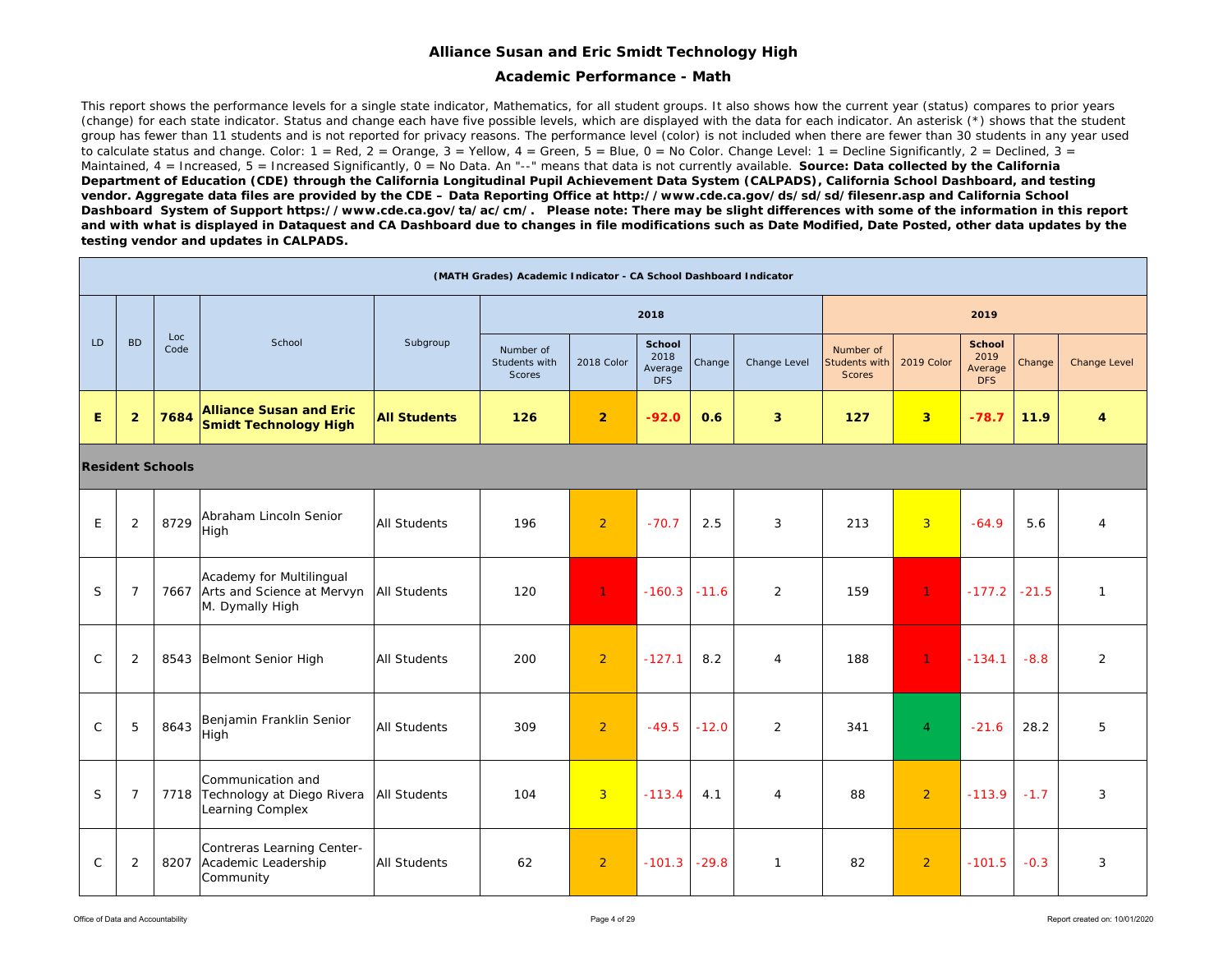|              |                |             |                                                                                           |                     | (MATH Grades) Academic Indicator - CA School Dashboard Indicator |                |                                         |         |                |                                                    |                |                                                |         |                |
|--------------|----------------|-------------|-------------------------------------------------------------------------------------------|---------------------|------------------------------------------------------------------|----------------|-----------------------------------------|---------|----------------|----------------------------------------------------|----------------|------------------------------------------------|---------|----------------|
|              |                |             |                                                                                           |                     |                                                                  |                | 2018                                    |         |                |                                                    |                | 2019                                           |         |                |
| LD           | <b>BD</b>      | Loc<br>Code | School                                                                                    | Subgroup            | Number of<br>Students with<br><b>Scores</b>                      | 2018 Color     | School<br>2018<br>Average<br><b>DFS</b> | Change  | Change Level   | Number of<br><b>Students with</b><br><b>Scores</b> | 2019 Color     | <b>School</b><br>2019<br>Average<br><b>DFS</b> | Change  | Change Level   |
| $\mathsf{C}$ | $\overline{2}$ | 8774        | Contreras Learning Center-<br>Los Angeles School of Global All Students<br><b>Studies</b> |                     | 72                                                               | $\mathbf{1}$   | $-151.3$                                | $-20.9$ | $\mathbf{1}$   | 53                                                 | $\overline{2}$ | $-116.6$                                       | 34.8    | 5              |
| $\mathsf{C}$ | $\overline{2}$ | 8527        | Contreras Learning Center-<br>School of Social Justice                                    | <b>All Students</b> | 89                                                               | $\mathbf{1}$   | $-141.2 - 41.8$                         |         | $\mathbf{1}$   | 90                                                 | $\mathbf{1}$   | $-155.7$                                       | $-14.5$ | $\overline{2}$ |
| S            | $\overline{7}$ | 7719        | Diego Rivera Learning<br>Complex Green Design<br>STEAM Academy                            | <b>All Students</b> | 95                                                               | $\overline{3}$ | $-81.3$                                 | 16.6    | 5              | 89                                                 | $\overline{2}$ | $-101.5$                                       | $-21.0$ | $\mathbf{1}$   |
| ${\rm C}$    | $\overline{7}$ | 7722        | Dr. Maya Angelou<br>Community High                                                        | <b>All Students</b> | 131                                                              | $\overline{2}$ | $-137.5$                                | 16.9    | 5              | 216                                                | $\mathbf{1}$   | $-166.1$                                       | $-28.6$ | $\mathbf{1}$   |
| $\mathsf{C}$ | $\overline{2}$ | 8544        | Edward R. Roybal Learning<br>Center                                                       | <b>All Students</b> | 170                                                              | $\overline{4}$ | $-37.4$                                 | 94.3    | 5              | 170                                                | $\overline{3}$ | $-49.8$                                        | $-15.0$ | $\overline{2}$ |
| E            | $\overline{2}$ | 8611        | Felicitas and Gonzalo<br>Mendez High                                                      | <b>All Students</b> | 179                                                              | $\overline{2}$ | $-69.5$                                 | $-9.0$  | $\overline{2}$ | 195                                                | $\overline{2}$ | $-66.7$                                        | 1.5     | 3              |
| S            | $\overline{7}$ | 8650        | John C. Fremont Senior<br>High                                                            | <b>All Students</b> | 313                                                              | $\mathbf{1}$   | $-132.3$                                | $-14.6$ | $\overline{2}$ | 410                                                | $\overline{2}$ | $-125.7$                                       | 6.6     | $\overline{4}$ |
| $\mathsf{C}$ | $\mathbf{1}$   | 8743        | Manual Arts Senior High                                                                   | <b>All Students</b> | 356                                                              | $\overline{2}$ | $-136.4$                                | 5.6     | $\overline{4}$ | 319                                                | $\mathbf{1}$   | $-156.2$                                       | $-22.2$ | $\mathbf{1}$   |
| $\mathsf C$  | 5              | 7614        | NAVA College Preparatory<br>Academy                                                       | All Students        | 132                                                              | $\overline{1}$ | $-126.9 - 12.1$                         |         | $\overline{2}$ | 108                                                | 2 <sup>1</sup> | $-115.3$                                       | 11.6    | $\overline{4}$ |
| $\mathsf S$  | $\overline{7}$ | 7721        | Performing Arts Community<br>at Diego Rivera Learning<br>Complex                          | All Students        | 122                                                              | $\overline{2}$ | $-132.5$                                | 4.6     | 4              | 102                                                | $\overline{2}$ | $-125.3$                                       | 7.2     | $\overline{4}$ |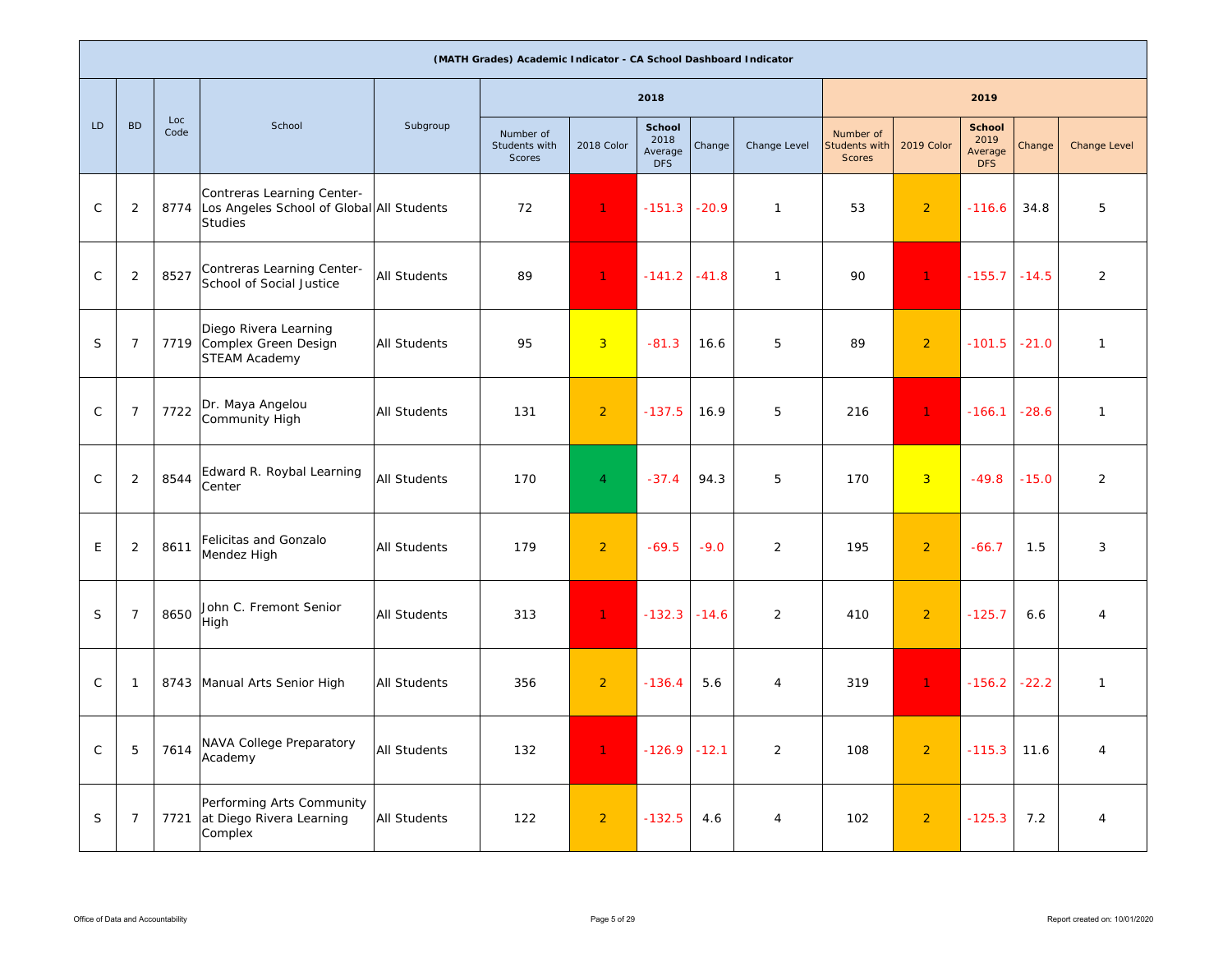|              |                |                            |                                                                    |                     | (MATH Grades) Academic Indicator - CA School Dashboard Indicator |                         |                                         |         |                |                                             |                         |                                                |         |                |
|--------------|----------------|----------------------------|--------------------------------------------------------------------|---------------------|------------------------------------------------------------------|-------------------------|-----------------------------------------|---------|----------------|---------------------------------------------|-------------------------|------------------------------------------------|---------|----------------|
|              |                |                            |                                                                    |                     |                                                                  |                         | 2018                                    |         |                |                                             |                         | 2019                                           |         |                |
| <b>LD</b>    | <b>BD</b>      | Loc<br>Code                | School                                                             | Subgroup            | Number of<br>Students with<br>Scores                             | 2018 Color              | School<br>2018<br>Average<br><b>DFS</b> | Change  | Change Level   | Number of<br><b>Students with</b><br>Scores | 2019 Color              | <b>School</b><br>2019<br>Average<br><b>DFS</b> | Change  | Change Level   |
| S            | $\overline{7}$ | 8867                       | Public Service Community at<br>Diego Rivera Learning<br>Complex    | <b>All Students</b> | 118                                                              | $\overline{3}$          | $-82.9$                                 | 11.8    | $\overline{4}$ | 97                                          | $\overline{2}$          | $-84.1$                                        | $-1.2$  | 3              |
| $\mathsf{C}$ | $\overline{2}$ | 8516                       | Ramon C. Cortines School of<br>Visual and Performing Arts          | <b>All Students</b> | 339                                                              | $\overline{3}$          | $-81.3$                                 | 6.9     | $\overline{4}$ | 291                                         | $\overline{2}$          | $-103.7$                                       | $-22.5$ | $\mathbf{1}$   |
| $\mathsf{C}$ | $\overline{2}$ | 8716                       | Santee Education Complex                                           | <b>All Students</b> | 355                                                              | $\overline{3}$          | $-96.0$                                 | 7.3     | $\overline{4}$ | 399                                         | $\overline{2}$          | $-94.7$                                        | $-1.8$  | $\mathbf{3}$   |
| $\mathsf{C}$ | $\overline{2}$ | 8517                       | School of Business and<br>Tourism at Contreras<br>Learning Complex | <b>All Students</b> | 97                                                               | $\overline{3}$          | $-86.4$                                 | 3.4     | $\overline{4}$ | 95                                          | $\mathbf{1}$            | $-128.6$                                       | $-42.2$ | $\mathbf{1}$   |
| E            | $\overline{2}$ | 7749                       | Theodore Roosevelt Senior<br>High                                  | <b>All Students</b> | 266                                                              | $\mathbf{1}$            | $-140.1$                                | $-28.2$ | $\mathbf{1}$   | 268                                         | 1                       | $-136.3$                                       | 1.7     | 3              |
| $\mathsf{C}$ | 5              | 8714                       | Thomas Jefferson Senior<br>High                                    | <b>All Students</b> | 122                                                              | $\overline{1}$          | $-143.0$                                | $-16.0$ | $\mathbf{1}$   | 139                                         | $\mathbf{1}$            | $-148.3$                                       | $-7.8$  | $\overline{2}$ |
| E            | 2              | 8618                       | Woodrow Wilson Senior<br>High                                      | <b>All Students</b> | 273                                                              | 2                       | $-105.3$                                | $-17.2$ | $\mathbf{1}$   | 267                                         | $\overline{3}$          | $-91.4$                                        | 13.1    | $\overline{4}$ |
|              |                |                            | <b>Resident Schools Median</b>                                     |                     | 132                                                              | $\overline{2}$          | $-113.4$                                | 2.5     | 3              | 170                                         | $\overline{2}$          | $-115.3$                                       | $-1.7$  | 3              |
|              |                | <b>Los Angeles Unified</b> |                                                                    |                     | 226,587                                                          | $\overline{\mathbf{3}}$ | $-29.2$                                 | 5.6     | 4              | 223,082                                     | $\overline{\mathbf{3}}$ | $-54.1$                                        | 5.2     | 4              |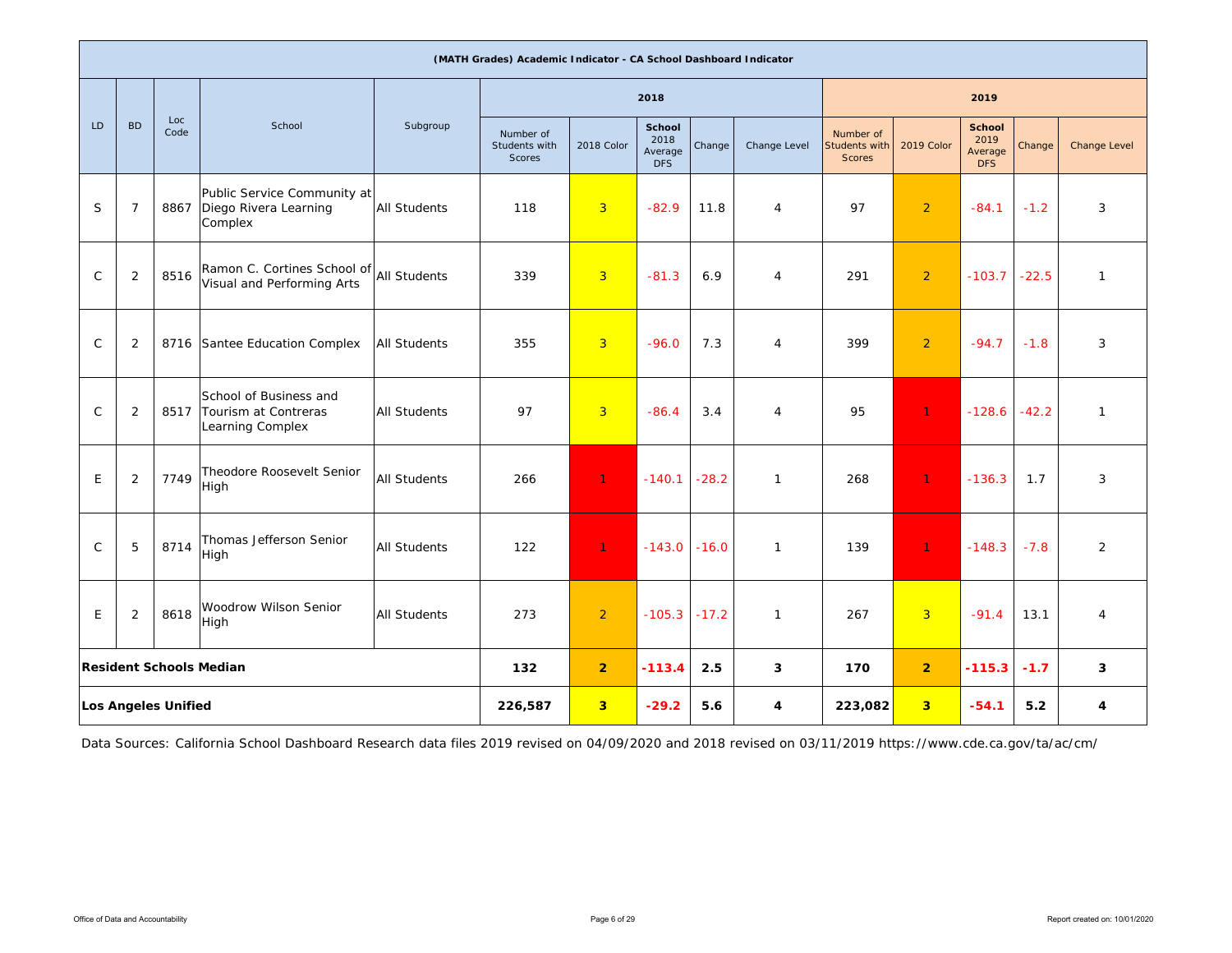### **Alliance Susan and Eric Smidt Technology High**

### **English Learner Progress Indicator**

This Reports shows the percentage of current EL students making progress towards English language proficiency or maintaining the highest level. ELs take the ELPAC exam to measure progress towards English language proficiency. The ELPAC has 4 levels. The 4 ELPAC levels were divided into 6 ELPI levels to determine whether ELs made progress toward English language proficiency. English Learner Progress with the transition to a new assessment, the 2018 Dashboard is unable to report a performance level (color) for this measure. However, the percent of students performing at each level on the new assessment is reported. Status Level: 1 = Very Low, 2 = Low, 3 = Medium, 4 = High, 5 = Very High, 0 = No Data. Source: Data collected by the California Department of Education (CDE) through the California Longitudinal Pupil Achievement Data System (CALPADS), *California School Dashboard, and testing vendor. Aggregate data files are provided by the CDE – Data Reporting Office at* 

*http://www.cde.ca.gov/ds/sd/sd/filesenr.asp and California School Dashboard System of Support https://www.cde.ca.gov/ta/ac/cm/. Please note: There may be slight differences with some of the information in this report and with what is displayed in Dataquest and CA Dashboard due to changes in file modifications such as Date Modified, Date Posted, other data updates by the testing vendor and updates in CALPADS.* 

|               |                |                         |                                                                                |                        |                                          |                      | English Learner Progress Indicator - CA School Dashboard Indicator                     |                   |                                          |                      |                                                                                        |                   |
|---------------|----------------|-------------------------|--------------------------------------------------------------------------------|------------------------|------------------------------------------|----------------------|----------------------------------------------------------------------------------------|-------------------|------------------------------------------|----------------------|----------------------------------------------------------------------------------------|-------------------|
|               |                |                         |                                                                                |                        |                                          |                      | 2018 School                                                                            |                   |                                          |                      | 2019 School                                                                            |                   |
| LD            | <b>BD</b>      | Loc<br>Code             | School                                                                         | Subgroup               | Number of<br>English Learner<br>Students | 2018 Status<br>Level | Percentage of<br>English Learners<br>making progress<br>towards English<br>proficiency | Performance Level | Number of<br>English Learner<br>Students | 2019 Status<br>Level | Percentage of<br>English Learners<br>making progress<br>towards English<br>proficiency | Performance Level |
| E             | $\overline{2}$ | 7684                    | <b>Alliance Susan and Eric</b><br><b>Smidt Technology High</b>                 | <b>English Learner</b> | 83                                       |                      |                                                                                        |                   | 69                                       | $\overline{2}$       | 39.1%                                                                                  | Low               |
|               |                | <b>Resident Schools</b> |                                                                                |                        |                                          |                      |                                                                                        |                   |                                          |                      |                                                                                        |                   |
| E             | $\overline{2}$ | 8729                    | Abraham Lincoln Senior<br>High                                                 | English Learner        | 165                                      |                      |                                                                                        |                   | 126                                      | 2                    | 55.6%                                                                                  | Low               |
| S             | $\overline{7}$ |                         | Academy for Multilingual<br>7667 Arts and Science at Mervyn<br>M. Dymally High | English Learner        | 155                                      |                      |                                                                                        |                   | 148                                      | 2                    | 38.5%                                                                                  | Low               |
| $\mathsf{C}$  | $\overline{2}$ | 8543                    | <b>Belmont Senior High</b>                                                     | English Learner        | 328                                      |                      |                                                                                        |                   | 170                                      | 2                    | 48.2%                                                                                  | Low               |
| $\mathcal{C}$ | 5              | 8643                    | Benjamin Franklin Senior<br>High                                               | English Learner        | 137                                      |                      |                                                                                        |                   | 103                                      | 2                    | 51.5%                                                                                  | Low               |
| S             | $\overline{7}$ |                         | Communication and<br>7718 Technology at Diego Rivera<br>Learning Complex       | English Learner        | 114                                      |                      |                                                                                        |                   | 63                                       | $\overline{2}$       | 38.1%                                                                                  | Low               |
| $\mathsf{C}$  | $\overline{2}$ | 8207                    | Contreras Learning Center-<br>Academic Leadership<br>Community                 | English Learner        | 158                                      |                      |                                                                                        |                   | 127                                      | 2                    | 39.4%                                                                                  | Low               |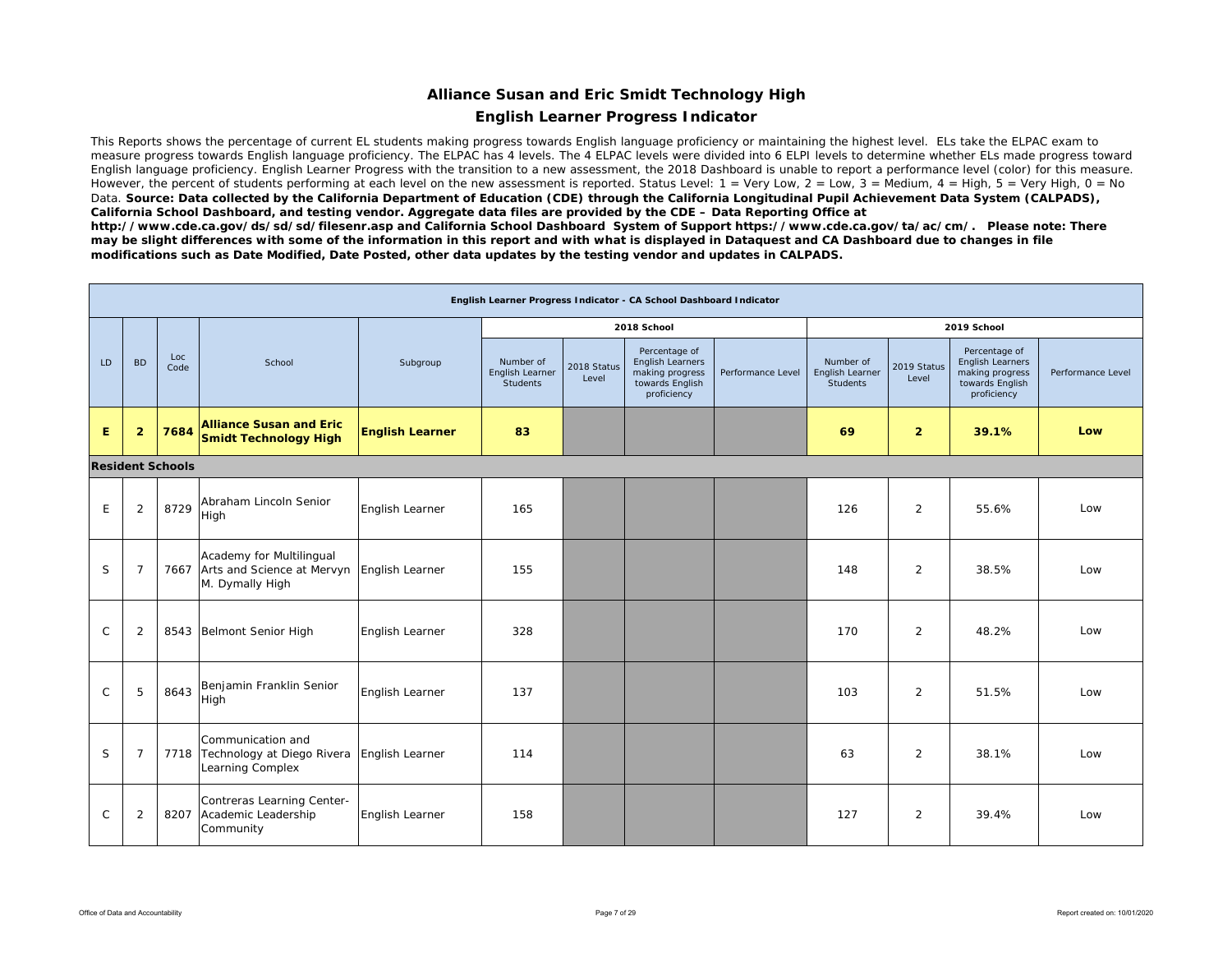|              |                |             |                                                                                   |                 |                                          |                      | English Learner Progress Indicator - CA School Dashboard Indicator                     |                   |                                          |                      |                                                                                        |                   |
|--------------|----------------|-------------|-----------------------------------------------------------------------------------|-----------------|------------------------------------------|----------------------|----------------------------------------------------------------------------------------|-------------------|------------------------------------------|----------------------|----------------------------------------------------------------------------------------|-------------------|
|              |                |             |                                                                                   |                 |                                          |                      | 2018 School                                                                            |                   |                                          |                      | 2019 School                                                                            |                   |
| LD           | <b>BD</b>      | Loc<br>Code | School                                                                            | Subgroup        | Number of<br>English Learner<br>Students | 2018 Status<br>Level | Percentage of<br>English Learners<br>making progress<br>towards English<br>proficiency | Performance Level | Number of<br>English Learner<br>Students | 2019 Status<br>Level | Percentage of<br>English Learners<br>making progress<br>towards English<br>proficiency | Performance Level |
| $\mathsf{C}$ | 2              |             | Contreras Learning Center-<br>8774 Los Angeles School of<br><b>Global Studies</b> | English Learner | 98                                       |                      |                                                                                        |                   | 88                                       | $\mathbf{1}$         | 25.0%                                                                                  | Very Low          |
| $\mathsf{C}$ | $\overline{2}$ | 8527        | Contreras Learning Center-<br>School of Social Justice                            | English Learner | 136                                      |                      |                                                                                        |                   | 114                                      | $\mathbf{1}$         | 31.6%                                                                                  | Very Low          |
| S            | $\overline{7}$ |             | Diego Rivera Learning<br>7719 Complex Green Design<br>STEAM Academy               | English Learner | 92                                       |                      |                                                                                        |                   | 58                                       | $\mathbf{1}$         | 24.1%                                                                                  | Very Low          |
| $\mathsf C$  | $\overline{7}$ | 7722        | Dr. Maya Angelou<br>Community High                                                | English Learner | 285                                      |                      |                                                                                        |                   | 254                                      | $\overline{2}$       | 40.6%                                                                                  | Low               |
| $\mathsf C$  | 2              | 8544        | Edward R. Roybal Learning<br>Center                                               | English Learner | 237                                      |                      |                                                                                        |                   | 131                                      | $\overline{2}$       | 41.2%                                                                                  | Low               |
| $\mathsf E$  | $\sqrt{2}$     | 8611        | Felicitas and Gonzalo<br>Mendez High                                              | English Learner | 117                                      |                      |                                                                                        |                   | 122                                      | $\overline{2}$       | 44.3%                                                                                  | Low               |
| S            | $\overline{7}$ | 8650        | John C. Fremont Senior<br>High                                                    | English Learner | 379                                      |                      |                                                                                        |                   | 338                                      | $\overline{1}$       | 32.8%                                                                                  | Very Low          |
| $\mathsf C$  | $\overline{1}$ |             | 8743 Manual Arts Senior High                                                      | English Learner | 397                                      |                      |                                                                                        |                   | 353                                      | $\overline{2}$       | 36.3%                                                                                  | Low               |
| $\mathsf{C}$ | 5              | 7614        | NAVA College Preparatory<br>Academy                                               | English Learner | 133                                      |                      |                                                                                        |                   | 132                                      | $\overline{1}$       | 22.0%                                                                                  | Very Low          |
| S            | $\overline{7}$ |             | Performing Arts Community<br>7721 at Diego Rivera Learning<br>Complex             | English Learner | 104                                      |                      |                                                                                        |                   | 76                                       | $\overline{2}$       | 35.5%                                                                                  | Low               |
| $\mathsf S$  | $\overline{7}$ |             | Public Service Community<br>8867 at Diego Rivera Learning<br>Complex              | English Learner | 69                                       |                      |                                                                                        |                   | 65                                       | $\overline{2}$       | 43.1%                                                                                  | Low               |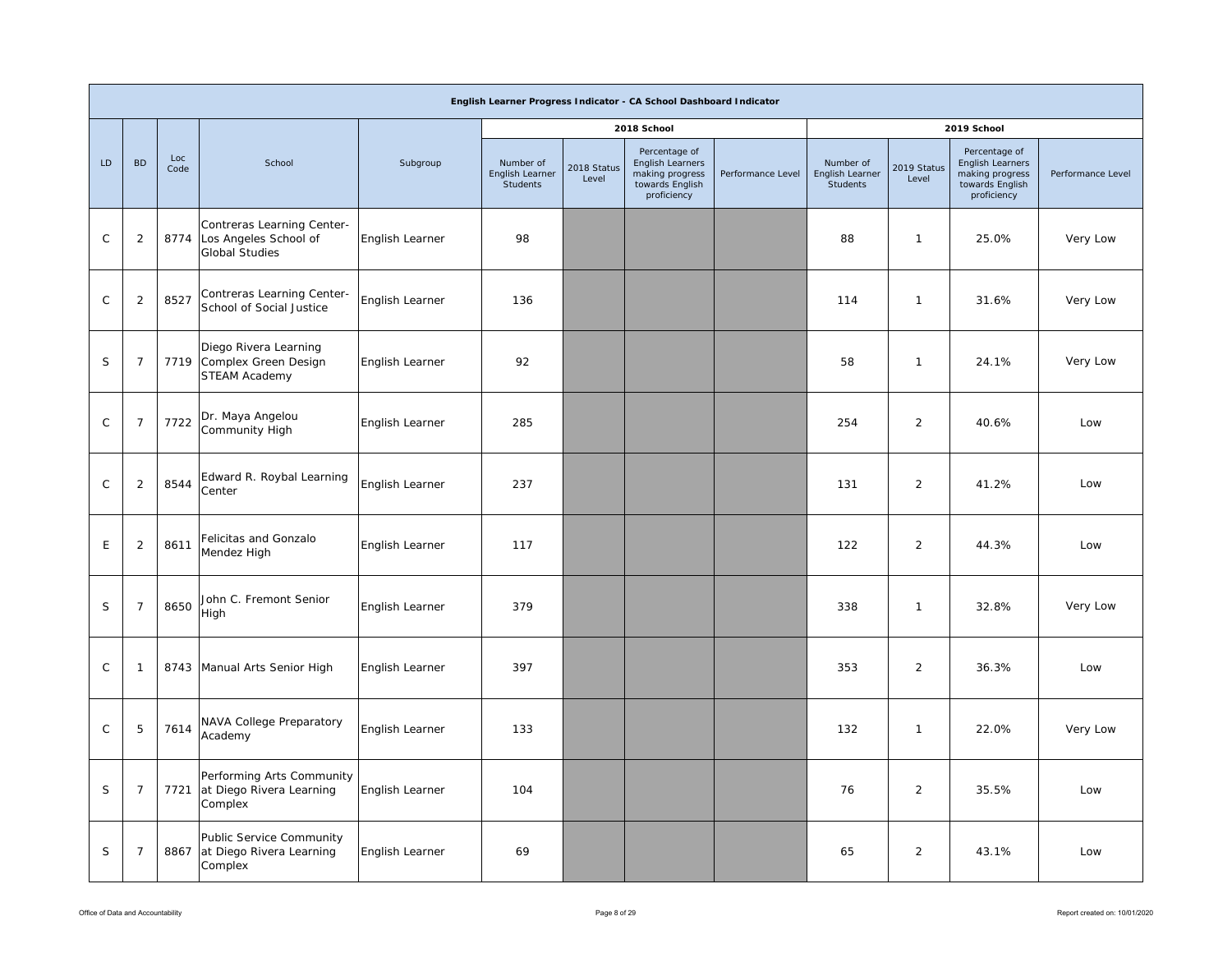|              |                |                     |                                                                         |                 |                                          |                      | English Learner Progress Indicator - CA School Dashboard Indicator                     |                   |                                          |                      |                                                                                        |                   |
|--------------|----------------|---------------------|-------------------------------------------------------------------------|-----------------|------------------------------------------|----------------------|----------------------------------------------------------------------------------------|-------------------|------------------------------------------|----------------------|----------------------------------------------------------------------------------------|-------------------|
|              |                |                     |                                                                         |                 |                                          |                      | 2018 School                                                                            |                   |                                          |                      | 2019 School                                                                            |                   |
| LD           | <b>BD</b>      | Loc<br>Code         | School                                                                  | Subgroup        | Number of<br>English Learner<br>Students | 2018 Status<br>Level | Percentage of<br>English Learners<br>making progress<br>towards English<br>proficiency | Performance Level | Number of<br>English Learner<br>Students | 2019 Status<br>Level | Percentage of<br>English Learners<br>making progress<br>towards English<br>proficiency | Performance Level |
| $\mathsf{C}$ | $\overline{2}$ |                     | Ramon C. Cortines School<br>8516 of Visual and Performing<br>Arts       | English Learner | 64                                       |                      |                                                                                        |                   | 40                                       | $\overline{2}$       | 40.0%                                                                                  | Low               |
| $\mathsf{C}$ | 2              |                     | 8716 Santee Education Complex                                           | English Learner | 394                                      |                      |                                                                                        |                   | 336                                      | $\overline{2}$       | 36.0%                                                                                  | Low               |
| $\mathsf{C}$ | 2              |                     | School of Business and<br>8517 Tourism at Contreras<br>Learning Complex | English Learner | 106                                      |                      |                                                                                        |                   | 85                                       | $\mathbf{1}$         | 25.9%                                                                                  | Very Low          |
| E            | $\overline{2}$ | 7749                | Theodore Roosevelt Senior<br>High                                       | English Learner | 199                                      |                      |                                                                                        |                   | 179                                      | $\overline{2}$       | 50.8%                                                                                  | Low               |
| $\mathsf C$  | 5              | 8714                | Thomas Jefferson Senior<br>High                                         | English Learner | 148                                      |                      |                                                                                        |                   | 117                                      | $\mathbf 1$          | 34.2%                                                                                  | Very Low          |
| E            | $\overline{2}$ | 8618                | Woodrow Wilson Senior<br>High                                           | English Learner | 80                                       |                      |                                                                                        |                   | 75                                       | 2                    | 40.0%                                                                                  | Low               |
|              |                |                     | <b>Resident Schools Median</b>                                          |                 | 137                                      |                      |                                                                                        |                   | 122                                      | $\overline{2}$       | 38.5%                                                                                  | Low               |
|              |                | Los Angeles Unified |                                                                         |                 | 100,639                                  |                      |                                                                                        |                   | 68,139                                   | 3                    | 45.0%                                                                                  | Medium            |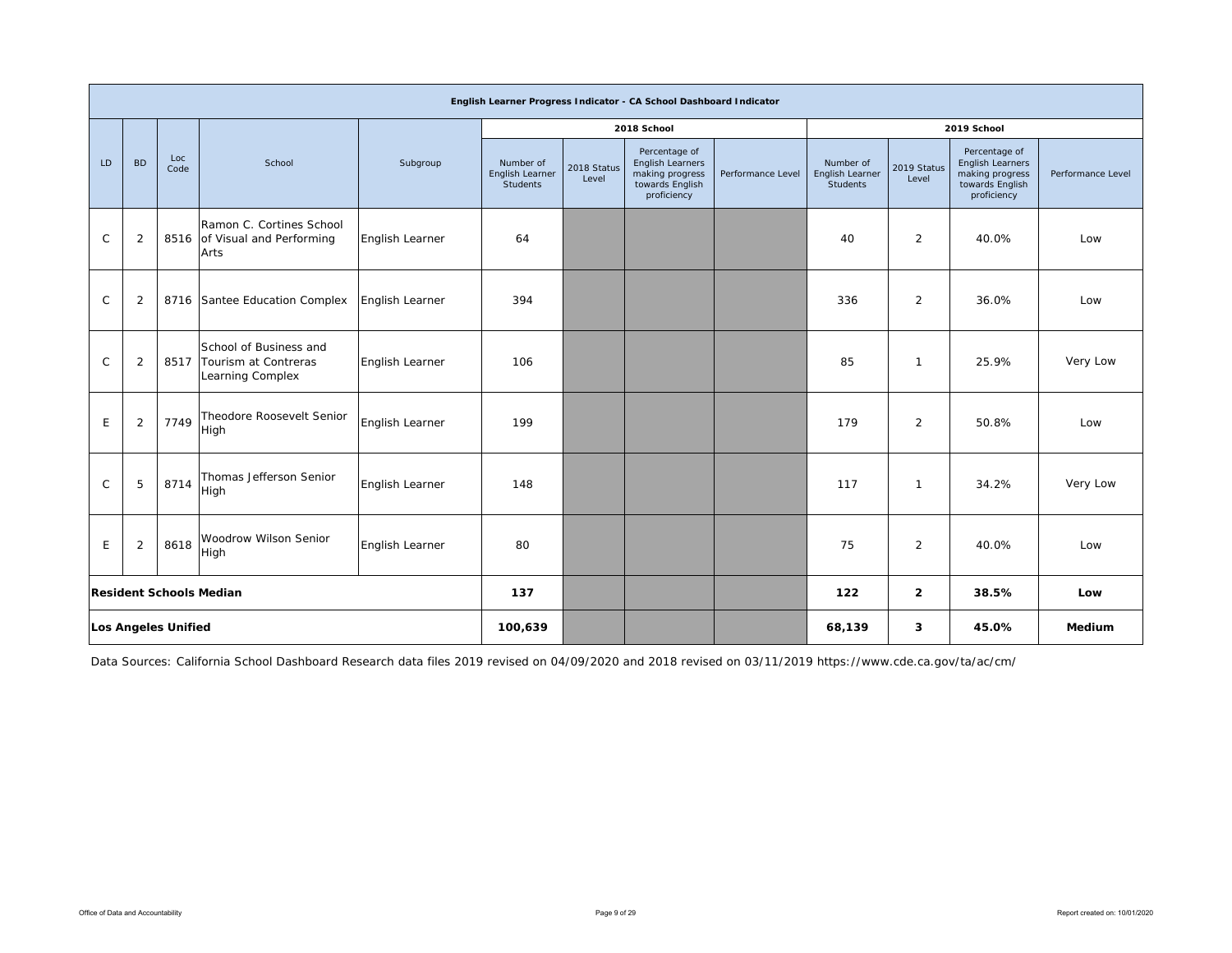### **Alliance Susan and Eric Smidt Technology High**

### **Academic Performance - College / Career**

This report shows whether high school students are prepared for success after graduation based on measures like graduation rate, performance on state tests, and college credit courses. It displays the percentage of high school graduates who are placed in the "Prepared" level on the College/Career Indicator. Color:  $1 = \text{Red}$ ,  $2 = \text{Orange}$ ,  $3 = \text{Yellow}$ ,  $4 = \text{C}$ Green,  $5 =$  Blue,  $0 =$  No Color. Change Level:  $1 =$  Declined Significantly,  $2 =$  Declined,  $3 =$  Maintained,  $4 =$  Increased,  $5 =$  Increased Significantly,  $0 =$  No Data. An "--" means that data is not currently available. Source: Data collected by the California Department of Education (CDE) through the California Longitudinal Pupil Achievement Data *System (CALPADS), California School Dashboard, and testing vendor. Aggregate data files are provided by the CDE – Data Reporting Office at http://www.cde.ca.gov/ds/sd/sd/filesenr.asp and California School Dashboard System of Support https://www.cde.ca.gov/ta/ac/cm/. Please note: There may be slight differences with some of the information in this report and with what is displayed in Dataquest and CA Dashboard due to changes in file modifications such as Date Modified, Date Posted, other data updates by the testing vendor and updates in CALPADS.* 

|              |                |                         |                                                                                               |                     | College / Career Academic Indicator - CA School Dashboard Indicator |                |                                                             |         |                |                                             |                |                                                             |          |                         |
|--------------|----------------|-------------------------|-----------------------------------------------------------------------------------------------|---------------------|---------------------------------------------------------------------|----------------|-------------------------------------------------------------|---------|----------------|---------------------------------------------|----------------|-------------------------------------------------------------|----------|-------------------------|
|              |                |                         |                                                                                               |                     |                                                                     |                | 2018                                                        |         |                |                                             |                | 2019                                                        |          |                         |
| LD           | <b>BD</b>      | Loc<br>Code             | School                                                                                        | Subgroup            | Number of<br>Students with<br>Scores                                | 2018 Color     | <b>School 2018</b><br>percentage of<br>prepared<br>students | Change  | Change Level   | Number of<br>Students with<br><b>Scores</b> | 2019 Color     | <b>School 2019</b><br>percentage of<br>prepared<br>students | Change   | Change Level            |
| E            | $\overline{2}$ | 7684                    | <b>Alliance Susan and Eric</b><br><b>Smidt Technology High</b>                                | <b>All Students</b> | 126                                                                 | $\overline{2}$ | 54.8%                                                       | $-6.7%$ | $\overline{2}$ | 148                                         | $\overline{2}$ | 52.0%                                                       | $-2.7%$  | $\overline{\mathbf{3}}$ |
|              |                | <b>Resident Schools</b> |                                                                                               |                     |                                                                     |                |                                                             |         |                |                                             |                |                                                             |          |                         |
| E            | $\overline{2}$ | 8729                    | Abraham Lincoln Senior<br>High                                                                | <b>All Students</b> | 268                                                                 | $\overline{2}$ | 34.0%                                                       | $-6.5%$ | $\overline{2}$ | 222                                         | $\overline{4}$ | 41.9%                                                       | 7.7%     | 3                       |
| S            | $\overline{7}$ |                         | Academy for Multilingual<br>7667 Arts and Science at Mervyn   All Students<br>M. Dymally High |                     | 145                                                                 | $\overline{2}$ | 15.9%                                                       | $-5.0%$ | 2              | 130                                         | $\overline{3}$ | 20.0%                                                       | 4.1%     | $\overline{2}$          |
| $\mathsf{C}$ | $\overline{2}$ |                         | 8543 Belmont Senior High                                                                      | <b>All Students</b> | 241                                                                 | $\overline{2}$ | 36.1%                                                       | $-2.2%$ | $\overline{2}$ | 303                                         | $\overline{2}$ | 30.7%                                                       | $-5.9%$  | $\overline{2}$          |
| $\mathsf{C}$ | 5              | 8643                    | Benjamin Franklin Senior<br>High                                                              | <b>All Students</b> | 330                                                                 | $\overline{3}$ | 52.7%                                                       | $-0.6%$ | 3              | 322                                         | $\overline{2}$ | 41.9%                                                       | $-10.8%$ | 3                       |
| S            | $\overline{7}$ |                         | Communication and<br>7718 Technology at Diego Rivera<br>Learning Complex                      | <b>All Students</b> | 110                                                                 | $\overline{4}$ | 41.8%                                                       | 11.3%   | 5              | 131                                         | $\overline{3}$ | 42.0%                                                       | 0.2%     | 3                       |
| $\mathsf{C}$ | $\overline{2}$ | 8207                    | Contreras Learning Center-<br>Academic Leadership<br>Community                                | <b>All Students</b> | 105                                                                 | $\overline{4}$ | 44.8%                                                       | 7.5%    | $\overline{4}$ | 115                                         | $\overline{2}$ | 27.0%                                                       | $-17.8%$ | 2                       |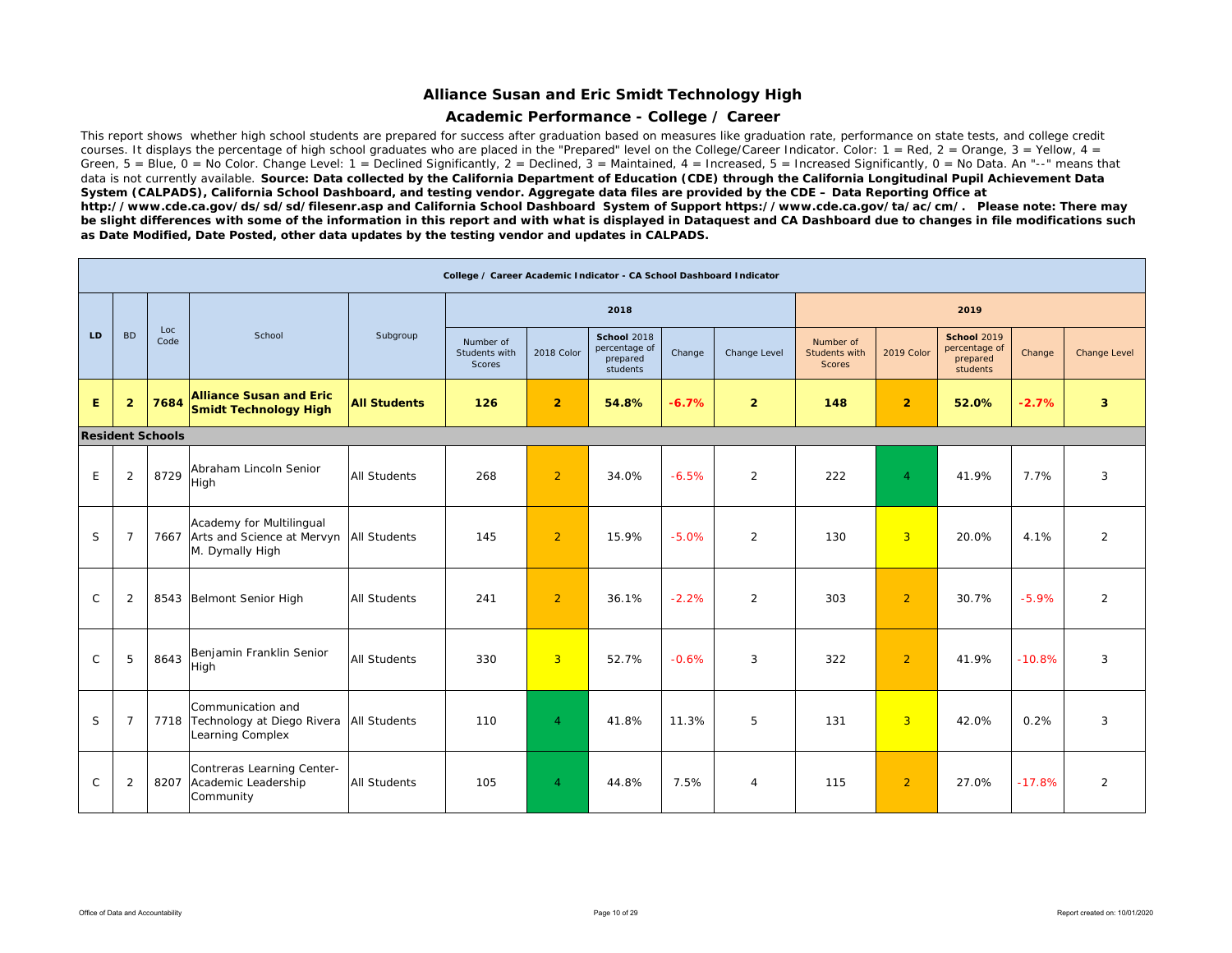|              |                |             |                                                                              |                     | College / Career Academic Indicator - CA School Dashboard Indicator |                |                                                      |                |                |                                      |                |                                                             |          |                |
|--------------|----------------|-------------|------------------------------------------------------------------------------|---------------------|---------------------------------------------------------------------|----------------|------------------------------------------------------|----------------|----------------|--------------------------------------|----------------|-------------------------------------------------------------|----------|----------------|
|              |                |             |                                                                              |                     |                                                                     |                | 2018                                                 |                |                |                                      |                | 2019                                                        |          |                |
| LD.          | <b>BD</b>      | Loc<br>Code | School                                                                       | Subgroup            | Number of<br>Students with<br>Scores                                | 2018 Color     | School 2018<br>percentage of<br>prepared<br>students | Change         | Change Level   | Number of<br>Students with<br>Scores | 2019 Color     | <b>School 2019</b><br>percentage of<br>prepared<br>students | Change   | Change Level   |
| $\mathsf{C}$ | $\overline{2}$ | 8774        | Contreras Learning Center-<br>Los Angeles School of<br><b>Global Studies</b> | <b>All Students</b> | 88                                                                  | $\overline{4}$ | 45.5%                                                | 21.4%          | 5              | 81                                   | $\overline{2}$ | 32.1%                                                       | $-13.4%$ | $\overline{2}$ |
| $\mathsf{C}$ | $\overline{2}$ | 8527        | Contreras Learning Center-<br>School of Social Justice                       | <b>All Students</b> | 125                                                                 | $\overline{2}$ | 28.0%                                                | $-2.9%$        | $\overline{2}$ | 99                                   | $\overline{2}$ | 20.2%                                                       | $-7.8%$  | $\overline{2}$ |
| S            | $\overline{7}$ |             | Diego Rivera Learning<br>7719 Complex Green Design<br><b>STEAM Academy</b>   | <b>All Students</b> | 110                                                                 | $\mathbf{1}$   | 28.2%                                                | $-10.1%$       | $\mathbf{1}$   | 108                                  | $\overline{4}$ | 41.7%                                                       | 13.5%    | 3              |
| $\mathsf{C}$ | $\overline{7}$ | 7722        | Dr. Maya Angelou<br>Community High                                           | <b>All Students</b> | 224                                                                 | $\overline{2}$ | 19.6%                                                | $-3.8%$        | $\overline{2}$ | 236                                  | $\overline{2}$ | 17.4%                                                       | $-2.3%$  | $\overline{2}$ |
| $\mathsf{C}$ | $\overline{2}$ | 8544        | Edward R. Roybal Learning<br>Center                                          | <b>All Students</b> | 265                                                                 | $\overline{3}$ | 32.8%                                                | 3.3%           | $\overline{4}$ | 253                                  | $\overline{4}$ | 43.5%                                                       | 10.4%    | 3              |
| E            | $\overline{2}$ | 8611        | Felicitas and Gonzalo<br>Mendez High                                         | <b>All Students</b> | 271                                                                 | $\overline{4}$ | 45.0%                                                | 10.4%          | 5              | 254                                  | $\overline{2}$ | 40.2%                                                       | $-4.9%$  | 3              |
| S            | $\overline{7}$ | 8650        | John C. Fremont Senior<br>High                                               | <b>All Students</b> | 449                                                                 | $\overline{2}$ | 30.1%                                                | $-2.6%$        | $\overline{2}$ | 510                                  | $\overline{2}$ | 25.3%                                                       | $-4.8%$  | 2              |
| $\mathsf{C}$ | $\mathbf{1}$   |             | 8743 Manual Arts Senior High                                                 | <b>All Students</b> | 373                                                                 | $\mathbf 1$    | 26.8%                                                | $-13.8%$       | $\mathbf{1}$   | 427                                  | 3 <sup>1</sup> | 33.0%                                                       | 5.8%     | $\overline{2}$ |
| $\mathsf{C}$ | 5              | 7614        | NAVA College Preparatory<br>Academy                                          | <b>All Students</b> | 220                                                                 | <b>NPC</b>     | 35.9%                                                | $\overline{a}$ | $\mathsf{O}$   | 171                                  | $\overline{4}$ | 38.0%                                                       | 2.1%     | 3              |
| $\mathsf S$  | $\overline{7}$ | 7721        | Performing Arts Community<br>at Diego Rivera Learning<br>Complex             | <b>All Students</b> | 126                                                                 | $\overline{4}$ | 36.5%                                                | 5.0%           | 4              | 141                                  | $\overline{2}$ | 33.3%                                                       | $-3.2%$  | $\overline{2}$ |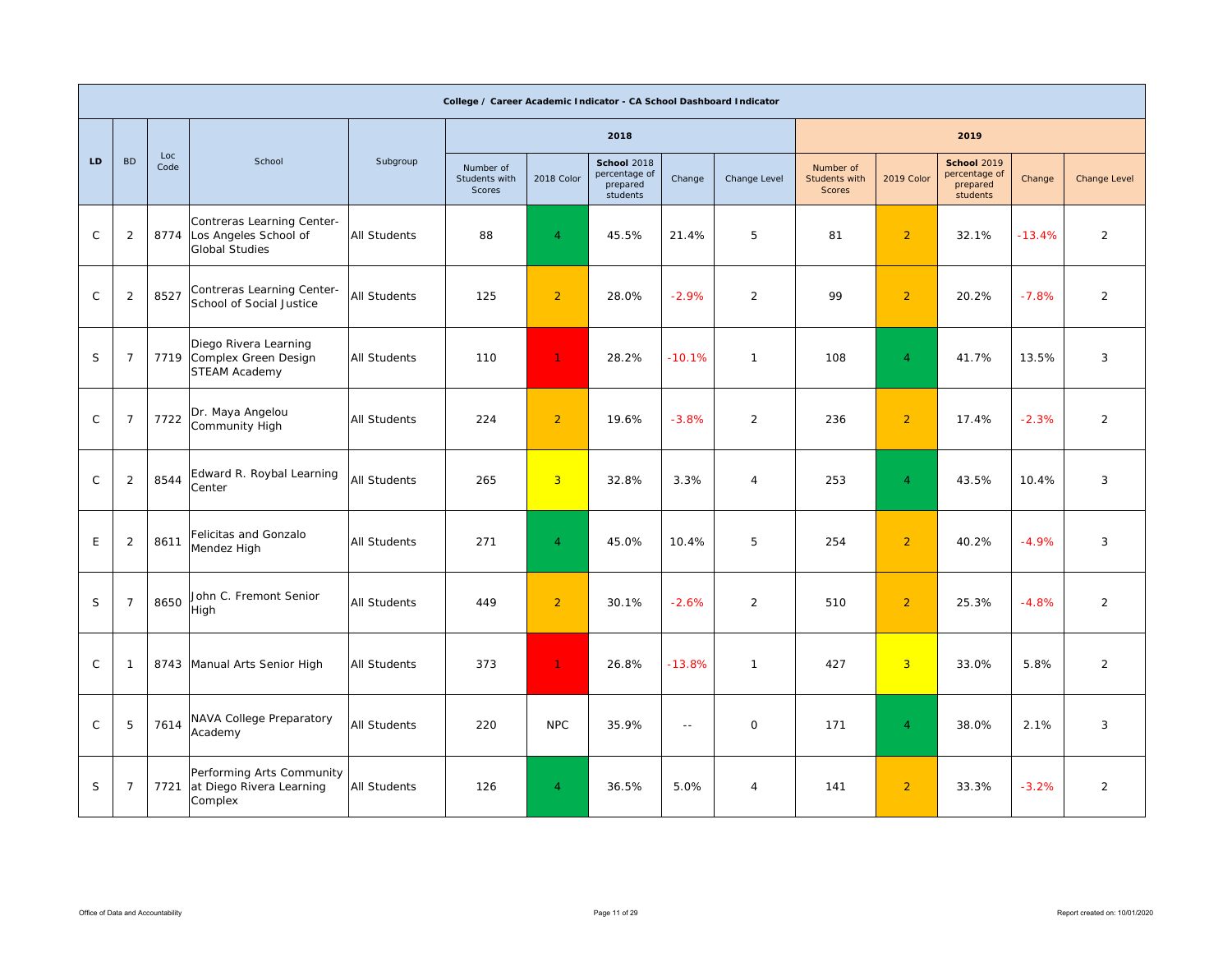|              |                |                     |                                                                        |                     | College / Career Academic Indicator - CA School Dashboard Indicator |                |                                                      |          |                |                                             |                |                                                             |          |                     |
|--------------|----------------|---------------------|------------------------------------------------------------------------|---------------------|---------------------------------------------------------------------|----------------|------------------------------------------------------|----------|----------------|---------------------------------------------|----------------|-------------------------------------------------------------|----------|---------------------|
|              |                |                     |                                                                        |                     |                                                                     |                | 2018                                                 |          |                |                                             |                | 2019                                                        |          |                     |
| LD.          | <b>BD</b>      | Loc<br>Code         | School                                                                 | Subgroup            | Number of<br>Students with<br>Scores                                | 2018 Color     | School 2018<br>percentage of<br>prepared<br>students | Change   | Change Level   | Number of<br>Students with<br><b>Scores</b> | 2019 Color     | <b>School 2019</b><br>percentage of<br>prepared<br>students | Change   | <b>Change Level</b> |
| S            | 7              | 8867                | <b>Public Service Community</b><br>at Diego Rivera Learning<br>Complex | <b>All Students</b> | 150                                                                 | $\overline{3}$ | 40.7%                                                | 0.7%     | 3              | 157                                         | $\overline{2}$ | 37.6%                                                       | $-3.1%$  | 3                   |
| $\mathsf{C}$ | $\overline{2}$ |                     | Ramon C. Cortines School<br>8516 of Visual and Performing<br>Arts      | <b>All Students</b> | 343                                                                 | $\overline{3}$ | 55.4%                                                | $-2.9%$  | $\overline{2}$ | 338                                         | $\overline{4}$ | 55.0%                                                       | $-0.4%$  | $\overline{4}$      |
| $\mathsf{C}$ | $\overline{2}$ |                     | 8716 Santee Education Complex                                          | <b>All Students</b> | 339                                                                 | $\overline{3}$ | 34.8%                                                | 3.7%     | $\overline{4}$ | 456                                         | $\overline{4}$ | 39.0%                                                       | 4.2%     | 3                   |
| $\mathsf{C}$ | $\overline{2}$ | 8517                | School of Business and<br>Tourism at Contreras<br>Learning Complex     | <b>All Students</b> | 94                                                                  | $\overline{2}$ | 47.9%                                                | $-13.5%$ | $\mathbf{1}$   | 111                                         | $\overline{4}$ | 65.8%                                                       | 17.9%    | $\overline{4}$      |
| E            | $\overline{2}$ | 7749                | Theodore Roosevelt Senior<br>High                                      | <b>All Students</b> | 324                                                                 | $\overline{3}$ | 33.0%                                                | 4.0%     | $\overline{4}$ | 317                                         | $\mathbf{1}$   | 22.7%                                                       | $-10.5%$ | $\overline{2}$      |
| $\mathsf{C}$ | 5              | 8714                | Thomas Jefferson Senior<br>High                                        | <b>All Students</b> | 172                                                                 | $\overline{2}$ | 28.5%                                                | $-4.3%$  | $\overline{2}$ | 148                                         | 3 <sup>2</sup> | 31.8%                                                       | 3.3%     | $\overline{2}$      |
| E            | $\overline{2}$ |                     | Woodrow Wilson Senior<br>High                                          | <b>All Students</b> | 355                                                                 | $\overline{2}$ | 35.5%                                                | $-2.1%$  | $\overline{2}$ | 358                                         | $\overline{2}$ | 28.8%                                                       | $-6.7%$  | $\overline{2}$      |
|              |                |                     | <b>Resident Schools Median</b>                                         |                     | 224                                                                 | 3 <sup>2</sup> | 35.5%                                                | $-2.2%$  | $\overline{2}$ | 222                                         | $\overline{2}$ | 33.3%                                                       | $-2.3%$  | $\mathbf{2}$        |
|              |                | Los Angeles Unified |                                                                        |                     | 31,962                                                              | $\overline{3}$ | 38.2%                                                | $-0.3%$  | 3              | 31,390                                      | 3 <sup>2</sup> | 37.7%                                                       | 0.0%     | 4                   |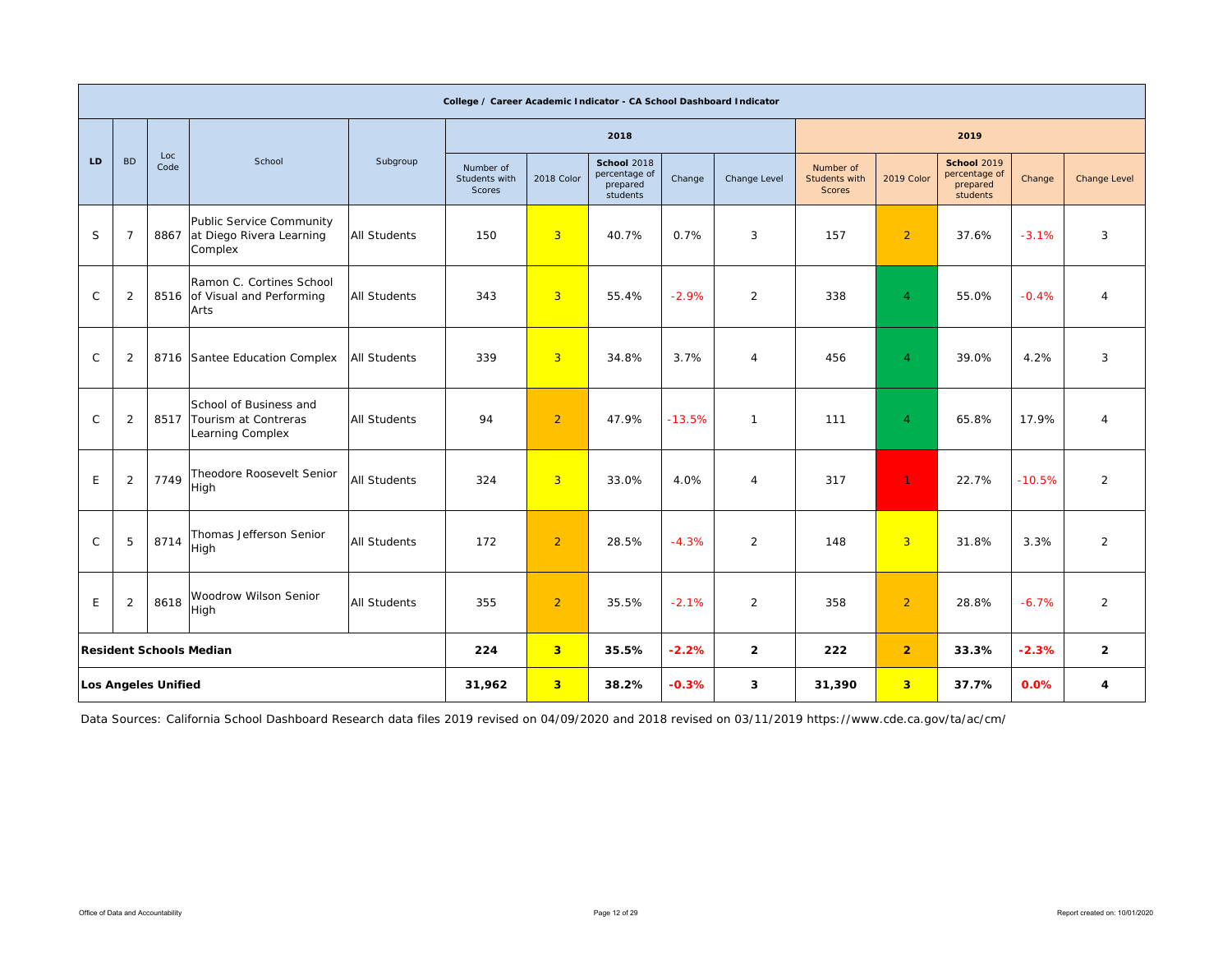### **Alliance Susan and Eric Smidt Technology High Suspension Rate Indicator**

Suspension Rate: The percentage of students in kindergarten through grade 12 who have been suspended at least once in a given school year. Students who are suspended multiple times are only counted once. Color:  $1 = \text{Red}$ ,  $2 = \text{Orange}$ ,  $3 = \text{Yellow}$ ,  $4 = \text{Green}$ ,  $5 = \text{Blue}$ ,  $0 = \text{No Color}$ . Change Level:  $1 = \text{Decimal}$  Significantly,  $2 = \text{Decimal}$ ,  $3 = \text{maintained}$ ,  $4 = \text{Increasing}$ ,  $5 = \text{Rel}$ = Increased Significantly, 0 = No Data. An "--" means that data is not currently available. *Source: Data collected by the California Department of Education (CDE) through the California Longitudinal Pupil Achievement Data System (CALPADS), California School Dashboard, and testing vendor. Aggregate data files are provided by the CDE – Data Reporting Office at http://www.cde.ca.gov/ds/sd/sd/filesenr.asp and California School Dashboard System of Support https://www.cde.ca.gov/ta/ac/cm/. Please note: There may be slight differences with some of the information in this report and with what is displayed in Dataquest and CA Dashboard due to changes in file modifications such as Date Modified, Date Posted, other data updates by the testing vendor and updates in CALPADS.* 

|                         |                |             |                                                                                |                     | Suspension Rate Indicator - CA School Dashboard Indicator |                |                                               |         |                         |                              |                         |                                               |         |              |
|-------------------------|----------------|-------------|--------------------------------------------------------------------------------|---------------------|-----------------------------------------------------------|----------------|-----------------------------------------------|---------|-------------------------|------------------------------|-------------------------|-----------------------------------------------|---------|--------------|
|                         |                |             |                                                                                |                     |                                                           |                | 2018                                          |         |                         |                              |                         | 2019                                          |         |              |
| LD                      | <b>BD</b>      | Loc<br>Code | School                                                                         | Subgroup            | Number of<br>Students                                     | 2018 Color     | <b>Students</b><br>suspended at<br>least once | Change  | Change Level            | Number of<br><b>Students</b> | 2019 Color              | <b>Students</b><br>suspended at<br>least once | Change  | Change Level |
| E                       | $\overline{2}$ | 7684        | <b>Alliance Susan and Eric</b><br><b>Smidt Technology High</b>                 | <b>All Students</b> | 611                                                       | 5              | 0.2%                                          | 0.0%    | $\overline{\mathbf{3}}$ | 609                          | $\overline{\mathbf{3}}$ | 1.5%                                          | 1.3%    | 4            |
| <b>Resident Schools</b> |                |             |                                                                                |                     |                                                           |                |                                               |         |                         |                              |                         |                                               |         |              |
| E                       | $\overline{2}$ |             | 8729 Abraham Lincoln Senior High All Students                                  |                     | 1.202                                                     | 5              | 0.0%                                          | 0.0%    | 3                       | 1.161                        | 5                       | 0.0%                                          | 0.0%    | 5            |
| S                       | $\overline{7}$ |             | Academy for Multilingual Arts<br>7667 and Science at Mervyn M.<br>Dymally High | <b>All Students</b> | 839                                                       | $\overline{2}$ | 2.1%                                          | 0.6%    | 2                       | 818                          | $\overline{2}$          | 4.3%                                          | 2.1%    | 3            |
| $\mathsf{C}$            | $\overline{2}$ |             | 8543 Belmont Senior High                                                       | <b>All Students</b> | 1.136                                                     | 5 <sup>5</sup> | 0.0%                                          | $-1.0%$ | $\overline{4}$          | 1.040                        | 5                       | 0.0%                                          | 0.0%    | 5            |
| $\mathsf{C}$            | 5              | 8643        | Benjamin Franklin Senior<br>High                                               | All Students        | 1,487                                                     | $\overline{3}$ | 1.7%                                          | 1.1%    | 2                       | 1,481                        | 5 <sup>1</sup>          | 0.6%                                          | $-1.1%$ | 5            |
| S                       | $\overline{7}$ |             | Communication and<br>7718 Technology at Diego Rivera<br>Learning Complex       | <b>All Students</b> | 591                                                       | $\overline{4}$ | 0.7%                                          | 0.2%    | 3                       | 577                          | 5 <sup>1</sup>          | 0.3%                                          | $-0.3%$ | 5            |
| $\mathsf{C}$            | $\overline{2}$ |             | Contreras Learning Center-<br>8207 Academic Leadership<br>Community            | <b>All Students</b> | 498                                                       | 5 <sup>5</sup> | 0.4%                                          | 0.2%    | 3                       | 500                          | 5 <sup>1</sup>          | 0.2%                                          | $-0.2%$ | 5            |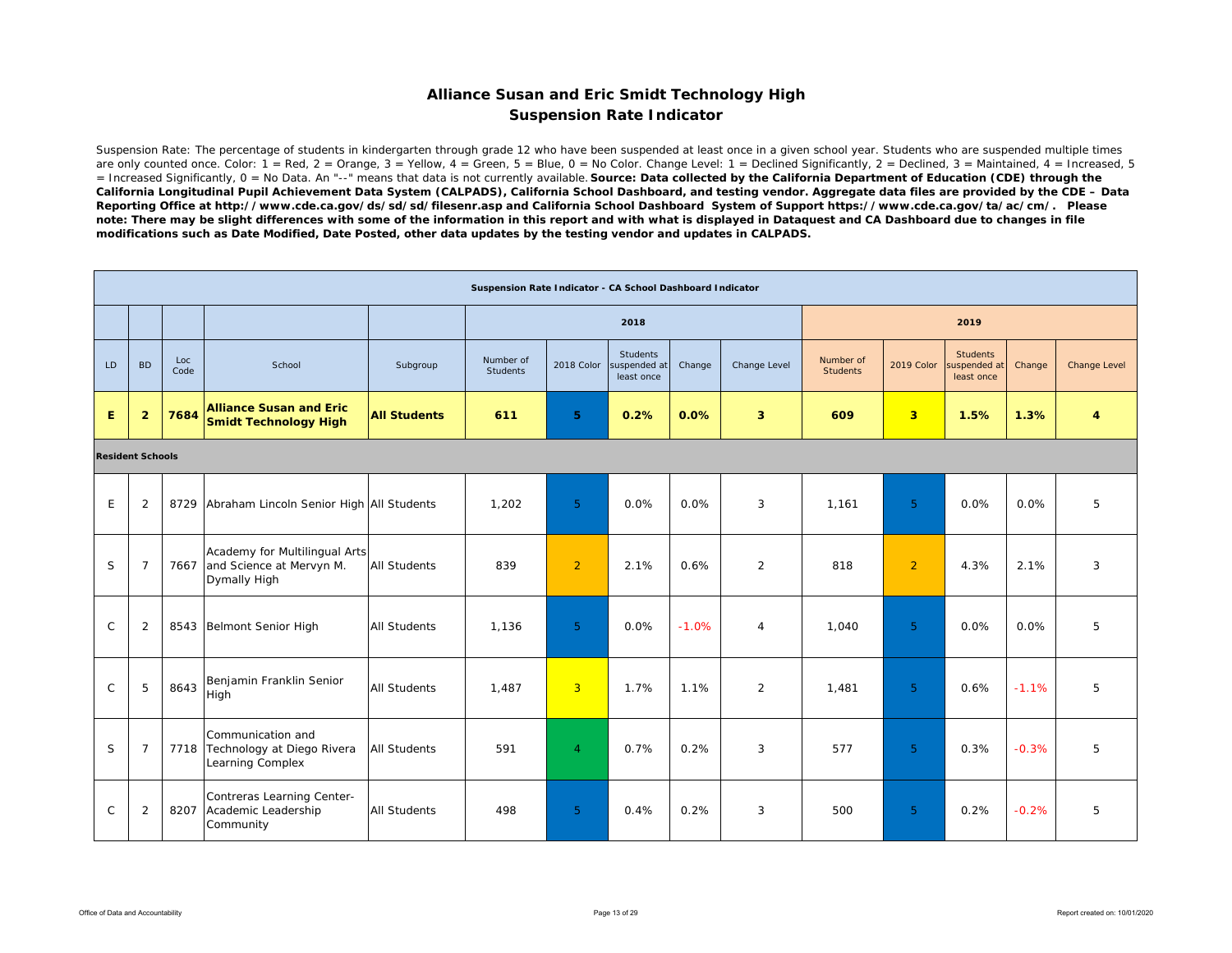|               |                |             |                                                                                             |                     | Suspension Rate Indicator - CA School Dashboard Indicator |                |                                        |         |                |                              |                |                                              |         |              |
|---------------|----------------|-------------|---------------------------------------------------------------------------------------------|---------------------|-----------------------------------------------------------|----------------|----------------------------------------|---------|----------------|------------------------------|----------------|----------------------------------------------|---------|--------------|
|               |                |             |                                                                                             |                     |                                                           |                | 2018                                   |         |                |                              |                | 2019                                         |         |              |
| LD            | <b>BD</b>      | Loc<br>Code | School                                                                                      | Subgroup            | Number of<br><b>Students</b>                              | 2018 Color     | Students<br>suspended at<br>least once | Change  | Change Level   | Number of<br><b>Students</b> | 2019 Color     | <b>Students</b><br>uspended at<br>least once | Change  | Change Level |
| $\mathsf{C}$  | $\overline{2}$ | 8774        | Contreras Learning Center-<br>Los Angeles School of Global   All Students<br><b>Studies</b> |                     | 407                                                       | 5 <sup>5</sup> | 0.2%                                   | 0.0%    | 3              | 411                          | $\overline{3}$ | 1.0%                                         | 0.7%    | 4            |
| $\mathsf{C}$  | $\overline{2}$ | 8527        | Contreras Learning Center-<br>School of Social Justice                                      | <b>All Students</b> | 511                                                       | $\overline{4}$ | 0.8%                                   | 0.1%    | 3              | 530                          | $\overline{4}$ | 0.9%                                         | 0.2%    | 4            |
| S             | $\overline{7}$ |             | Diego Rivera Learning<br>7719 Complex Green Design<br>STEAM Academy                         | <b>All Students</b> | 562                                                       | 5 <sup>°</sup> | 0.0%                                   | 0.0%    | 3              | 557                          | 5 <sup>1</sup> | 0.0%                                         | 0.0%    | 5            |
| $\mathsf{C}$  | $\overline{7}$ | 7722        | Dr. Maya Angelou<br>Community High                                                          | <b>All Students</b> | 1,191                                                     | 5 <sup>5</sup> | 0.0%                                   | $-0.4%$ | $\overline{4}$ | 1,144                        | 5 <sup>1</sup> | 0.0%                                         | 0.0%    | 5            |
| $\mathcal{C}$ | $\overline{2}$ | 8544        | Edward R. Roybal Learning<br>Center                                                         | <b>All Students</b> | 1.105                                                     | 5 <sup>°</sup> | 0.1%                                   | 0.1%    | 3              | 912                          | 5 <sup>°</sup> | 0.2%                                         | 0.1%    | 5            |
| E             | $\overline{2}$ | 8611        | Felicitas and Gonzalo Mendez All Students<br>High                                           |                     | 1,151                                                     | 5 <sup>°</sup> | 0.2%                                   | $-0.2%$ | 3              | 1,126                        | 5 <sup>°</sup> | 0.1%                                         | $-0.1%$ | 5            |
| S.            | $\overline{7}$ | 8650        | John C. Fremont Senior High All Students                                                    |                     | 2,117                                                     | 5 <sup>°</sup> | 0.1%                                   | $-0.3%$ | 4              | 2,290                        | 5 <sup>1</sup> | 0.1%                                         | 0.0%    | 5            |
| $\mathsf{C}$  | -1             |             | 8743 Manual Arts Senior High                                                                | <b>All Students</b> | 1,569                                                     | 5 <sup>°</sup> | 0.3%                                   | $-0.6%$ | 4              | 1,510                        | 5 <sup>1</sup> | 0.2%                                         | $-0.1%$ | 5            |
| $\mathcal{C}$ | 5              | 7614        | NAVA College Preparatory<br>Academy                                                         | All Students        | 843                                                       | 5 <sup>5</sup> | 0.5%                                   | $-1.4%$ | 4              | 796                          | 5 <sup>1</sup> | 0.3%                                         | $-0.2%$ | 5            |
| S             | $\overline{7}$ | 7721        | Performing Arts Community<br>at Diego Rivera Learning<br>Complex                            | <b>All Students</b> | 579                                                       | 5 <sup>°</sup> | 0.0%                                   | $-0.4%$ | 4              | 585                          | 5 <sup>°</sup> | 0.2%                                         | 0.2%    | 5            |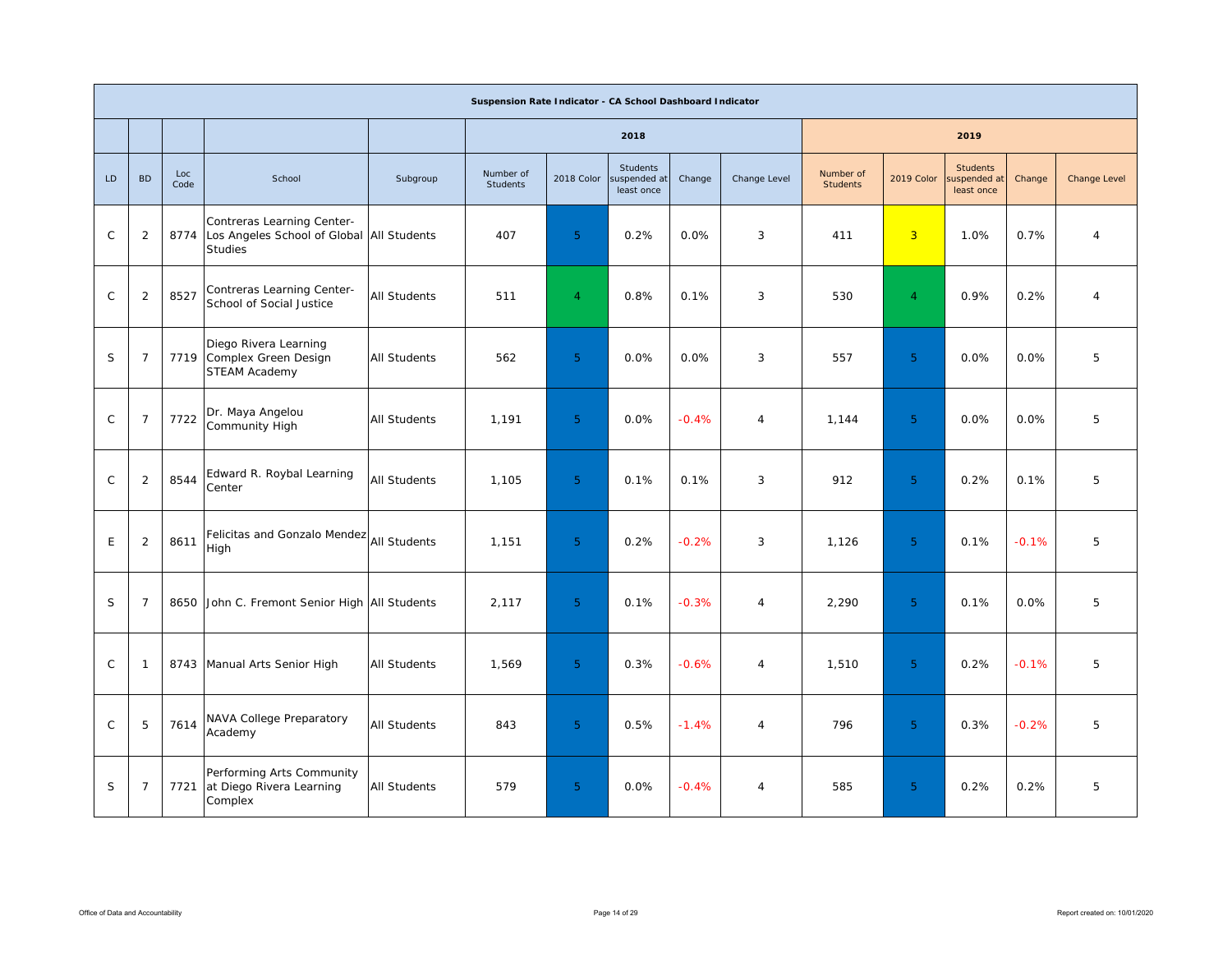|              |                                                                |                            |                                                                    |                     | Suspension Rate Indicator - CA School Dashboard Indicator |                |                                               |         |                |                              |                |                                               |         |                         |
|--------------|----------------------------------------------------------------|----------------------------|--------------------------------------------------------------------|---------------------|-----------------------------------------------------------|----------------|-----------------------------------------------|---------|----------------|------------------------------|----------------|-----------------------------------------------|---------|-------------------------|
|              |                                                                |                            |                                                                    |                     |                                                           |                | 2018                                          |         |                |                              |                | 2019                                          |         |                         |
| LD           | <b>BD</b>                                                      | Loc<br>Code                | School                                                             | Subgroup            | Number of<br><b>Students</b>                              | 2018 Color     | <b>Students</b><br>suspended at<br>least once | Change  | Change Level   | Number of<br><b>Students</b> | 2019 Color     | <b>Students</b><br>suspended at<br>least once | Change  | Change Level            |
| S            | $\overline{7}$                                                 | 8867                       | Public Service Community at<br>Diego Rivera Learning<br>Complex    | <b>All Students</b> | 614                                                       | 5 <sup>1</sup> | 0.2%                                          | 0.0%    | 3              | 613                          | 5 <sup>1</sup> | 0.0%                                          | $-0.2%$ | 5                       |
| $\mathsf{C}$ | $\overline{2}$                                                 | 8516                       | Ramon C. Cortines School of<br>Visual and Performing Arts          | <b>All Students</b> | 1,352                                                     | 5 <sup>1</sup> | 0.0%                                          | $-0.4%$ | $\overline{4}$ | 1,296                        | 5 <sup>1</sup> | 0.2%                                          | 0.2%    | 5                       |
| $\mathsf{C}$ | $\overline{2}$                                                 |                            | 8716 Santee Education Complex                                      | <b>All Students</b> | 2,051                                                     | 5 <sup>1</sup> | 0.0%                                          | $-0.9%$ | $\overline{4}$ | 2,070                        | 5 <sup>1</sup> | 0.0%                                          | 0.0%    | 5                       |
| $\mathsf{C}$ | $\overline{2}$                                                 | 8517                       | School of Business and<br>Tourism at Contreras<br>Learning Complex | <b>All Students</b> | 485                                                       | 5 <sup>1</sup> | 0.2%                                          | 0.0%    | 3              | 491                          | 5 <sup>1</sup> | 0.2%                                          | 0.0%    | 5                       |
| E            | $\overline{2}$                                                 | 7749                       | Theodore Roosevelt Senior<br>High                                  | <b>All Students</b> | 1,392                                                     | $\overline{4}$ | 1.4%                                          | 0.2%    | 3              | 1,426                        | $\overline{4}$ | 1.3%                                          | 0.0%    | $\overline{4}$          |
| $\mathsf{C}$ | 5                                                              | 8714                       | Thomas Jefferson Senior<br>High                                    | <b>All Students</b> | 748                                                       | 5 <sup>5</sup> | 0.5%                                          | $-1.5%$ | $\overline{4}$ | 734                          | 3 <sup>1</sup> | 0.8%                                          | 0.3%    | 4                       |
| E            | 8618 Woodrow Wilson Senior High All Students<br>$\overline{2}$ |                            |                                                                    | 1,587               | 5 <sup>°</sup>                                            | 0.0%           | $-0.2%$                                       | 3       | 1,538          | 5 <sup>1</sup>               | 0.0%           | 0.0%                                          | 5       |                         |
|              |                                                                |                            | <b>Resident Schools Median</b>                                     |                     | 1,105                                                     | 5              | 0.2%                                          | 0.0%    | 3              | 912                          | 5              | 0.2%                                          | 0.0%    | 5                       |
|              |                                                                | <b>Los Angeles Unified</b> |                                                                    |                     | 488,944                                                   | 5.             | 0.5%                                          | $-0.1%$ | 3              | 475,140                      | 5.             | 0.4%                                          | $-0.1%$ | $\overline{\mathbf{3}}$ |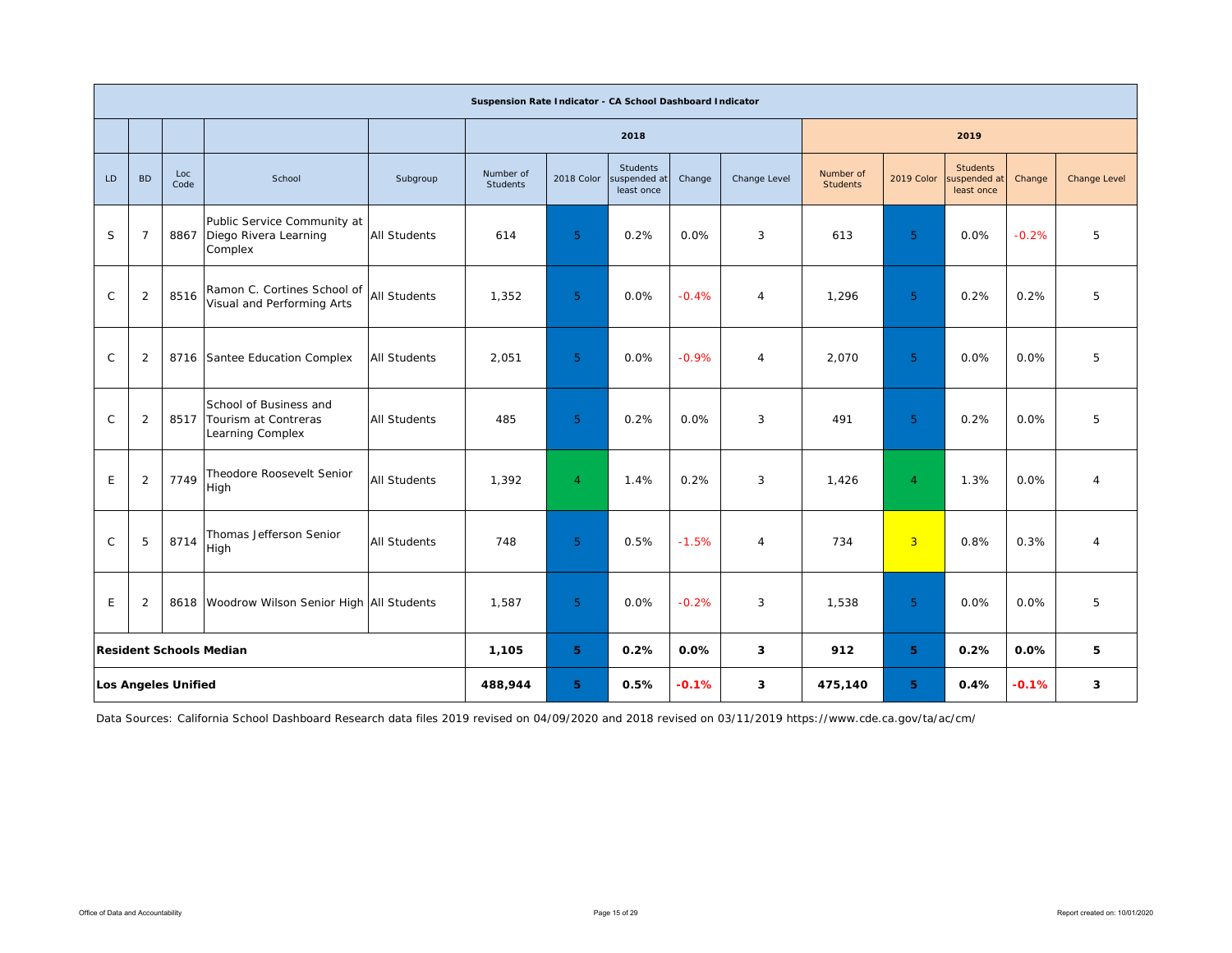### **Alliance Susan and Eric Smidt Technology High Graduation Rate Indicator**

Graduation Rate: Students completing high school, which includes students who receive a standard high school diploma or complete their graduation requirements at an alternative school. Color: 1 = Red, 2 = Orange, 3 = Yellow,  $\overline{4}$  = Green, 5 = Blue, 0 = No Color. Change Level: 1 = Declined Significantly, 2 = Declined, 3 = Maintained, 4 = Increased, 5 = Increased Significantly, 0 = No Data. An "--" means that data is not currently available. **Source: Data collected by the California Department of Education (CDE) through the California** *Longitudinal Pupil Achievement Data System (CALPADS), California School Dashboard, and testing vendor. Aggregate data files are provided by the CDE – Data Reporting Office at http://www.cde.ca.gov/ds/sd/sd/filesenr.asp and California School Dashboard System of Support https://www.cde.ca.gov/ta/ac/cm/. Please note: There may be slight differences with some of the information in this report and with what is displayed in Dataquest and CA Dashboard due to changes in file modifications such as Date Modified, Date Posted, other data updates by the testing vendor and updates in CALPADS.* 

|              |                |                         |                                                                                |                     |                                      |                | Graduation Rate Indicator - CA School Dashboard Indicator |         |                         |                                             |                         |                                        |          |                |
|--------------|----------------|-------------------------|--------------------------------------------------------------------------------|---------------------|--------------------------------------|----------------|-----------------------------------------------------------|---------|-------------------------|---------------------------------------------|-------------------------|----------------------------------------|----------|----------------|
|              |                |                         |                                                                                |                     |                                      |                | 2018                                                      |         |                         |                                             |                         | 2019                                   |          |                |
| LD.          | <b>BD</b>      | Loc Code                | School                                                                         | Subgroup            | Number of<br>Students with<br>Scores | 2018 Color     | Percentage of<br>graduated<br>students                    | Change  | Change Level            | Number of<br>Students with<br><b>Scores</b> | 2019 Color              | Percentage of<br>graduated<br>students | Change   | Change Level   |
| E.           | $\overline{2}$ | 7684                    | <b>Alliance Susan and Eric</b><br>Smidt Technology High                        | <b>All Students</b> | 126                                  | 3 <sup>1</sup> | 89.7%                                                     | $-0.1%$ | $\overline{\mathbf{3}}$ | 149                                         | $\overline{\mathbf{3}}$ | 89.9%                                  | 0.1%     | 3 <sup>2</sup> |
|              |                | <b>Resident Schools</b> |                                                                                |                     |                                      |                |                                                           |         |                         |                                             |                         |                                        |          |                |
| E            | $\overline{2}$ | 8729                    | Abraham Lincoln Senior High All Students                                       |                     | 268                                  | $\overline{2}$ | 76.1%                                                     | $-1.8%$ | $\overline{2}$          | 223                                         | $\overline{4}$          | 82.1%                                  | 5.4%     | 5              |
| S            | $\overline{7}$ |                         | Academy for Multilingual<br>7667 Arts and Science at Mervyn<br>M. Dymally High | <b>All Students</b> | 145                                  | $\overline{2}$ | 76.6%                                                     | $-6.2%$ | $\overline{2}$          | 132                                         | $\overline{3}$          | 79.6%                                  | 2.7%     | $\overline{4}$ |
| $\mathsf{C}$ | 2              |                         | 8543 Belmont Senior High                                                       | <b>All Students</b> | 241                                  | $\mathbf{1}$   | 61.0%                                                     | $-7.0%$ | $\mathbf{1}$            | 309                                         | $\mathbf{1}$            | 59.9%                                  | $-4.0%$  | $\overline{2}$ |
| $\mathsf{C}$ | 5              | 8643                    | Benjamin Franklin Senior<br>High                                               | <b>All Students</b> | 330                                  | $\overline{4}$ | 86.4%                                                     | 1.6%    | $\overline{4}$          | 325                                         | $\overline{4}$          | 88.3%                                  | 1.8%     | $\overline{4}$ |
| S            | $\overline{7}$ |                         | Communication and<br>7718 Technology at Diego Rivera<br>Learning Complex       | <b>All Students</b> | 110                                  | $\overline{4}$ | 86.4%                                                     | 12.9%   | $\overline{4}$          | 131                                         | $\overline{2}$          | 71.8%                                  | $-15.2%$ | $\overline{2}$ |
| $\mathsf{C}$ | 2              |                         | Contreras Learning Center-<br>8207 Academic Leadership<br>Community            | <b>All Students</b> | 105                                  | 3 <sup>1</sup> | 77.1%                                                     | 2.7%    | $\overline{4}$          | 115                                         | $\mathbf{1}$            | 62.6%                                  | $-14.8%$ | $\overline{2}$ |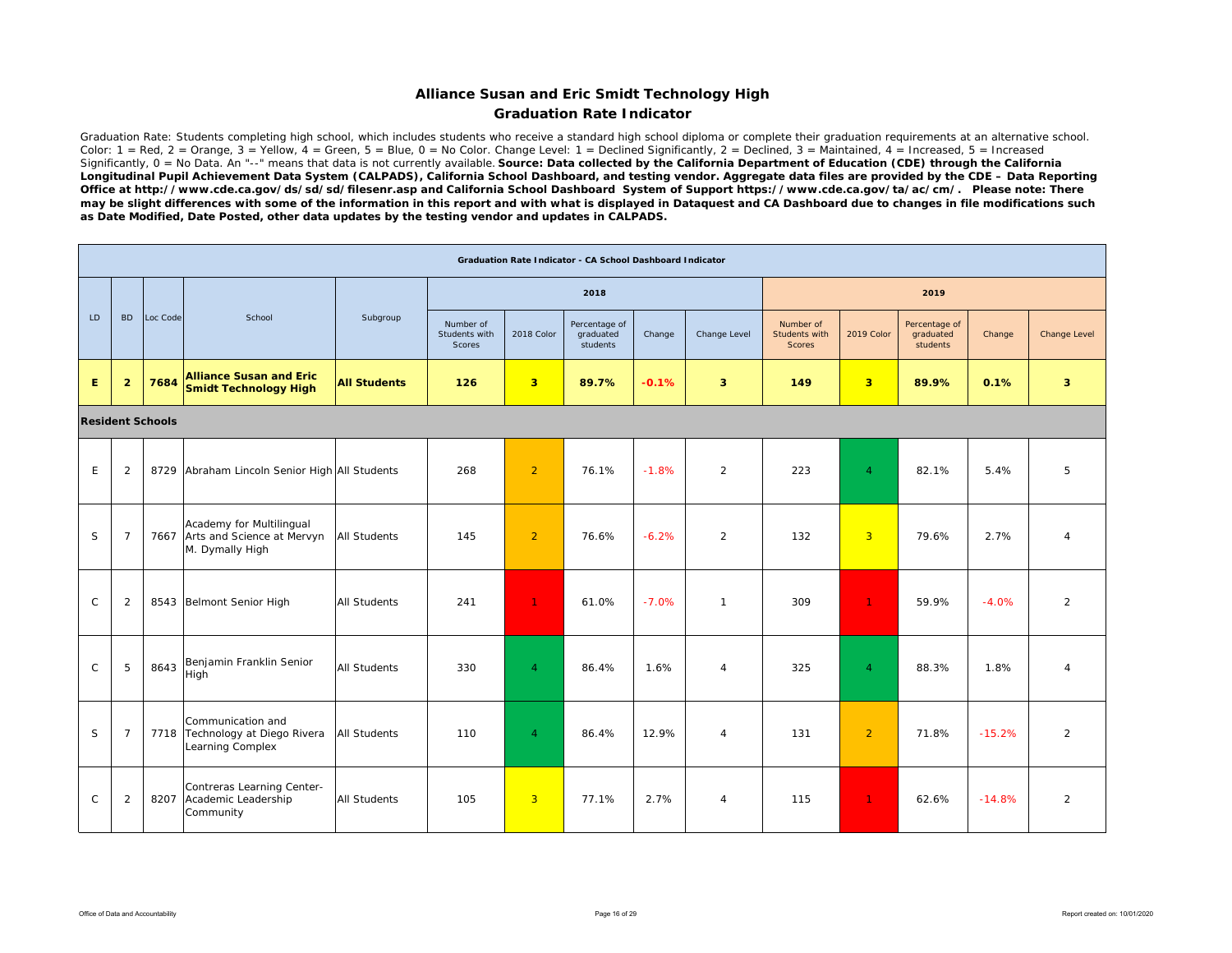|              |                |          |                                                                                           |              |                                      |                     | Graduation Rate Indicator - CA School Dashboard Indicator |               |                |                                      |                 |                                        |         |                |
|--------------|----------------|----------|-------------------------------------------------------------------------------------------|--------------|--------------------------------------|---------------------|-----------------------------------------------------------|---------------|----------------|--------------------------------------|-----------------|----------------------------------------|---------|----------------|
|              |                |          |                                                                                           |              |                                      |                     | 2018                                                      |               |                |                                      |                 | 2019                                   |         |                |
| LD           | <b>BD</b>      | Loc Code | School                                                                                    | Subgroup     | Number of<br>Students with<br>Scores | 2018 Color          | Percentage of<br>graduated<br>students                    | Change        | Change Level   | Number of<br>Students with<br>Scores | 2019 Color      | Percentage of<br>graduated<br>students | Change  | Change Level   |
| $\mathsf{C}$ | $\overline{2}$ | 8774     | Contreras Learning Center-<br>Los Angeles School of Global All Students<br><b>Studies</b> |              | 88                                   | $\overline{2}$      | 68.2%                                                     | $-10.3%$      | $\overline{2}$ | 83                                   | $\overline{2}$  | 68.7%                                  | $-0.2%$ | 3              |
| $\mathsf C$  | 2              | 8527     | Contreras Learning Center-<br>School of Social Justice                                    | All Students | 125                                  | $\overline{2}$      | 73.6%                                                     | $-2.8%$       | $\overline{2}$ | 99                                   | $\overline{2}$  | 74.8%                                  | 0.9%    | 3              |
| S            | $\overline{7}$ | 7719     | Diego Rivera Learning<br>Complex Green Design<br>STEAM Academy                            | All Students | 110                                  | $\overline{2}$      | 79.1%                                                     | 0.1%          | 3              | 110                                  | $\overline{4}$  | 86.4%                                  | 7.1%    | $\overline{4}$ |
| $\mathsf{C}$ | $\overline{7}$ | 7722     | Dr. Maya Angelou<br>Community High                                                        | All Students | 224                                  | $\overline{3}$      | 67.4%                                                     | 6.3%          | 5              | 238                                  | $\mathbf{1}$    | 62.6%                                  | $-5.1%$ | $\overline{1}$ |
| $\mathsf C$  | 2              | 8544     | Edward R. Roybal Learning<br>Center                                                       | All Students | 265                                  | $\overline{4}$      | 80.8%                                                     | 5.2%          | 5              | 254                                  | $\blacklozenge$ | 83.1%                                  | 1.2%    | $\overline{4}$ |
| $\mathsf E$  | 2              | 8611     | Felicitas and Gonzalo<br>Mendez High                                                      | All Students | 271                                  | $\overline{2}$      | 88.9%                                                     | $-1.1%$       | $\overline{2}$ | 255                                  | $\overline{2}$  | 84.3%                                  | $-4.7%$ | 2              |
| $\mathsf S$  | $\overline{7}$ | 8650     | John C. Fremont Senior High All Students                                                  |              | 449                                  | $\overline{2}$      | 80.6%                                                     | $-2.2%$       | $\overline{2}$ | 514                                  | $\mathbf{1}$    | 73.7%                                  | $-7.0%$ | $\overline{1}$ |
| $\mathsf{C}$ | $\mathbf{1}$   |          | 8743 Manual Arts Senior High                                                              | All Students | 373                                  | $\blacklozenge$     | 74.0%                                                     | $-6.0%$       | $\mathbf{1}$   | 429                                  | $\overline{4}$  | 80.7%                                  | 6.3%    | 5              |
| $\mathsf{C}$ | 5              | 7614     | NAVA College Preparatory<br>Academy                                                       | All Students | 220                                  | $\mathsf{O}\xspace$ | 89.5%                                                     | $\sim$ $\sim$ | $\circ$        | 173                                  | $\overline{2}$  | 85.6%                                  | $-4.0%$ | $\overline{2}$ |
| S            | $\overline{7}$ | 7721     | Performing Arts Community<br>at Diego Rivera Learning<br>Complex                          | All Students | 126                                  | $\overline{4}$      | 85.7%                                                     | 7.5%          | $\overline{4}$ | 142                                  | $\overline{2}$  | 82.4%                                  | $-3.4%$ | 2              |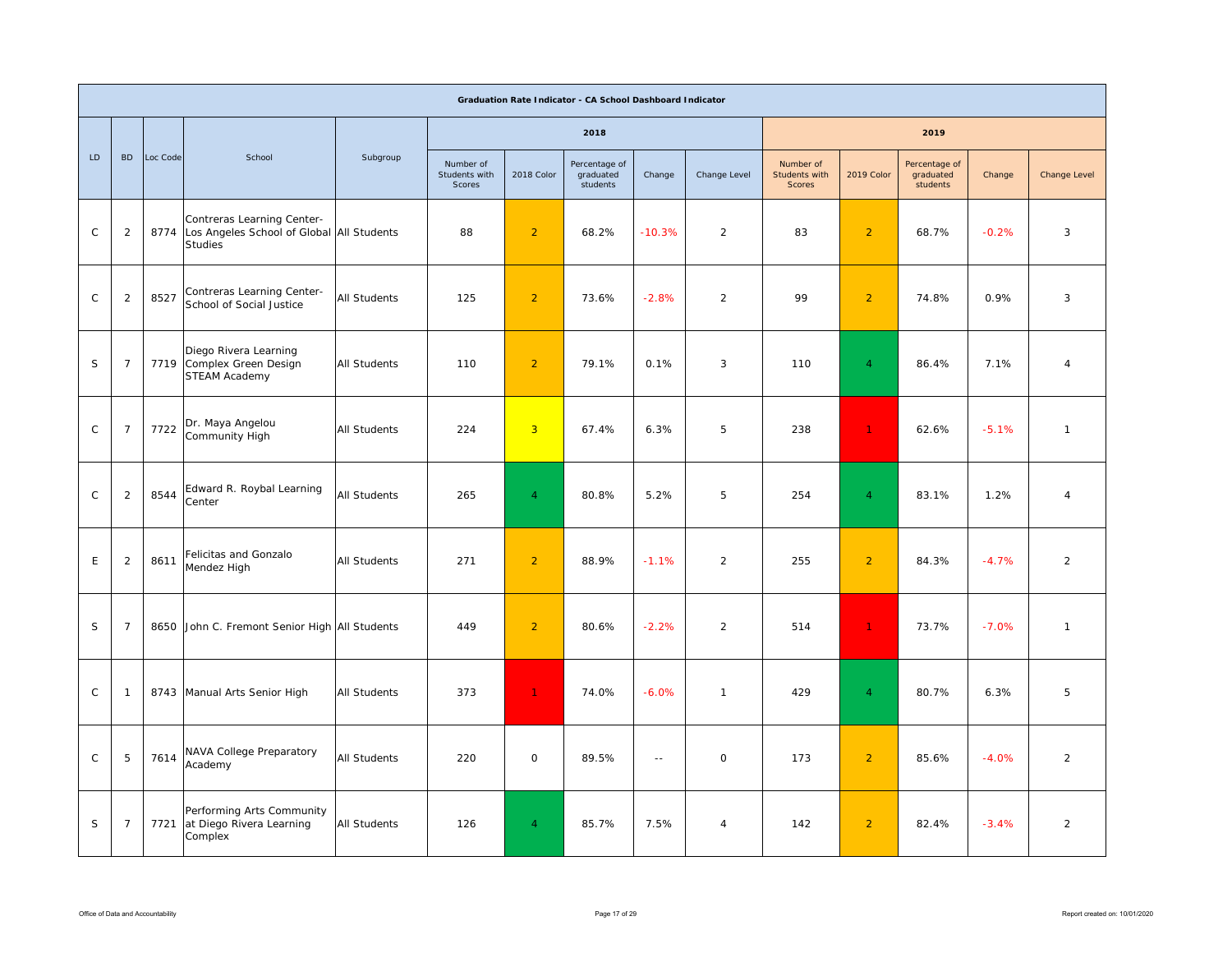|              |                                                                |                            |                                                                         |                     |                                      |                | Graduation Rate Indicator - CA School Dashboard Indicator |                |                |                                      |                         |                                        |         |                     |
|--------------|----------------------------------------------------------------|----------------------------|-------------------------------------------------------------------------|---------------------|--------------------------------------|----------------|-----------------------------------------------------------|----------------|----------------|--------------------------------------|-------------------------|----------------------------------------|---------|---------------------|
|              |                                                                |                            |                                                                         |                     |                                      |                | 2018                                                      |                |                |                                      |                         | 2019                                   |         |                     |
| LD           | <b>BD</b>                                                      | Loc Code                   | School                                                                  | Subgroup            | Number of<br>Students with<br>Scores | 2018 Color     | Percentage of<br>graduated<br>students                    | Change         | Change Level   | Number of<br>Students with<br>Scores | 2019 Color              | Percentage of<br>graduated<br>students | Change  | <b>Change Level</b> |
| S            | $\overline{7}$                                                 | 8867                       | Public Service Community at<br>Diego Rivera Learning<br>Complex         | <b>All Students</b> | 150                                  | $\overline{4}$ | 86.7%                                                     | 6.7%           | 5              | 157                                  | $\overline{4}$          | 87.9%                                  | 1.1%    | $\overline{4}$      |
| $\mathsf C$  | $\overline{2}$                                                 | 8516                       | Ramon C. Cortines School of<br>Visual and Performing Arts               | <b>All Students</b> | 343                                  | 5 <sup>5</sup> | 96.5%                                                     | 4.6%           | $\overline{4}$ | 338                                  | 5 <sub>5</sub>          | 95.0%                                  | $-1.6%$ | $\overline{2}$      |
| $\mathsf{C}$ | $\overline{2}$                                                 |                            | 8716 Santee Education Complex                                           | <b>All Students</b> | 339                                  | $\overline{2}$ | 77.0%                                                     | $-3.5%$        | $\overline{2}$ | 460                                  | $\overline{3}$          | 78.7%                                  | 1.1%    | $\overline{4}$      |
| $\mathsf{C}$ | $\overline{2}$                                                 |                            | School of Business and<br>8517 Tourism at Contreras<br>Learning Complex | <b>All Students</b> | 94                                   | $\overline{2}$ | 71.3%                                                     | $-8.9%$        | 2              | 112                                  | $\overline{4}$          | 83.0%                                  | 11.2%   | $\overline{4}$      |
| E            | 2                                                              | 7749                       | Theodore Roosevelt Senior<br>High                                       | <b>All Students</b> | 324                                  | $\mathbf{1}$   | 71.9%                                                     | $-6.5%$        | $\mathbf{1}$   | 319                                  | $\overline{3}$          | 74.3%                                  | 1.2%    | $\overline{4}$      |
| $\mathsf{C}$ | Thomas Jefferson Senior<br>8714<br>5<br>All Students<br>High   |                            |                                                                         | 172                 | $\overline{3}$                       | 73.3%          | 3.1%                                                      | $\overline{4}$ | 149            | $\overline{2}$                       | 73.2%                   | $-0.6%$                                | 3       |                     |
| E            | 8618 Woodrow Wilson Senior High All Students<br>$\overline{2}$ |                            |                                                                         | 355                 | $\overline{2}$                       | 82.5%          | $-1.1%$                                                   | $\overline{2}$ | 362            | $\overline{4}$                       | 87.0%                   | 4.2%                                   | 4       |                     |
|              |                                                                |                            | <b>Resident Schools Median</b>                                          |                     | 224                                  | $\overline{2}$ | 77.1%                                                     | $-1.1%$        | $\overline{2}$ | 223                                  | $\overline{\mathbf{3}}$ | 80.7%                                  | 0.9%    | 3                   |
|              |                                                                | <b>Los Angeles Unified</b> |                                                                         |                     | 31,962                               | $\overline{4}$ | 82.7%                                                     | 1.7%           | 4              | 31,649                               | 3                       | 82.1%                                  | $-0.5%$ | 3                   |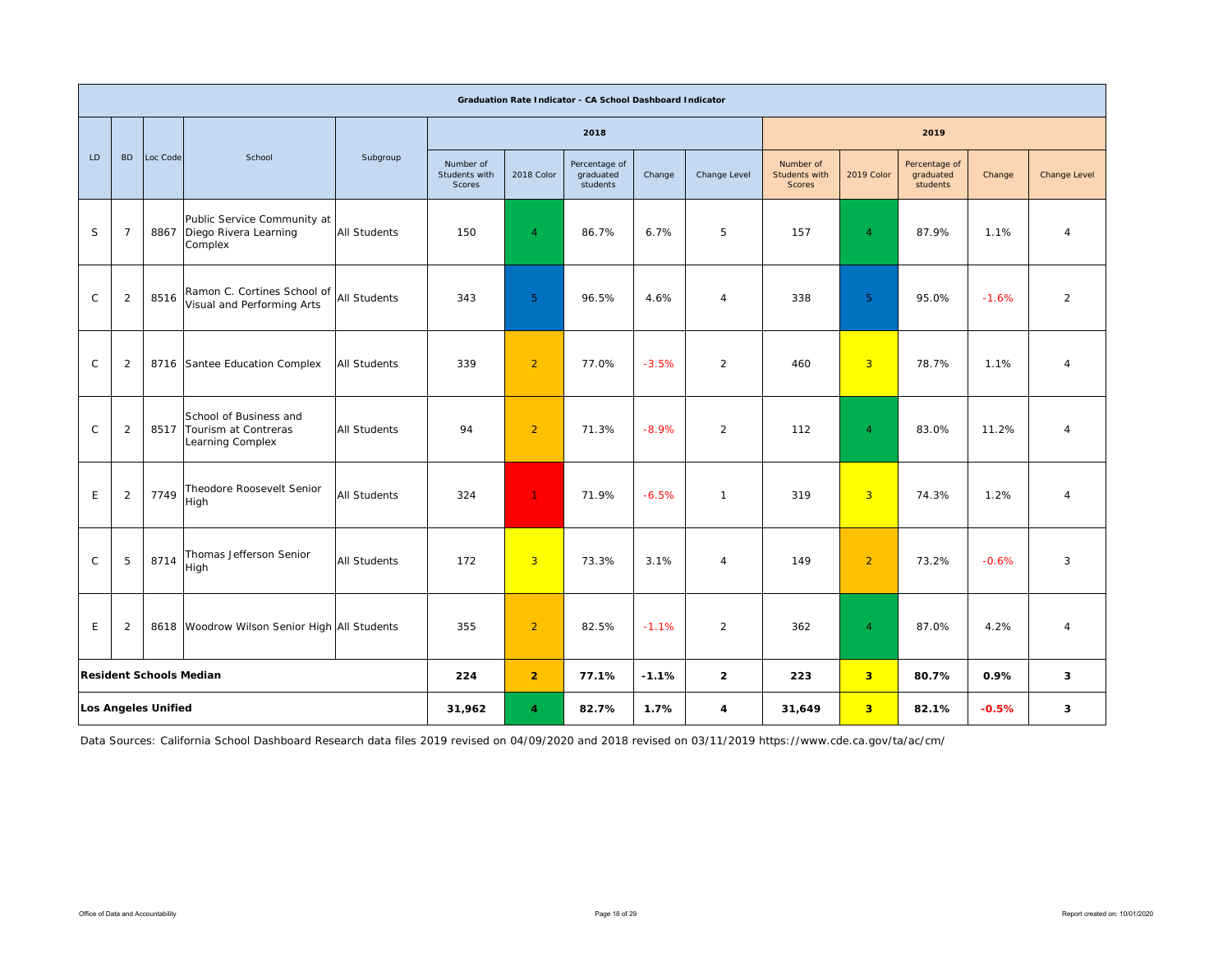### **Alliance Susan and Eric Smidt Technology High**

#### **2019-20 Enrollment Report**

This report displays CALPADS K-12 enrollment number and percentages of select subgroups. Annual enrollment consists of the number of students primarily enrolled on Census Day (the first Wednesday in October). This informat CALPADS as being accurate by authorized district or school personnel. In order to certify data in CALPADS, authorized district or charter school personnel are required to review the accuracy of all data associated with the provided by the CDE – Data Reporting Office at http://www.cde.ca.gov/ds/sd/sd/filesenr.asp and California School Dashboard System of Support https://www.cde.ca.gov/ta/ac/cm/. Please note: There may be slight differences

| LD.          | <b>BD</b>               | Loc<br>Code | School                                                                 | <b>Enrollment</b> | F/R Meal | GATE  | American<br>Indian or<br>Alaska<br>Native | Asian | Black or<br>African<br>American | English<br>Learner | Filipino | Foster<br>Youth | Homeless | Latino | Migrant<br>Education | <b>Native</b><br>Hawaiian<br>or Pacific<br>Islander | Not<br>Reported | Socio-<br>economic<br>ally<br>Disadvant<br>aged | Students<br>with<br><b>Disabilities</b> | Two or<br>More<br>Races | White |
|--------------|-------------------------|-------------|------------------------------------------------------------------------|-------------------|----------|-------|-------------------------------------------|-------|---------------------------------|--------------------|----------|-----------------|----------|--------|----------------------|-----------------------------------------------------|-----------------|-------------------------------------------------|-----------------------------------------|-------------------------|-------|
| Ε.           | $\overline{2}$          | 7684        | <b>Alliance Susan and Eric Smidt</b><br><b>Technology High</b>         | 504               | 98.0%    | 4.0%  | 0.0%                                      | 1.4%  | 1.4%                            | 13.7%              | 0.4%     | 0.2%            | 1.0%     | 95.8%  | 0.0%                 | 0.0%                                                | 0.0%            | 98.6%                                           | 15.9%                                   | 0.0%                    | 1.0%  |
|              | <b>Resident Schools</b> |             |                                                                        |                   |          |       |                                           |       |                                 |                    |          |                 |          |        |                      |                                                     |                 |                                                 |                                         |                         |       |
| E            | $\overline{2}$          | 8729        | Abraham Lincoln Senior High                                            | 1,103             | 95.9%    | 20.1% | 0.0%                                      | 21.8% | 2.4%                            | 13.8%              | 0.3%     | 0.5%            | 1.2%     | 74.0%  | 0.5%                 | 0.3%                                                | 0.0%            | 96.3%                                           | 16.6%                                   | 0.3%                    | 1.1%  |
| S            | $\overline{7}$          | 7667        | Academy for Multilingual Arts and<br>Science at Mervyn M. Dymally High | 648               | 98.0%    | 5.1%  | 0.0%                                      | 0.2%  | 19.9%                           | 24.4%              | 0.0%     | 1.2%            | 2.3%     | 78.5%  | 0.0%                 | 0.2%                                                | 0.3%            | 98.6%                                           | 19.9%                                   | 0.6%                    | 0.3%  |
| $\mathsf{C}$ | $\overline{2}$          | 8543        | Belmont Senior High                                                    | 778               | 87.1%    | 8.2%  | 0.0%                                      | 1.5%  | 2.4%                            | 50.9%              | 3.1%     | 0.4%            | 2.1%     | 90.7%  | 0.0%                 | 0.0%                                                | 0.4%            | 92.3%                                           | 11.6%                                   | 0.5%                    | 1.3%  |
| $\mathsf{C}$ | 5                       | 8643        | Benjamin Franklin Senior High                                          | 1,416             | 89.7%    | 22.6% | 0.4%                                      | 1.3%  | 0.7%                            | 7.1%               | 2.6%     | 0.2%            | 0.1%     | 91.3%  | 0.1%                 | 0.4%                                                | 0.1%            | 91.0%                                           | 11.2%                                   | 0.1%                    | 3.1%  |
| S            | $\overline{7}$          | 7718        | Communication and Technology at<br>Diego Rivera Learning Complex       | 505               | 94.7%    | 10.9% | 0.0%                                      | 0.0%  | 3.8%                            | 24.4%              | 0.0%     | 0.8%            | 1.4%     | 92.3%  | 0.2%                 | 0.0%                                                | 0.0%            | 95.8%                                           | 12.9%                                   | 0.0%                    | 4.0%  |
| $\mathsf{C}$ | $\overline{2}$          | 8207        | Contreras Learning Center-Academic<br>Leadership Community             | 457               | 98.9%    | 16.8% | 0.2%                                      | 0.4%  | 2.2%                            | 31.5%              | 1.3%     | 0.2%            | 2.2%     | 95.0%  | 0.2%                 | 0.4%                                                | 0.0%            | 99.1%                                           | 10.3%                                   | 0.2%                    | 0.2%  |
| $\mathsf{C}$ | $\overline{2}$          | 8774        | Contreras Learning Center-Los Angeles<br>School of Global Studies      | 358               | 98.0%    | 7.8%  | 0.3%                                      | 0.8%  | 0.3%                            | 42.7%              | 0.6%     | 0.3%            | 3.9%     | 97.8%  | 0.0%                 | 0.0%                                                | 0.0%            | 99.2%                                           | 10.3%                                   | 0.0%                    | 0.3%  |
| C            | $\overline{2}$          | 8527        | Contreras Learning Center-School of<br>Social Justice                  | 483               | 97.3%    | 7.9%  | 0.0%                                      | 0.4%  | 1.9%                            | 36.6%              | 1.2%     | 0.2%            | 3.5%     | 95.4%  | 0.0%                 | 0.0%                                                | 0.0%            | 98.1%                                           | 5.8%                                    | 0.0%                    | 1.0%  |
| S            | $\overline{7}$          | 7719        | Diego Rivera Learning Complex Green<br>Design STEAM Academy            | 556               | 96.8%    | 13.8% | 0.0%                                      | 0.2%  | 4.1%                            | 14.4%              | 0.0%     | 0.4%            | 2.3%     | 94.6%  | 0.0%                 | 0.0%                                                | 0.0%            | 97.7%                                           | 12.2%                                   | 0.4%                    | 0.7%  |
| $\mathsf C$  | $\overline{7}$          | 7722        | Dr. Maya Angelou Community High                                        | 1,094             | 96.9%    | 7.0%  | 0.0%                                      | 0.0%  | 7.4%                            | 34.5%              | 0.0%     | 0.5%            | 0.4%     | 91.3%  | 0.1%                 | 0.0%                                                | 0.1%            | 97.8%                                           | 13.8%                                   | 0.2%                    | 1.0%  |
| C            | $\overline{2}$          | 8544        | Edward R. Roybal Learning Center                                       | 833               | 96.0%    | 8.9%  | 0.2%                                      | 2.9%  | 2.9%                            | 22.8%              | 4.1%     | 0.7%            | 2.0%     | 88.4%  | 0.0%                 | 0.0%                                                | 0.2%            | 96.9%                                           | 16.0%                                   | 0.4%                    | 1.0%  |
| E            | $\overline{2}$          | 8611        | Felicitas and Gonzalo Mendez High                                      | 1,013             | 92.0%    | 11.6% | 0.2%                                      | 0.5%  | 0.7%                            | 12.5%              | 0.1%     | 0.2%            | 0.3%     | 97.4%  | 0.7%                 | 0.0%                                                | 0.1%            | 93.9%                                           | 18.6%                                   | 0.0%                    | 1.0%  |
| S            | $\overline{7}$          | 8650        | John C. Fremont Senior High                                            | 2,125             | 96.4%    | 12.0% | 0.0%                                      | 0.0%  | 9.6%                            | 20.9%              | 0.0%     | 0.8%            | 0.8%     | 89.5%  | 0.0%                 | 0.0%                                                | 0.0%            | 97.4%                                           | 13.8%                                   | 0.0%                    | 0.9%  |
| $\mathsf{C}$ | $\mathbf{1}$            | 8743        | Manual Arts Senior High                                                | 1,298             | 82.4%    | 8.2%  | 0.5%                                      | 0.3%  | 14.4%                           | 35.1%              | 0.2%     | 0.5%            | 1.7%     | 82.8%  | 0.1%                 | 0.1%                                                | 0.3%            | 86.9%                                           | 14.7%                                   | 0.5%                    | 0.9%  |
| $\mathsf{C}$ | 5                       | 7614        | NAVA College Preparatory Academy                                       | 702               | 98.4%    | 16.0% | 0.1%                                      | 0.1%  | 2.6%                            | 23.4%              | 0.0%     | 0.4%            | 2.1%     | 96.3%  | 0.6%                 | 0.0%                                                | 0.1%            | 98.9%                                           | 9.3%                                    | 0.0%                    | 0.7%  |
| S            | -7                      | 7721        | Performing Arts Community at Diego<br>Rivera Learning Complex          | 556               | 94.6%    | 8.3%  | 0.2%                                      | 0.0%  | 8.8%                            | 23.7%              | 0.0%     | 1.1%            | 0.9%     | 90.3%  | 0.0%                 | 0.0%                                                | 0.0%            | 95.5%                                           | 9.5%                                    | 0.0%                    | 0.7%  |
| S            | -7                      | 8867        | Public Service Community at Diego<br>Rivera Learning Complex           | 543               | 98.2%    | 12.2% | 0.0%                                      | 0.0%  | 4.2%                            | 16.9%              | 0.0%     | 0.7%            | 0.6%     | 94.5%  | 0.4%                 | 0.0%                                                | 0.2%            | 98.3%                                           | 10.5%                                   | 0.0%                    | 1.1%  |
| $\mathsf{C}$ | $\overline{2}$          | 8516        | Ramon C. Cortines School of Visual and<br>Performing Arts              | 1,169             | 69.5%    | 20.3% | 0.6%                                      | 4.2%  | 7.1%                            | 4.4%               | 2.4%     | 0.1%            | 0.7%     | 69.5%  | 0.1%                 | 0.0%                                                | 0.0%            | 71.7%                                           | 11.5%                                   | 1.8%                    | 14.5% |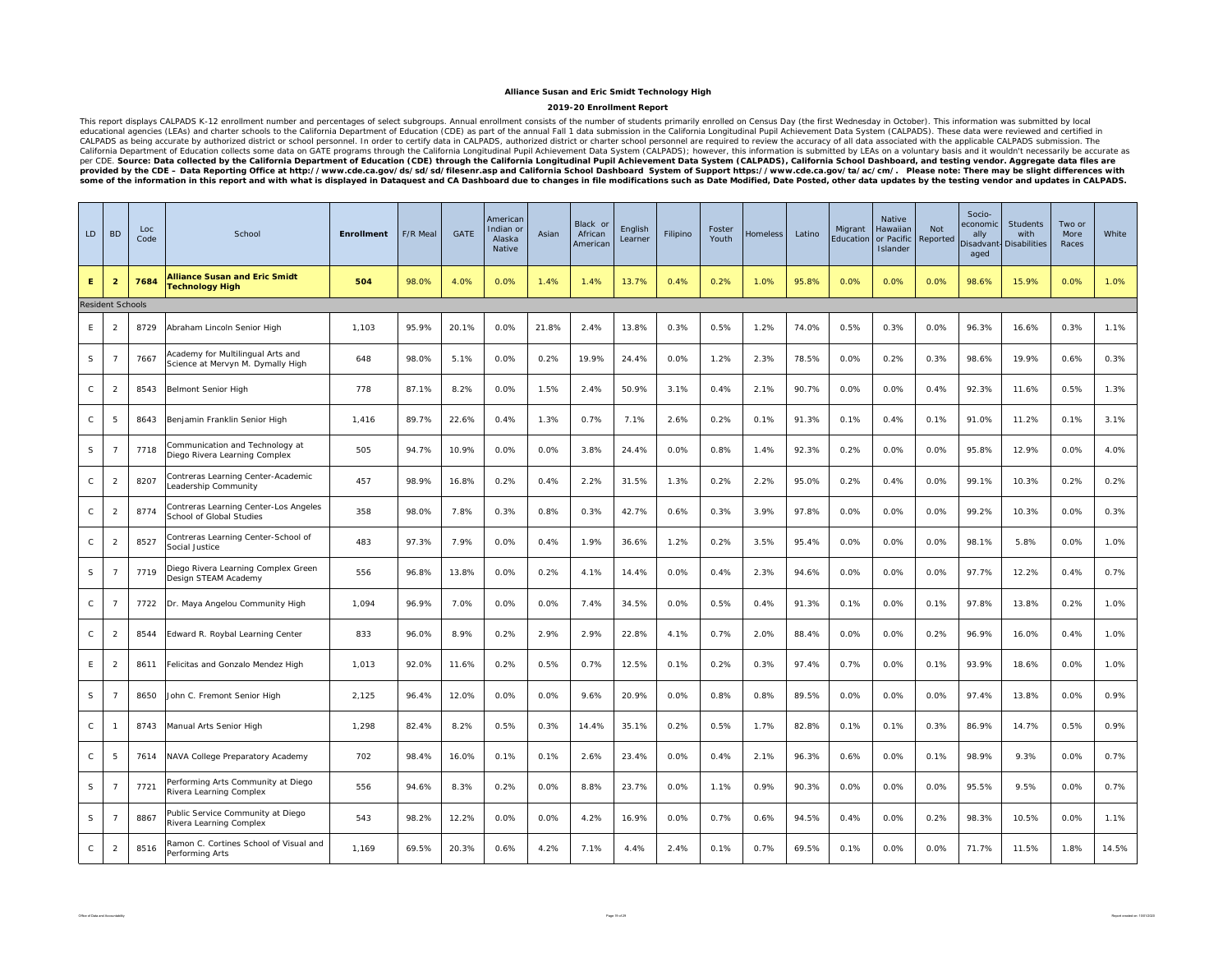| LD.          | <b>BD</b>               | Loc<br>Code                | School                                                          | Enrollment | F/R Meal | <b>GATE</b> | American<br>Indian or<br>Alaska<br>Native | Asian | Black or<br>African<br>American | English<br>Learner | Filipino | Foster<br>Youth | <b>Homeless</b> | Latino | Migrant<br>Education or Pacific Reported | Native<br>Hawaiian<br>Islander | Not  | Socio-<br>economic<br>ally<br>aged | Students<br>with<br>Disadvant Disabilities | Two or<br>More<br>Races | White |
|--------------|-------------------------|----------------------------|-----------------------------------------------------------------|------------|----------|-------------|-------------------------------------------|-------|---------------------------------|--------------------|----------|-----------------|-----------------|--------|------------------------------------------|--------------------------------|------|------------------------------------|--------------------------------------------|-------------------------|-------|
|              | $\overline{2}$          | 8716                       | Santee Education Complex                                        | 1.788      | 98.0%    | 12.5%       | 0.0%                                      | 0.1%  | 5.2%                            | 21.1%              | 0.0%     | 0.2%            | 0.8%            | 93.0%  | 0.2%                                     | 0.1%                           | 0.1% | 98.3%                              | 13.1%                                      | 0.1%                    | 1.5%  |
| C            | $\overline{2}$          | 8517                       | School of Business and Tourism at<br>Contreras Learning Complex | 431        | 98.4%    | 11.8%       | 0.2%                                      | 1.4%  | 1.2%                            | 33.6%              | 0.9%     | 0.2%            | 3.5%            | 95.6%  | 0.0%                                     | 0.0%                           | 0.0% | 98.6%                              | 12.8%                                      | 0.0%                    | 0.7%  |
| E.           | $\overline{2}$          | 7749                       | Theodore Roosevelt Senior High                                  | 1,348      | 97.0%    | 9.1%        | 0.0%                                      | 0.2%  | 0.6%                            | 17.7%              | 0.2%     | 1.2%            | 0.8%            | 97.9%  | 0.3%                                     | 0.0%                           | 0.1% | 97.6%                              | 16.2%                                      | 0.1%                    | 0.8%  |
| $\mathsf{C}$ | $\overline{5}$          | 8714                       | Thomas Jefferson Senior High                                    | 709        | 98.0%    | 10.6%       | 0.0%                                      | 0.0%  | 9.0%                            | 32.9%              | 0.1%     | 0.8%            | 16.4%           | 88.9%  | 0.3%                                     | 0.0%                           | 0.3% | 98.3%                              | 14.0%                                      | 0.1%                    | 1.6%  |
| E.           |                         | 8618                       | Woodrow Wilson Senior High                                      | 1.411      | 93.1%    | 17.1%       | 0.1%                                      | 2.7%  | 1.8%                            | 10.3%              | 0.3%     | 0.3%            | 0.0%            | 93.3%  | 0.4%                                     | 0.1%                           | 0.0% | 93.9%                              | 16.1%                                      | 0.4%                    | 1.3%  |
|              | <b>Resident Schools</b> |                            |                                                                 | 778        | 96.8%    | 11.6%       | 0.0%                                      | 0.3%  | 2.9%                            | 23.4%              | 0.2%     | 0.4%            | 1.4%            | 92.3%  | 0.1%                                     | 0.0%                           | 0.1% | 97.6%                              | 12.9%                                      | 0.1%                    | 1.0%  |
|              |                         | <b>Los Angeles Unified</b> |                                                                 | 596,937    | 80.3%    | 10.7%       | 0.2%                                      | 3.6%  | 7.7%                            | 20.0%              | 1.9%     | 0.7%            | 1.3%            | 74.1%  | 0.1%                                     | 0.2%                           | 0.4% | 81.5%                              | 11.4%                                      | 1.6%                    | 10.3% |

Data Source: Data Quest, Student and School Downloadable Data Files https://www.cde.ca.gov/ds/sd/sd/filesenr.asp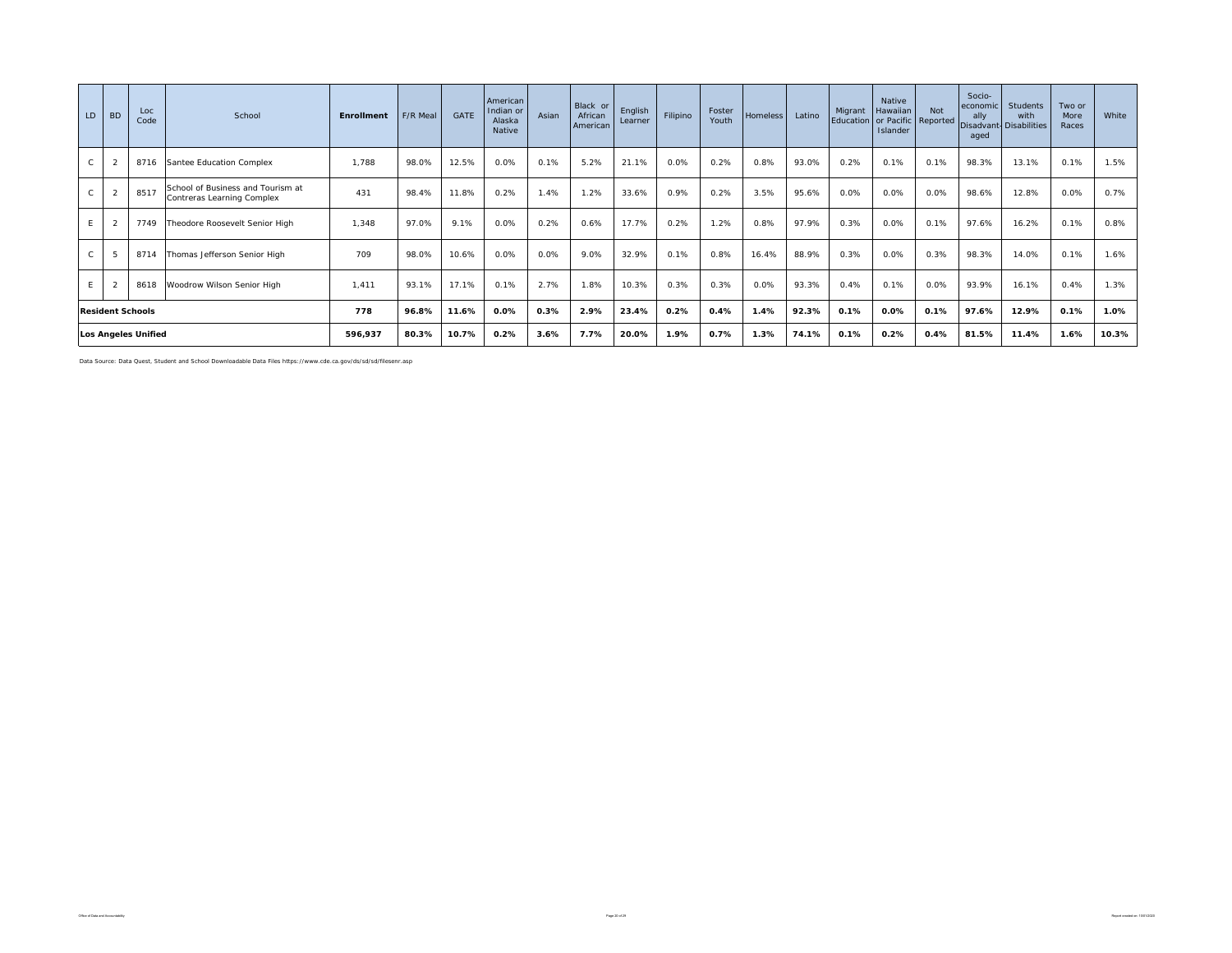## **RECLASSIFICATION RATESAlliance Susan and Eric Smidt Technology High**

This reports shows a two year comparison of the number of English Learners (ELs) on Census Day, the number of students reclassified since the prior Census Day, and the reclassification rate for each specified year. The reclassification rate, displayed in percentage, is calculated by dividing the number reclassified by the number of prior year ELs. *Source: Data collected by the California Department of Education (CDE) through the California Longitudinal Pupil Achievement Data System (CALPADS), California School Dashboard, and testing vendor. Aggregate data files are provided by the CDE – Data Reporting Office at http://www.cde.ca.gov/ds/sd/sd/filesenr.asp and California School Dashboard System of Support https://www.cde.ca.gov/ta/ac/cm/. Please note: There may be slight differences with some of the information in this report and with what is displayed in Dataquest and CA Dashboard due to changes in file modifications such as Date Modified, Date Posted, other data updates by the testing vendor and updates in CALPADS.* 

| LD           | <b>BD</b>               | Loc<br>Code | <b>School</b>                                                          | $17 - 18$<br>EL# | $18-19$<br>Reclass $#$ | $18 - 19$<br><b>Reclass</b><br>Rate | $18 - 19$<br>EL# | $19 - 20$<br>Reclass $#$ | $19 - 20$<br><b>Reclass</b><br>Rate |
|--------------|-------------------------|-------------|------------------------------------------------------------------------|------------------|------------------------|-------------------------------------|------------------|--------------------------|-------------------------------------|
| E            | $\overline{2}$          | 7684        | <b>Alliance Susan and Eric Smidt</b><br><b>Technology High</b>         | 91               | 17                     | 18.7                                | 78               | 8                        | 10.3                                |
|              | <b>Resident Schools</b> |             |                                                                        |                  |                        |                                     |                  |                          |                                     |
| E            | 2                       |             | 8729 Abraham Lincoln Senior High                                       | 196              | 26                     | 13.3                                | 176              | 44                       | 25.0                                |
| S            | $\overline{7}$          | 7667        | Academy for Multilingual Arts and Science at<br>Mervyn M. Dymally High | 190              | 30                     | 15.8                                | 192              | 38                       | 19.8                                |
| $\mathsf{C}$ | 2                       |             | 8543 Belmont Senior High                                               | 425              | 23                     | 5.4                                 | 353              | $\overline{7}$           | 2.0                                 |
| $\mathsf{C}$ | 5                       |             | 8643 Benjamin Franklin Senior High                                     | 150              | 25                     | 16.7                                | 133              | 32                       | 24.1                                |
| S            | $\overline{7}$          | 7718        | Communication and Technology at Diego<br>Rivera Learning Complex       | 124              | 20                     | 16.1                                | 104              | 20                       | 19.2                                |
| $\mathsf{C}$ | $\overline{2}$          | 8207        | Contreras Learning Center-Academic<br>Leadership Community             | 159              | 13                     | 8.2                                 | 165              | 13                       | 7.9                                 |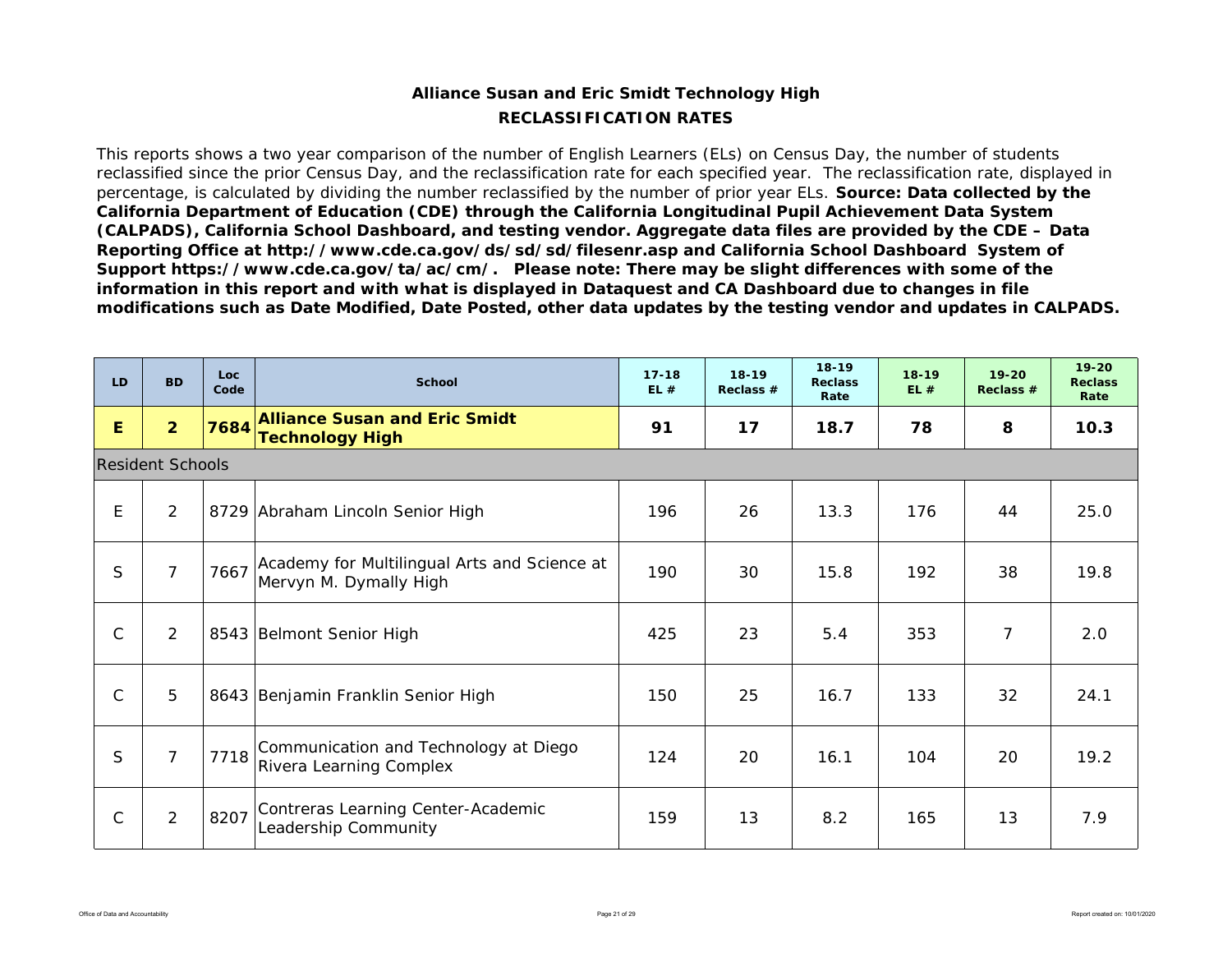| LD.          | <b>BD</b>      | Loc.<br>Code | <b>School</b>                                                            | $17 - 18$<br>EL# | $18 - 19$<br>Reclass $#$ | $18 - 19$<br><b>Reclass</b><br>Rate | $18 - 19$<br>EL# | $19 - 20$<br>Reclass # | $19 - 20$<br><b>Reclass</b><br>Rate |
|--------------|----------------|--------------|--------------------------------------------------------------------------|------------------|--------------------------|-------------------------------------|------------------|------------------------|-------------------------------------|
| $\mathsf{C}$ | $\overline{2}$ | 8774         | Contreras Learning Center-Los Angeles<br><b>School of Global Studies</b> | 109              | 8                        | 7.3                                 | 144              | 6                      | 4.2                                 |
| $\mathsf{C}$ | $\overline{2}$ | 8527         | Contreras Learning Center-School of Social<br>Justice                    | 143              | 16                       | 11.2                                | 150              | 10                     | 6.7                                 |
| S.           | 7 <sup>1</sup> | 7719         | Diego Rivera Learning Complex Green Design<br><b>STEAM Academy</b>       | 101              | 12                       | 11.9                                | 78               | 14                     | 17.9                                |
| $\mathsf{C}$ | $\overline{7}$ |              | 7722 Dr. Maya Angelou Community High                                     | 342              | 29                       | 8.5                                 | 314              | 36                     | 11.5                                |
| $\mathsf{C}$ | 2              |              | 8544 Edward R. Roybal Learning Center                                    | 314              | 66                       | 21                                  | 194              | 59                     | 30.4                                |
| E.           | 2              |              | 8611 Felicitas and Gonzalo Mendez High                                   | 134              | 18                       | 13.4                                | 150              | 38                     | 25.3                                |
| S            | $\overline{7}$ |              | 8650 John C. Fremont Senior High                                         | 455              | 86                       | 18.9                                | 425              | 54                     | 12.7                                |
| $\mathsf{C}$ | $\mathbf{1}$   |              | 8743 Manual Arts Senior High                                             | 440              | 36                       | 8.2                                 | 416              | 32                     | 7.7                                 |
| $\mathsf{C}$ | 5              |              | 7614 NAVA College Preparatory Academy                                    | 143              | 18                       | 12.6                                | 149              | 8                      | 5.4                                 |
| S            | $\overline{7}$ | 7721         | Performing Arts Community at Diego Rivera<br>Learning Complex            | 113              | 16                       | 14.2                                | 110              | 11                     | 10.0                                |
| S            | $\overline{7}$ | 8867         | Public Service Community at Diego Rivera<br>Learning Complex             | 87               | 26                       | 29.9                                | 98               | 14                     | 14.3                                |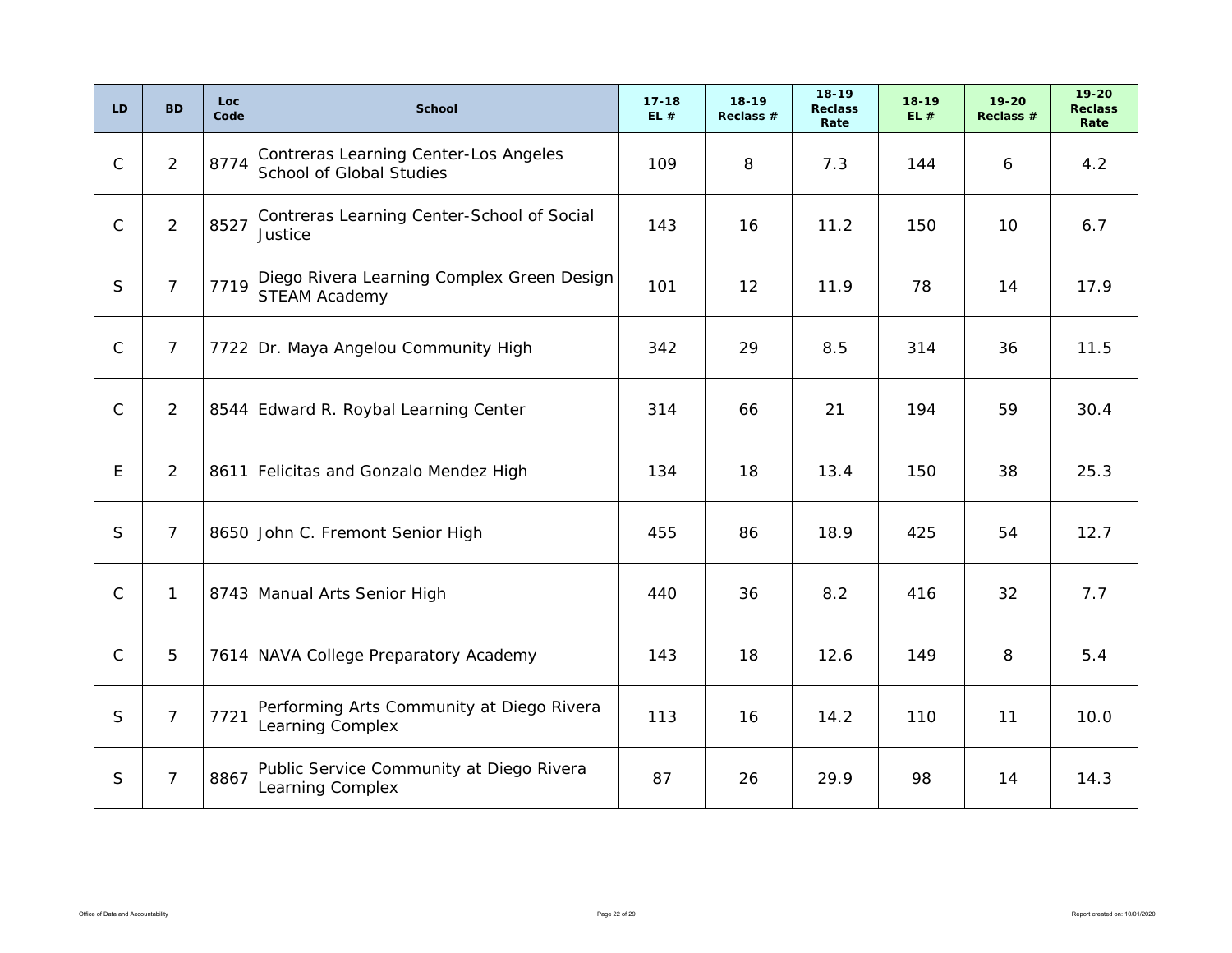| LD.          | <b>BD</b>                  | Loc.<br>Code | <b>School</b>                                                   | $17 - 18$<br>EL# | $18-19$<br>Reclass # | $18 - 19$<br><b>Reclass</b><br>Rate | $18 - 19$<br>EL# | $19 - 20$<br>Reclass # | $19 - 20$<br><b>Reclass</b><br>Rate |
|--------------|----------------------------|--------------|-----------------------------------------------------------------|------------------|----------------------|-------------------------------------|------------------|------------------------|-------------------------------------|
| $\mathsf{C}$ | $\overline{2}$             | 8516         | Ramon C. Cortines School of Visual and<br>Performing Arts       | 68               | 12                   | 17.6                                | 61               | 21                     | 34.4                                |
| $\mathsf C$  | $\overline{2}$             |              | 8716 Santee Education Complex                                   | 467              | 59                   | 12.6                                | 443              | 69                     | 15.6                                |
| $\mathsf{C}$ | $\overline{2}$             | 8517         | School of Business and Tourism at Contreras<br>Learning Complex | 122              | 9                    | 7.4                                 | 113              | 3                      | 2.7                                 |
| E            | $\overline{2}$             |              | 7749 Theodore Roosevelt Senior High                             | 259              | 50                   | 19.3                                | 226              | 36                     | 15.9                                |
| $\mathsf{C}$ | 5                          |              | 8714 Thomas Jefferson Senior High                               | 195              | 20                   | 10.3                                | 160              | 13                     | 8.1                                 |
| E            | $\overline{2}$             |              | 8618 Woodrow Wilson Senior High                                 | 154              | 36                   | 23.4                                | 112              | 14                     | 12.5                                |
|              |                            |              | <b>Resident Schools Median</b>                                  | 154              | 23                   | 13.3                                | 150              | 20                     | 12.7                                |
|              | <b>Los Angeles Unified</b> |              |                                                                 | 143,196          | 32,647               | 22.8                                | 123,579          | 19,510                 | 15.8                                |

Data Source: Data Quest, Student and School Downloadable Data Files https://www.cde.ca.gov/ds/sd/sd/filesreclass.asp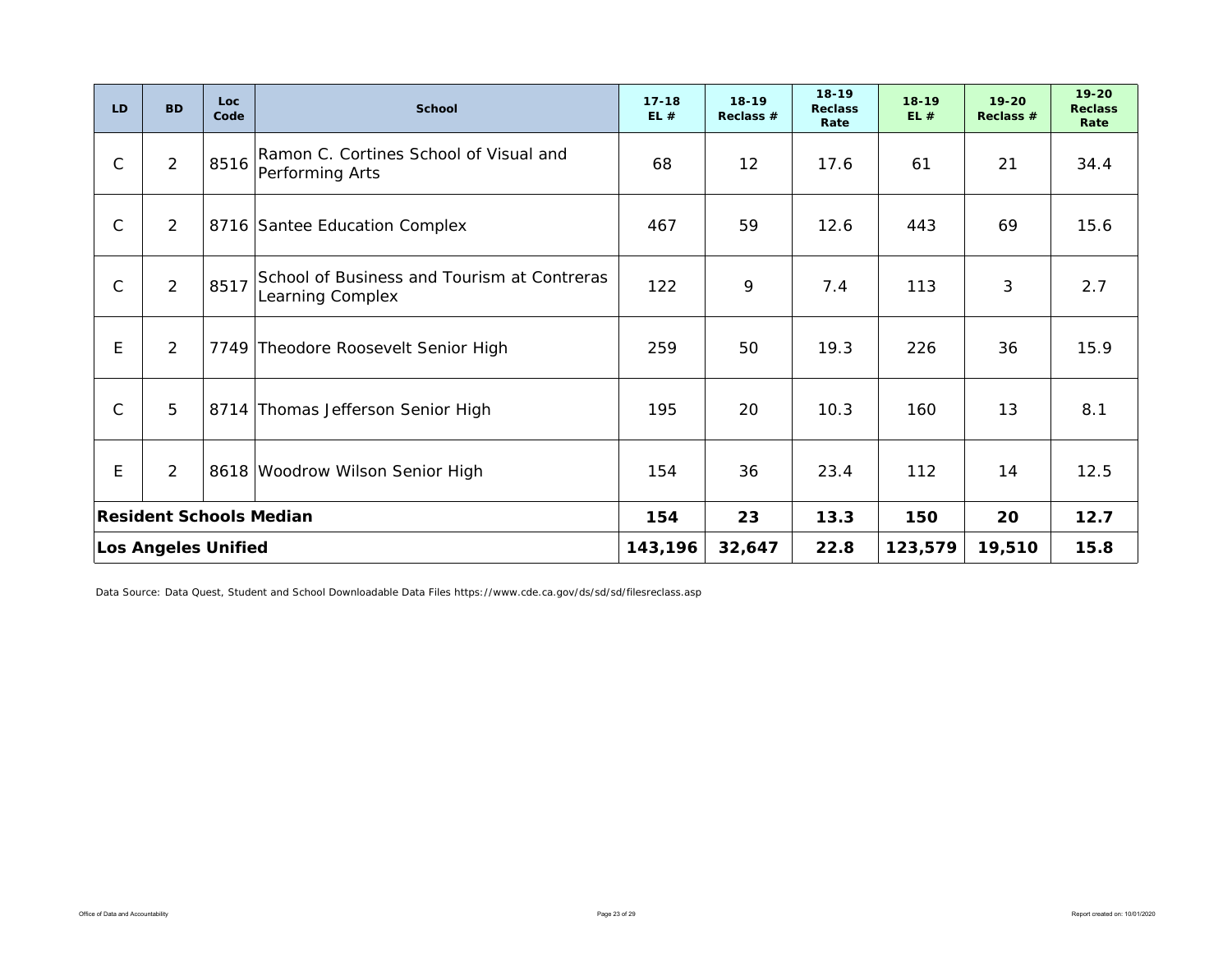### **Alliance Susan and Eric Smidt Technology High**

### **2019-20 "At-Risk" and Long-Term English Learners (LTEL)**

Note: The "EL Total" column in this report displays the summed total of the disaggregated English Learner (EL) data in the four columns under the "English Learners" heading. The "Total (Ever-EL)" column displays the summed total of the data in the "RFEP" column plus the data in the four columns under the "English Learners" heading OR the data in the "EL Total" column, but not both. The percent values displayed in this report are calculated as a percent of the "Total (Ever-EL)" which fully and more accurately considers what happens to all EL students over time, including those who are Reclassified Fluent English Proficient (RFEP). *Source: Data collected by the California Department of Education (CDE) through the California Longitudinal Pupil Achievement Data System (CALPADS), California School Dashboard, and testing vendor. Aggregate data files are provided by the CDE – Data Reporting Office at http://www.cde.ca.gov/ds/sd/sd/filesenr.asp and California School*  Dashboard System of Support https://www.cde.ca.gov/ta/ac/cm/. Please note: There may be slight differences with some of the information in this report and with what is displayed *in Dataquest and CA Dashboard due to changes in file modifications such as Date Modified, Date Posted, other data updates by the testing vendor and updates in CALPADS.* 

|                         |                 |              |                                                                        |                              |                             |                                | <b>English Learners</b>         |                                     |                                |                                                      |                                                                 |                 |                |             |                        |                    |
|-------------------------|-----------------|--------------|------------------------------------------------------------------------|------------------------------|-----------------------------|--------------------------------|---------------------------------|-------------------------------------|--------------------------------|------------------------------------------------------|-----------------------------------------------------------------|-----------------|----------------|-------------|------------------------|--------------------|
| LD                      | <b>BD</b>       | Loc.<br>Code | School                                                                 | EL.<br>$0-3$ Years<br>Number | EL.<br>0-3 Years<br>Percent | At-Risk<br>4-5 Years<br>Number | At-Risk<br>4-5 Years<br>Percent | <b>LTEL</b><br>$6+$ Years<br>Number | LTEL.<br>$6+$ Years<br>Percent | $EL4+$<br>Years<br>Not At-<br>Risk or<br><b>LTEL</b> | $EL4+$<br>Years<br>Not At-<br>Risk or<br><b>LTEL</b><br>Percent | <b>EL Total</b> | EL.<br>Percent | <b>RFEP</b> | <b>RFEP</b><br>Percent | Total<br>(Ever-EL) |
| Е                       | $\overline{2}$  | 7684         | <b>Alliance Susan and Eric Smidt</b><br><b>Technology High</b>         | 15                           | 4.1%                        | 3                              | 0.8%                            | 37                                  | 10.0%                          | 14                                                   | 3.8%                                                            | 69              | 18.7%          | 300         | 81.3%                  | 369                |
| <b>Resident Schools</b> |                 |              |                                                                        |                              |                             |                                |                                 |                                     |                                |                                                      |                                                                 |                 |                |             |                        |                    |
| E                       | $\overline{2}$  |              | 8729 Abraham Lincoln Senior High                                       | 62                           | 8.7%                        | 10                             | 1.4%                            | 50                                  | 7.1%                           | 30                                                   | 4.2%                                                            | 152             | 21.4%          | 557         | 78.6%                  | 709                |
| S                       | $\overline{7}$  | 7667         | Academy for Multilingual Arts and Science<br>at Mervyn M. Dymally High | 72                           | 16.3%                       | 9                              | 2.0%                            | 59                                  | 13.3%                          | 18                                                   | 4.1%                                                            | 158             | 35.7%          | 284         | 64.3%                  | 442                |
| $\mathsf{C}$            | $\overline{2}$  | 8543         | Belmont Senior High                                                    | 296                          | 43.8%                       | 30                             | 4.4%                            | 54                                  | 8.0%                           | 16                                                   | 2.4%                                                            | 396             | 58.6%          | 280         | 41.4%                  | 676                |
| $\mathsf{C}$            | 5               |              | 8643 Benjamin Franklin Senior High                                     | 54                           | 7.0%                        | $\overline{7}$                 | 0.9%                            | 21                                  | 2.7%                           | 18                                                   | 2.3%                                                            | 100             | 12.9%          | 673         | 87.1%                  | 773                |
| S                       | $\overline{7}$  | 7718         | Communication and Technology at Diego<br>Rivera Learning Complex       | 66                           | 17.2%                       | 10                             | 2.6%                            | 34                                  | 8.9%                           | 13                                                   | 3.4%                                                            | 123             | 32.0%          | 261         | 68.0%                  | 384                |
| $\mathsf{C}$            | $\overline{2}$  | 8207         | Contreras Learning Center-Academic<br>Leadership Community             | 80                           | 19.9%                       | 24                             | 6.0%                            | 25                                  | 6.2%                           | 15                                                   | 3.7%                                                            | 144             | 35.8%          | 258         | 64.2%                  | 402                |
| $\mathsf{C}$            | $\overline{2}$  | 8774         | Contreras Learning Center-Los Angeles<br>School of Global Studies      | 98                           | 29.5%                       | 11                             | 3.3%                            | 37                                  | 11.1%                          | $7\overline{ }$                                      | 2.1%                                                            | 153             | 46.1%          | 179         | 53.9%                  | 332                |
| $\mathsf{C}$            | $\overline{2}$  | 8527         | Contreras Learning Center-School of<br>Social Justice                  | 116                          | 28.0%                       | 12                             | 2.9%                            | 40                                  | 9.6%                           | 9                                                    | 2.2%                                                            | 177             | 42.7%          | 238         | 57.3%                  | 415                |
| S                       | $7\overline{ }$ | 7719         | Diego Rivera Learning Complex Green<br>Design STEAM Academy            | 21                           | 5.0%                        | 6                              | 1.4%                            | 43                                  | 10.3%                          | 10                                                   | 2.4%                                                            | 80              | 19.2%          | 336         | 80.8%                  | 416                |
| $\mathsf C$             | $\overline{7}$  |              | 7722 Dr. Maya Angelou Community High                                   | 169                          | 18.5%                       | 30                             | 3.3%                            | 138                                 | 15.1%                          | 40                                                   | 4.4%                                                            | 377             | 41.2%          | 538         | 58.8%                  | 915                |
| $\mathsf C$             | $\overline{2}$  | 8544         | Edward R. Roybal Learning Center                                       | 121                          | 18.4%                       | 17                             | 2.6%                            | 27                                  | 4.1%                           | 25                                                   | 3.8%                                                            | 190             | 28.8%          | 469         | 71.2%                  | 659                |
| E                       | $\overline{2}$  | 8611         | Felicitas and Gonzalo Mendez High                                      | 29                           | 4.0%                        | $7^{\circ}$                    | 1.0%                            | 66                                  | 9.1%                           | 25                                                   | 3.4%                                                            | 127             | 17.5%          | 599         | 82.5%                  | 726                |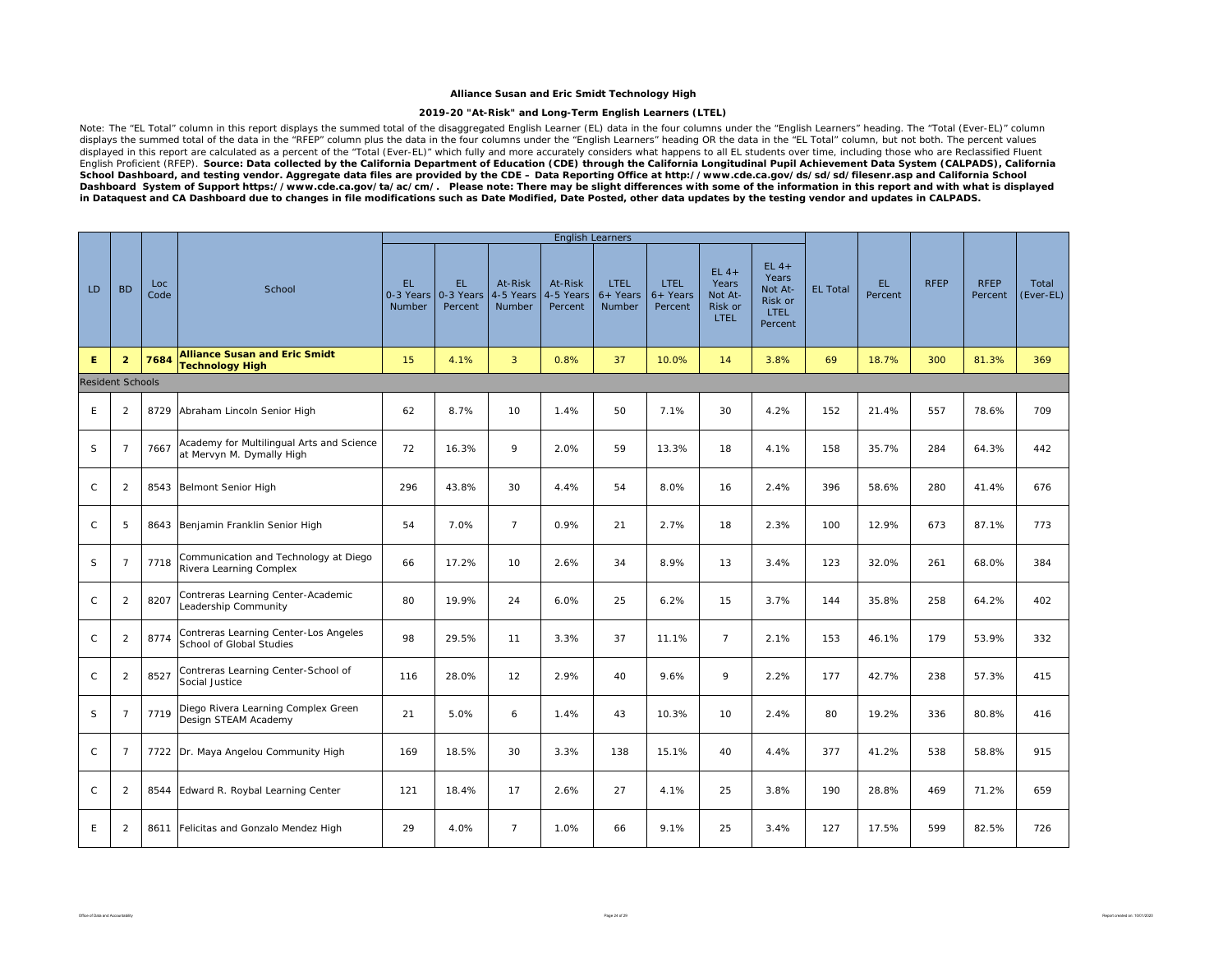|              |                |                                |                                                                 |                                   |                             |                                | <b>English Learners</b>         |                                     |                                      |                                                      |                                                                 |                 |                |             |                        |                    |
|--------------|----------------|--------------------------------|-----------------------------------------------------------------|-----------------------------------|-----------------------------|--------------------------------|---------------------------------|-------------------------------------|--------------------------------------|------------------------------------------------------|-----------------------------------------------------------------|-----------------|----------------|-------------|------------------------|--------------------|
| LD.          | <b>BD</b>      | Loc<br>Code                    | School                                                          | EL.<br>0-3 Years<br><b>Number</b> | EL.<br>0-3 Years<br>Percent | At-Risk<br>4-5 Years<br>Number | At-Risk<br>4-5 Years<br>Percent | <b>LTEL</b><br>$6+$ Years<br>Number | <b>LTEL</b><br>$6+$ Years<br>Percent | $EL4+$<br>Years<br>Not At-<br>Risk or<br><b>LTEL</b> | $EL4+$<br>Years<br>Not At-<br>Risk or<br><b>LTEL</b><br>Percent | <b>EL Total</b> | EL.<br>Percent | <b>RFEP</b> | <b>RFEP</b><br>Percent | Total<br>(Ever-EL) |
| S            | $\overline{7}$ | 8650                           | John C. Fremont Senior High                                     | 187                               | 12.0%                       | 58                             | 3.7%                            | 149                                 | 9.5%                                 | 50                                                   | 3.2%                                                            | 444             | 28.4%          | 1,119       | 71.6%                  | 1,563              |
| $\mathsf{C}$ | -1             | 8743                           | Manual Arts Senior High                                         | 250                               | 27.9%                       | 36                             | 4.0%                            | 130                                 | 14.5%                                | 40                                                   | 4.5%                                                            | 456             | 50.8%          | 441         | 49.2%                  | 897                |
| $\mathsf{C}$ | 5              | 7614                           | NAVA College Preparatory Academy                                | 83                                | 14.3%                       | 17                             | 2.9%                            | 49                                  | 8.4%                                 | 15                                                   | 2.6%                                                            | 164             | 28.2%          | 417         | 71.8%                  | 581                |
| S            | 7              | 7721                           | Performing Arts Community at Diego<br>Rivera Learning Complex   | 58                                | 13.8%                       | 10                             | 2.4%                            | 46                                  | 11.0%                                | 18                                                   | 4.3%                                                            | 132             | 31.4%          | 288         | 68.6%                  | 420                |
| S            | $\overline{7}$ | 8867                           | Public Service Community at Diego Rivera<br>Learning Complex    | 34                                | 8.5%                        | 4                              | 1.0%                            | 39                                  | 9.8%                                 | 15                                                   | 3.8%                                                            | 92              | 23.0%          | 308         | 77.0%                  | 400                |
| $\mathsf{C}$ | 2              | 8516                           | Ramon C. Cortines School of Visual and<br>Performing Arts       | 18                                | 3.4%                        | $7\overline{ }$                | 1.3%                            | 17                                  | 3.3%                                 | 10                                                   | 1.9%                                                            | 52              | 9.9%           | 471         | 90.1%                  | 523                |
| C            | 2              | 8716                           | Santee Education Complex                                        | 154                               | 10.6%                       | 32                             | 2.2%                            | 139                                 | 9.5%                                 | 53                                                   | 3.6%                                                            | 378             | 25.9%          | 1,079       | 74.1%                  | 1,457              |
| $\mathsf{C}$ | 2              | 8517                           | School of Business and Tourism at<br>Contreras Learning Complex | 82                                | 21.4%                       | 15                             | 3.9%                            | 37                                  | 9.7%                                 | 11                                                   | 2.9%                                                            | 145             | 37.9%          | 238         | 62.1%                  | 383                |
| E            | 2              | 7749                           | Theodore Roosevelt Senior High                                  | 103                               | 10.6%                       | 23                             | 2.4%                            | 79                                  | 8.1%                                 | 34                                                   | 3.5%                                                            | 239             | 24.5%          | 735         | 75.5%                  | 974                |
| $\mathsf{C}$ | 5              | 8714                           | Thomas Jefferson Senior High                                    | 125                               | 22.8%                       | 8                              | 1.5%                            | 79                                  | 14.4%                                | 21                                                   | 3.8%                                                            | 233             | 42.4%          | 316         | 57.6%                  | 549                |
| Ε            | $\mathfrak{p}$ | 8618                           | Woodrow Wilson Senior High                                      | 34                                | 4.7%                        | $\overline{7}$                 | 1.0%                            | 73                                  | 10.2%                                | 31                                                   | 4.3%                                                            | 145             | 20.2%          | 574         | 79.8%                  | 719                |
|              |                | <b>Resident Schools Median</b> |                                                                 | 82                                | 14.3%                       | 11                             | 2.4%                            | 49                                  | 9.5%                                 | 18                                                   | 3.5%                                                            | 153             | 28.8%          | 417         | 71.2%                  | 581                |
|              |                | <b>Los Angeles Unified</b>     |                                                                 | 70,004                            | 24.3%                       | 15,980                         | 5.5%                            | 18,011                              | 6.2%                                 | 15,631                                               | 5.4%                                                            | 119,626         | 41.5%          | 168,945     | 58.5%                  | 288,571            |

Data Source: Data Quest, Student and School Downloadable Data Files https://www.cde.ca.gov/ds/sd/sd/filesltel.asp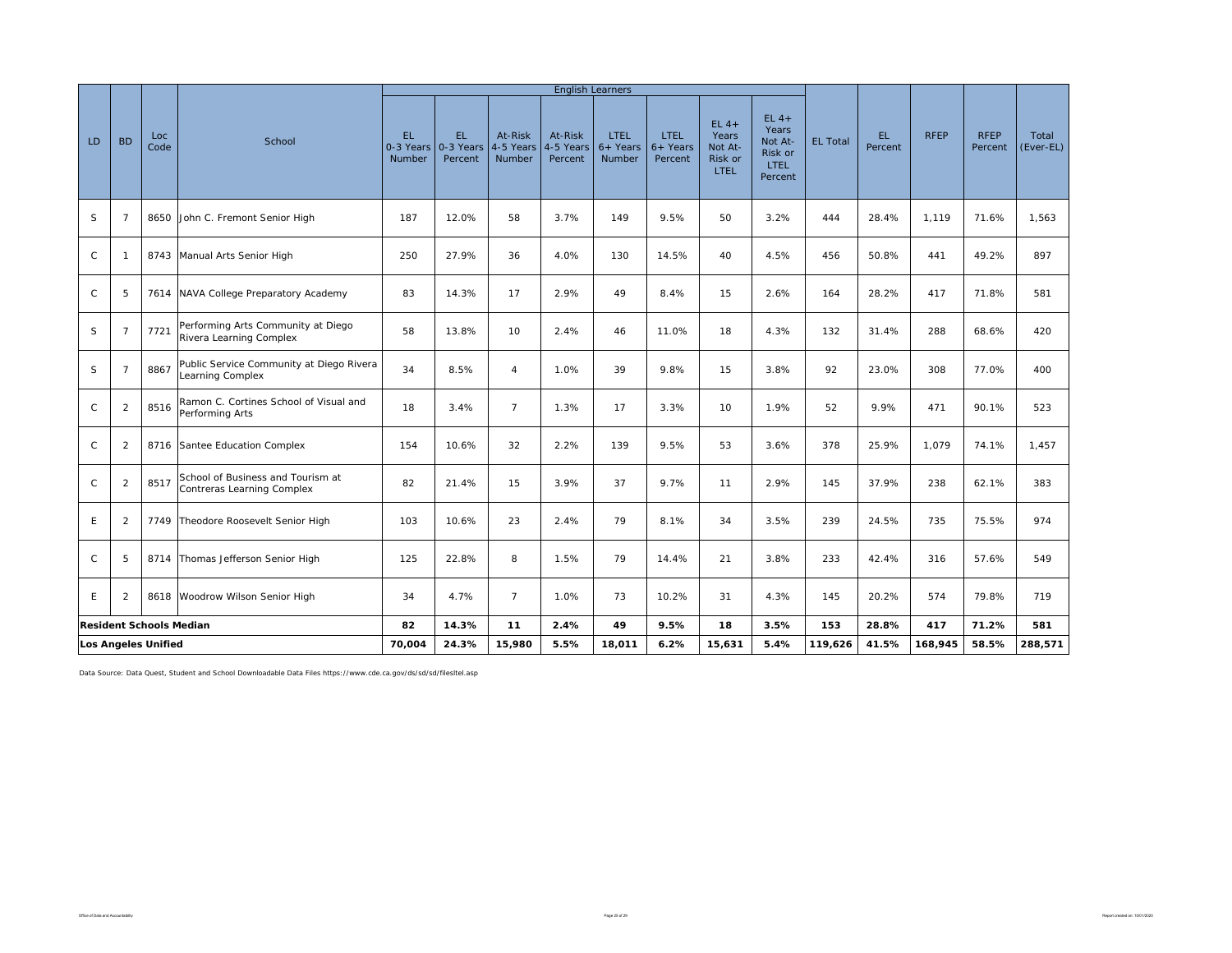### **Alliance Susan and Eric Smidt Technology High**

#### **Students with Disabilities Report**

This report displays the K-12 enrollment and the number of K-12 students with disabilities total, by incidence category, and by eligibility as reported on the Census Day (First Wednesday in October) CALPADS Fall 1 Certifie (Report 8.1) submitted by LEAs (Local Education Agencies). LEAs are required to "certify" specified data during submission windows. The CDE uses certified data for state and federal reporting and to develop accountability 20 Enrollment by Subgroup counts posted in DataQuest by the CDE due to the accuracy of all data associated with the applicable CALPADS submission. CALPADS certification is a two-step process with Level-2 certification rese *changes in file modifications such as Date Modified, Date Posted, other data updates by the testing vendor and updates in CALPADS.* 

| LD            | <b>BD</b>      | Loc<br>Code             | School                                                                 | <b>OCT 2019</b><br>Enroll # | Sp Ed<br>Enroll # | Sp Ed<br>Enroll % | % High<br>ncidence | % Low<br>Incidence | # AUT          | #DB         | # DEAF              | # ED           | # EMD               | # HOH          | #ID                 | # OHI*         | #OI            | # $SLD*$ | # SLI*              | $#$ TBI             | # VI                |
|---------------|----------------|-------------------------|------------------------------------------------------------------------|-----------------------------|-------------------|-------------------|--------------------|--------------------|----------------|-------------|---------------------|----------------|---------------------|----------------|---------------------|----------------|----------------|----------|---------------------|---------------------|---------------------|
| Ε.            | $\overline{2}$ | 7684                    | <b>Alliance Susan and Eric Smidt</b><br><b>Technology High</b>         | 504                         | 80                | 15.9%             | 82.5%              | 17.5%              | 13             | $\circ$     | $\circ$             | $\circ$        | $\mathsf{o}$        | $\circ$        | $\overline{1}$      | 14             | $\circ$        | 49       | $\overline{3}$      | $\mathbf{O}$        | $\circ$             |
|               |                | <b>Resident Schools</b> |                                                                        |                             |                   |                   |                    |                    |                |             |                     |                |                     |                |                     |                |                |          |                     |                     |                     |
| E.            | $\overline{2}$ | 8729                    | Abraham Lincoln Senior High                                            | 1,103                       | 183               | 16.6%             | 66.1%              | 33.9%              | 43             | $\circ$     | $\mathsf{O}\xspace$ | $\mathbf{1}$   | $\mathsf{O}$        | $\mathbf{1}$   | 14                  | 18             | 3              | 102      | $\mathbf{1}$        | 0                   | $\mathsf{O}\xspace$ |
| S             | $\overline{7}$ | 7667                    | Academy for Multilingual Arts and<br>Science at Mervyn M. Dymally High | 648                         | 129               | 19.9%             | 65.1%              | 34.9%              | 18             | $\circ$     | $\circ$             | $\overline{4}$ | $\circ$             | $\overline{a}$ | 14                  | 17             | 6              | 67       | $\circ$             | $\circ$             | $\mathbf{1}$        |
| C             | $\overline{2}$ | 8543                    | Belmont Senior High                                                    | 778                         | 90                | 11.6%             | 55.6%              | 44.4%              | 25             | 0           | $\circ$             | 0              | $\circ$             | $\overline{2}$ | 12                  | 5              | $\circ$        | 44       | $\mathbf{1}$        | $\circ$             | $\overline{1}$      |
| C             | 5              | 8643                    | Benjamin Franklin Senior High                                          | 1,416                       | 159               | 11.2%             | 75.5%              | 24.5%              | 24             | $\circ$     | $\circ$             | $\overline{a}$ | $\circ$             | $\mathbf{1}$   | 8                   | 18             | $\overline{2}$ | 101      | $\overline{1}$      | $\circ$             | $\overline{a}$      |
| S             | $\overline{7}$ | 7718                    | Communication and Technology at<br>Diego Rivera Learning Complex       | 505                         | 65                | 12.9%             | 67.7%              | 32.3%              | 19             | $\circ$     | $\circ$             | 0              | $\mathsf{O}\xspace$ | $\mathbf{1}$   | $\overline{1}$      | $\overline{7}$ | $\circ$        | 35       | $\overline{2}$      | $\mathsf{O}\xspace$ | $\mathsf{O}\xspace$ |
| C             | $\overline{2}$ | 8207                    | Contreras Learning Center-Academic<br>Leadership Community             | 457                         | 47                | 10.3%             | 66.0%              | 34.0%              | 5              | $\circ$     | $\circ$             | 0              | $\circ$             | $\mathbf{1}$   | 10                  | 3              | $\circ$        | 27       | $\overline{1}$      | $\mathsf{O}\xspace$ | $\mathsf{O}\xspace$ |
| C             | $\overline{2}$ | 8774                    | Contreras Learning Center-Los Angeles<br>School of Global Studies      | 358                         | 37                | 10.3%             | 78.4%              | 21.6%              | $\overline{4}$ | $\circ$     | $\circ$             | $\overline{2}$ | $\circ$             | $\overline{2}$ | $\circ$             | $\overline{1}$ | $\circ$        | 28       | $\circ$             | $\circ$             | $\mathsf{O}$        |
| C             | $\overline{2}$ | 8527                    | Contreras Learning Center-School of<br>Social Justice                  | 483                         | 28                | 5.8%              | 89.3%              | 10.7%              | $\overline{1}$ | $\circ$     | $\overline{1}$      | $\mathbf{1}$   | $\circ$             | $\circ$        | $\circ$             | $\overline{4}$ | $\circ$        | 20       | $\mathbf{1}$        | $\circ$             | $\mathsf{O}$        |
| S             | $\overline{7}$ | 7719                    | Diego Rivera Learning Complex Green<br>Design STEAM Academy            | 556                         | 68                | 12.2%             | 69.1%              | 30.9%              | 3              | 0           | $\circ$             | $\mathbf{1}$   | $\mathsf{O}$        | $\circ$        | 14                  | $\overline{7}$ | $\overline{2}$ | 40       | $\circ$             | 0                   | $\overline{1}$      |
| $\mathsf{C}$  | $\overline{7}$ | 7722                    | Dr. Maya Angelou Community High                                        | 1,094                       | 151               | 13.8%             | 73.5%              | 26.5%              | 12             | $\mathsf O$ | $\mathsf{O}\xspace$ | $\circ$        | $\mathsf{O}$        | $\overline{2}$ | 24                  | 19             | $\overline{2}$ | 92       | $\mathsf{O}\xspace$ | $\mathsf{O}\xspace$ | $\mathsf{O}\xspace$ |
| C             | $\overline{2}$ | 8544                    | Edward R. Roybal Learning Center                                       | 833                         | 133               | 16.0%             | 64.7%              | 35.3%              | 22             | $\circ$     | $\circ$             | $\overline{a}$ | $\mathsf{O}\xspace$ | $\mathbf{1}$   | 10                  | 11             | 11             | 74       | $\mathbf{1}$        | $\mathsf{O}\xspace$ | $\mathbf{1}$        |
| Ε             | $\overline{2}$ | 8611                    | Felicitas and Gonzalo Mendez High                                      | 1,013                       | 188               | 18.6%             | 70.2%              | 29.8%              | 35             | $\circ$     | $\circ$             | 5              | $\mathsf{O}\xspace$ | $\overline{2}$ | 12                  | 20             | $\overline{2}$ | 111      | $\mathbf{1}$        | $\mathsf{O}\xspace$ | $\mathsf{o}$        |
| S             | $\overline{7}$ | 8650                    | John C. Fremont Senior High                                            | 2,125                       | 293               | 13.8%             | 71.7%              | 28.3%              | 53             | $\circ$     | $\circ$             | $\overline{4}$ | $\circ$             | $\overline{7}$ | 15                  | 35             | 3              | 174      | $\mathbf{1}$        | $\mathbf{1}$        | $\mathsf{O}\xspace$ |
| C             | $\mathbf{1}$   | 8743                    | Manual Arts Senior High                                                | 1,298                       | 191               | 14.7%             | 64.9%              | 35.1%              | 34             | $\circ$     | $\circ$             | 6              | $\circ$             | $\overline{2}$ | 23                  | 22             | $\overline{2}$ | 102      | $\circ$             | $\circ$             | $\mathsf{O}\xspace$ |
| С             | 5              | 7614                    | NAVA College Preparatory Academy                                       | 702                         | 63                | 9.0%              | 93.7%              | 6.3%               | $\overline{2}$ | 0           | $\circ$             | 0              | $\circ$             | $\circ$        | $\circ$             | 8              | $\overline{2}$ | 51       | $\circ$             | $\circ$             | $\mathsf{O}\xspace$ |
| S             | $\overline{7}$ | 7721                    | Performing Arts Community at Diego<br>Rivera Learning Complex          | 556                         | 53                | 9.5%              | 83.0%              | 17.0%              | $\overline{7}$ | 0           | $\circ$             | $\overline{a}$ | $\circ$             | $\circ$        | $\mathsf{O}\xspace$ | 6              | $\circ$        | 37       | $\mathbf{1}$        | $\circ$             | $\mathsf{O}\xspace$ |
| S             | $\overline{7}$ | 8867                    | Public Service Community at Diego<br>Rivera Learning Complex           | 543                         | 57                | 10.5%             | 87.7%              | 12.3%              | $\overline{4}$ | $\circ$     | $\circ$             | $\mathbf{1}$   | $\circ$             | $\overline{2}$ | $\circ$             | 6              | $\circ$        | 42       | $\overline{2}$      | $\circ$             | $\mathsf{O}\xspace$ |
| $\mathcal{C}$ | $\overline{2}$ | 8516                    | Ramon C. Cortines School of Visual and<br>Performing Arts              | 1,169                       | 135               | 11.5%             | 58.5%              | 41.5%              | 13             | $\circ$     | 20                  | 6              | $\circ$             | 14             | $\mathbf{1}$        | 32             | $\circ$        | 47       | $\circ$             | $\mathsf{O}\xspace$ | $\overline{2}$      |
| $\mathsf{C}$  | $\overline{2}$ | 8716                    | Santee Education Complex                                               | 1,788                       | 235               | 13.1%             | 63.0%              | 37.0%              | 49             | $\Omega$    | $\circ$             | $\Delta$       | $\circ$             | 3              | 25                  | 24             | 6              | 123      |                     | $\circ$             | $\circ$             |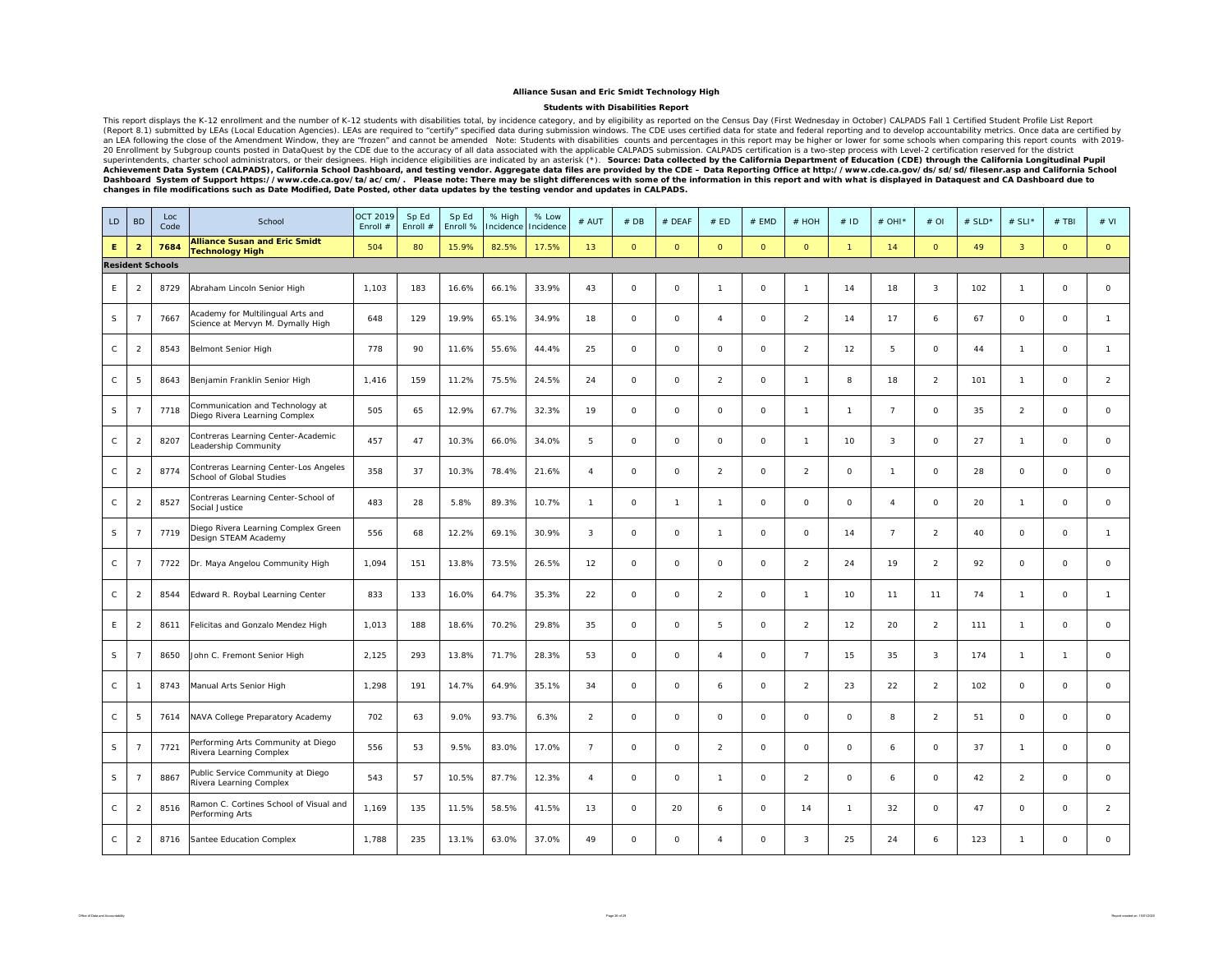| LD           | <b>BD</b> | Loc<br>Code                    | School                                                          | OCT 2019<br>Enroll $#$ | Sp Ed<br>Enroll # | Sp Ed |       | % High % Low<br>Enroll % Incidence Incidence | # AUT                  | #DB      | # DEAF | # ED   | # EMD    | # HOH          | #ID   | # OHI $*$ | $#$ OI         | # $SLD^*$ | # SLI* | $#$ TBI | # VI     |
|--------------|-----------|--------------------------------|-----------------------------------------------------------------|------------------------|-------------------|-------|-------|----------------------------------------------|------------------------|----------|--------|--------|----------|----------------|-------|-----------|----------------|-----------|--------|---------|----------|
| U.           | ∠         | 8517                           | School of Business and Tourism at<br>Contreras Learning Complex | 431                    | 55                | 12.8% | 83.6% | 16.4%                                        | $\boldsymbol{\Lambda}$ | $\Omega$ |        | $\sim$ | $\Omega$ |                |       | $\Omega$  |                | 37        |        |         |          |
|              |           | 7749                           | Theodore Roosevelt Senior High                                  | 1,348                  | 215               | 15.9% | 82.8% | 17.2%                                        | 19                     | $\Omega$ | U      |        |          | 3              |       | 34        |                | 143       |        |         |          |
| $\mathsf{C}$ |           | 8714                           | Thomas Jefferson Senior High                                    | 709                    | 99                | 14.0% | 81.8% | 18.2%                                        | 6                      | $\Omega$ | 0      |        | $\circ$  | $\circ$        |       | 11        |                | 70        |        |         |          |
| F.           |           | 8618                           | Woodrow Wilson Senior High                                      | 1.411                  | 227               | 16.1% | 67.0% | 33.0%                                        | 40                     | $\Omega$ | 0      | 19     | $\Omega$ | $\sim$         | 8     | 26        | 6              | 124       |        |         |          |
|              |           | <b>Resident Schools Median</b> |                                                                 | 778                    | 129               | 12.9% | 70.2% | 29.8%                                        | 18                     | $\Omega$ |        |        | $\Omega$ | $\overline{2}$ | 8     | 11        | $\overline{2}$ | 67        |        | ο       | $\Omega$ |
|              |           | <b>Los Angeles Unified</b>     |                                                                 | 607,723                | 84,730            | 13.9% | 69.1% | 31.0%                                        | 16,067                 | 15       | 336    | 1,569  | 5        | 1.431          | 4,271 | 10,828    | 1,970          | 35,116    | 12,579 | 102     | 418      |

Data Source: Data Quest, Student and School Downloadable Data Files https://www.cde.ca.gov/ds/sd/sd/filesenr.asp and CALPADS County Authorizing LEA Report 1.1 Enrollment by Primary Status.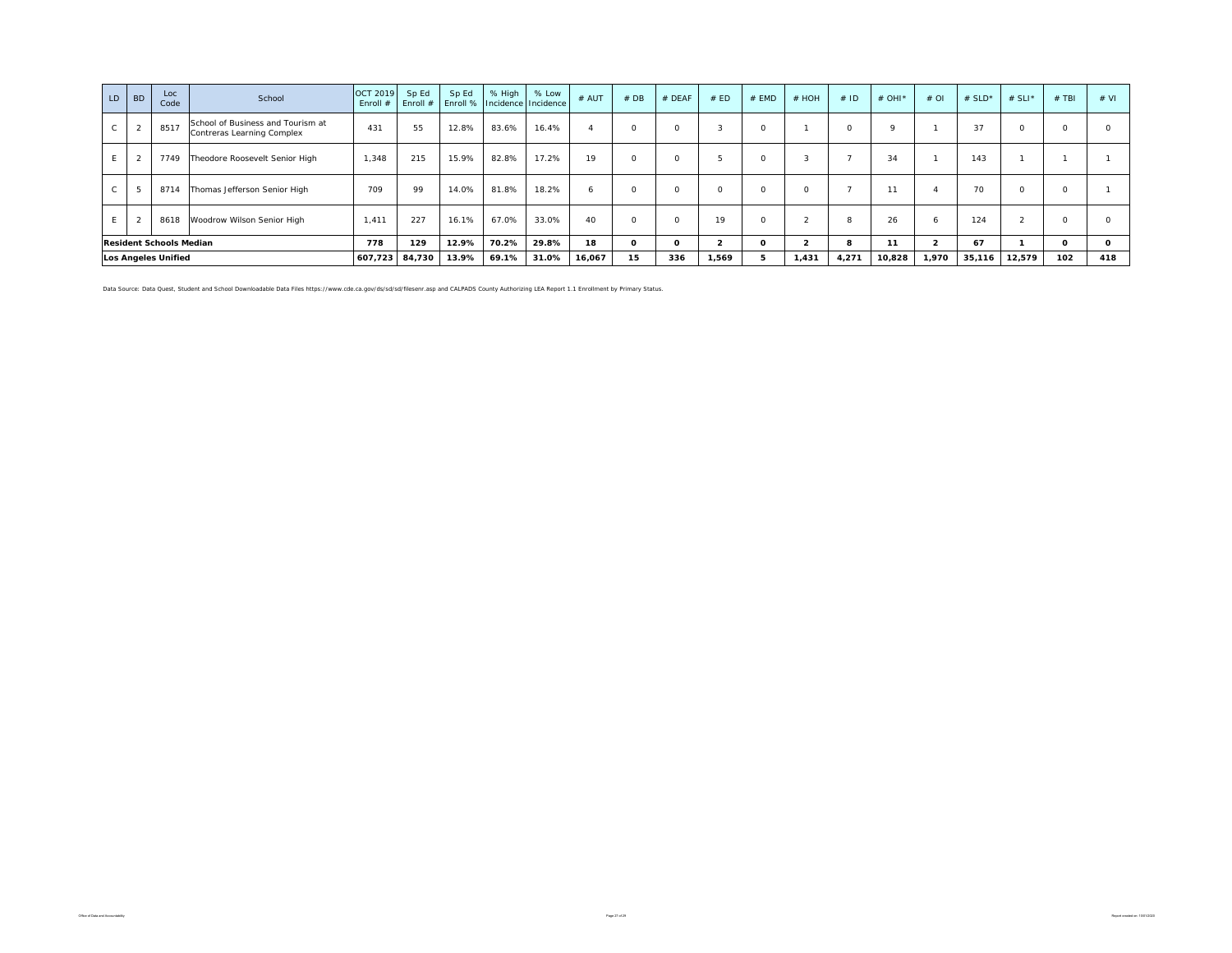### **Alliance Susan and Eric Smidt Technology High**

### **2017-18 and 2018-19 SMARTER BALANCED ASSESSMENT ACHIEVEMENT DATA**

In order to protect student privacy, an asterisk (\*) will be displayed instead of a number on test results where 10 or fewer students had tested. Additionally, within subgroup views only, "--" will be displayed instead of the number of students when student subgroup counts are 10 or fewer. *Source: Data collected by the California Department of Education (CDE) through the California Longitudinal Pupil Achievement Data System (CALPADS), California School Dashboard, and testing vendor. Aggregate data files are provided by the CDE – Data Reporting Office at http://www.cde.ca.gov/ds/sd/sd/filesenr.asp and California School Dashboard System of Support https://www.cde.ca.gov/ta/ac/cm/. Please note: There may be slight differences with some of the information in this report and with what is displayed in Dataquest and CA Dashboard due to changes in file modifications such as Date Modified, Date Posted, other data updates by the testing vendor and updates in CALPADS.* 

### **English Language Arts/Literacy**

|              |                            |                                |                                                                          |                     | 2017-18                               |                                         | 2018-19                               |                                         |                        |
|--------------|----------------------------|--------------------------------|--------------------------------------------------------------------------|---------------------|---------------------------------------|-----------------------------------------|---------------------------------------|-----------------------------------------|------------------------|
|              |                            |                                |                                                                          |                     | <b>School</b>                         |                                         | <b>School</b>                         |                                         | School                 |
| LD           | <b>BD</b>                  | Loc Code                       | School                                                                   | Subgroup            | <b>Students with</b><br><b>Scores</b> | Met or<br><b>Exceeded</b><br>Percentage | <b>Students with</b><br><b>Scores</b> | Met or<br><b>Exceeded</b><br>Percentage | change from<br>2018-19 |
| E            | $\overline{2}$             | 7684                           | <b>Alliance Susan and Eric Smidt Technology</b><br><b>High</b>           | <b>All Students</b> | 132                                   | 53.79%                                  | 137                                   | 56.21%                                  | 2.42%                  |
|              |                            | <b>Resident Schools</b>        |                                                                          |                     |                                       |                                         |                                       |                                         |                        |
| E            | 2                          | 8729                           | Abraham Lincoln Senior High                                              | <b>All Students</b> | 200                                   | 52.50%                                  | 220                                   | 46.37%                                  | $-6.13%$               |
| S            | $\overline{7}$             | 7667                           | Academy for Multilingual Arts and Science at<br>Mervyn M. Dymally High   | <b>All Students</b> | 132                                   | 19.70%                                  | 161                                   | 22.98%                                  | 3.28%                  |
| $\mathsf{C}$ | 2                          | 8543                           | Belmont Senior High                                                      | <b>All Students</b> | 206                                   | 37.38%                                  | 191                                   | 35.08%                                  | $-2.30%$               |
| $\mathsf{C}$ | 5                          | 8643                           | Benjamin Franklin Senior High                                            | <b>All Students</b> | 320                                   | 49.69%                                  | 343                                   | 55.98%                                  | 6.29%                  |
| $\mathsf S$  | 7                          | 7718                           | Communication and Technology at Diego Rivera<br>Learning Complex         | <b>All Students</b> | 107                                   | 40.19%                                  | 92                                    | 43.47%                                  | 3.28%                  |
| $\mathsf C$  | 2                          | 8207                           | Contreras Learning Center-Academic Leadership<br>Community               | <b>All Students</b> | 64                                    | 35.94%                                  | 84                                    | 46.43%                                  | 10.49%                 |
| $\mathsf{C}$ | 2                          | 8774                           | Contreras Learning Center-Los Angeles School of<br><b>Global Studies</b> | <b>All Students</b> | 79                                    | 20.25%                                  | 51                                    | 25.49%                                  | 5.24%                  |
| $\mathsf{C}$ | 2                          | 8527                           | Contreras Learning Center-School of Social<br>Justice                    | <b>All Students</b> | 91                                    | 37.36%                                  | 93                                    | 34.41%                                  | $-2.95%$               |
| S            | 7                          | 7719                           | Diego Rivera Learning Complex Green Design<br><b>STEAM Academy</b>       | <b>All Students</b> | 104                                   | 47.12%                                  | 91                                    | 32.96%                                  | $-14.16%$              |
| $\mathsf C$  | 7                          | 7722                           | Dr. Maya Angelou Community High                                          | <b>All Students</b> | 135                                   | 38.52%                                  | 226                                   | 23.89%                                  | $-14.63%$              |
| $\mathsf{C}$ | 2                          | 8544                           | Edward R. Roybal Learning Center                                         | <b>All Students</b> | 173                                   | 64.16%                                  | 166                                   | 67.47%                                  | 3.31%                  |
| E            | 2                          | 8611                           | Felicitas and Gonzalo Mendez High                                        | <b>All Students</b> | 185                                   | 52.43%                                  | 197                                   | 55.33%                                  | 2.90%                  |
| S            | $\overline{7}$             | 8650                           | John C. Fremont Senior High                                              | <b>All Students</b> | 326                                   | 38.65%                                  | 438                                   | 34.70%                                  | $-3.95%$               |
|              |                            | <b>Resident Schools Median</b> |                                                                          | <b>All Students</b> | 135                                   | 38.65%                                  | 166                                   | 35.08%                                  | $-3.57%$               |
|              | <b>Los Angeles Unified</b> |                                |                                                                          | <b>All Students</b> | 225,279                               | 42.31%                                  | 248,161                               | 44.11%                                  | 1.80%                  |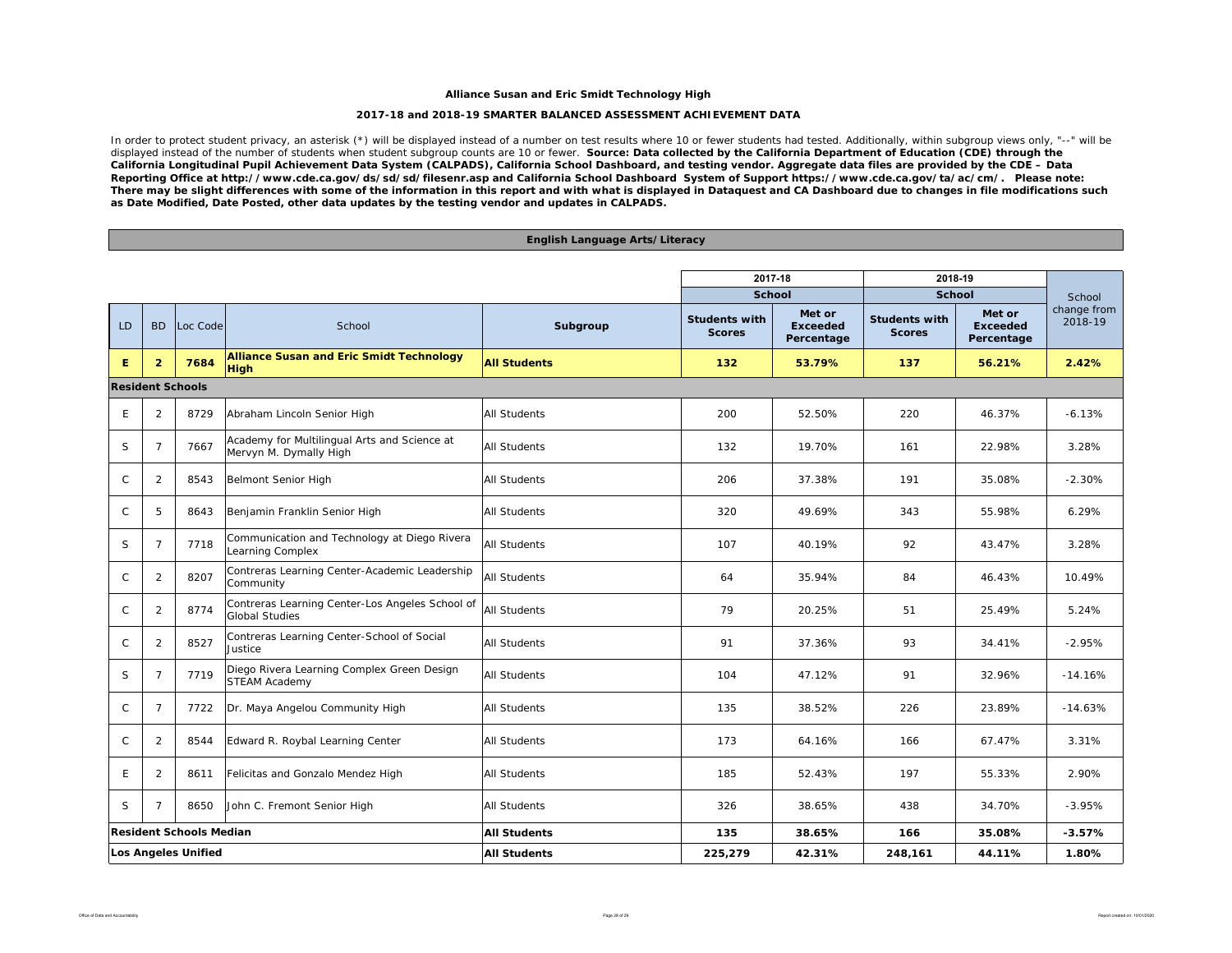### **Mathematics**

|              |                |                                |                                                                          |                     | 2017-18                               |                                         | 2018-19                               |                                         |             |
|--------------|----------------|--------------------------------|--------------------------------------------------------------------------|---------------------|---------------------------------------|-----------------------------------------|---------------------------------------|-----------------------------------------|-------------|
|              |                |                                |                                                                          |                     | <b>School</b>                         |                                         | <b>School</b>                         |                                         | Change from |
| <b>LD</b>    | <b>BD</b>      | Loc Code                       | School                                                                   |                     | <b>Students with</b><br><b>Scores</b> | Met or<br><b>Exceeded</b><br>Percentage | <b>Students with</b><br><b>Scores</b> | Met or<br><b>Exceeded</b><br>Percentage | 2018-19     |
| Е            | $\overline{2}$ | 7684                           | <b>Alliance Susan and Eric Smidt Technology</b><br>High                  | <b>All Students</b> | 132                                   | 21.21%                                  | 137                                   | 23.36%                                  | 2.15%       |
|              |                | <b>Resident Schools</b>        |                                                                          |                     |                                       |                                         |                                       |                                         |             |
| E            | 2              | 8729                           | Abraham Lincoln Senior High                                              | <b>All Students</b> | 200                                   | 26.00%                                  | 215                                   | 27.90%                                  | 1.90%       |
| S            | 7              | 7667                           | Academy for Multilingual Arts and Science at<br>Mervyn M. Dymally High   | All Students        | 135                                   | 4.44%                                   | 161                                   | 5.59%                                   | 1.15%       |
| $\mathsf{C}$ | $\overline{2}$ | 8543                           | <b>Belmont Senior High</b>                                               | <b>All Students</b> | 206                                   | 13.59%                                  | 191                                   | 12.56%                                  | $-1.03%$    |
| $\mathsf{C}$ | 5              | 8643                           | Benjamin Franklin Senior High                                            | <b>All Students</b> | 318                                   | 31.45%                                  | 343                                   | 44.90%                                  | 13.45%      |
| S            | $\overline{7}$ | 7718                           | Communication and Technology at Diego Rivera<br>Learning Complex         | All Students        | 109                                   | 11.01%                                  | 93                                    | 10.76%                                  | $-0.25%$    |
| $\mathsf{C}$ | $\overline{2}$ | 8207                           | Contreras Learning Center-Academic Leadership<br>Community               | <b>All Students</b> | 64                                    | 17.19%                                  | 84                                    | 22.62%                                  | 5.43%       |
| $\mathsf{C}$ | 2              | 8774                           | Contreras Learning Center-Los Angeles School of<br><b>Global Studies</b> | All Students        | 78                                    | 5.13%                                   | 53                                    | 5.66%                                   | 0.53%       |
| $\mathsf{C}$ | 2              | 8527                           | Contreras Learning Center-School of Social<br>Justice                    | All Students        | 91                                    | 9.89%                                   | 93                                    | 7.53%                                   | $-2.36%$    |
| S            | 7              | 7719                           | Diego Rivera Learning Complex Green Design<br><b>STEAM Academy</b>       | <b>All Students</b> | 102                                   | 25.49%                                  | 93                                    | 26.89%                                  | 1.40%       |
| $\mathsf{C}$ | 7              | 7722                           | Dr. Maya Angelou Community High                                          | <b>All Students</b> | 135                                   | 8.15%                                   | 220                                   | 1.82%                                   | $-6.33%$    |
| C            | 2              | 8544                           | Edward R. Roybal Learning Center                                         | All Students        | 172                                   | 36.05%                                  | 167                                   | 35.93%                                  | $-0.12%$    |
| Ε            | 2              | 8611                           | Felicitas and Gonzalo Mendez High                                        | <b>All Students</b> | 185                                   | 25.95%                                  | 199                                   | 24.13%                                  | $-1.82%$    |
| S            | 7              | 8650                           | John C. Fremont Senior High                                              | <b>All Students</b> | 324                                   | 11.73%                                  | 430                                   | 13.95%                                  | 2.22%       |
|              |                | <b>Resident Schools Median</b> |                                                                          | <b>All Students</b> | 135                                   | 13.59%                                  | 167                                   | 13.95%                                  | 0.36%       |
|              |                | Los Angeles Unified            |                                                                          | <b>All Students</b> | 256,285                               | 31.62%                                  | 249,763                               | 33.47%                                  | 1.85%       |

Data Source: California Assessment of Student Performance and Progress (CAASPP) Research Data Files. https://caaspp-elpac.cde.ca.gov/caaspp/ResearchFileList?ps=true&IstTestYear=2019&IstTestYppe=B&IstCounty=00&IstDistrict=0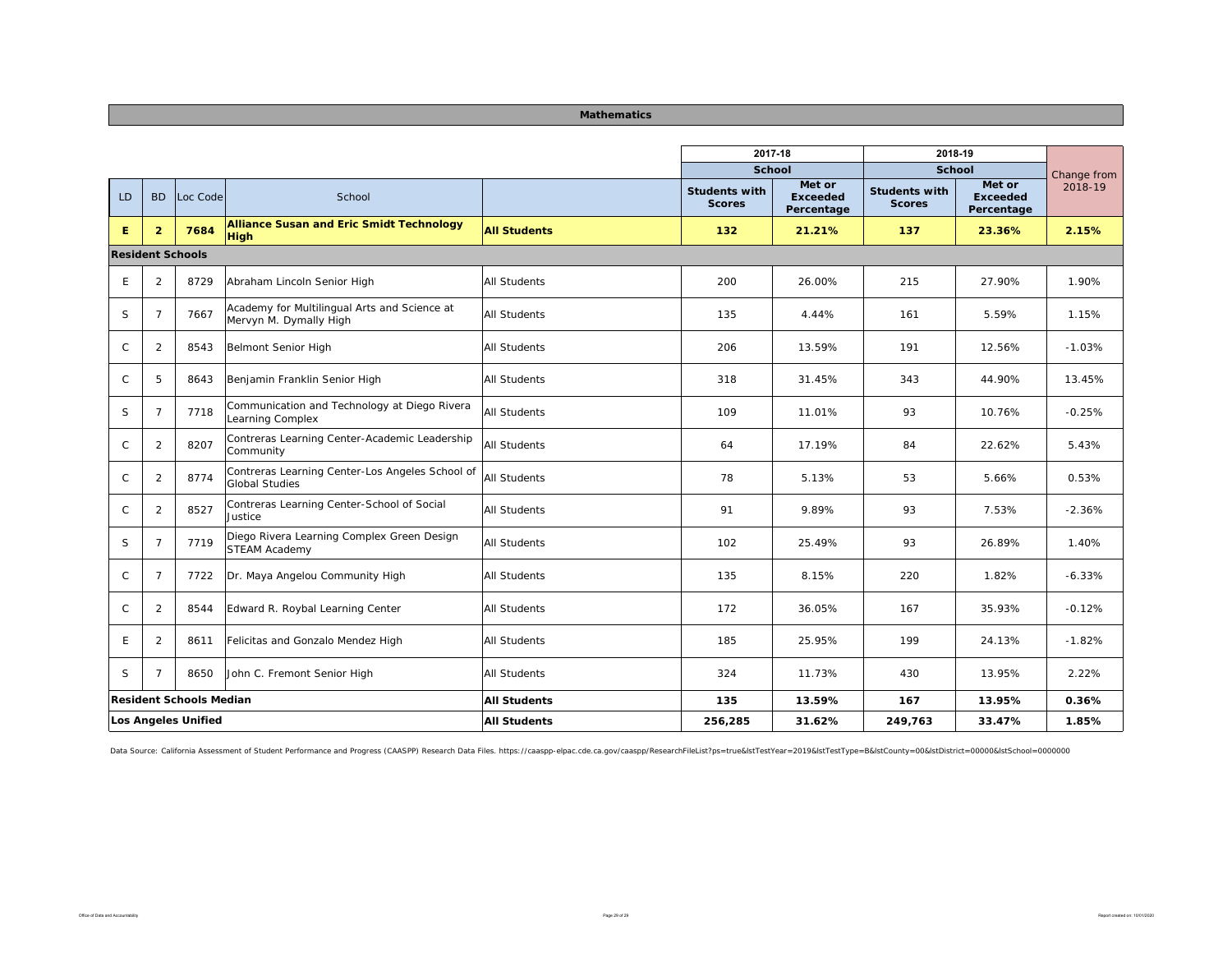#### AB 1505 **Renewal Criteria Analysis** - "**High Performing**" or "**Low Performing**" School

|                     | <b>KEY</b>                                                                                                                                                                                                                                     |
|---------------------|------------------------------------------------------------------------------------------------------------------------------------------------------------------------------------------------------------------------------------------------|
| Color               | CA Dashboard Indicator rating.<br>For student groups, colors represent numerically significant subgroups [i.e. 30 or more, (15+ for Foster Youth and Homeless<br>students)]. ELPI use status level as a proxy for color on the 2019 Dashboard. |
| <b>NPC</b>          | No Performance Color when student groups are not numerically significant.                                                                                                                                                                      |
| --                  |                                                                                                                                                                                                                                                |
| <b>Missing Data</b> | CALPADS error; Test Irregularities; or No CDE data                                                                                                                                                                                             |
| N/A                 | Not Applicable (e.g., elementary school not needing to have CCI data or Graduation Rate data)                                                                                                                                                  |

CRITERIA TO QUALIFY AS "**HIGH PERFORMING" (HP) or "LOW PERFORMING" (LP)**

**HP1a [LP1a]** - *Does the charter school have schoolwide performance levels on at least two measurements of academic performance per year in each of the two consecutive years immediately preceding renewal?* 

That is, a charter school must have been assigned a color (performance level) for at least two of the four measurements of academic performance (ELA, Math, EL Progress, College/Career) in each of the two years preceding renewal. **YES** – **NO**

|       |            |      | Alliance Susan and Eric Smidt Technology High |                               |
|-------|------------|------|-----------------------------------------------|-------------------------------|
| Years | <b>ELA</b> | Math | EL Progress Indicator *                       | College / Career<br>Indicator |
| 2018  |            |      | NPC.                                          |                               |
| 2019  |            |      |                                               |                               |

1. If **"YES"** - proceed to **HP1b [LP1b]** below.

2. If **"No"** - you cannot do an analysis for "High Performing" or "Low Performing." Proceed to the "Middle Performing" analysis.

**HP1b [LP1b]** - *Did the charter school receive the two highest [ LP1b – two lowest ] performance levels schoolwide on all state indicators included on the California Dashboard (all blue and/or green ) [ LP1b – all red and/or orange ] for which it receives performance levels in each of the two consecutive years immediately preceding renewal?* **YES** – **NO**

|       |            |      |                         | Alliance Susan and Eric Smidt Technology High |                    |                        |                        |
|-------|------------|------|-------------------------|-----------------------------------------------|--------------------|------------------------|------------------------|
| Years | <b>ELA</b> | Math | EL Progress Indicator * | College / Career<br>Indicator                 | Chronic<br>Absent. | <b>Graduation Rate</b> | <b>Suspension Rate</b> |
| 2018  |            |      | NPC.                    |                                               | N/A                |                        |                        |
| 2019  |            |      |                         |                                               | N/A                |                        |                        |

1. ☐ If **"YES"** to **HP1b (two highest performance levels)** - the school is "High Performing" and may be recommended for a 7-year renewal after a full analysis is done on all performance areas (e.g., governance, operations, fiscal, etc.). No additional review is needed.

**2.** □ If "YES" to LP1b (two lowest performance levels) - the school is "Low Performing" and may be recommended for a 0 or 2 - year renewal after a full analysis is done on all performance areas (e.g., governance, operations, fiscal, etc.). No additional review is needed.

**However, MAY RENEW ONLY upon making both of the following written factual findings:**

**1) The charter school is taking meaningful steps to address the underlying cause(s) of low performance, which are or will be written in a plan adopted by the governing body of the charter school; AND**

**2) There is clear and convincing evidence, demonstrated by verified data, showing either:**

**a. The school achieved measurable increases in academic achievement, as defined by at least one year's progress for each year in school;**

**OR**

**b. Strong postsecondary outcomes equal to similar peers.**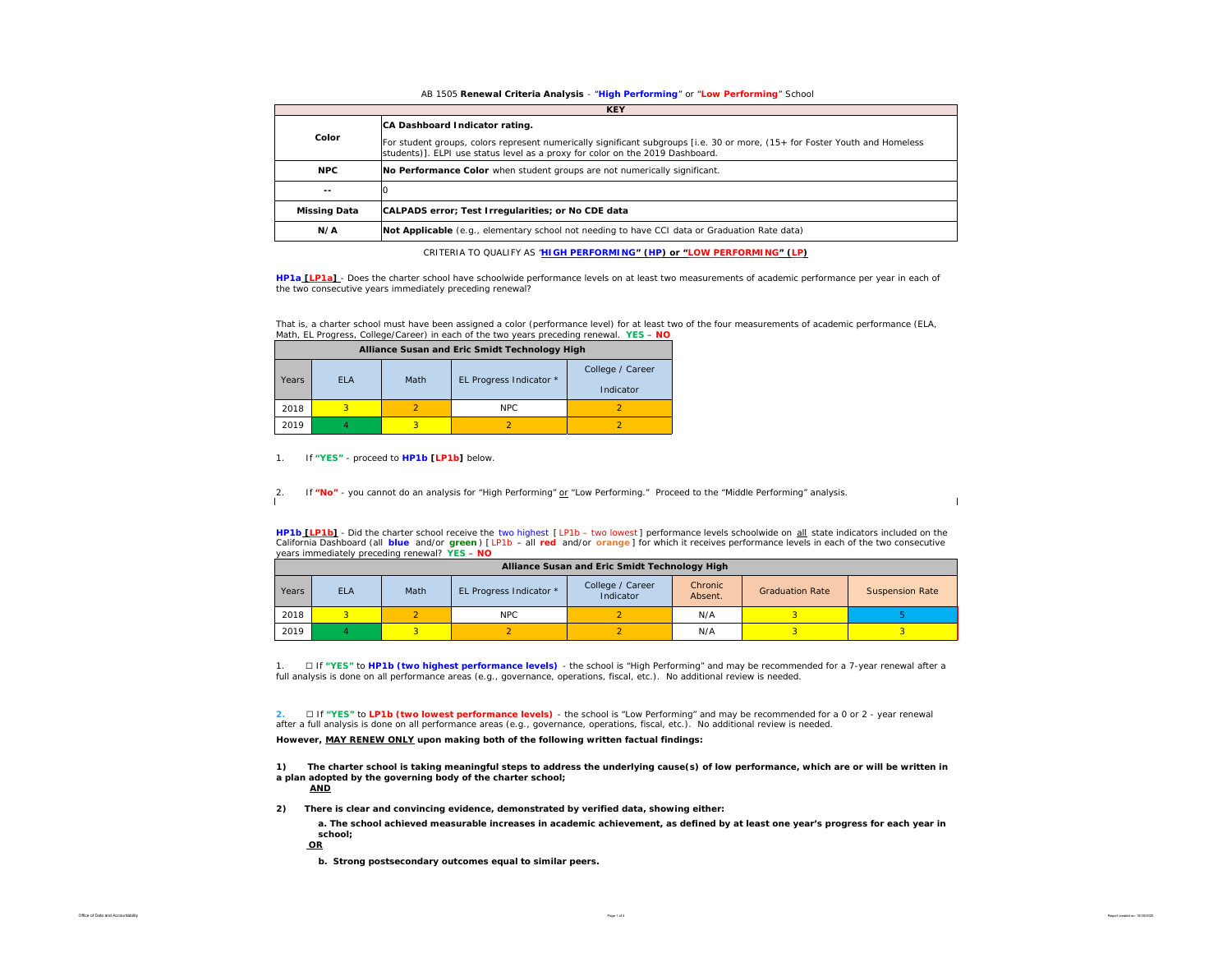**3.** ☐ **If "NO" - then proceed to HP2a [LP2a] below**

**\*** *HP1b*  **a. If the charter school receives a combination of performance colors ( red, orange, yellow, green, and blue) proceed to HP2a [LP2a] below.** 

*\* LP1b -* 

\*

| Indicator           | subgroups in each or the two consecutive years immediately preceding reneware $\tau$ is $\sim$ - NO<br>Number of Subgroups | Subroups                                                     |
|---------------------|----------------------------------------------------------------------------------------------------------------------------|--------------------------------------------------------------|
| <b>ELA 2018</b>     | $\overline{a}$                                                                                                             | Socioeconomically Disadvantaged<br>Latino;                   |
| <b>ELA 2019</b>     | 3                                                                                                                          | English Learners; Socioeconomically Disadvantaged<br>Latino: |
| Math 2018           | $\overline{2}$                                                                                                             | Socioeconomically Disadvantaged<br>Latino;                   |
| Math 2019           | 3                                                                                                                          | English Learners; Socioeconomically Disadvantaged<br>Latino: |
| EL Progress 2018    | N/A                                                                                                                        | N/A                                                          |
| EL Progress 2019 *  | 1                                                                                                                          | English Learner                                              |
| College/Career 2018 | $\overline{a}$                                                                                                             | Socioeconomically Disadvantaged<br>Latino;                   |
| College/Career 2019 | $\overline{2}$                                                                                                             | Socioeconomically Disadvantaged<br>Latino;                   |

**HP2a [LP2a]** - *Does the charter school have performance levels on at least two of the four measurements of academic performance for at least two subgroups in each of the two consecutive years immediately preceding renewal?* **YES** – **NO**

1. ☐ If **"YES"** – proceed to **HP2b [LP2b]** below.

2. □ If "**No"** – A charter school without *performance levels on at least two of the four measurements of academic performance for at least two*<br>*subgroups in each of the two consecutive years immediately preceding* renewal criteria. Proceed to the "Middle Performing" analysis.

**HP2b\_[LP2b]** - Did the charter school receive performance levels schoolwide (all students) that are the same or higher [LP2b – same or lower] than the<br>state average <u>for all four</u> measurements of academic performance? YE

| Indicator           |                         | <b>Alliance Susan and Eric Smidt</b><br><b>Technology High</b> | <b>State</b>         |               | <b>Status Comparison to State Average</b> |  |  |  |
|---------------------|-------------------------|----------------------------------------------------------------|----------------------|---------------|-------------------------------------------|--|--|--|
|                     | Performance<br>Level    | <b>Status</b>                                                  | Performance<br>Level | <b>Status</b> |                                           |  |  |  |
| <b>ELA 2018</b>     | 3                       | 9.4                                                            | $\overline{2}$       | $-6.0$        | Higher                                    |  |  |  |
| FI A 2019           | 4                       | 17.7                                                           | 4                    | $-2.5$        | Higher                                    |  |  |  |
| Math 2018           | $\overline{2}$          | $-92.0$                                                        | $\overline{2}$       | $-36.4$       | I ower                                    |  |  |  |
| Math 2019           | $\overline{\mathbf{3}}$ | $-78.7$                                                        | $\overline{2}$       | $-33.5$       | I ower                                    |  |  |  |
| EL Progress 2018    | <b>NPC</b>              | N/A                                                            | <b>NPC</b>           | N/A           | $-$                                       |  |  |  |
| EL Progress 2019 *  | $\overline{2}$          | 39.1%                                                          | 3                    | 48.3%         | Lower                                     |  |  |  |
| College/Career 2018 | $\overline{2}$          | 54.8%                                                          | 3                    | 42.2%         | Higher                                    |  |  |  |
| College/Career 2019 | $\overline{2}$          | 52.0%                                                          | 3                    | 44.1%         | Higher                                    |  |  |  |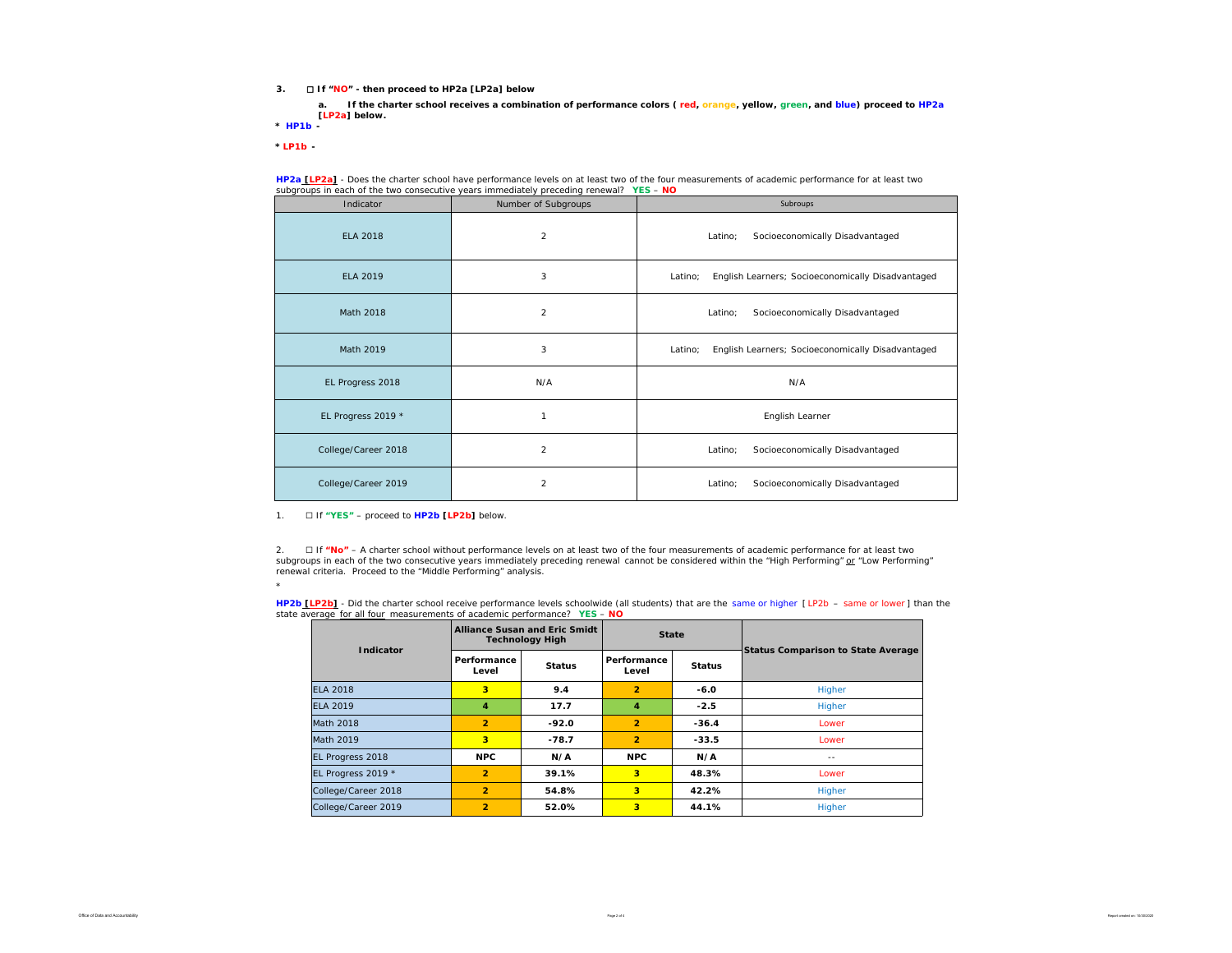1. I if "YES" to **HP2b (received performance levels schoolwide that are the same or higher than the state average for all four<br>measurements) - the school meets the criteria in the first part of section 47607 (c** 

2. ☐ If **"YES"** to **LP2c (received performance levels schoolwide that are the same or lower than the state average for all four measurements)** - the school meets the criteria in the first part of section 47607.2 (a)(1)(B). Proceed to the subgroup comparison analysis pursuant to the latter half of section 47607.2 (a)(1)(B). Move on to **LP2c.**

3. □ If "No" – If all of the performance levels schoolwide are the "Same" or a combination of "Higher" and "Lower" proceed to the "Middle Performing" analysis.

\* *HP2b -* 

#### \**LP2b -*

**HP2c [LP2c]** - For the state subgroups that are performing below the state average in each of the four measurements of academic performance in each respective year, did the majority of the school's subgroups receive performance levels that are higher [lower] than the state average? **YES** – **NO**

| <b>ELA</b>                          |                |                |                |                |               |               |                |                |               |                |               |               |
|-------------------------------------|----------------|----------------|----------------|----------------|---------------|---------------|----------------|----------------|---------------|----------------|---------------|---------------|
|                                     |                |                | 2018           |                |               | <b>Status</b> |                |                | <b>Status</b> |                |               |               |
| Subgroup                            | # of           |                | School         |                | <b>State</b>  | Comparison to | # of           |                | School        |                | <b>State</b>  | Comparison to |
|                                     | Stud.          | Perf.<br>Level | <b>Status</b>  | Perf.<br>Level | <b>Status</b> | State Average | Stud.          | Perf.<br>Level | <b>Status</b> | Perf.<br>Level | <b>Status</b> | State Average |
| <b>All Students</b>                 | 126            | 3              | 9.4            | $\mathcal{P}$  | $-6.0$        | Higher        | 127            | $\overline{4}$ | 17.7          | $\overline{4}$ | $-2.5$        | Higher        |
| English Learner                     | 38             | <b>NPC</b>     | $-73.2$        | 3              | $-47.1$       |               | 33             | 1              | $-74.4$       | $\overline{3}$ | $-45.1$       | Lower         |
| <b>Foster Youth</b>                 | $\overline{2}$ | <b>NPC</b>     | $\overline{a}$ | $\mathbf{1}$   | $-79.2$       |               | $\overline{2}$ | NPC            | $-1$          | $\overline{2}$ | $-71.9$       |               |
| <b>Homeless</b>                     | $-$            | $- -$          | $-$            | 3              | $-51.0$       |               | $-$            | $-1$           | $-1$          | $\overline{3}$ | $-46.7$       |               |
| Socioeconomically Disadvantaged     | 123            | $\overline{3}$ | 6.1            | 3              | $-34.7$       | Higher        | 121            | $\overline{4}$ | 16.9          | $\overline{3}$ | $-30.1$       | Higher        |
| Students with Disabilities          | 22             | <b>NPC</b>     | $-55.0$        | $\mathbf{1}$   | $-95.5$       |               | 25             | <b>NPC</b>     | $-57.5$       | $\overline{2}$ | $-88.1$       |               |
| African American                    | 5              | <b>NPC</b>     | $\sim$ $-$     | $\overline{2}$ | $-51.8$       |               | 3              | NPC            | $-$           | $\overline{3}$ | $-47.6$       |               |
| American Indian or Alaska Native    | $-$            | $-$            | $-$            | $\overline{2}$ | $-36.8$       |               | $-$            | $- -$          | $-1$          | $\mathcal{P}$  | $-34.1$       |               |
| Asian                               | 3              | NPC            | $-$            | 5.             | 62.4          |               | $\overline{2}$ | NPC            | $-$           | 5.             | 64.8          |               |
| Filipino                            | 1              | <b>NPC</b>     | $\overline{a}$ | $\overline{4}$ | 44.0          |               | $\mathbf{1}$   | <b>NPC</b>     | $-$           | 5.             | 46.7          |               |
| Latino                              | 116            | 3              | 8.0            | 3              | $-31.3$       | Higher        | 119            | $\overline{4}$ | 21.2          | $\overline{3}$ | $-26.6$       | Higher        |
| Native Hawaiian or Pacific Islander | --             | --             | $- -$          | $\overline{a}$ | $-21.3$       |               | --             | --             | $- -$         | $\overline{2}$ | $-19.5$       |               |
| White                               | $-$            | $ -$           | $-$            | $\overline{4}$ | 27.7          |               | $-$            | $-1$           | $-1$          | $\overline{4}$ | 30.7          |               |
| Two or More Races                   | $-$            | $-$            | $-$            | $\overline{4}$ | 28.6          |               | $-$            | $-$            | --            | 4              | 30.3          |               |

| <b>MATH</b>                      |                |                |               |                |               |               |                |                                                             |            |                |          |                                |  |
|----------------------------------|----------------|----------------|---------------|----------------|---------------|---------------|----------------|-------------------------------------------------------------|------------|----------------|----------|--------------------------------|--|
|                                  |                |                | 2018          |                |               | Status        |                |                                                             |            |                |          |                                |  |
| Subgroup                         | # of           |                | School        | <b>State</b>   |               | Comparison to | # of           |                                                             | School     | <b>State</b>   |          | <b>Status</b><br>Comparison to |  |
|                                  | Stud.          | Perf.<br>Level | <b>Status</b> | Perf.<br>Level | <b>Status</b> | State Average | Stud.          | Perf.<br>Perf.<br>Status<br><b>Status</b><br>Level<br>Level |            | State Average  |          |                                |  |
| <b>All Students</b>              | 126            | $\overline{2}$ | $-92.0$       | $\overline{2}$ | $-36.4$       | Lower         | 127            | 3 <sup>1</sup>                                              | $-78.7$    | $\overline{2}$ | $-33.5$  | Lower                          |  |
| English Learner                  | 38             | <b>NPC</b>     | $-170.3$      | $\overline{2}$ | $-69.9$       |               | 33             | $\overline{2}$                                              | $-138.5$   | $\mathcal{P}$  | $-68.6$  | Lower                          |  |
| Foster Youth                     | $\overline{2}$ | <b>NPC</b>     | $-1$          | 1.             | $-114.0$      |               | $\mathcal{P}$  | NPC                                                         | $- -$      | $\mathcal{P}$  | $-107.2$ |                                |  |
| <b>Homeless</b>                  | $- -$          | $- -$          | $- -$         | $\overline{2}$ | $-81.0$       |               | $-1$           | $-1$                                                        | $- -$      | $\mathcal{P}$  | $-77.7$  |                                |  |
| Socioeconomically Disadvantaged  | 123            | $\overline{2}$ | $-95.1$       | $\overline{2}$ | $-67.4$       | Lower         | 121            | 3                                                           | $-79.6$    | $\overline{3}$ | $-63.7$  | Lower                          |  |
| Students with Disabilities       | 22             | <b>NPC</b>     | $-144.6$      | $\mathbf{1}$   | $-125.3$      |               | 25             | <b>NPC</b>                                                  | $-173.1$   | $\mathcal{P}$  | $-119.4$ |                                |  |
| African American                 | 5              | <b>NPC</b>     | $\sim$ $-$    | $\overline{2}$ | $-91.5$       |               | 3              | <b>NPC</b>                                                  | $\sim$ $-$ | $\mathcal{P}$  | $-87.9$  |                                |  |
| American Indian or Alaska Native | $- -$          | --             | $-1$          | $\overline{2}$ | $-73.0$       |               | $ -$           | $-$                                                         | $ -$       | $\mathcal{P}$  | $-69.6$  |                                |  |
| Asian                            | 3              | <b>NPC</b>     | $- -$         | 5              | 56.7          |               | $\overline{2}$ | <b>NPC</b>                                                  | $-1$       | 5              | 59.8     |                                |  |